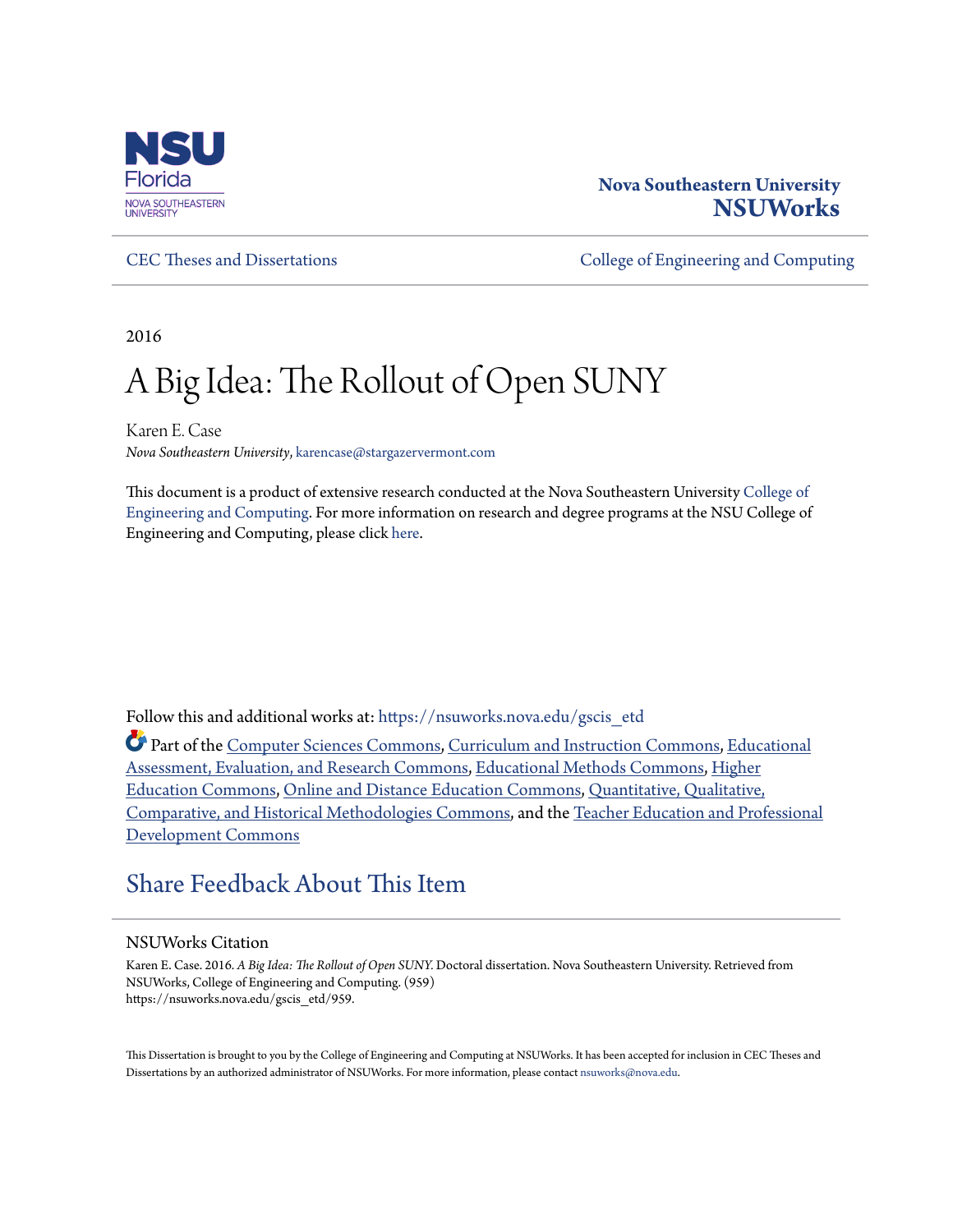# A Big Idea: The Rollout of Open SUNY

by

Karen E. Case

A dissertation submitted in partial fulfillment of the requirements for the degree of Doctor of Philosophy in Computing Technology in Education

> College of Engineering and Computing Nova Southeastern University

> > 2016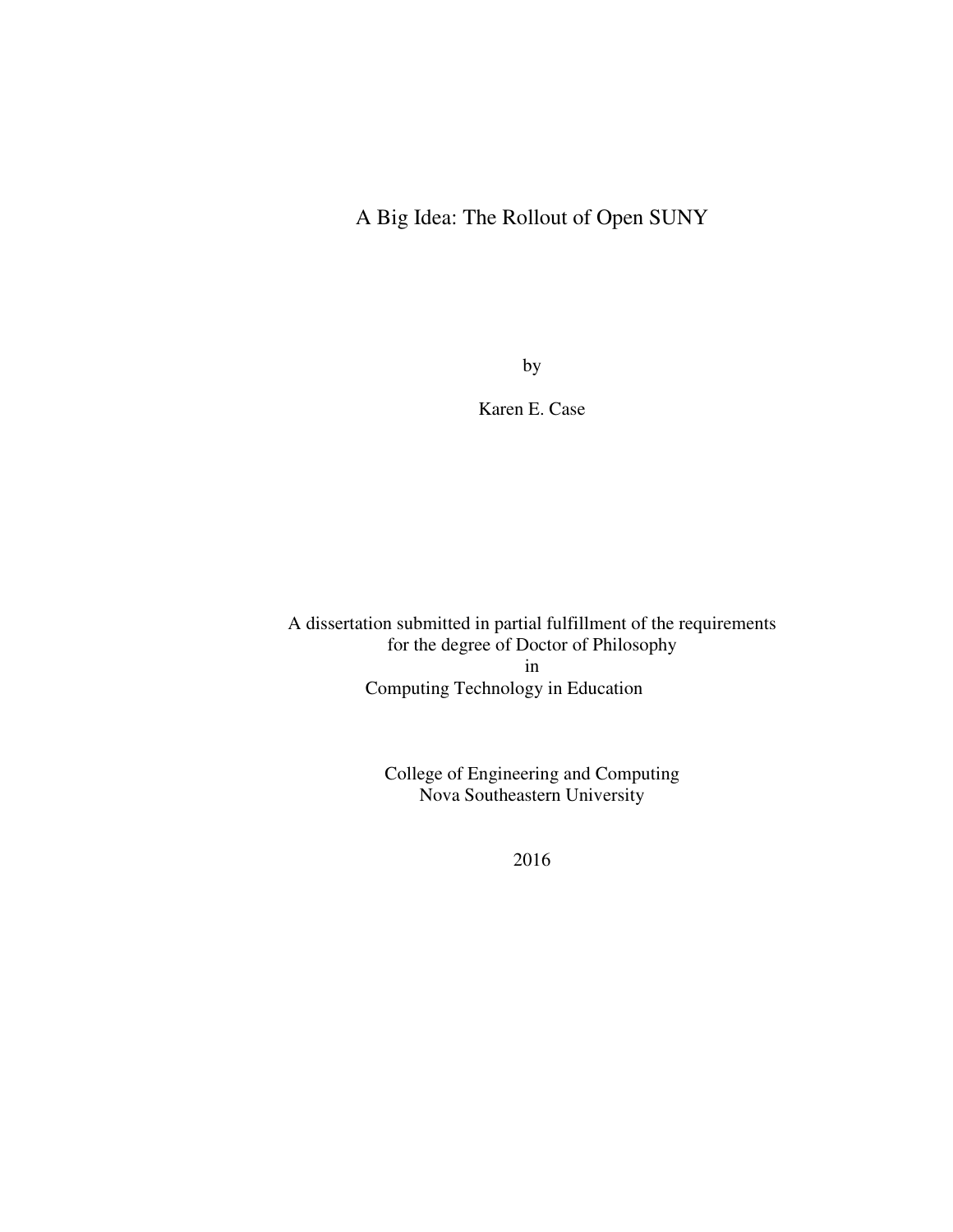We hereby certify that this dissertation, submitted by Karen Case, conforms to acceptable standards and is fully adequate in scope and quality to fulfill the dissertation requirements for the degree of Doctor of Philosophy.

| Gertrude W. Abramson, Ed.D.<br><b>Chairperson of Dissertation Committee</b> | Date |
|-----------------------------------------------------------------------------|------|
|                                                                             |      |
| Marilyn Olander, Ph.D.<br><b>Dissertation Committee Member</b>              | Date |
| Helen St. Aubin<br><b>Dissertation Committee Member</b>                     | Date |
| Approved:                                                                   |      |
| Ronald J. Chenail, Ph.D.                                                    | Date |
| Interim Dean, College of Engineering and Computing                          |      |
| College of Engineering and Computing                                        |      |

Nova Southeastern University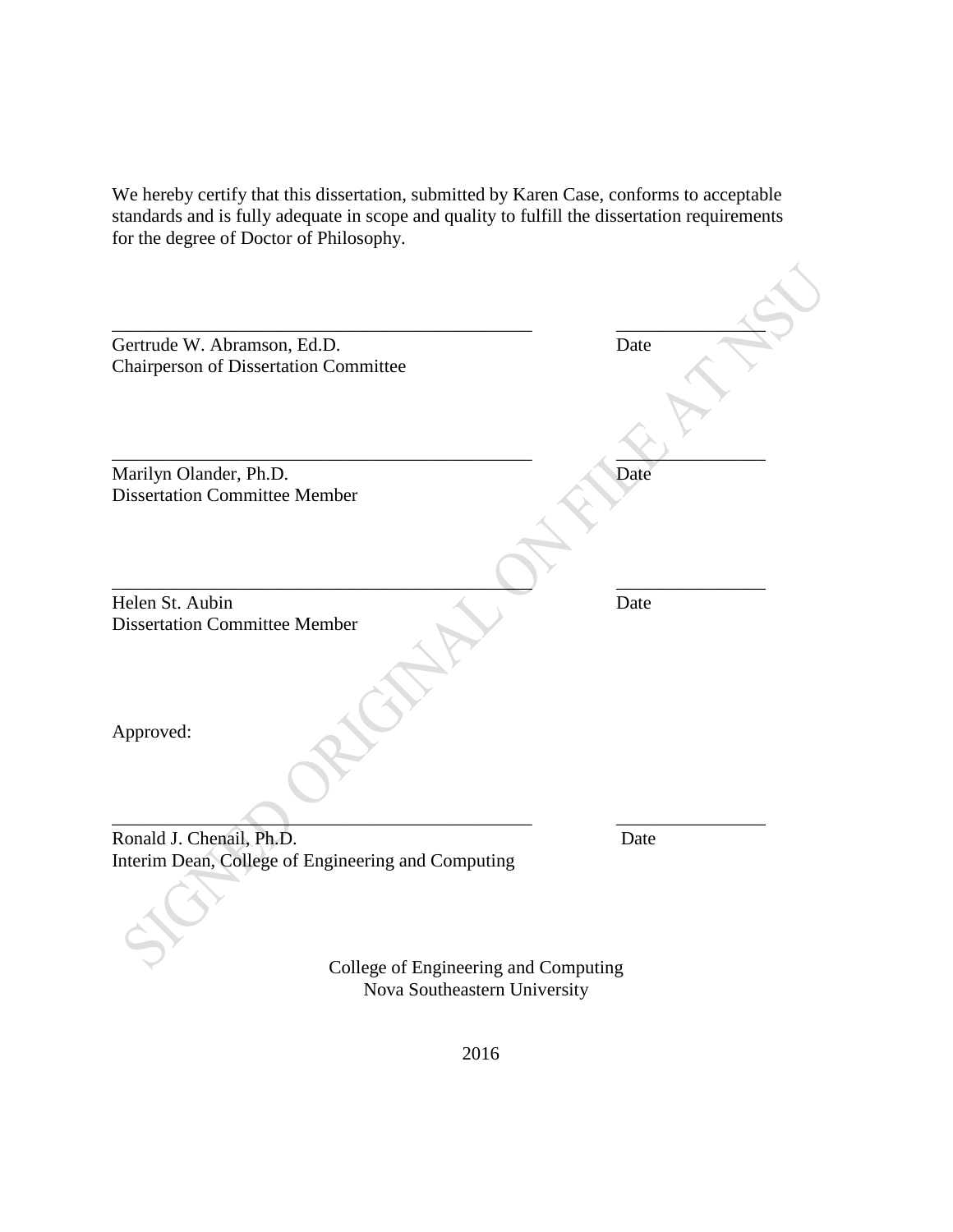#### An Abstract of a Dissertation Submitted to Nova Southeastern University in Partial Fulfillment of the Requirements for the Degree of Doctor of Philosophy

# A Big Idea: The Rollout of Open SUNY

### by Karen E. Case

#### February 2016

Leveraging technology may be a viable solution in the higher education industry as enrollments decline and institutions have a hard time meeting their projected budgets. One innovative approach to mitigating this problem was approved in March of 2013 by the Board of Trustees of the State University of New York (SUNY). It is called Open SUNY. Open SUNY consists of nine components: the creation and expansion of online programs to meet workforce development needs, the development of online creditbearing experiential learning experiences, support for training of faculty who opt to use emerging technologies, support for student access to online courses, the availability of prior learning assessment system-wide, the development of a research initiative to identify best practices and offer professional development, exploration of open education resources to bring down costs for students, support for expansion of online program development, and the creation and promotion of learning commons to facilitate communication and house content.

The purpose of this qualitative bounded case study was to observe the rollout of Open SUNY from the fall of 2014 through spring of 2015 in order to describe the experience of stakeholders at SUNY's various campuses. To triangulate the data, multiple sources were used to observe the phenomenon such as interviews, documents and surveys. Purposeful sampling allowed for all institution types and geographic areas to be included in the population sample. Data were coded and analyzed using the constant comparative method. Three themes that arose from the data interpretation were: inclusiveness, systemness, and openness. An organizational structure model was used as a framework for making recommendations based on the research conclusions.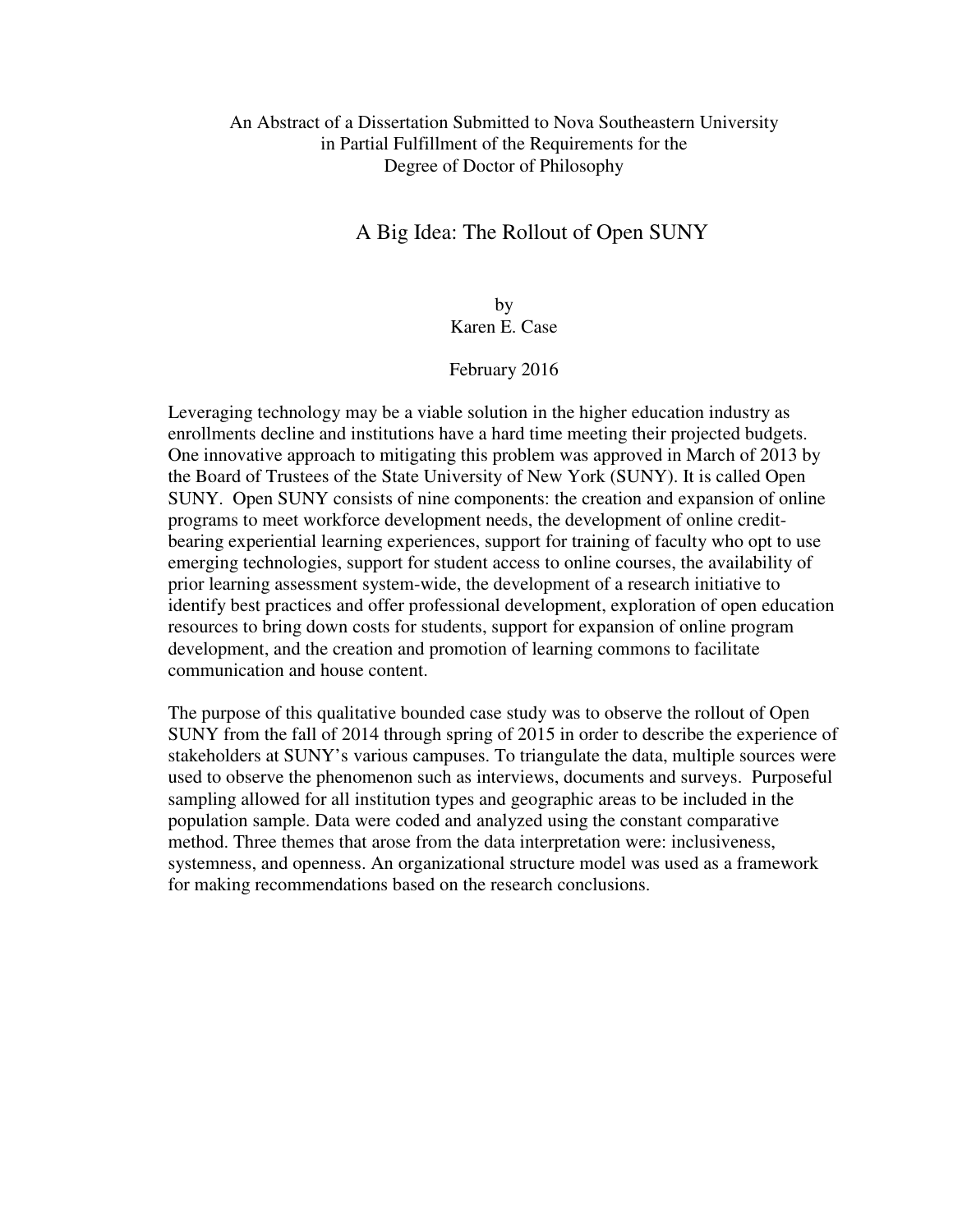# **Acknowledgements**

This dissertation is dedicated to my parents Roy R. Case, Jr. and Charlotte Case who gave us kids just enough rope to swing freely, giving me a lifelong love of exploring and learning. As well, it is in loving memory of John David Christensen, a.k.a. Yoda in Online Learning at Community College of Vermont. Your vision made the magic happen.

Students are our focus. It is because of all the students throughout my 25 years in education that I continue to love what I do; thank you for all the lessons you have given me.

The support of my dissertation committee has been invaluable through the journey especially Dr. Gertrude Abramson my chair and steady encouragement. You always know the right thing to say. Special thanks to committee members Dr. Marilyn Olander and Dr. Helen St. Aubin.

I am blessed to have what Marianne Williamson calls a wonderful "group experience of love and support" in my outstanding family, friends and colleagues in Vermont and New York. Now that this paper is done, let's get reacquainted.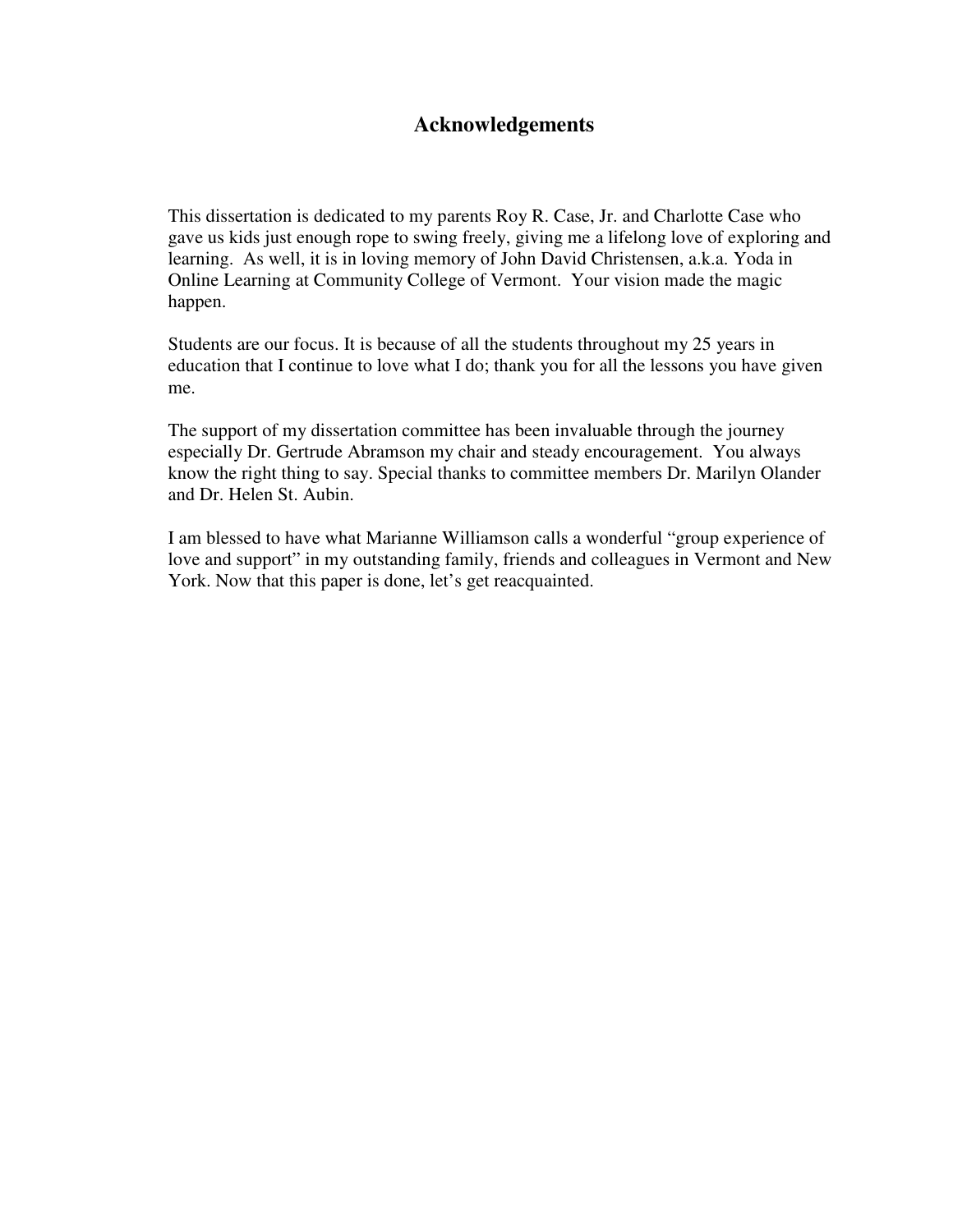## **Table of Contents**

**Approval/Signature Page** ii **Abstract** iii **Acknowledgments** iv **Table of Contents** v-vi **List of Tables** vii **List of Figures** viii

#### **Chapters**

**1. Introduction** 1 Background 1 Problem Statement 1 Dissertation Goal 2 Research Questions 3 Relevance and Significance 3 Assumptions, Limitations and Delimitations 3 Definitions and Acronyms 4 Summary 6

#### **2. Review of the Literature** 7

 Overview 7 SUNY 1948 – Today 7 SUNY Learning Network (SLN) and Open SUNY 11 The Development of Online Education in the United States 12 Non-Traditional Students 14 Experiential Learning 16 Openness 17 Disruption, Innovation and Diffusion 18 Declining Enrollments 21 Workforce Development 21 Summary 24

#### **3. Methodology** 25

Overview 25 Research Design 25 Instrumentation 26 Approach/Procedures/Research Questions 28 Data Collection and Analysis 30 Resources 32 Summary 33

#### **4. Results** 34 Overview 34 Implementation 34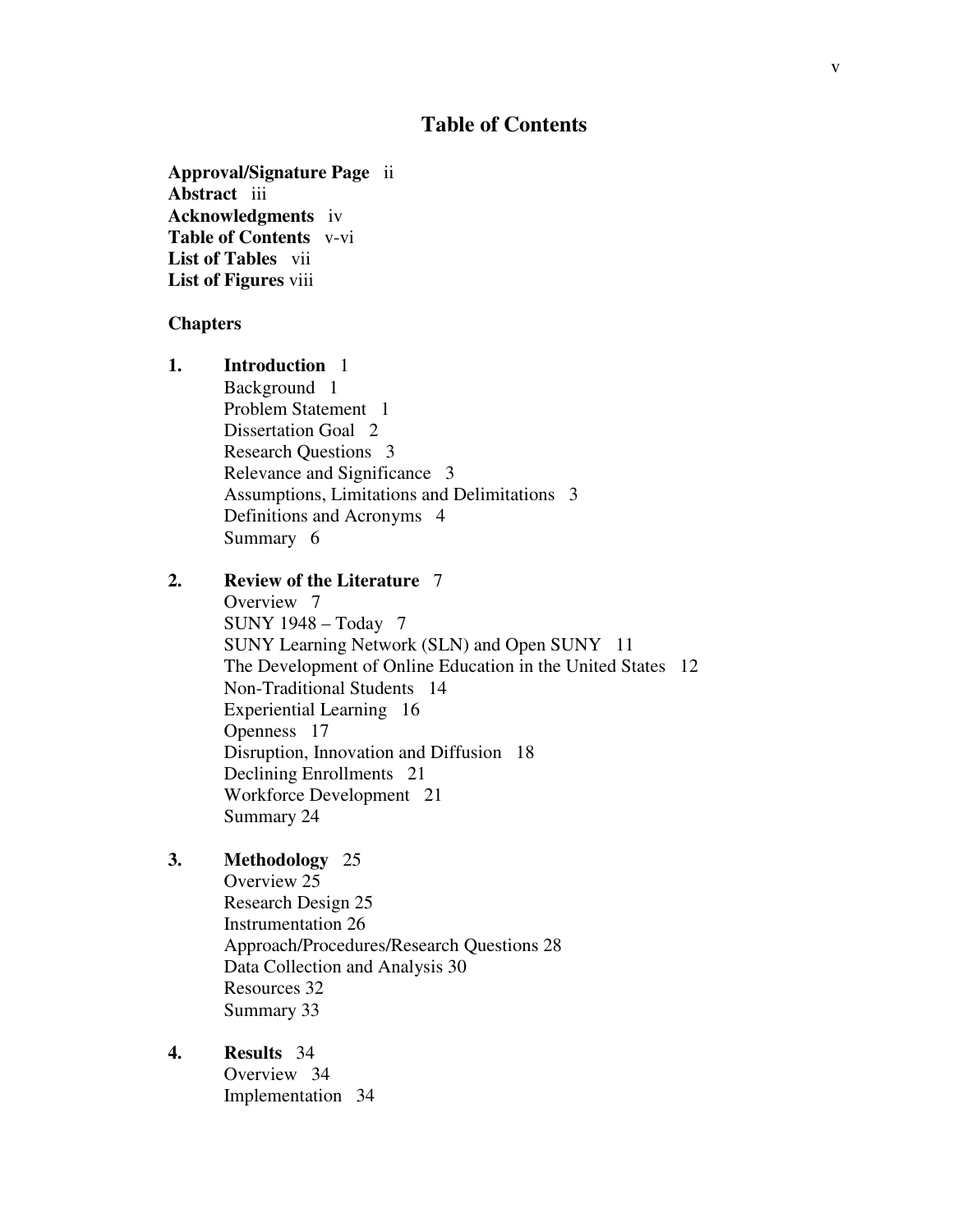Evaluation 38 Summary 49

### **5. Conclusions, Implications, Recommendations, and Summary** 50

Overview 50 Research Questions Answered 50 Conclusions 58 Implications and Recommendations 61 Summary 62

**Appendices 65 A. SUNY IRB approval 65 B. NSU IRB approval 66 C. Interview Informed Consent #1 67 D. Interview Informed Consent #2 68 E. Survey Questionnaire 69 F. Interview Protocol #1 74 G. Interview Protocol #2 76 H. Introductory Invitation Letter 79 I. Open SUNY+ Wave I Schools 80 J. Open SUNY+ as of January 2015 81 K. Nine Components of Open SUNY by Institution Type 84** 

**Reference List 89**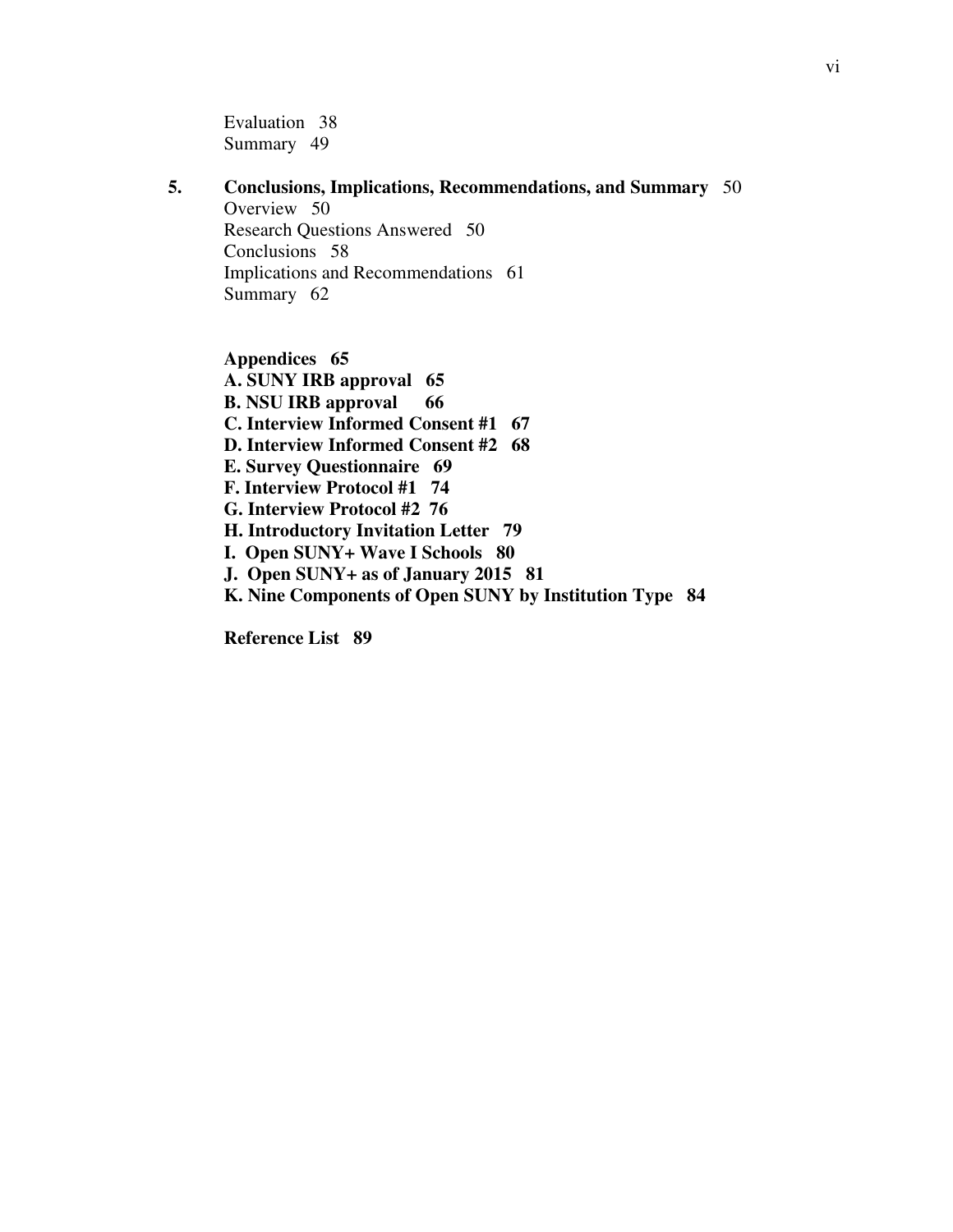# **List of Tables**

# **Tables**

- 1. The 64 Campuses of the State University of New York 8
- 2. Method(s) Used to Answer Research 29
- 3. Distribution of SUNY Institution Types 36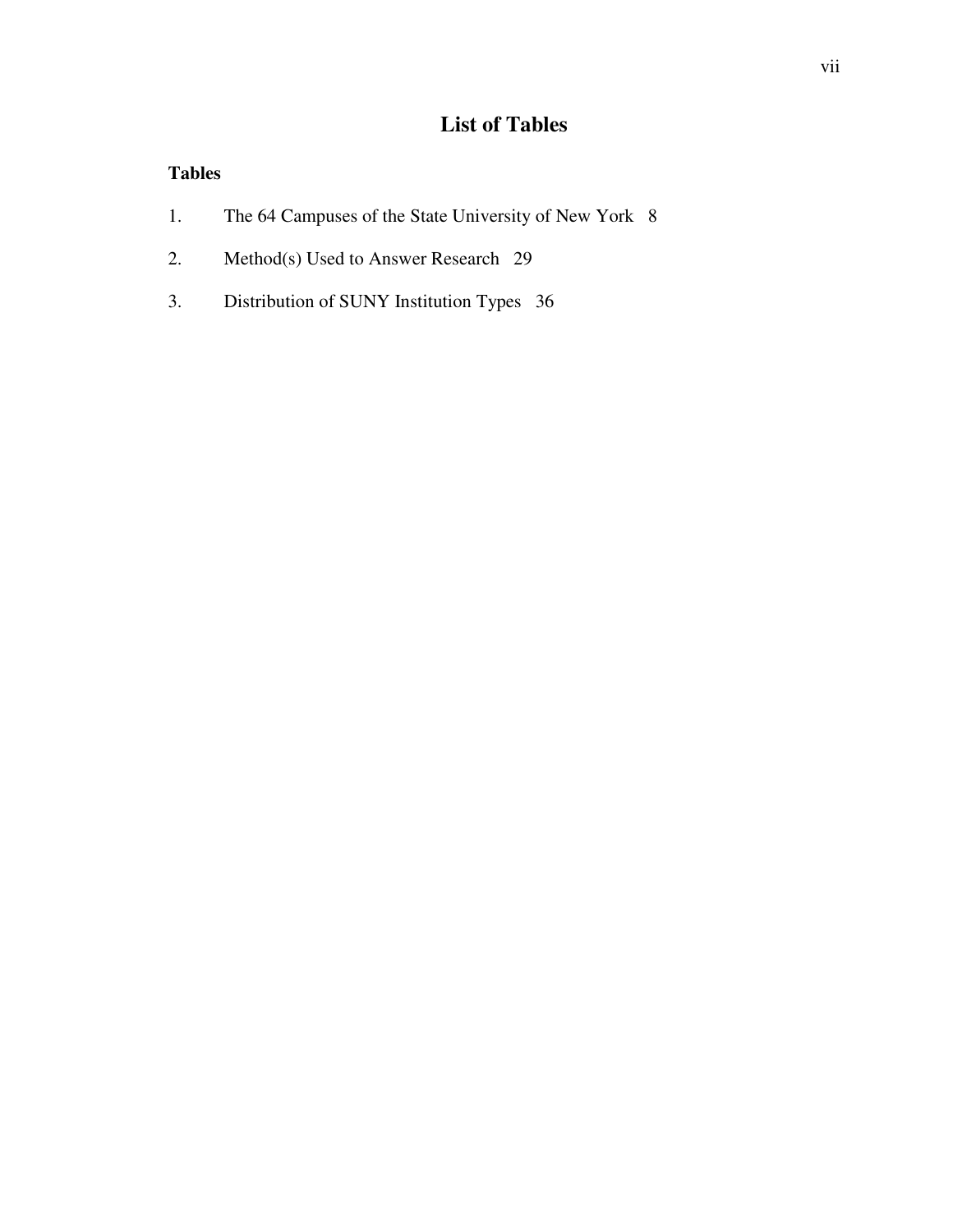# **List of Figures**

# **Figures**

- 1. Open SUNY Digital DNA 40
- 2. The Bolman & Deal Four-Frame Model 59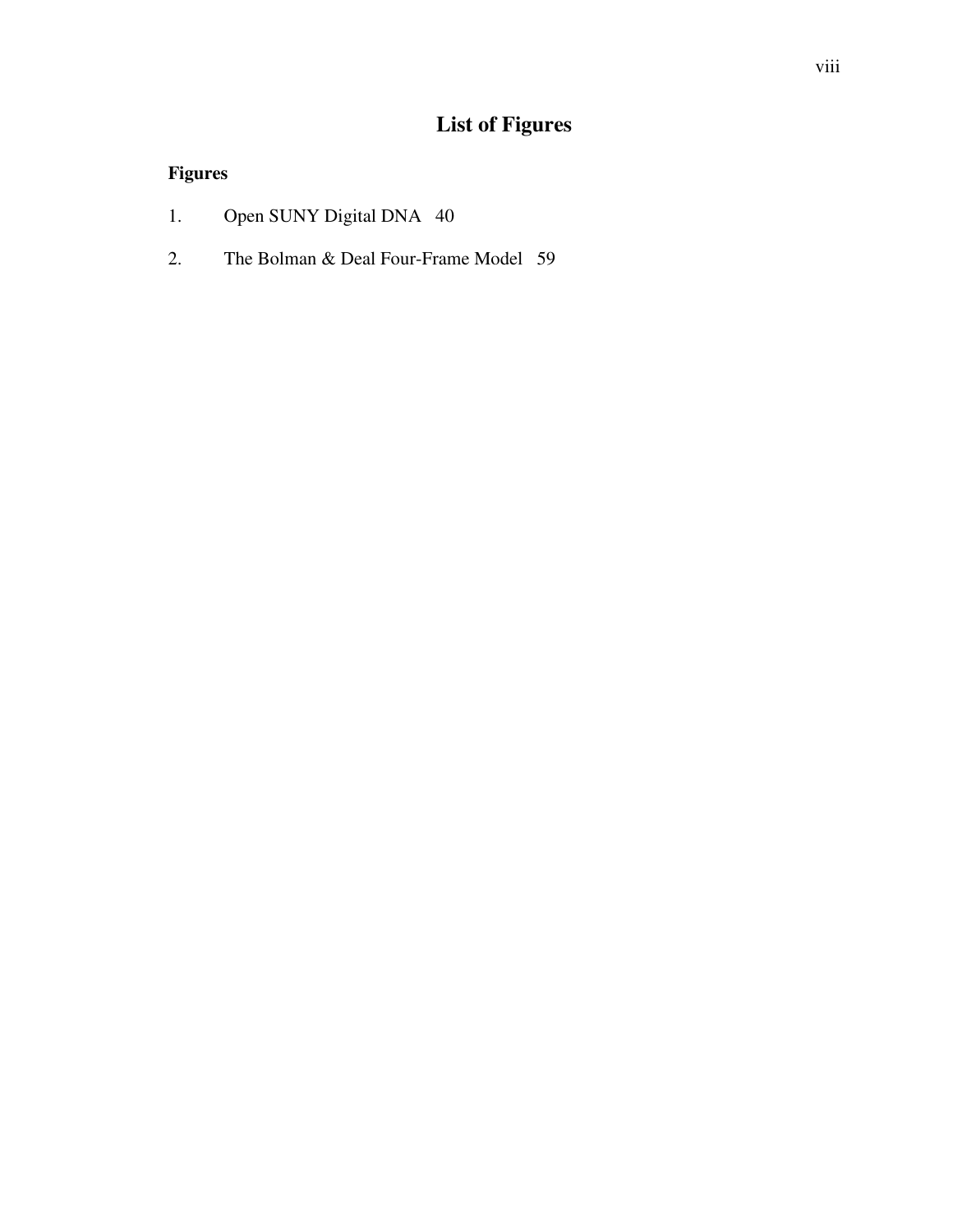#### **Chapter 1**

### **Introduction**

#### **Background**

The State University of New York (SUNY) is made up of 64 campuses distributed over the geographic length and breadth of New York State. SUNY is the largest comprehensive university in the United States and consists of: community colleges, university colleges, medical schools, colleges of technology, and research universities in diverse fields (Clark, Leslie, & O'Brien, 2010). These campuses, while loosely connected under the umbrella of SUNY, have operated independent of one another and have a history of limited cooperation along with a feeling that each must fight for scarce resources (Kelderman, 2010). But the diversity of institutions and missions within the SUNY network offer possibilities for collaborative change that is scalable across the state (Clark et al., 2010).

The settings were the individual units which make up the SUNY system. The units include 13 university centers and institutions that grant doctoral degrees, 13 university colleges, 29 community colleges, and nine technical colleges. These units are diverse not only in size and geographic location, but they represent 463,000 students, 90,254 employees, and 7,431 different degree and certificate programs

#### (http://www.suny.edu/about\_suny/fastfacts/).

#### **Problem Statement**

The SUNY system is committed to providing access to a high-quality educational experience, but adult learners, displaced workers, and veterans are not effectively served by traditional public institutions (Irvine, Code, & Richards, 2013). In her 2012 State of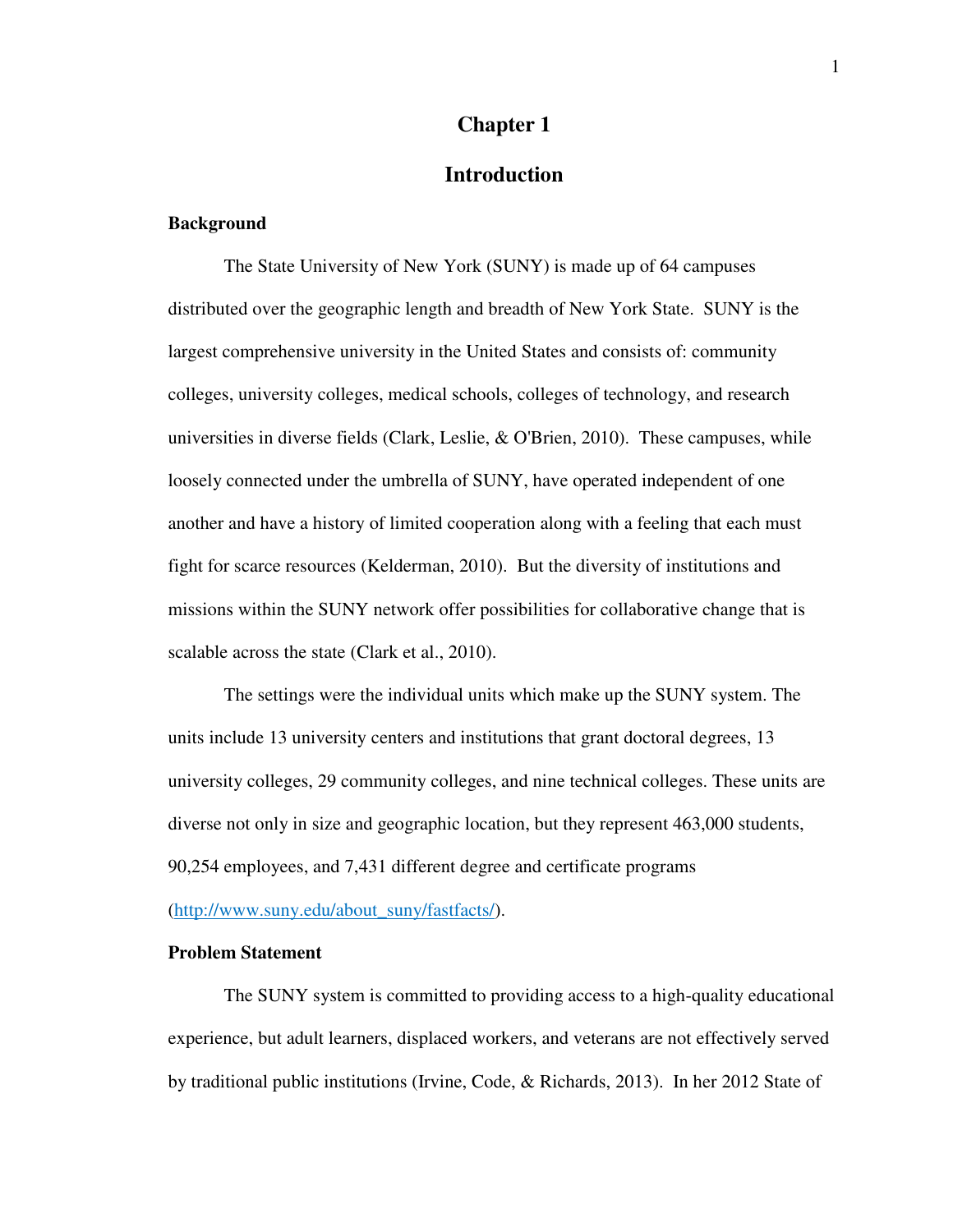the University Address, SUNY Chancellor Nancy Zimpher communicated a goal to "provide innovative and flexible education…network students with faculty and peers from across the state and throughout the world and link them to the best open educational resources" (http://www.suny.edu/chancellor/speeches\_presentations/SOU2012.cfm). This goal, called *Open SUNY,* echoes the founding mission of providing efficient, economical educational opportunity for diverse interests and abilities, leverages the collaborative potential of the SUNY network, and can help trim costs system-wide

(http://www.suny.edu/powerofsuny/framework/goals\_ideas\_teams/gettingdowntobusines s8\_team/OpenSUNY\_InterimReport\_20121231\_DRAFT.pdf). Open SUNY will unify fragmented online programs that currently reside across the SUNY system in order to provide access to students regardless of their residence. Projected growth in online programs would come from adults wishing to train for future jobs and those wanting to speed their time to degree completion.

With multiple campuses creating unique solutions to the rollout of Open SUNY, there is much duplication of effort and most likely, unaddressed issues. The problem was that nothing like this has ever been done before, and with no research to guide this initiative, there is a need for investigation and description of these efforts in order to learn how individual campuses made their decisions.

#### **Dissertation Goal**

The goal of this dissertation was to observe the phenomenon of a large university system shifting its strategic priorities and to document the shared experience of its diverse stakeholders. Given that all campuses have the same information from SUNY Central about the rollout of Open SUNY this study sought to determine how each campus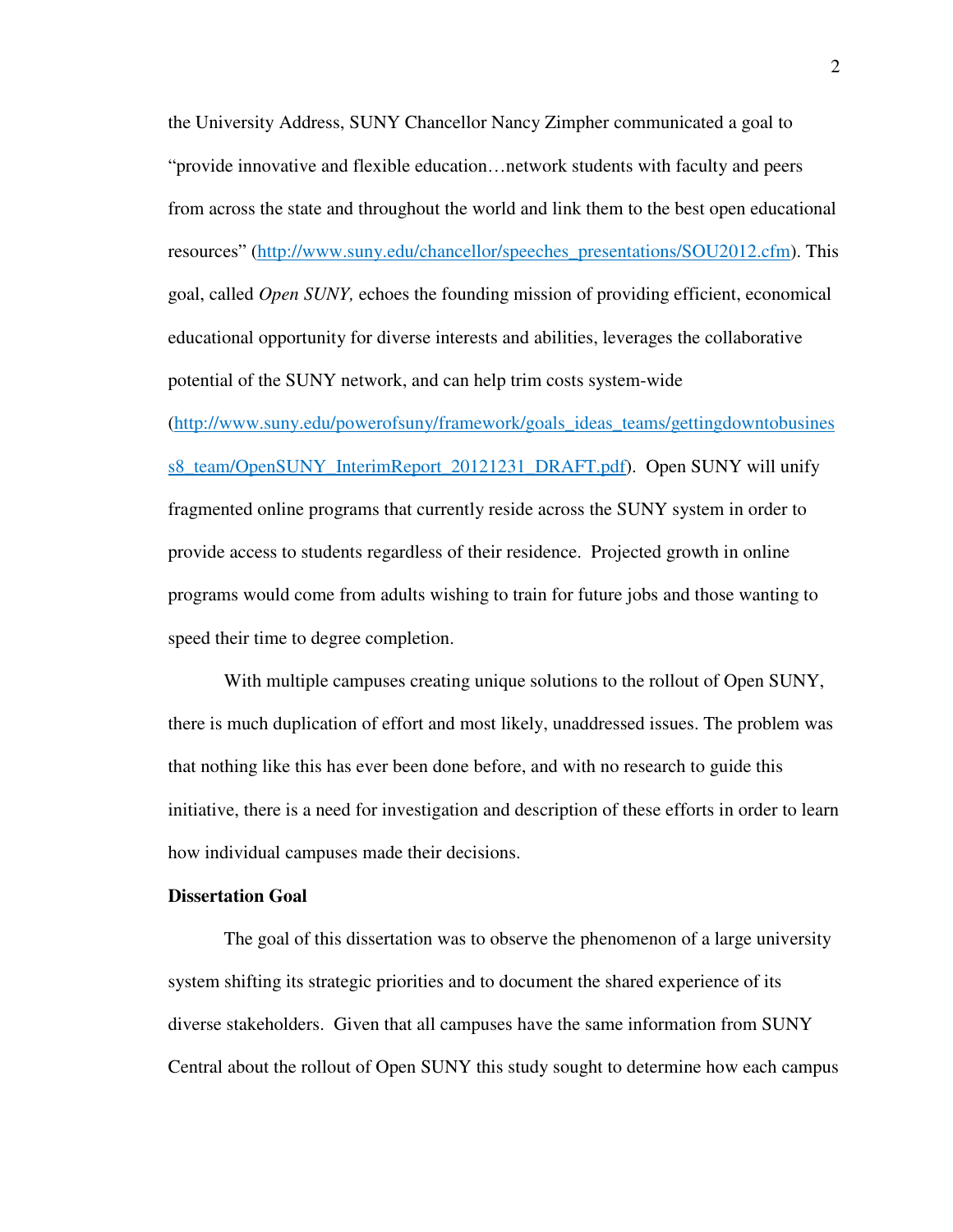prepared for the Open SUNY rollout, made their decisions about their level of

participation, and how these changes impacted the delivery of their online program.

#### **Research Questions**

- 1. What are the precedents that guided the plan for Open SUNY?
- 2. What new offerings are being proposed and/or have been implemented as a result of the Chancellor's stated goals?
- 3. How are each of the parts of the strategic plan implemented as a result of the Chancellor's stated goals?
- 4. How are each of the parts of the NMC Horizon Report implemented in the various initiatives?
- 5. What are the valuable take-aways to be shared by other SUNY campuses and academia in general?

#### **Relevance and Significance**

Open SUNY, a proposition by one of the largest university systems in America, includes consideration of many trends that are driving education named in the New Media Consortium Horizon Reports since 2013 such as openness, workforce demands, alternate forms of content delivery, interest in use of data to inform practice, acknowledgement of informal learning, and a shift to online education paradigms (http://www.nmc.org/nmc-horizon/). This makes the roll out of this project important to examine.

#### **Assumptions, Limitations and Delimitations**

The primary assumption made was that a multi-site in-depth case study was the most effective way to provide a snapshot of this event; and that such historical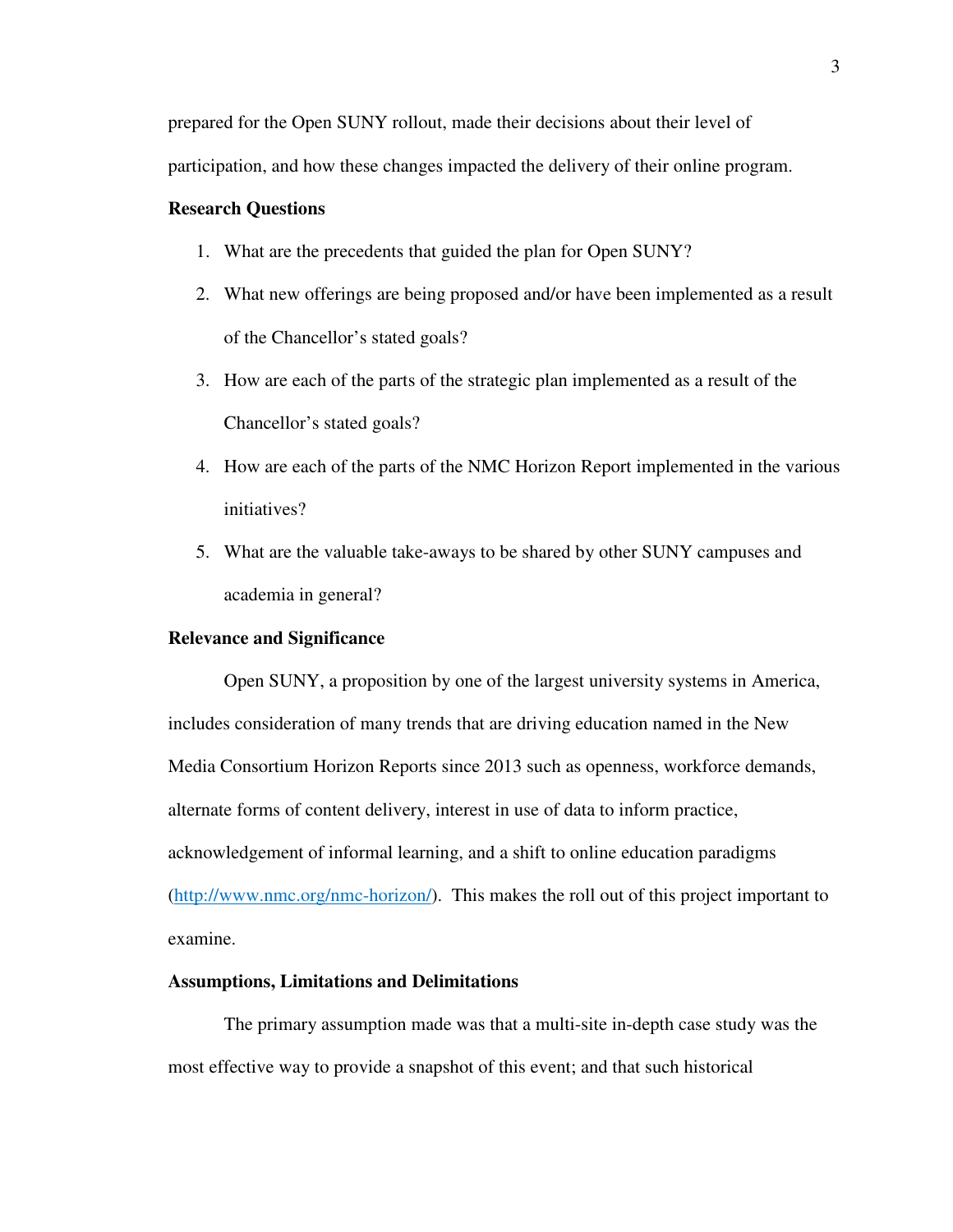documentation is important to SUNY, as well as other educational researchers and practitioners. It is assumed that research participants would give truthful and candid responses to interview questions and the survey questionnaire; they were provided with anonymity.

The primary limitation of this study was whether or not the collected data, subsequent findings, and recommendations can be generalized to other large institutions undergoing similar rapid change in their strategic priorities. Additional limitations include: In qualitative studies the primary instrument of research is the researcher and therefore the data collected from documents, interviews and surveys is dependent on the personal involvement of the researcher (Leedy & Ormrod, 2012). The goal was to present a single snapshot of Open SUNY from the fall of 2014 through spring of 2015 and responses from survey questionnaires and interviews may only reflect a personal understanding. The data collected have been influenced by the subjective experience of each research participant.

Ethical issues were taken into consideration and IRB approval obtained from SUNY and Nova Southeastern University. Interview participants were invited to participate via a letter of invitation that explained why they received the letter, and introduces the researcher, research goals, time commitment, and the voluntary nature of study participation. Interviews were recorded; interviewees were invited to read their transcripts before data was analyzed in order to make sure what they said was accurately reflected.

#### **Definition and Acronyms**

The following terms and acronyms are used throughout this study: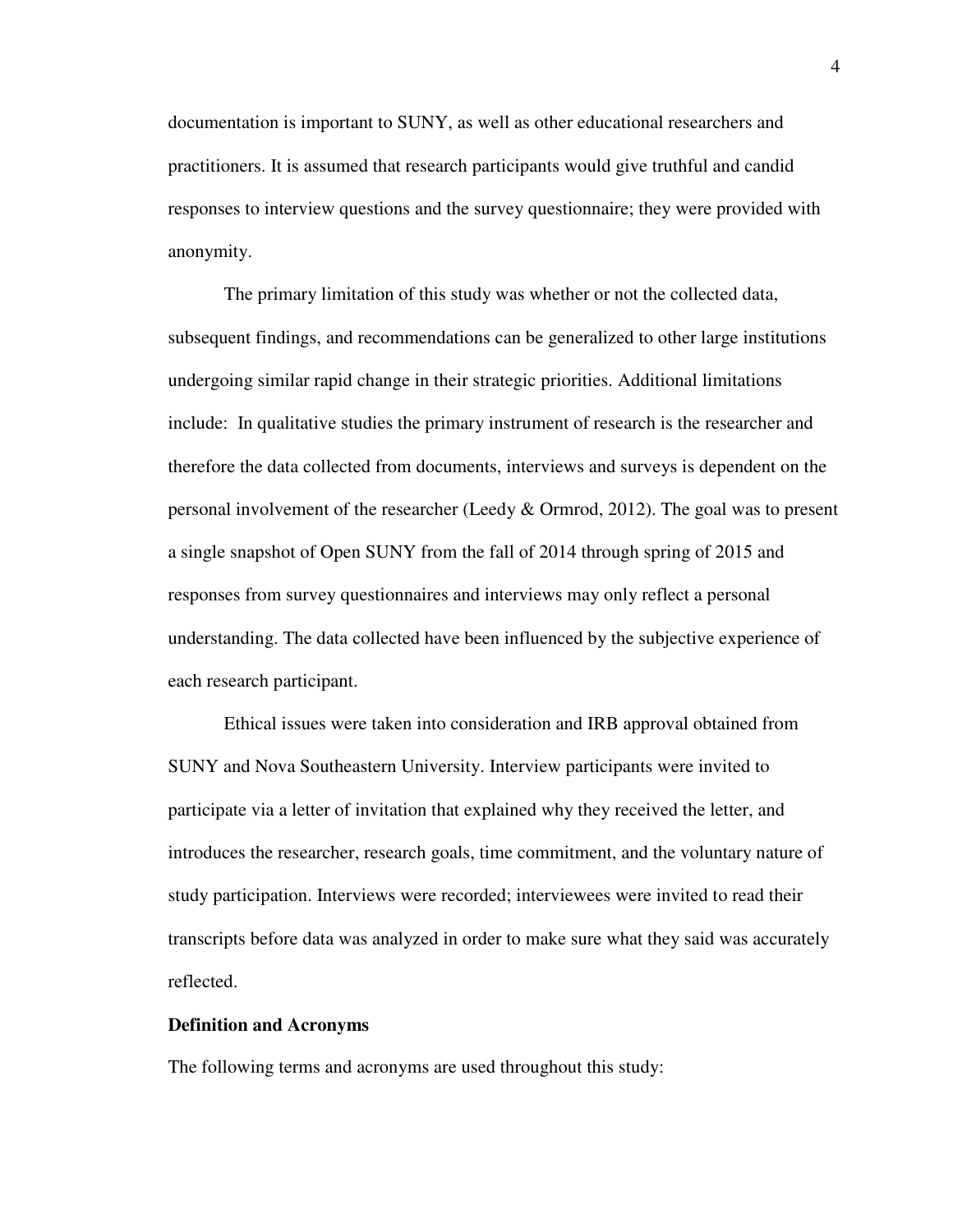*CIT:* Conference on Instructional and Technology

*COTE*: Center for Online Teaching Excellence

*Disruptive Technology:* a technology which creates a new market and displaces an existing one

*Distance Education:* Educational delivery model for students outside a traditional classroom setting

*DOODLE*: Directors of Online Learning Environments

*FACT2:* Faculty Advisory Council on Teaching and Technology

*IITG:* SUNY funded Innovation Instruction Technology Grant

*LMS:* Learning Management System

*MOOC*: Massive Open Online Course with open, unlimited access

*NMC*: New Media Consortium is a non-profit community of practitioners in the education community that conducts research; publisher of the Horizon Report about technology trends in education

*OER*: Open Education Resources*.* Freely accessible and openly licensed teaching and learning resources which are published on the Internet

*Online Learning: Learning activity that occurs while connected to a computer* 

*Open Architecture:* Computer architecture designed for easy addition of hardware or software by end-user in order to swap or upgrade components

*Open Courseware:* Courses published by colleges and universities on the Internet which are freely accessible

*Open Publishing*: The ability to create freely accessible Internet content outside traditional media methods

*Organizational Change Theory:* Models useful for understanding how institutional change occur

*OSQCR* rubric: Open SUNY Quality Course Review rubric

*PLA*: Prior Learning Assessment. College credit given through a process of evaluating learning gained outside a formal academic learning environment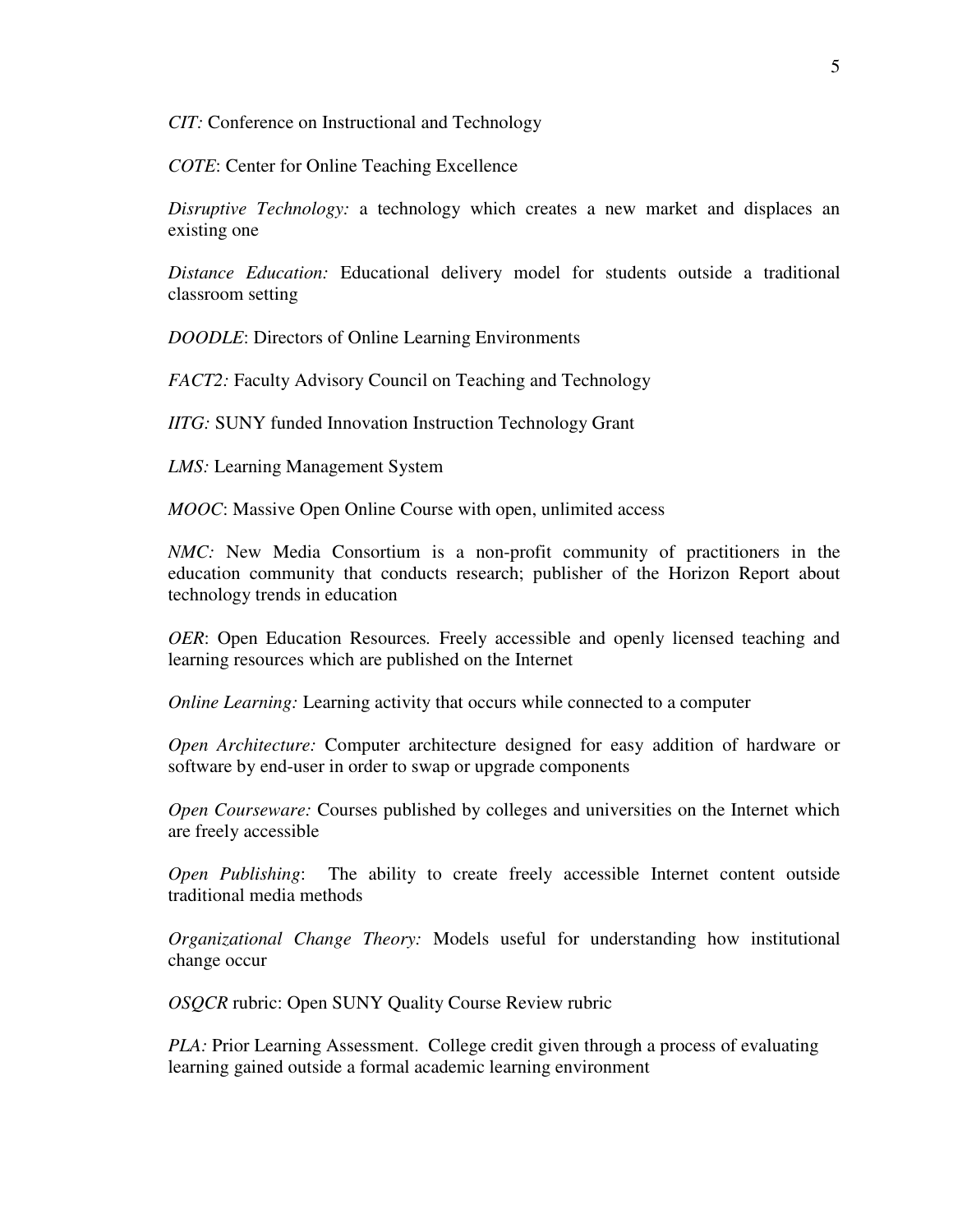*SLN*: SUNY Learning Network

*SUNY:* The State University of New York system

*SUNY CPD*: SUNY Center for Professional Development

### **Summary**

This chapter emphasized the background, rationale, purpose and significance of this study which focuses on how one multi-institution system makes decisions during a change in strategic priorities. Additionally, the assumptions, limitations, and delimitations of this study have been defined.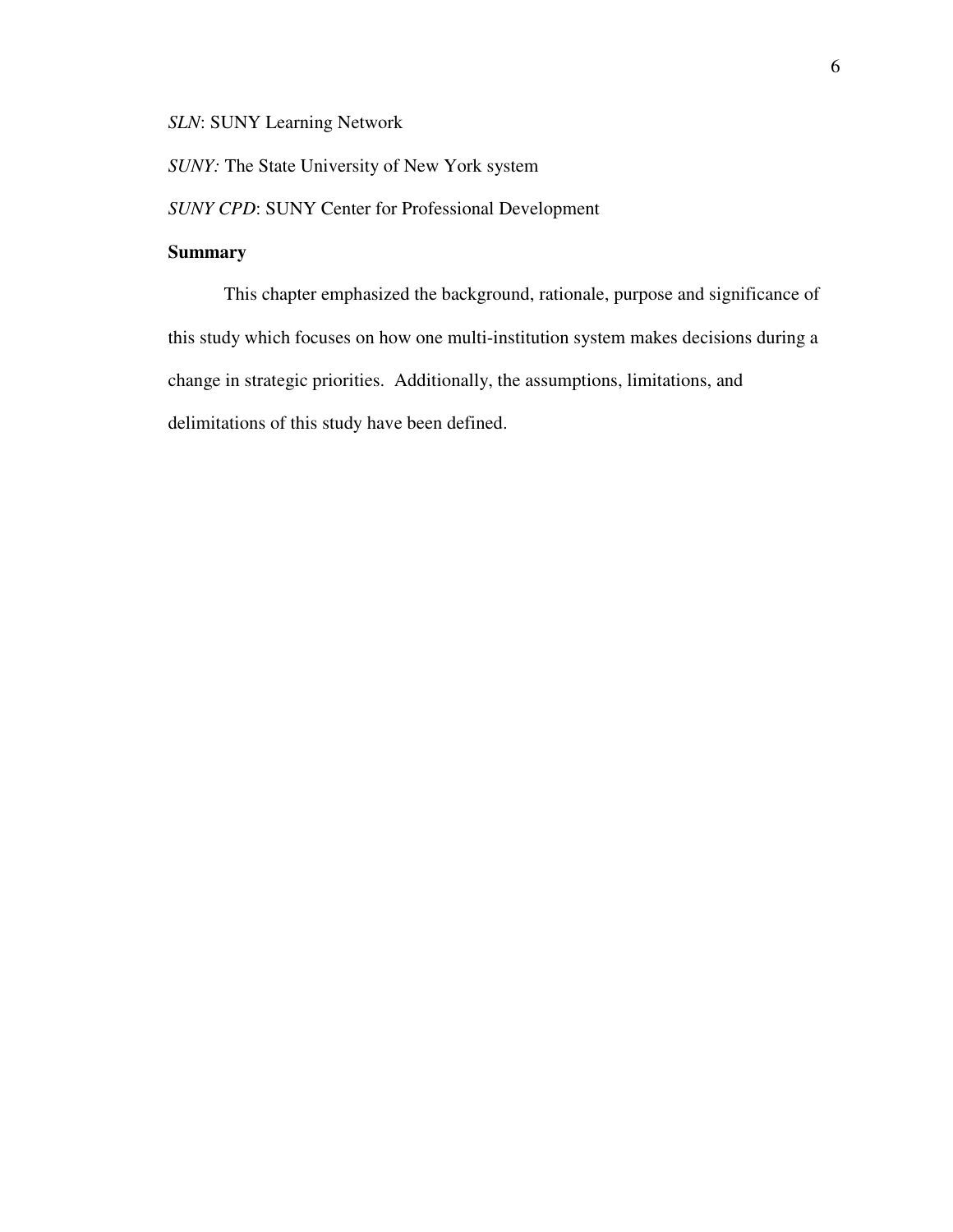#### **Chapter 2**

## **Review of the Literature**

#### **Overview**

Scholarship relevant to this case study of Open SUNY includes: the history of the State University of New York (SUNY), the history of the SUNY Learning Network (SLN), and the development of online teaching and learning in the United States. Also addressed are non-traditional students, experiential learning, openness, disruption, innovation, declining college enrollments, and workforce development.

#### *SUNY 1948 - Today*

Toward the end of WWII, in 1944, the U.S. Congress passed the G.I. Bill of Rights which would create a surge in enrollment in colleges across the country. Then New York Governor Dewey established the Governor's Committee on State Educational Program but it was ill-prepared for the sheer volume of incoming students; he declared the need for a state university in New York. Dewey sponsored the Temporary Commission on the Need for a State University in 1946. It was his desire to see the state take major fiscal responsibility for the development of a system of higher education (Gelber, 2001).

The Truman Report in 1947, called Higher Education for American Democracy, established community colleges and gave an increase in financial aid support for students. Shortly after that, the State of New York was the last of the then 48 United States to officially establish a state university system by consolidating 29 institutions that had no prior affiliations (Carmichael, 1955). These three New York State bills were: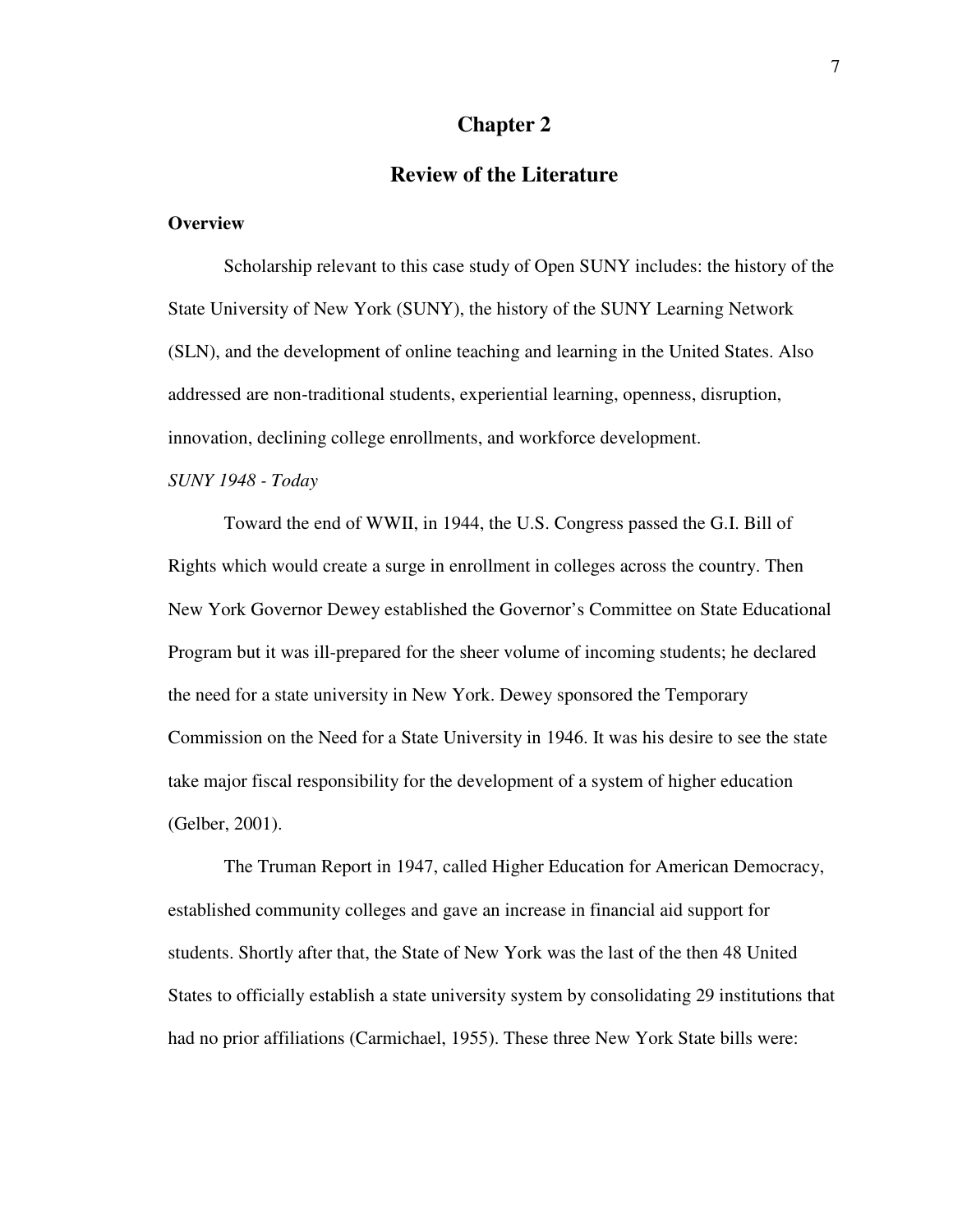- 1. Chapters 695 and 698, Laws of 1948; 2: established the State University of New York.
- 2. Chapter 696, Laws of 1948; 3: established locally-initiated community colleges and state-aided 4-yr colleges.
- 3. Chapter 753, Laws of 1948: established fair educational practices and State Education Law to deal with discrimination complaints.

This initial SUNY consisted of 29 unconnected institutions which included 11 teachers colleges, six agricultural and technical institutes, and five institutes of applied arts. In 1960, Governor Rockefeller empaneled the Committee on Higher Education, whose Heald Report granted SUNY the freedom to charge tuition and construct new buildings and converted the agriculture and technical schools into community colleges (Skopp, 2010). Currently there are 64 campuses (see Table 1) that make up the SUNY system and it is the largest comprehensive public higher education system in the United States (http://www.suny.edu/about/history/).

Table 1

| <b>Institution Type</b>              | <b>Institution Name</b>              |
|--------------------------------------|--------------------------------------|
| University centers                   | <b>Albany University</b>             |
|                                      | <b>Binghamton University</b>         |
|                                      | <b>Buffalo University</b>            |
|                                      | <b>Stony Brook University</b>        |
|                                      |                                      |
| Other doctoral-granting institutions | <b>SUNY College of Optometry</b>     |
|                                      | <b>SUNY Downstate Medical Center</b> |
|                                      | <b>Upstate Medical Center</b>        |
|                                      |                                      |

*The 64 Campuses of the State University of New York*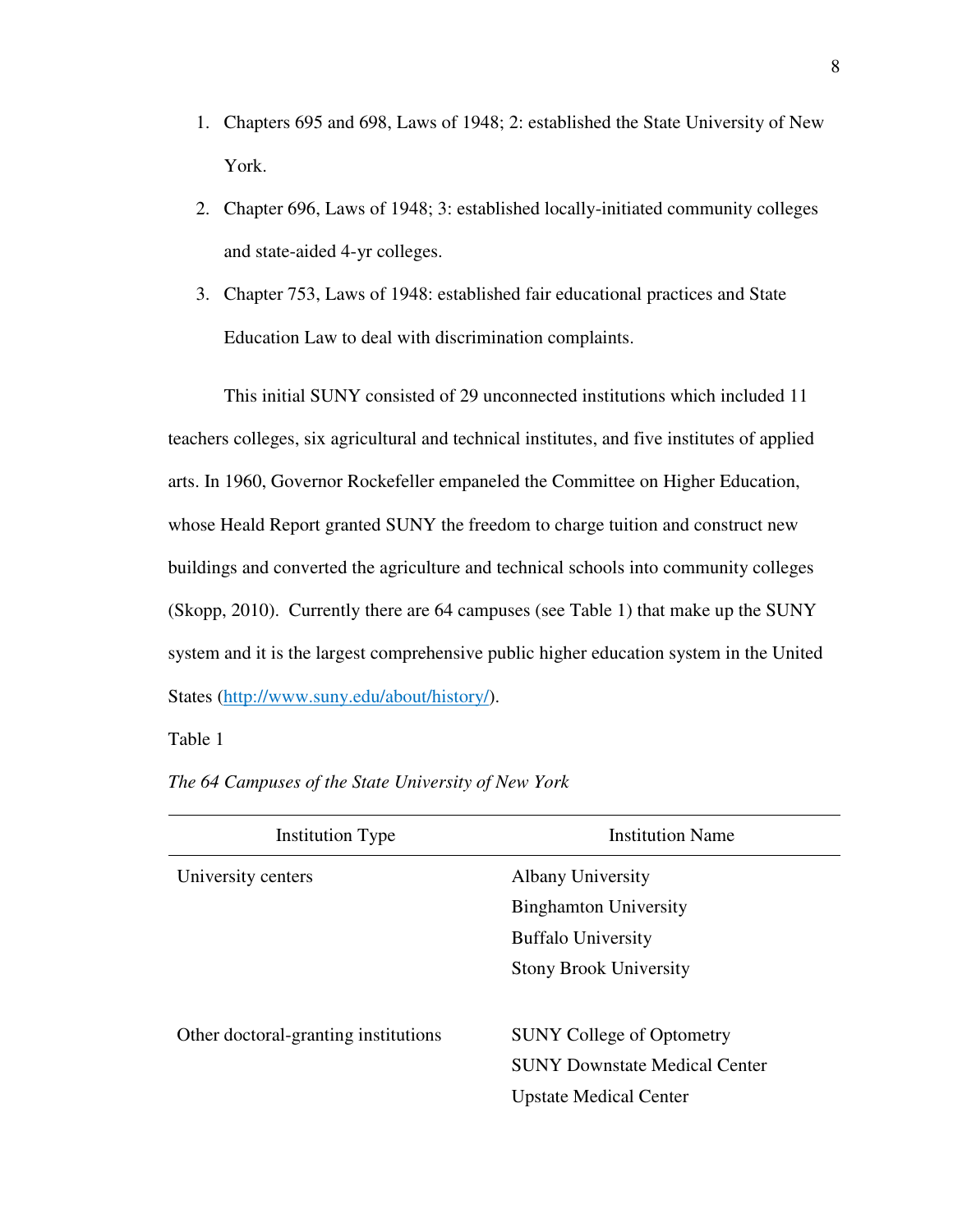|     | <b>SUNY College of Environmental Science</b><br>and Forestry                                                                                                                                                                  |
|-----|-------------------------------------------------------------------------------------------------------------------------------------------------------------------------------------------------------------------------------|
|     | At Cornell:                                                                                                                                                                                                                   |
|     | College of Agriculture and Life<br>Sciences<br>College of Human Ecology<br>$\bullet$<br>College of Veterinary Medicine<br>$\bullet$<br>School of Industrial and Labor<br>Relations<br>At Alfred:<br>New York State College of |
|     | Ceramics                                                                                                                                                                                                                      |
| ۰s  | <b>Buffalo State College</b>                                                                                                                                                                                                  |
|     | <b>Empire State College</b>                                                                                                                                                                                                   |
|     | <b>Purchase College</b>                                                                                                                                                                                                       |
|     | State University of New York at Genesco                                                                                                                                                                                       |
|     | State University of New York at New<br>Paltz                                                                                                                                                                                  |
|     | State University of New York at Oswego                                                                                                                                                                                        |
|     | State University of New York at Potsdam                                                                                                                                                                                       |
|     | <b>SUNY Cortland</b>                                                                                                                                                                                                          |
|     | <b>SUNY College at Oneonta</b>                                                                                                                                                                                                |
|     | <b>SUNY Freedonia</b>                                                                                                                                                                                                         |
|     | <b>SUNY Plattsburgh</b>                                                                                                                                                                                                       |
|     | The College at Brockport                                                                                                                                                                                                      |
|     | The College at Old Westbury                                                                                                                                                                                                   |
| res | <b>Alfred State College</b>                                                                                                                                                                                                   |
|     | Farmingdale State College                                                                                                                                                                                                     |
|     | Fashion Institute of Technology                                                                                                                                                                                               |
|     | Morrisville State College                                                                                                                                                                                                     |
|     | <b>SUNY Canton</b>                                                                                                                                                                                                            |
|     | <b>SUNY Cobleskill</b>                                                                                                                                                                                                        |
|     | <b>SUNY Delhi</b>                                                                                                                                                                                                             |

University College

Technology Colleges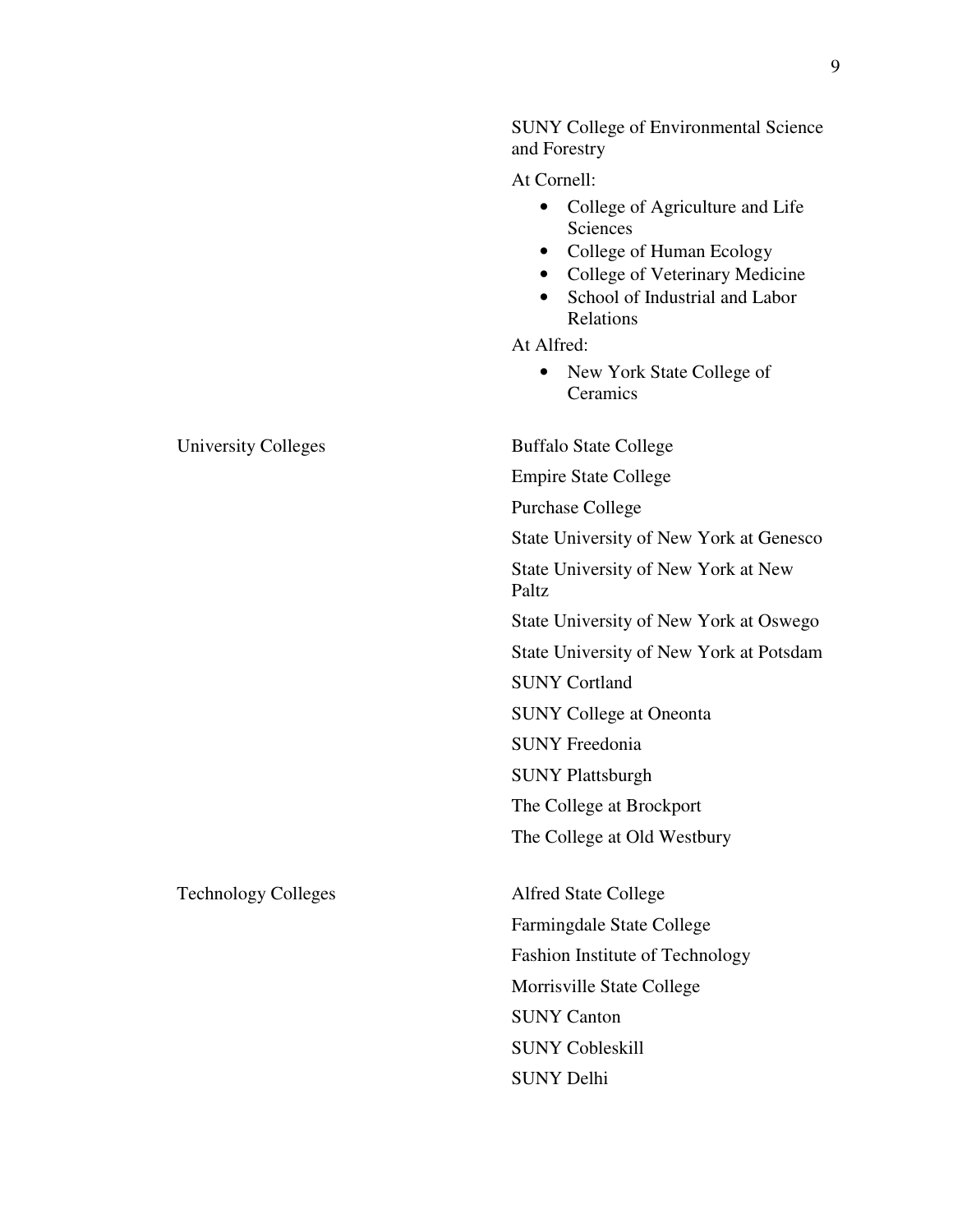SUNY IT SUNY Maritime College

Community Colleges Adirondack Community College Broome Community College Cayuga Community College Clinton Community College Columbia-Greene Community College Corning Community College Dutchess Community College Erie Community College Finger Lakes Community College Fulton-Montgomery Community College Genesee Community College Herkimer County Community College Hudson Valley Community College Jamestown Community College Jefferson Community College Mohawk Valley Community College Monroe Community College Nassau Community College Niagara County Community College The College of Essex and Franklin Onondaga Community College SUNY Orange Rockland Community College Schenectady County Community College Suffolk County Community College Sullivan County Community College Tompkins Cortland Community College  $(TC3)$ SUNY Ulster Westchester Community College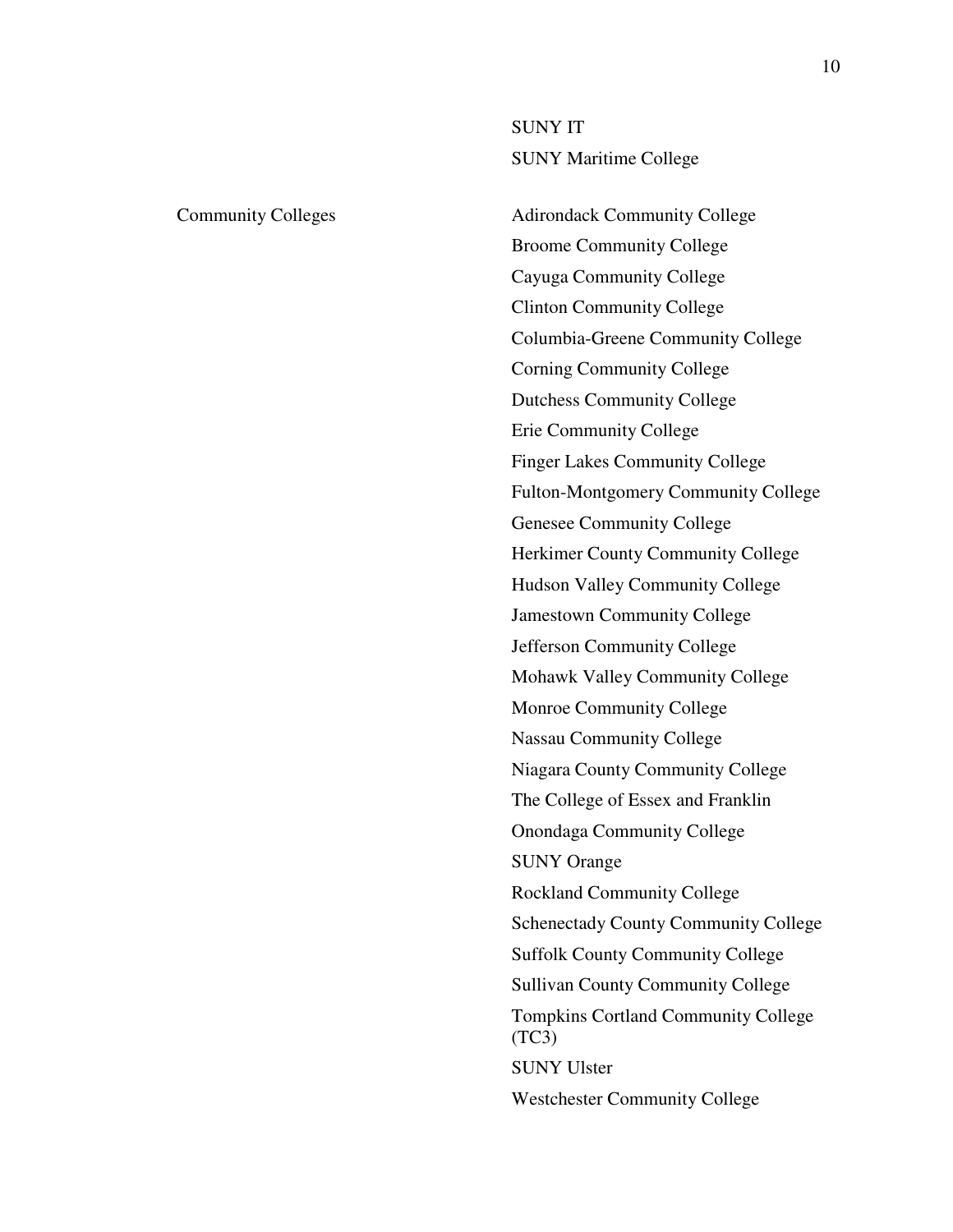#### *SUNY Learning Network (SLN) and Open SUNY*

Online education had its start at SUNY in 1994 at Empire State College. Empire State is where the SUNY Learning Network emerged. In 1994, SUNY launched the SUNY Learning Network (SLN) with grants from the Sloan Foundation. SLN was conceived to support teaching and learning in online courses, and to make the online courses available across SUNY member campuses. SLN launched its own learning management system in 1995, which was built to support multi-institutional users and in 1996 it offered online course development processes and online faculty development. By 2000 SLN was the second largest asynchronous online learning network in the United States (Shea, Fredericksen, Pickett, & Pelz, 2003).

While the *Open SUNY* concept appeared as early as 1995 in SLN, SUNY's webbased statewide online course delivery system (Gellman-Danley & Fetzner, 1998), the name *Open SUNY* was first coined by SUNY Empire State College in 2011 during its 2025 strategic planning process (SUNY, June 2011). Empire State is a pioneer in the open learning movement and is known for its transformative and disruptive approaches to education reform (Benke, Davis, & Travers, 2012).

*Open SUNY* consists of nine components agreed upon by the Board of Trustees (SUNY, 2013) and is meant to ramp up SLN offerings to a premium level:

- 1. SUNY will create and expand online programs to meet workforce needs and workforce development
- 2. SUNY will develop online credit-bearing experiential education opportunities
- 3. SUNY will support training of faculty wishing to use nascent modalities such as Massive Open Online Courses (MOOCs)
- 4. SUNY will support student access to online courses and programs, ensuring affordability
- 5. SUNY REAL, Empire College's prior learning assessment program will be available network-wide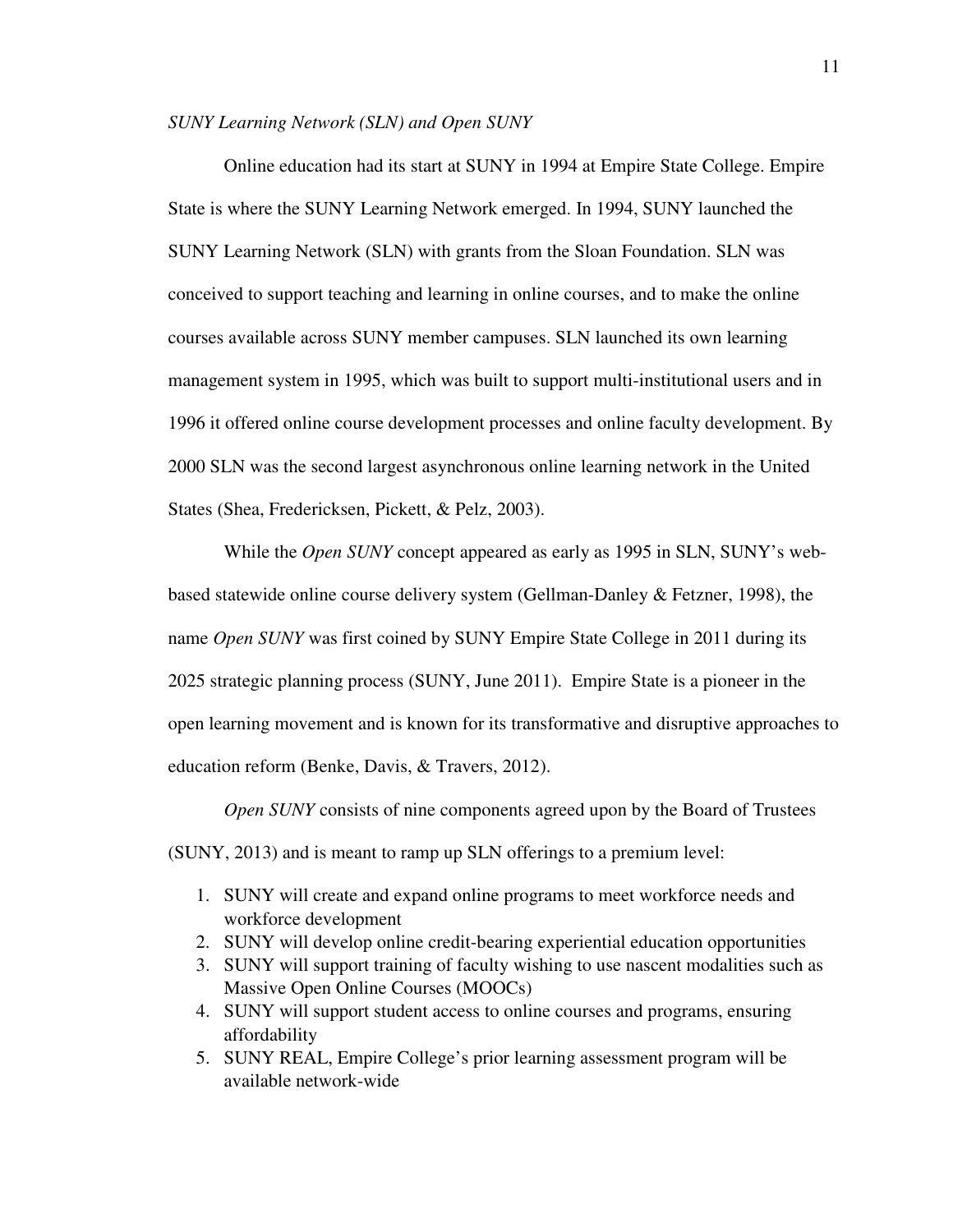- 6. SUNY will develop a research initiative to identify best practices and professional development opportunities
- 7. Strategies such as Open Education Resources will be explored to lower cost and encourage innovation
- 8. Business policies and practices will be developed to support faculty and students in expansion of online degree programs
- 9. SUNY will promote a learning commons to facilitate communication and the use of online learning tools

Currently in the SUNY system there are 150 online programs across its 64

campuses (Rivard, 2013). SUNY's growth potential lies in the 6.9M under-served adult

population with at least high school and no college as well as the 4.2M adults with

associates and bachelor's degree. The goal is to expand access, raise completion rates,

and prepare students for success (http://commons.suny.edu/opensuny/wp-

content/blogs.dir/16/files/2014/01/20140106OpenSUNYoverviewpublish.pdf). After allowing campuses to do their own thing for two decades, SUNY central is taking the reins, aiming to consolidate resources in order for SUNY online education programs to have the capacity to grow (Rivard, 2013). This is an unprecedented shift in direction in higher education at a very large scale.

#### *The Development of Online Education in the United States*

The current definition of distance education by the U.S. Department of Educational Research and Improvement is, "the application of telecommunications and electronic devices which enable students and learners to receive instruction from a distant location" (Casey, 2008, p. 45). Online education is an outgrowth of distance education.

According to Beldarrain (2006) distance education was born out of a need to provide educational opportunities to students who could not come to a traditional class setting. The Chautauqua Correspondence Institute began in 1883 in New York and used roads and water routes to deliver instructional material to students (Baggaley, 2008). The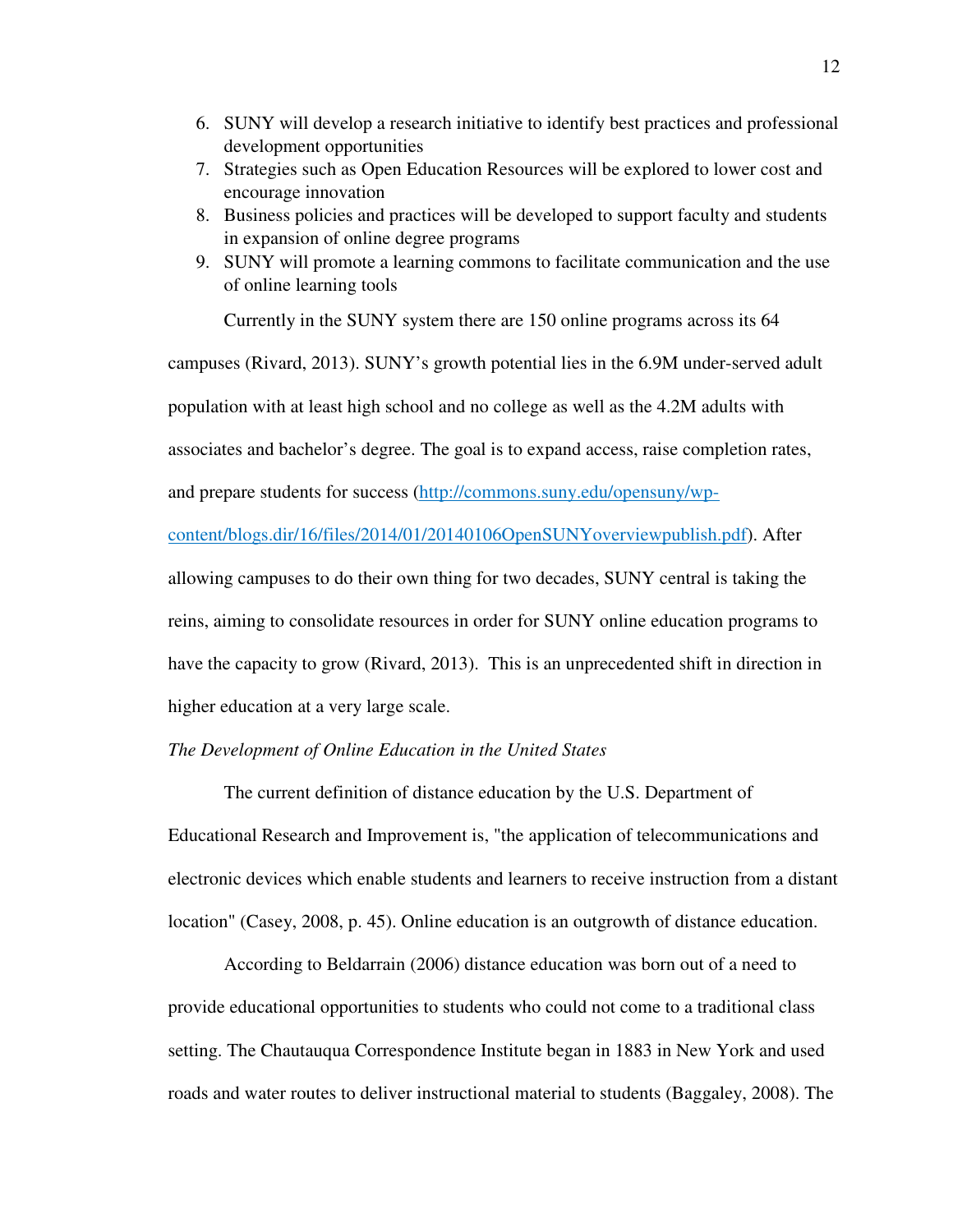University of Chicago was the first to use the U.S. Post Office to deliver college-level instructional materials to students in 1892 (Casey, 2008). While three colleges were granted radio licenses for distance classes in 1921, only one college-level course had been offered in that format by 1940 and there were no enrollments. This was followed closely by the first distance course offered by television at the University of Iowa in 1943 (Casey, 2008).

After 1960 and up until 1985 there was a new generation of distance course which used more than one means of communication including print, television, audiocassettes, videocassettes, and the fax machine. Walden University, founded in 1970, was the first to use this multi-media approach of course delivery based on the British Open University model (Curran, 1997). The advent of the personal computer and networking enabled the birth of distance education over the World Wide Web from 1985 to 1995. Almost 45% of higher education institutions that had a population over 15,000 students started offering online classes before 1999 (Allen & Seaman, 2008). The present age of high-bandwidth is allowing online education to include technologies such as browser-based videoconferencing and dynamic web-based media. Each new technological development enables educators to provide more student-to-student and faculty-to-student collaboration (Sherron & Boettcher, 1997).

The popularity and growth of online classes is due to several factors: they are convenient and save time, they are flexible and fit better into already full schedules, students perceive them as self-paced, they open up a view of the world not accessible in a textbook, and they are capable of creating deep learning communities (Palloff & Pratt, 2007; Park & Choi, 2009; Young & Norgard, 2006). Only 15% of the undergraduates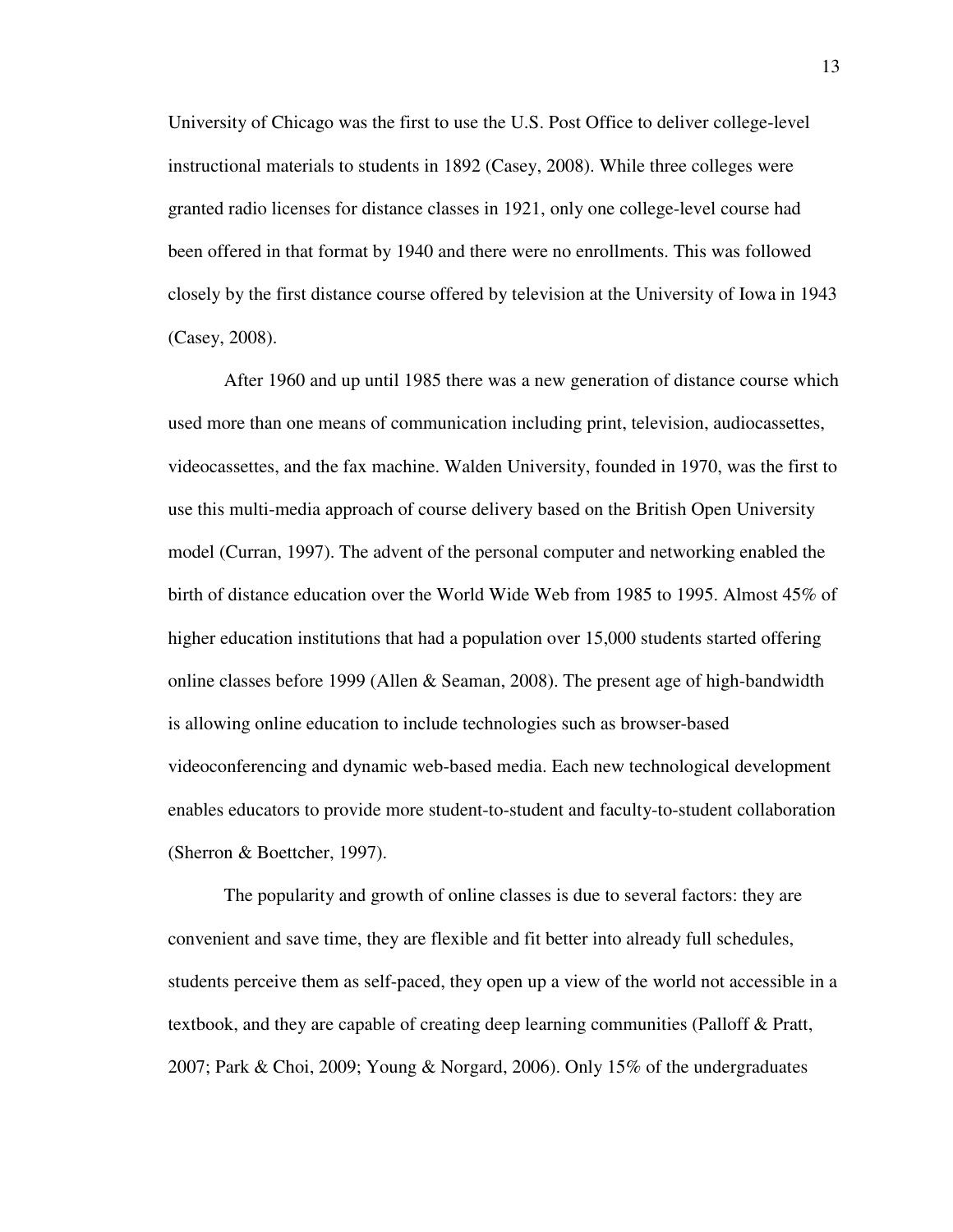who are currently enrolled in U.S. institutions of higher education attend 4-year colleges *and* live on campus (Cavanagh, 2012).

In 2011, 31% of students enrolled in higher education institutions took at least one class online and growth in online courses was out-pacing growth in overall student population ten to one (Allen & Seaman, 2011) and by 2013 that number was a recordbreaking 33.5 % (Allen & Seaman, 2014). Over 75% of colleges and universities now offer courses online and 46% of students who have graduated in the last ten years took at least one course online. (Taylor, Parker, Lenhart, & Patten, 2011). The 2013 data show that 90% of chief academic offers believe that in the next five years, it is likely or very likely that a majority of higher education students will take at least one course online course (Allen & Seaman, 2014). Online education has the ability to reach students who cannot attend courses in the traditional brick and mortar classroom.

#### *Non-Traditional Students*

Traditional college age is considered to be 18-23 years old which led to the term adult student becoming synonymous with the term non-traditional student. The U.S. Census Bureau

(http://www2.census.gov/library/publications/2011/compendia/statab/131ed/tables/educ.p df) reports that non-traditional students account for 38% of college enrollments with the number of students over 35 years at 16% of total college enrollments.

Adult students face many obstacles in juggling the responsibilities of school, work, families, older parents, etc. but come to school ready and motivated to learn (Cercone, 2008). While Gagne admits there is no one meaning of learning, he articulates it as: a lasting change in behavior, or in the capacity to behave, which results from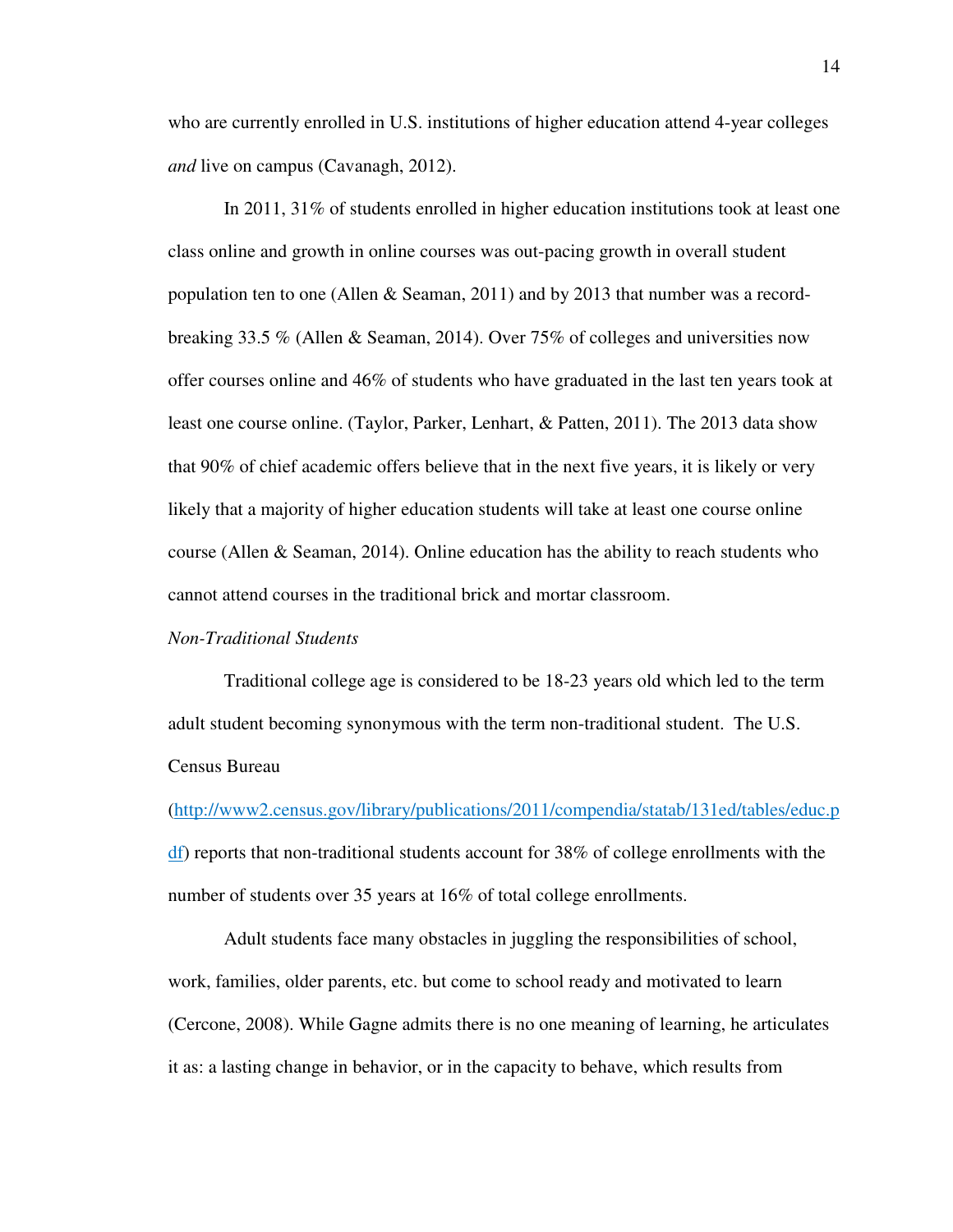practice and is not ascribable to the growth process (Gagne, Wager, Golas, & Keller, 2005). Adult learning theory, while in the literature for 90 years, still lacks a singular model that explains all that is known about adult learners (Merriam & Associates, 2002).

Research about the adult student has been ongoing since the 1920s and several theories attempt to explain how they learn. Malcolm Knowles, a pioneer in adult research coined the term andragogy to address the particular needs that adults have because they learn differently than children. Andragogical research, describes the unique adult learner characteristics as: ready-to-learn, goal-orientated, relevancy-orientated, pragmatic, selfdirected, responsible, and having life experiences that follow them into the classroom (Moskal, Dziuban, & Hartman, 2010). Knowles's (Knowles, Holton, & Swanson, 2011) six core adult learning principles of andragogy are:

- 1. Learners need to know: why, how, and what
- 2. The self-concept of an adult learner is autonomous and self-directing
- 3. The prior experiences of the learner for mental models and are resources
- 4. Readiness to learn is life-related
- 5. Student's orientation to learning is problem-centered and contextual
- 6. Student's motivation has intrinsic value and a personal payoff

Adult learners are unique and need learning that is applicable and which they can relate to their current life experiences (Knowles, 1990).

Paulson and Boeke (2006) predicted that higher education institutions would see this substantial increase in the number of non-traditional age learners after 2010 and that this age group would be where colleges would realize growth. This is a cohort of students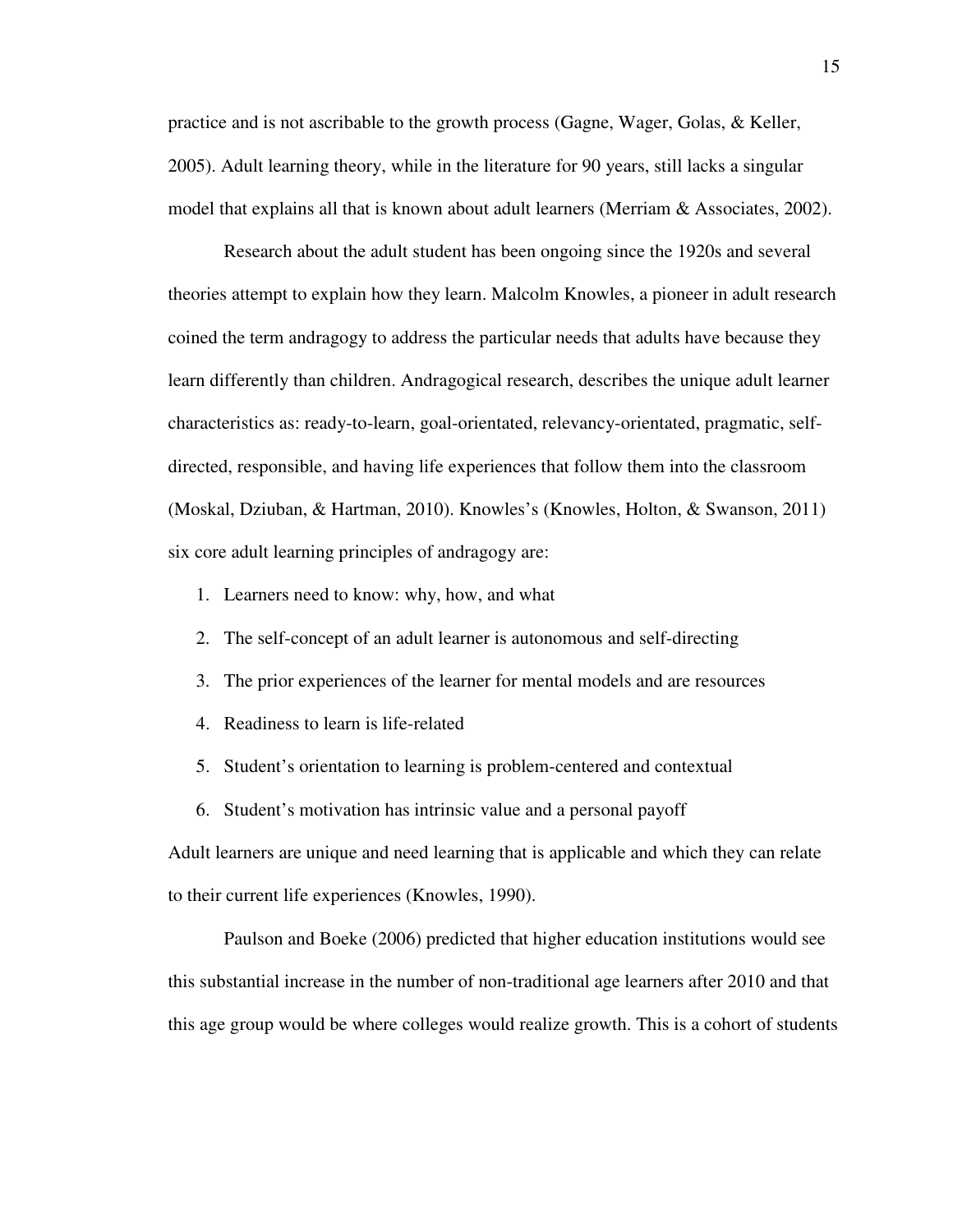whose unique learning needs must be taken into consideration by institutions of higher education as they continue to build new programs and learning platforms.

#### *Experiential Learning*

Learning that happens outside of an academic setting is referred to as experiential learning. This type of hands-on learning is participatory, interactive and applied and the situational variables are constantly changing (Kolb  $\&$  Kolb, 2005). The history of experiential learning theory can be traced to the work of John Dewey, Kurt Lewin and Jean Piaget. Dewey saw experiential learning as a link between the academic and the practical life. In his model the learner interacts with content regularly through impulse, observation, knowledge and reflection as they construct, deconstruct, and reconstruct knowledge (Dewey, 1997). Lewin, a social scientist, believed that learning occurred in the tense space between abstract thinking and actual experience (Lewin, 1999). Piaget, while he spoke of the stages of childhood and not adult learners, was instrumental in articulating that knowledge is not innate but learned as one manipulates objects and symbols (Mooney, 2013). This learning through experience can take many forms such as research, internships, study abroad, service learning and prior learning assessment.

Prior Learning Assessment of (PLA) is offered in many colleges around the world. It is a process by which students can be awarded college credit for documented college-level experiential learning. With President Obama's current workforce training initiatives and his desire to produce 8 million more college graduates in the U.S. by 2020, PLA is an alternative to having to take course work for learning students obtained outside the walls of academe (Johnson, 2011). There are many PLA designs, but generally credit can be earned through a challenge exam, course matching, or portfolio/essay writing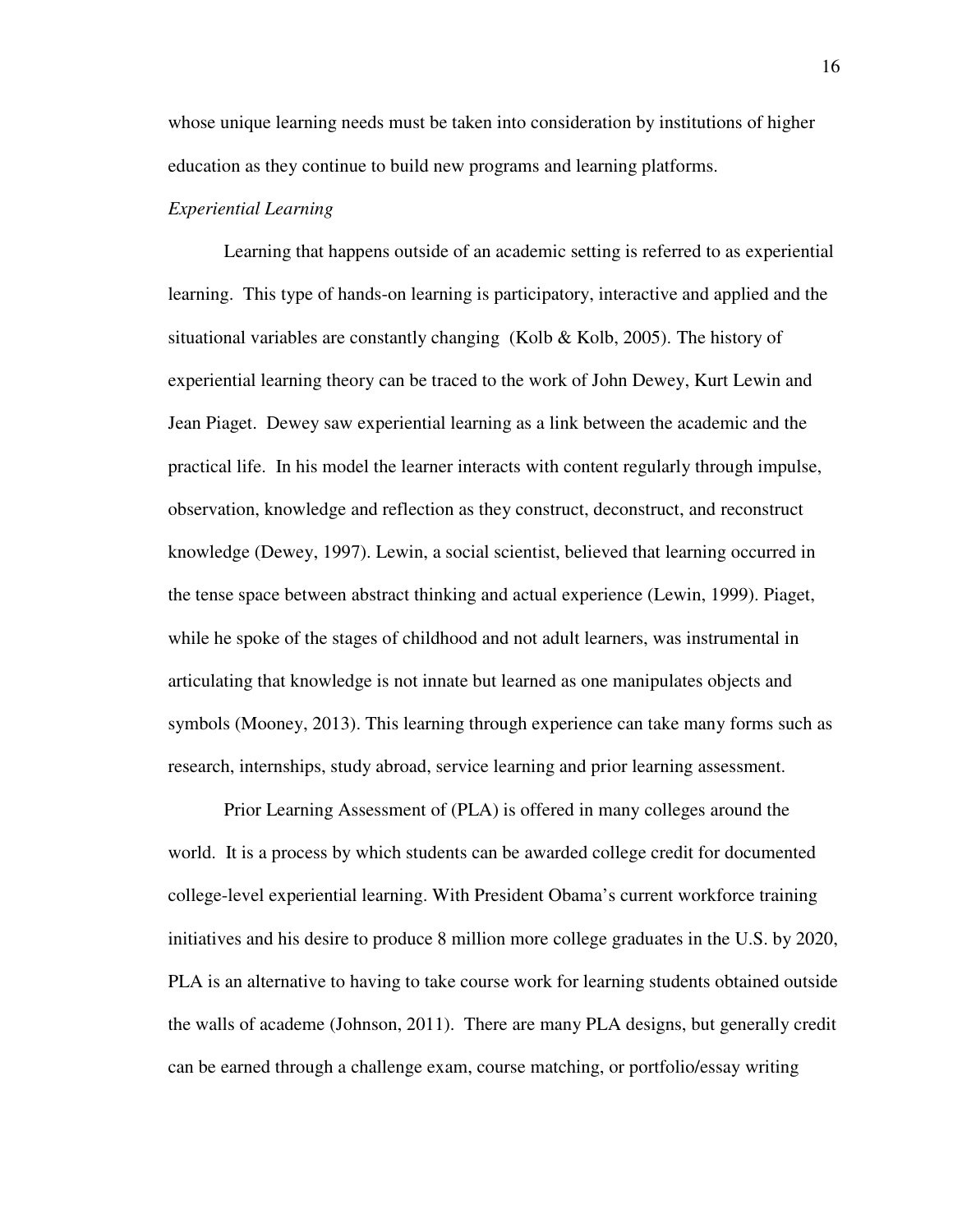(Suopis, 2009). PLA is a motivating factor for students who can combine work and study, save money, and shorten the time it takes to earn a degree (Brinke, Sluijsmans, & Jochems, 2009). A study by the Council for Adult and Experiential Learning found 56% of adult students who completed an PLA process earned an associate's or bachelor's degree within seven years compared to only 23% of students who did not complete an assessment (Johnson, 2011). Brigham and Klein-Collins (2010) found students with PLA credit graduated at a higher rate and had greater persistence compared to those without PLA credit.

#### *Openness*

 As more courses are offered in an online or hybrid format, faculty training has been concentrated on teaching technological tools within the safe confines of a learning management system where the doors are closed. But the web is a different paradigm, one in which the doors are open, where the social interaction is participatory, and where faculty are presented with the possibilities of different approaches to teaching and learning. The current trend towards openness in education correlates to a move to incorporate online teaching and learning into formal educational contexts (Matkin, 2012; McAndrew, Scanlon, & Chow, 2010).

This open approach to education has been emerging in various ways: open courseware (Friesen & Murray, 2011), open courses (Ho, Reich, Nesterko, Seaton, Mullaney, Waldo & Chuang, 2014; Wiley & Gurrell, 2009), and open publishing (Wiley & Hilton, 2009). This open architecture: can be used for learner collaboration and reflection, provide a space for the creation of virtual communities of practice (Brent, Gibbs, & Gruszczynska, 2012), and provide a place to share teaching and learning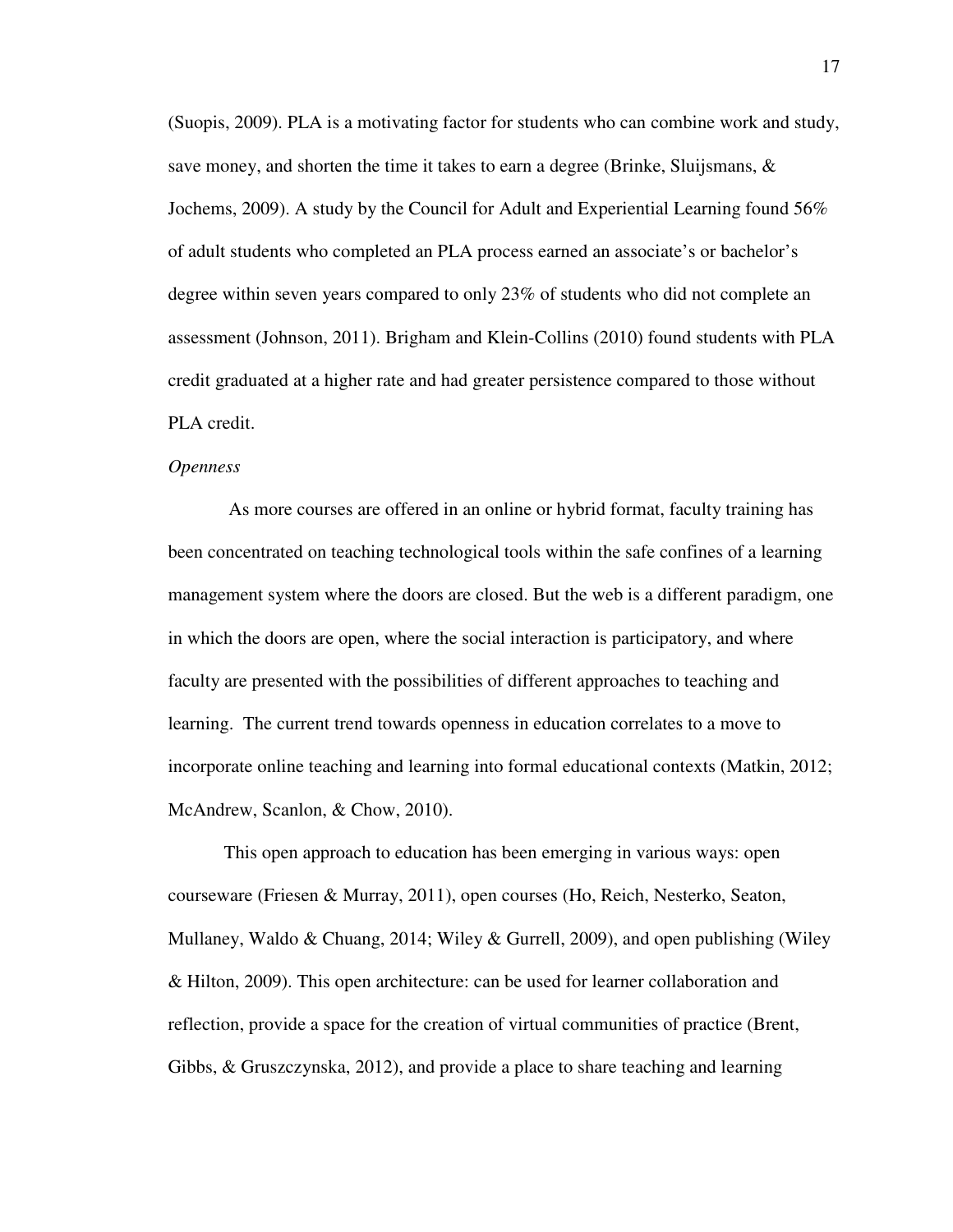artifacts (Mott & Wiley, 2009). Collectively these new developments are being called Open Education Resources (D'Antoni, 2009). This movement towards openness in the closed system of the silos of higher education is a historical moment worthy of note.

While higher education may lag behind culture in terms of adoption of the idea of openness, it is now poised to play a significant role in the growth of this new paradigm of open knowledge creation. Open knowledge creation supports the distribution of educational opportunity, resources, and advancement to a larger percentage of the global population.

#### *Disruption, Innovation and Diffusion*

Selingo (2013) articulates five disruptive forces that are currently reshaping higher education forever: the large amount of debt being carried by institutions of higher education, the disappearing state financial support, a current lack of students who are able to pay full tuition prices, unbundled learning alternatives are available which reduce the cost to students, and the value of a college degree is being questioned in light of tough economic times.

By definition any nascent technology is disruptive in nature. The term disruptive technology was coined by Christensen (1997) and refers to both physical computing hardware and software that provides a service. The rise in connectivity around the world is opening up new pathways for learning. Education, the foundation supporting innovation and opportunity, is currently at the forefront of positive change (Schmidt  $\&$ Cohen, 2013). Disruption in education can occur anytime an old model is replaced with a new one and can refer to new technology, new pedagogy or new systems. So with disruption all around in various forms McQuivey (2013) suggests organization seek the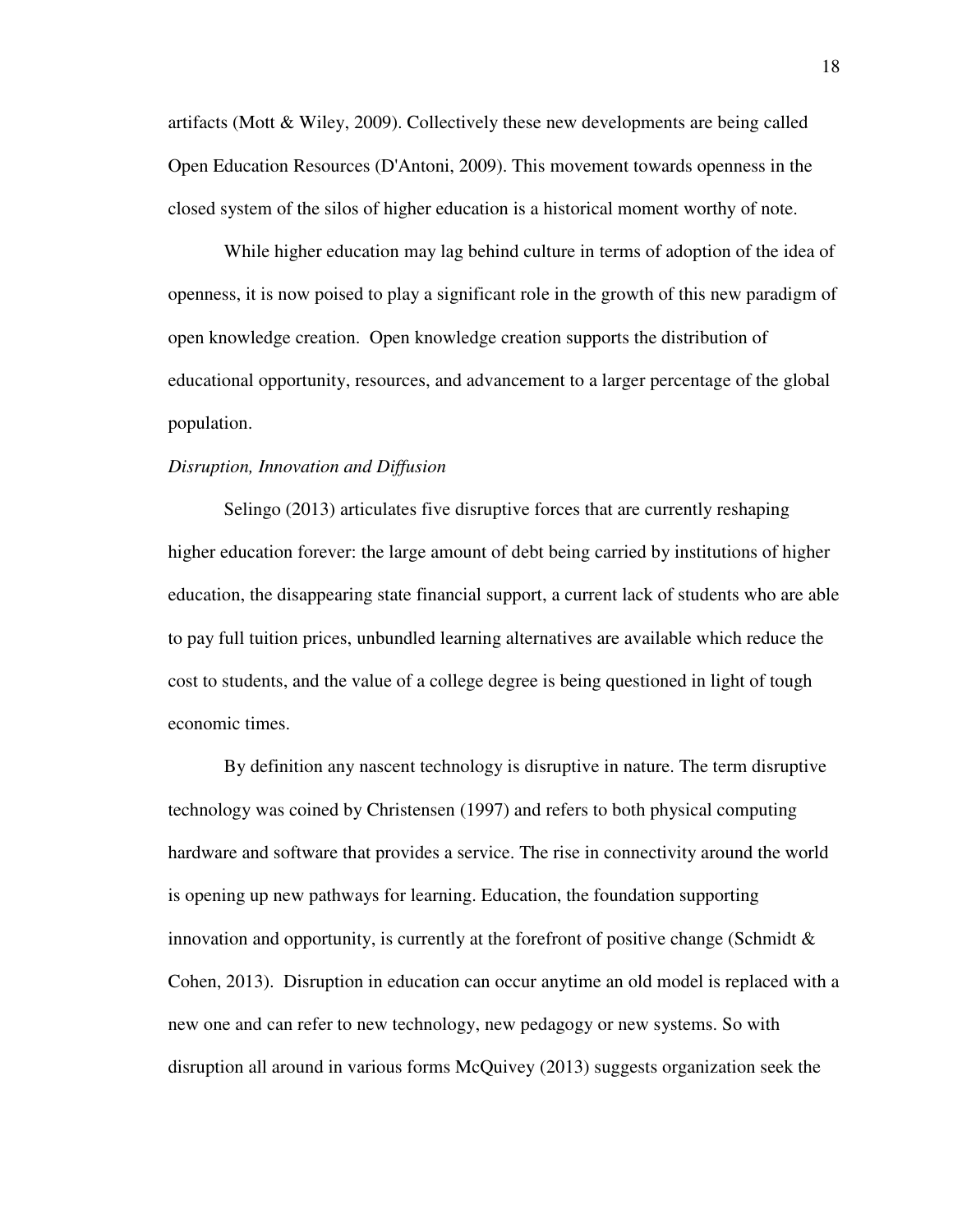adjacent possible, or the thing the customer needs next, seek convergent adjacencies around the organization that can support its ideas, and persist in the path of innovation.

A prerequisite for adopting innovation is that a group feels a need or perceives a problem (Rogers, 2003). In organizational change theory, pointing out this urgent need by communicating the crisis or opportunity is the first step in the process (Kotter, 2012). Leaders walk a fine line because evidence has shown that early adopters and leaders in disruptive innovation have reaped huge payback at the same time they mitigate risk for those who wait (Christensen, 2013). These innovators have a high tolerance for ambiguity and risk-taking (Kim, 2010). Size has its advantage; Rogers (2003) found a positive correlation between the size of an organization and its innovativeness. Some colleges and universities will always be able to attract their customer, but a disruptive model that can scale cost down to create the prices needed to win the middle to lower-end customer is an important asset in today's market (Christensen & Raynor, 2003).

While online learning could be considered the de facto disruption in education there are other ways in which even online learning has its own disruptive components (Christensen  $\&$  Eyring, 2011). One such component within online is the growth of freely available open education resources and the participatory culture of the Internet. These concepts and resources have low barriers, support sharing work, make available informal experienced and novice mentors, connect users with others, inculcate a sense of ownership, have a collective sense that something is at stake (Bass, 2012). The second big disruption in online education is a new type of online learning called the massive open online course (MOOC) which is a mash-up of social networking, a facilitator who is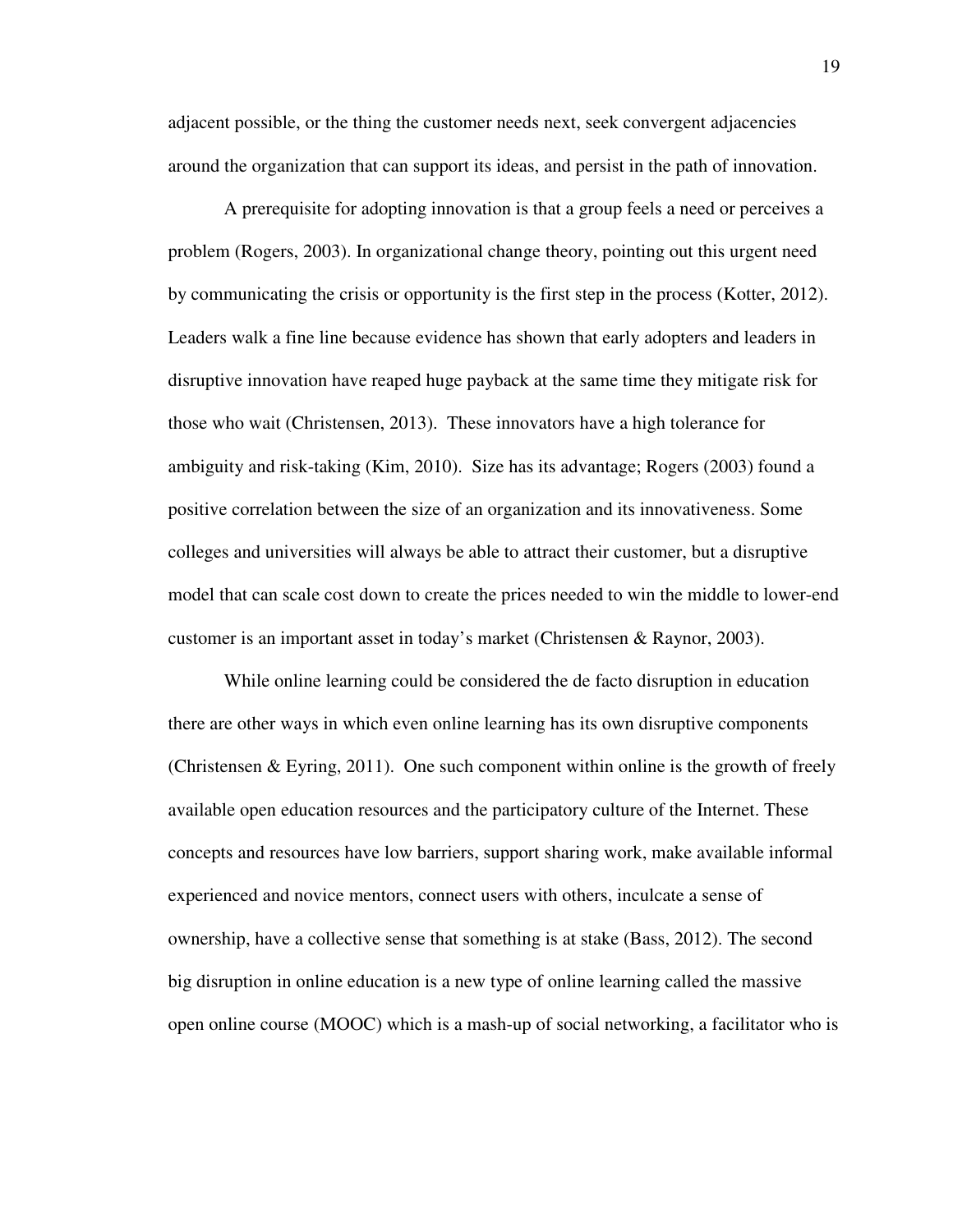an authority in the field, and a collection of open online resources (Aparicio & Bacao, 2013).

The first MOOC was a campus-based course on Connectivism and Connective Knowledge taught by Seimens and Downes with 25 campus-based students that were linked with 2,000 students from around the world who participated online (Krause, 2013). In a matter of a couple of years MOOCs have grown from the little tech projects of enthusiastic professors into companies that are being powered by tens of millions in venture capital funding (Kolowich, 2013). Participation in a MOOC is voluntary and brings together students interested in a topic and experts who facilitate the learning. Additionally they have no prerequisites, fees, pre-determined levels of participation, or formal accreditation (Liyanagunawardena, Adams, & Williams, 2013). In 2012 academic leaders were skeptical that MOOCs were a sustainable online method of course delivery, but felt they represented a way to learn more about online pedagogy (Allen & Seaman, 2013). There is little doubt that they are responsible for a rapid rate of innovation in online pedagogy (Sandeen, 2013). MOOCs have dominated the literature and news in education for several years, but as of 2013 only 5% of higher education institutions have a MOOC and over half remained undecided (Allen & Seaman, 2014). Jacoby (2014) believes the disruption caused by MOOCs will demand that educators rethink definitions of success and certification.

With the opening of education through MOOCs and other open education resources as well as the high cost of a traditional education, Open SUNY is a bold concept that acknowledges the current education environment disruptions. SUNY is choosing to accept the challenge, and seek alternative methods of leveraging its own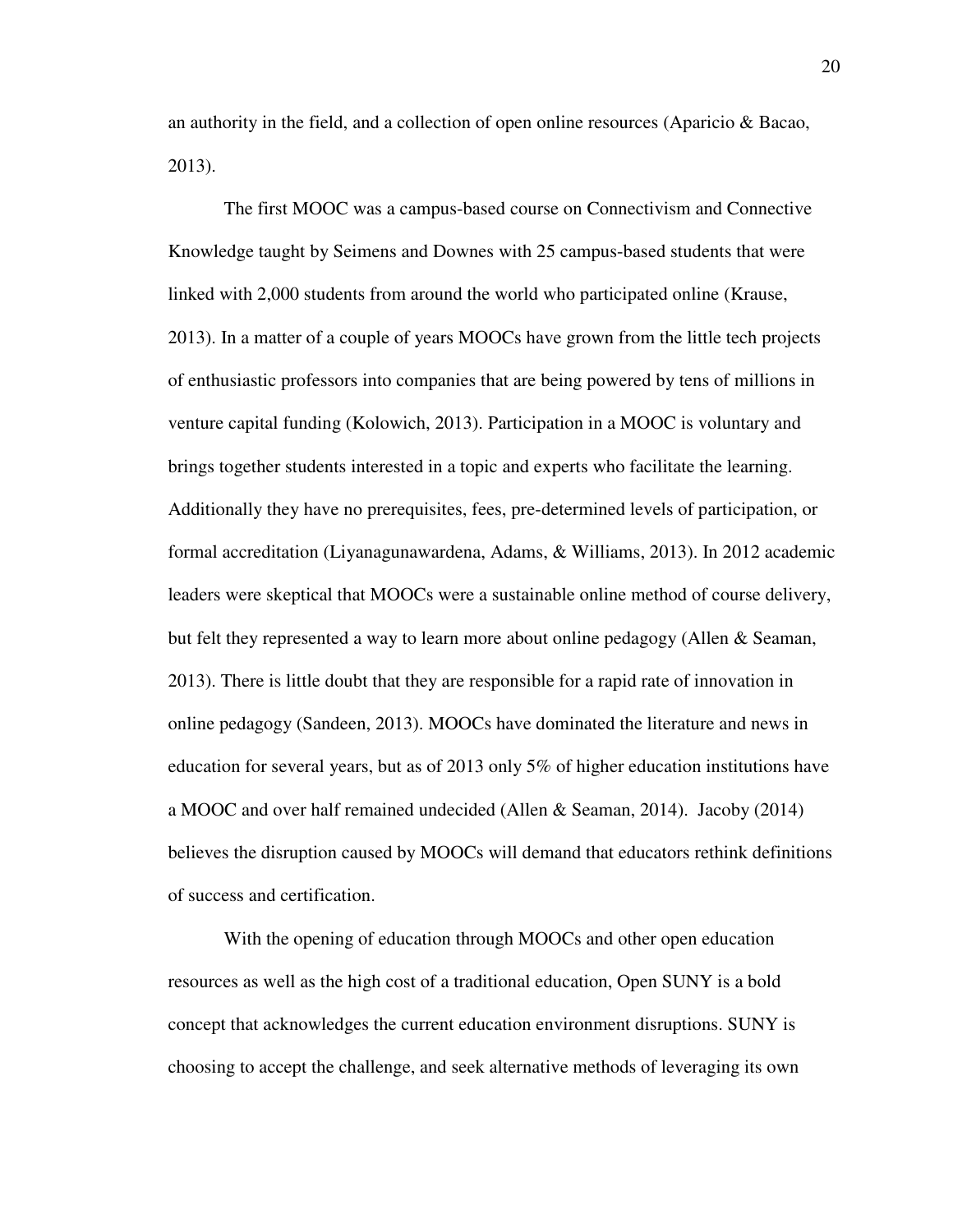resources; it is asking its own stakeholders to collaborate in reimagining the future. Most important SUNY has the power to use what Bowen (2013) describes as system-wide thinking, a necessary component to educational reform as changes will not be able to be addressed at any single campus. Zimpher's (2013) vision is that higher education become "more nimble, more accessible, more transparent, and above all, more efficient" (p. 32). *Declining Enrollment* 

The U.S. higher education system has changed from one of growth in enrollment to one of plateau or decline. There are several factors responsible: the end of the baby boom generation, the women's movement, postponement of marriage and childbearing, smaller family size and a bleak economic outlook. The Wall Street Journal analyzed federal data and reported that from 1966 through 2010, student enrollment in colleges doubled as baby boomers and their children attended, peaking in 2011. Within the last five years trends include a decline of 10% in enrollment at fully a quarter of U.S. private colleges from 2010 to 2012

(http://online.wsj.com/news/articles/SB1000142405270230467240457918615317509489

2), a 2% drop in overall college during the 2012-2013 school year

(http://www.nytimes.com/2013/07/26/education/in-a-recovering-economy-a-decline-incollege-enrollment.html?smid=pl-share), and an overall .8% drop for spring 2014 according to the National Student Clearinghouse Research Center

(http://nscresearchcenter.org/currenttermenrollmentestimate-spring2014/).

*Workforce Development* 

A trend has emerged is that the U.S. is lagging behind other countries in degree attainment. President Obama and political leaders have put this issue front and center in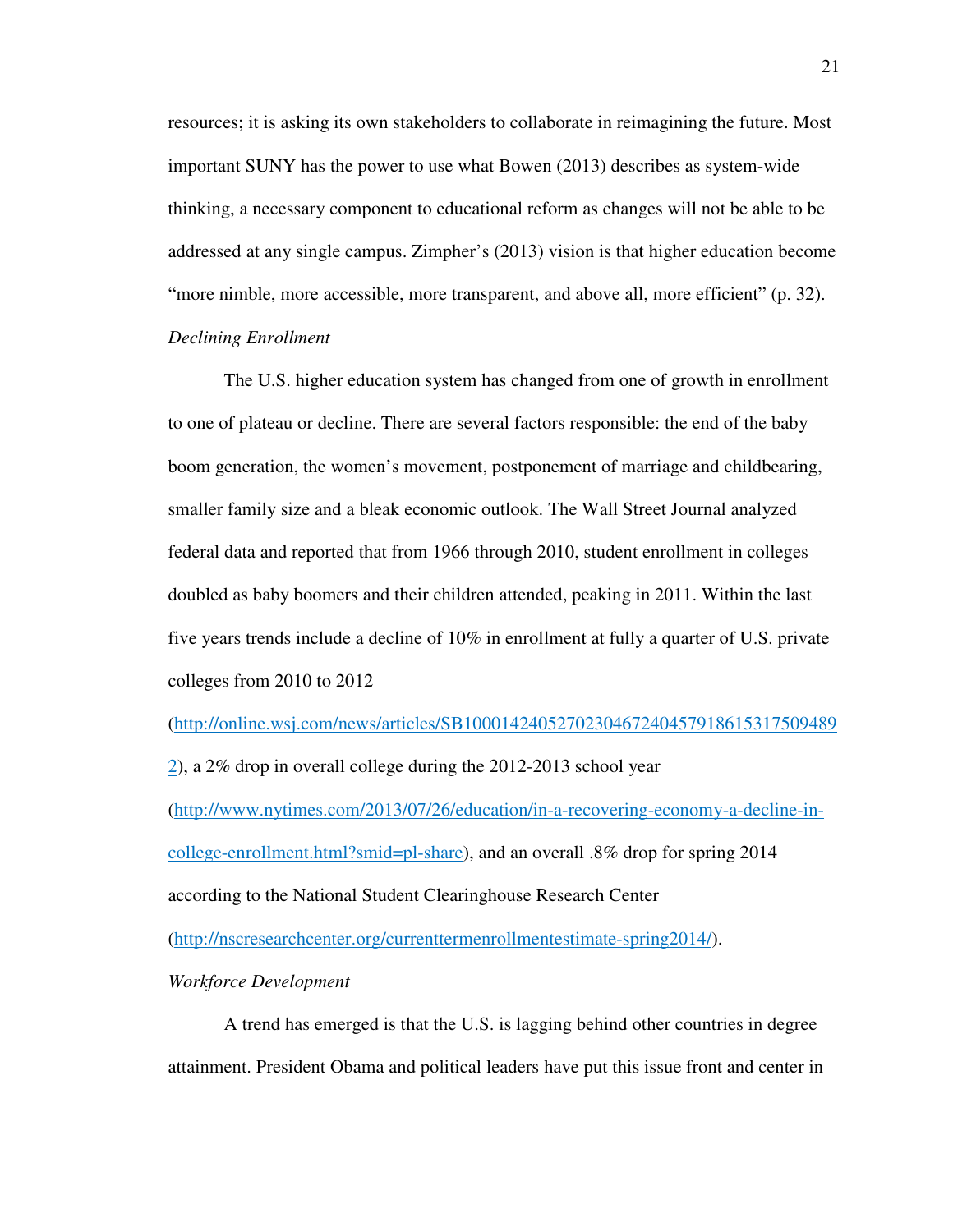order to create a highly skilled workforce for a more vibrant and vital economy (Carnevale & Rose, 2012). Workforce development programs weave the efforts of government, communities, industries and universities towards innovative programs aimed at economic growth (Warshaw & Hearn, 2014).

Workforce development is a term that refers to a strategy of economic development which focuses in the human resource realm; it refers to strategies of education and training which relate to new knowledge and skills as well as continuing professional development (Short & Harris, 2014). This human resource development often takes one of two characteristic shapes: to assist in developing a workforce in a particular situational setting, or to make an impact on an industry that needs specific skillsets (Harris & Short, 2014). In higher education it is the community colleges most often looked to for providing workforce development because they have the ability to provide shorter term degrees and skill-based certification (Shaffer, 2013).

The history of workforce development is seeded during the Depression in the Wagner-Peyser Act of 1933 which created a national employment system and grants to states who would link with the United State Employment Service (Haber & Kruger, 1964). While the end of World War II in the late 40s heralded economic vitality, by the 1960s workforce development was aimed at those who were unemployed and from lower socio-economic backgrounds. The programs included adult basic education, subsidized work training, soft skills and assistance in searching for work. In 1962 the Manpower Development and Training Act (MDTA) was needed to help retrain those who found themselves structurally unemployed due to advances in technology (O'Neill, 1973). When Lyndon Johnson signed the Economic Opportunity Act (EOA) in 1964 as an attack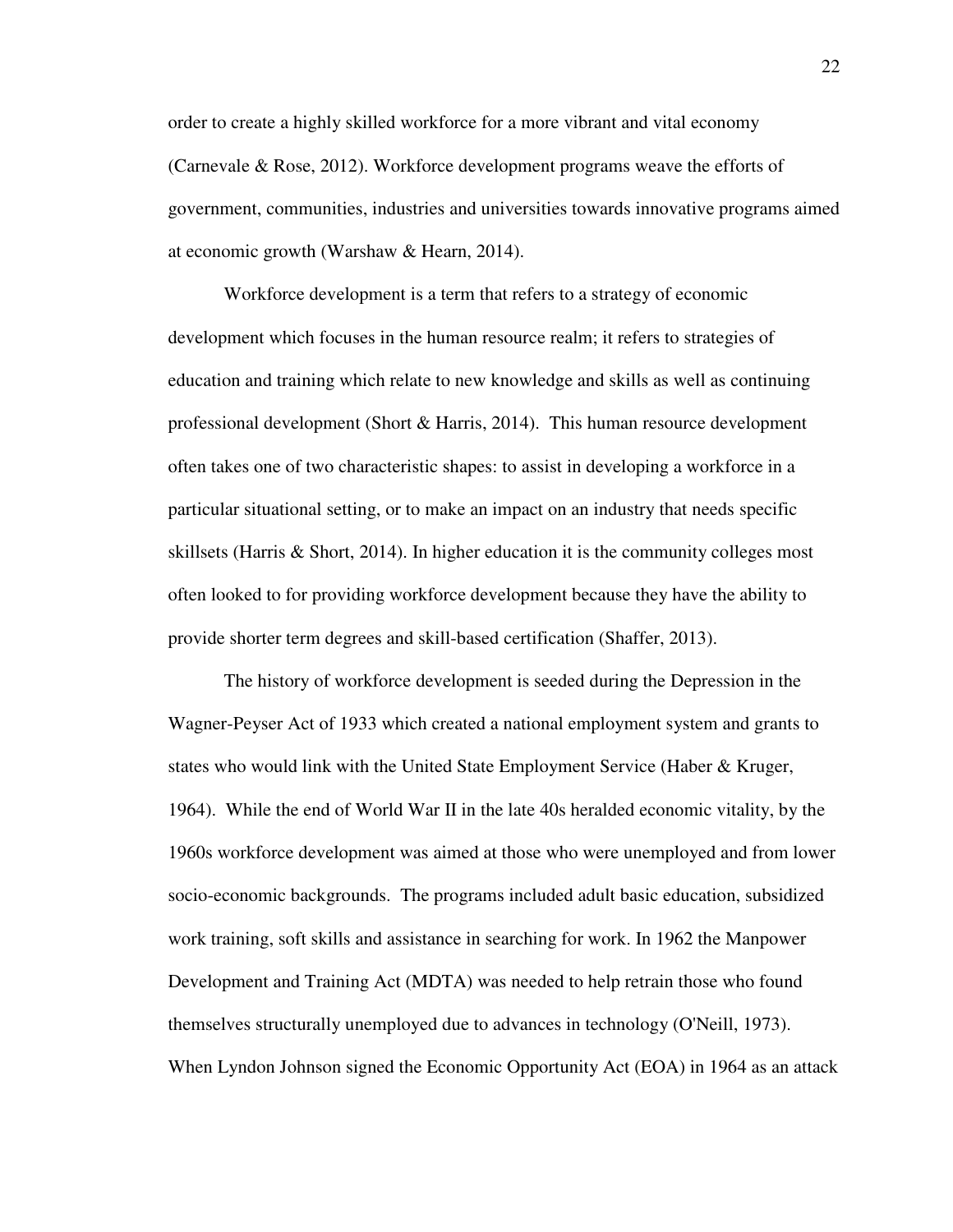on poverty it created Community Action Agencies that were firmly in place by 1973 when the Comprehensive Employment and Training Act (CETA), a block grant funded community development approach that supplanted MDTA was signed into law (Barnow, 1987). In 1983, amid charges of mismanagement, Congress replaced CETA with the Job Training and Partnership Act (JTPA) (Bloom et al., 1997). JTPA was replaced by the Workforce Investment Act (WIA) in 1998; WIA was a bill which allowed the state and local governments to create training programs that would meet their individual needs (Shaw & Rab, 2003). The reform of WIA took ten years to accomplish, passing in 2014, and is named the Workforce Innovation and Opportunity Act (WIOA) (Dervarics, 2014). It brings a focus on job training, adult education and career development services in order to support individuals as they pursue education and reach for career goals (http://www.doleta.gov/wioa/). Currently NY has a Workforce Development Institute (http://wdiny.org/programs/) whose goals are:

- Workforce Intelligence
- Education and Training
- Economic Development
- Energy
- Child Care Subsidy Program
- Women's Initiative
- Art of Labor

Partnerships such as these have shown that universities and colleges can be extremely responsive to the myriad of workforce needs and is therefore poised to gain from such activity as well as provide important resources to their community (Gais  $\&$ Wright, 2012).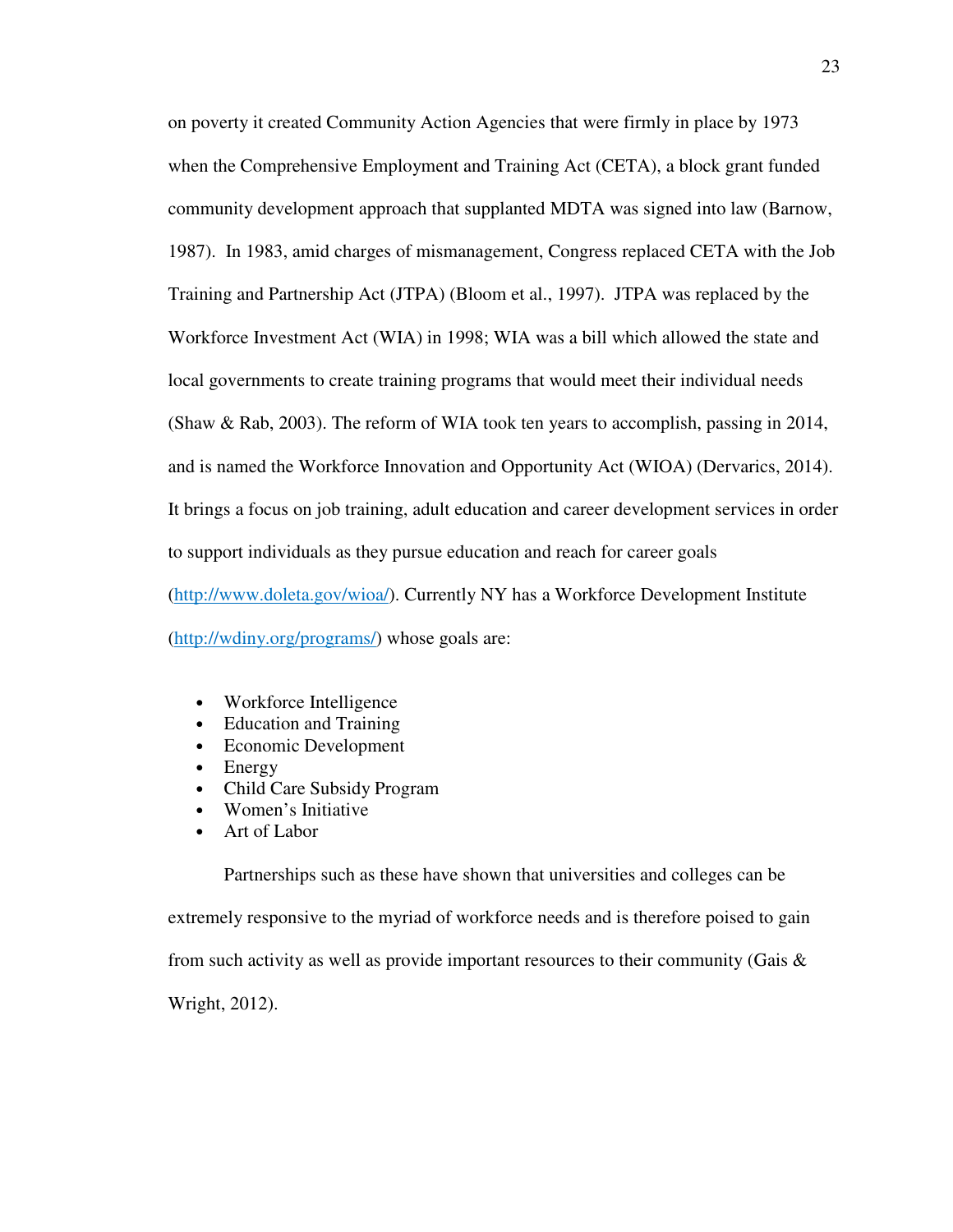#### **Summary**

This literature review provides a history of SUNY which is one of the largest university systems in the United States, from 1948 up to the announcement in early 2013 of the rollout of a new strategic priority called Open SUNY. The review also presents the roots and evolution of Open SUNY through a discussion of Empire State College where online education at SUNY began as well as the SUNY Learning Network, which provided support and training for early SUNY online initiatives.

A focus of the review is the history and rise in use of technology for teaching and learning and describes how online educational opportunities and systems support students, faculty and staff to complete their degrees no matter where they are geographically. As well, the literature supports that there is a continued need for distance education opportunities in order to provide educational options for a population with diverse needs such as the non-traditional-aged student wishing to complete a degree or gain professional skills to better their career aspirations. The importance of studying this strategic priority shift is supported in the literature about experiential learning, openness, and disruptive ideas. Because nothing like this has ever been done in an educational system this size, the rollout is important to study and document.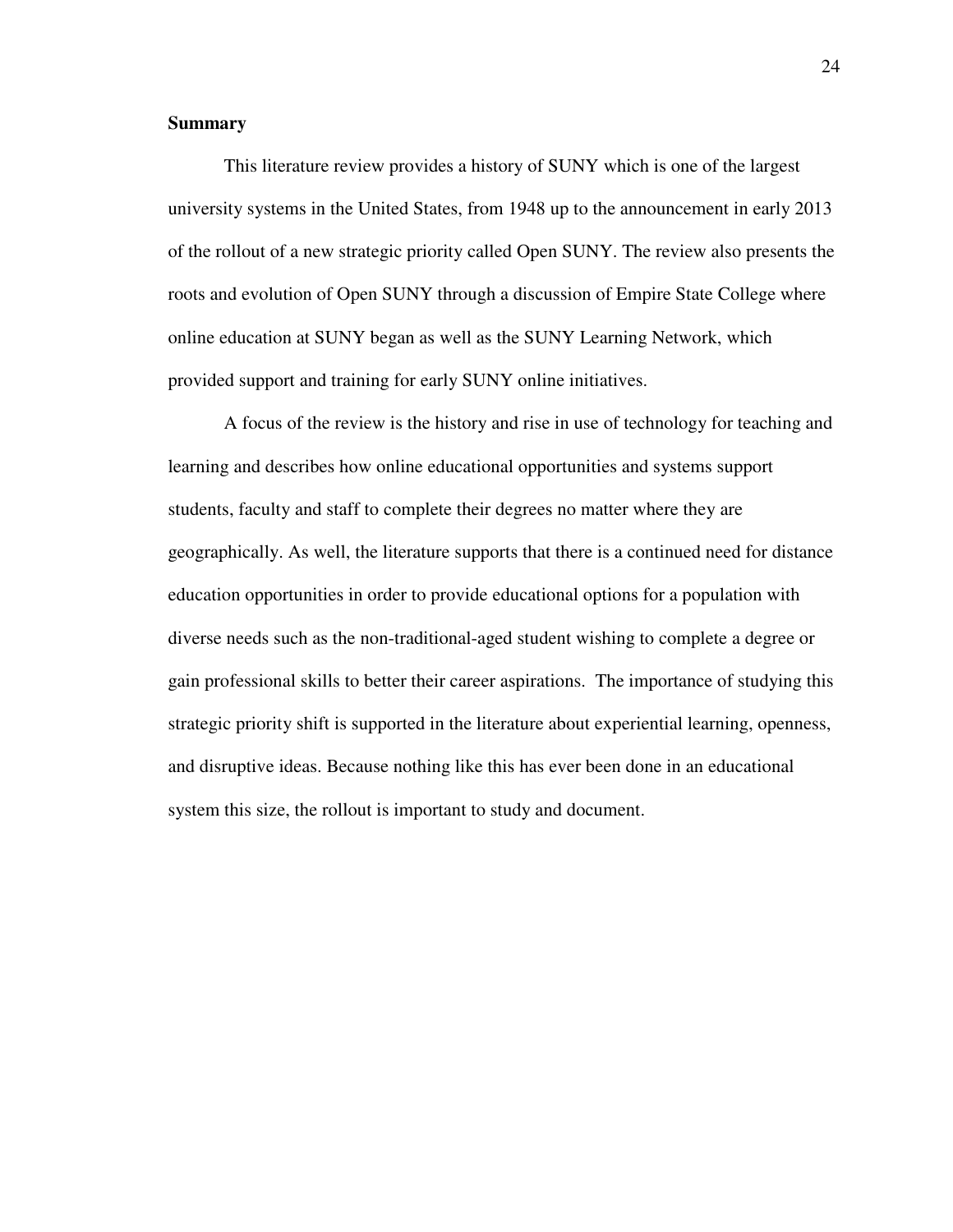#### **Chapter 3**

### **Methodology**

#### **Overview**

This investigation documents the choices made by individual institutions in a multi-site higher education system as strategic priorities change. The findings provide higher education leaders with insight and add to the field of literature available in important areas of focus for the benefit of higher education practitioners and scholars.

Methodology is an important aspect of research as it describes how data will be collected, analyzed and presented. This chapter highlights the research design, methods of data collection, and procedures for data analysis. Valid and trustworthy study results will be produced by successful implementation of this research plan.

#### **Research Design**

The research questions are exploratory in nature, and while they may yield explanatory insights they do not lend themselves to a quantitative research design. The questions are *how* and *why* in nature which gave investigators no control over the environment being studied; a Qualitative case study approach was selected for its flexibility (Yin, 2014). Qualitative research provides information about how people make meaning from their experience (Creswell, 2013) and help to explain why a phenomenon is taking place rather than just confirming that it is taking place (Merriam & Associates, 2002). This type of inquiry provided the researcher with a description of how and why decisions were being made and what the desired outcomes were thought to be.

The qualitative case study method of research is also known as the *study of the particular* (Merriam & Associates, 2002) because it focuses investigation on a particular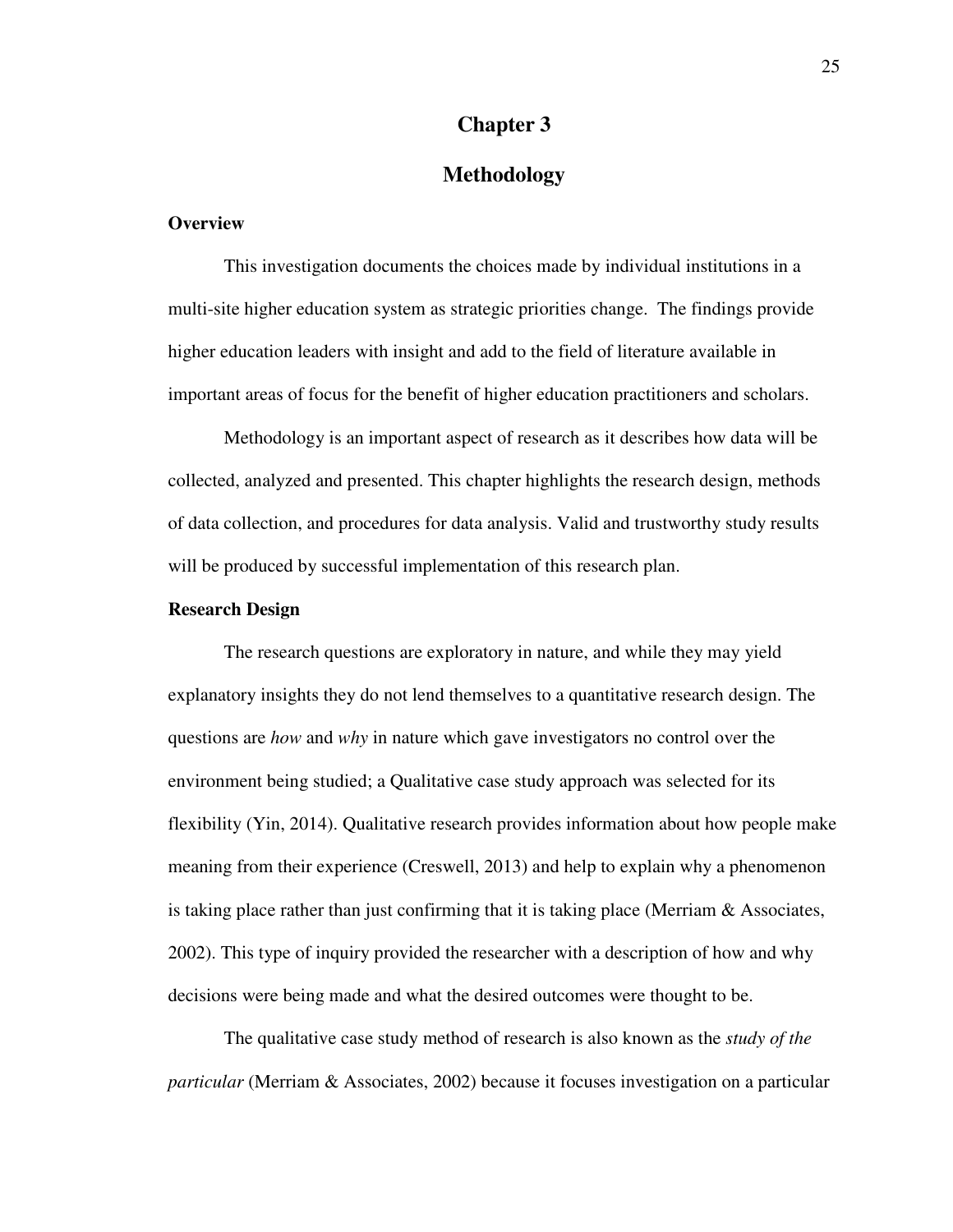real-life situation and is regularly used in multiple disciplines such as education, sociology, health care, and organizational and management research (Rosenberg & Yates, 2007). Case study research utilizes multiple sources of observing a phenomenon and collecting data such as interviews, surveys, observations, and existing documents (Hancock & Algozzine, 2006; Patton, 2002; Stake, 1995; Yin, 2014). Data were collected using document collection and analysis, surveys, and interviews. The survey and interview protocols went through an expert review process as described in the Instrumentation section of this chapter to test for reliability and validity.

Approval was granted to conduct the research described herein by the Nova Southeastern University Institutional Review Board (Appendix A) and SUNY Plattsburgh Institutional Review Board (Appendix B). Permission was obtained from interview respondents through Interview Informed Consent forms (Appendices C  $\&$  D). The respondents granted their permission with the act of answering the online survey (Appendix E).

#### **Instrumentation**

The instrumentation necessary for collecting study data needed to be developed for this specific case. Three instruments were designed: two interview protocols, which are scripts for interviewers to use, and a survey questionnaire that respondents will be asked to read and fill out online. Designing and evaluating the instruments consisted of basic steps outlined by Fowler (2009):

- draft questions to provide data needed to answer research goals
- critical review by expert team
- interviews with individual team members
- placement of amended questions into a survey instrument
- pretesting of response collection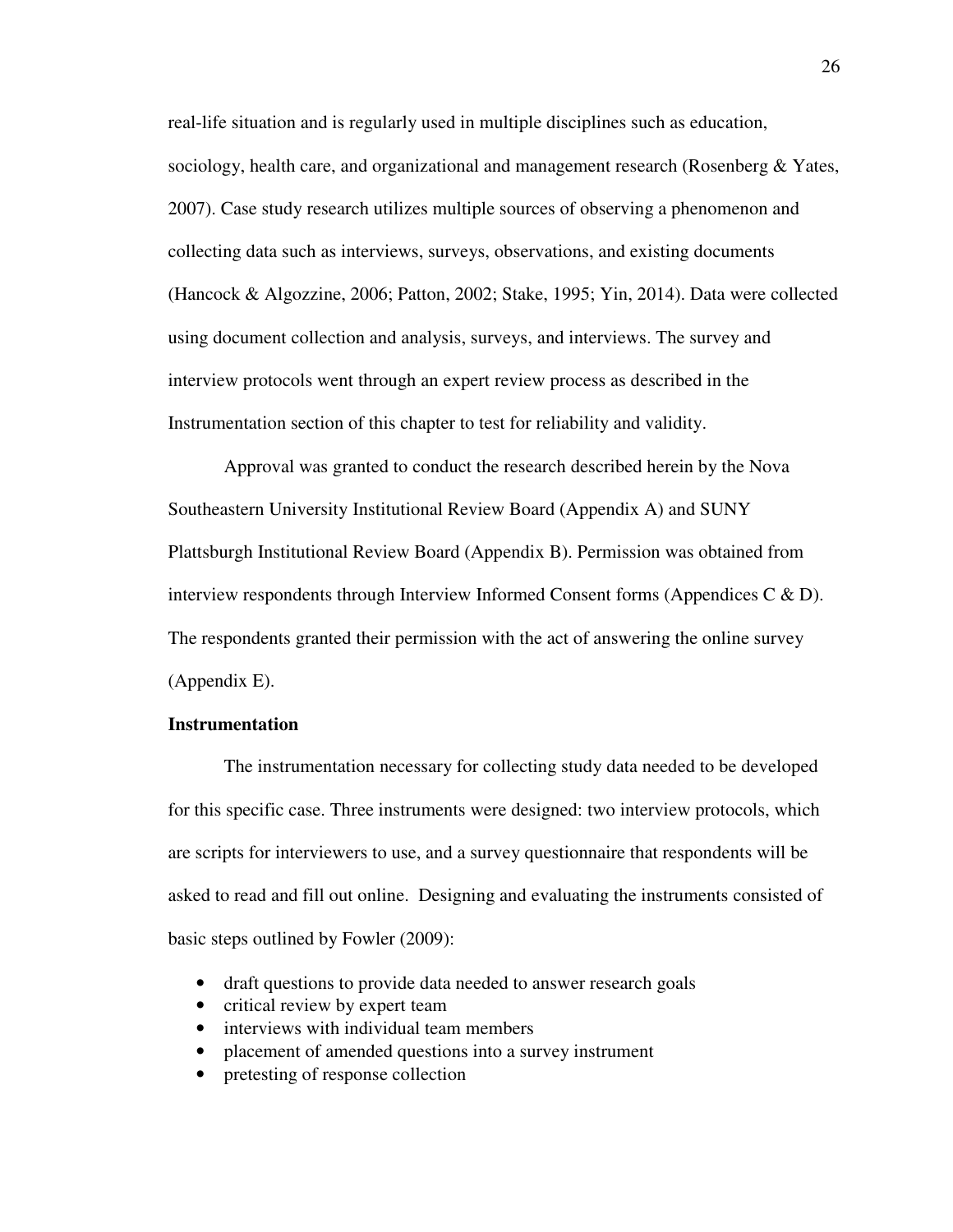First interview and survey questions which collected minimal demographic information and helped to directly answer the research questions were drafted by the researcher. This draft list was sent to an expert team (which included a survey development expert) for initial face and content validity review to determine whether they opined that the content measured would get at the concept in the research questions (Bryman, 2012). Face and Content validation are essential as they confirm the accuracy and connectedness amongst study variables (Burton & Mazerolle, 2011). One team member sent a written report mapping research questions to interview and survey questions; another team member met for a three-hour interview. From those conversations and edits from the other team members, two interview protocol instruments and an online survey questionnaire were created that could be piloted.

A dry run of the interview protocol was tested with a team member and recorded (Babbie, 1990; Kvale, 1996). The survey questionnaire was created in Survey Monkey and sent to the team members for consensual validation (Creswell, 2013) testing in order to determine if any of the behaviors associated with poorly designed surveys could be observed: respondents requiring further clarification in order to answer questions and inadequate answers given without additional probing by researcher (Fowler, 2009). The online survey questionnaire pilot received six written feedback responses from eight sent out. Based on the feedback edits were made to the final instruments and these modified instruments can be seen in Appendices E, F  $\&$  G.

The expert team consisted of: Elizabeth Bernat, Ph.D., Thomas Burl, M.S., Peter Friesen, Ph.D, and Mark Mastrean, M.A., who work in various capacities for SUNY Plattsburgh; Mark Warford, Ph.D., Buffalo State College; Rebecca Werner, Ph.D., DAS,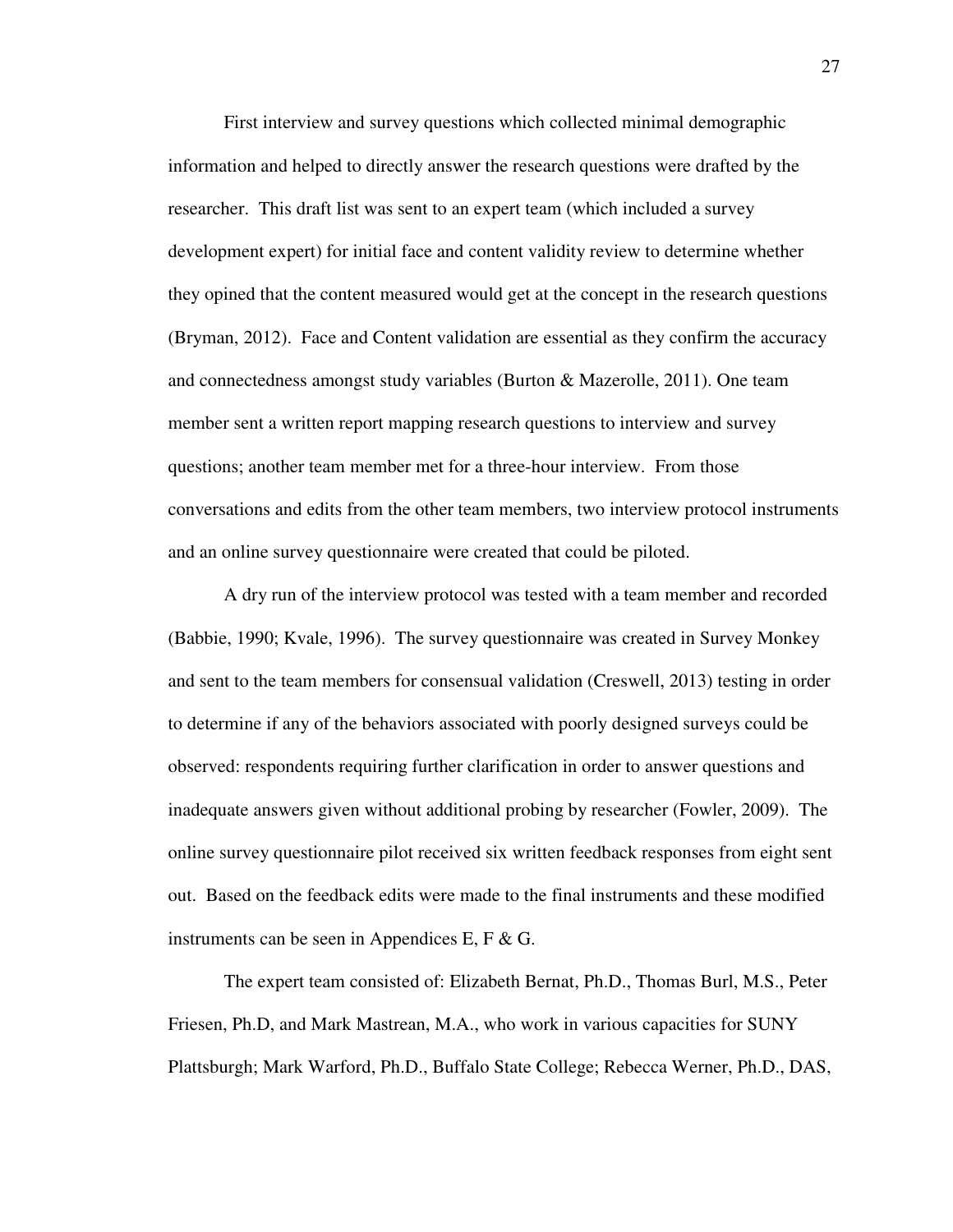Bristol, U.K.; John Christensen, Ed.D., Community College of Vermont and Carolyn Whitney, Ph.D., St. Michael's College. Team members represented the fields of: communication, public relations, online education, research design, instructional design, and technology. This breadth of experience strengthened the reliability and validity of the research instruments. Additional research documentation reviewed by this team were the Introductory Invitation Letter and Informed Consent (see Appendices C, D & H).

#### **Approach/Procedures/Research Questions**

Creswell (2013) defines case study as a methodology with two definitions: the product of research inquiry or the object of the study. The case study's context is SUNY, the bounded case was the Open SUNY roll-out in fall of 2014, and the units of study were multiple institutions within the SUNY system. Yin (2014) calls this an embedded single-case study. Case study research will provide multi-perspective analyses of the way in which SUNY institutions currently provide online course delivery and how that model changes as a result of the Open SUNY initiative (Tellis, 1997). An innovative program can be a case (Merriam & Associates, 2002). The rationale for a single-case study is that Open SUNY is a revelatory case, one in which the researcher will study and analyze a unique phenomenon (Yin, 2014). This is what Stake (1995) defines as an intrinsic study because the case itself is of primary interest.

In order to provide an in-depth understanding, documents, reports, news, interviews, and surveys were collected (Creswell, 2013). The documents included but were not limited to: information from the SUNY (https://www.suny.edu/) and Open SUNY (http://open.suny.edu/) websites, press releases, news articles, SUNY Board of Trustee minutes, The Power of SUNY strategic plan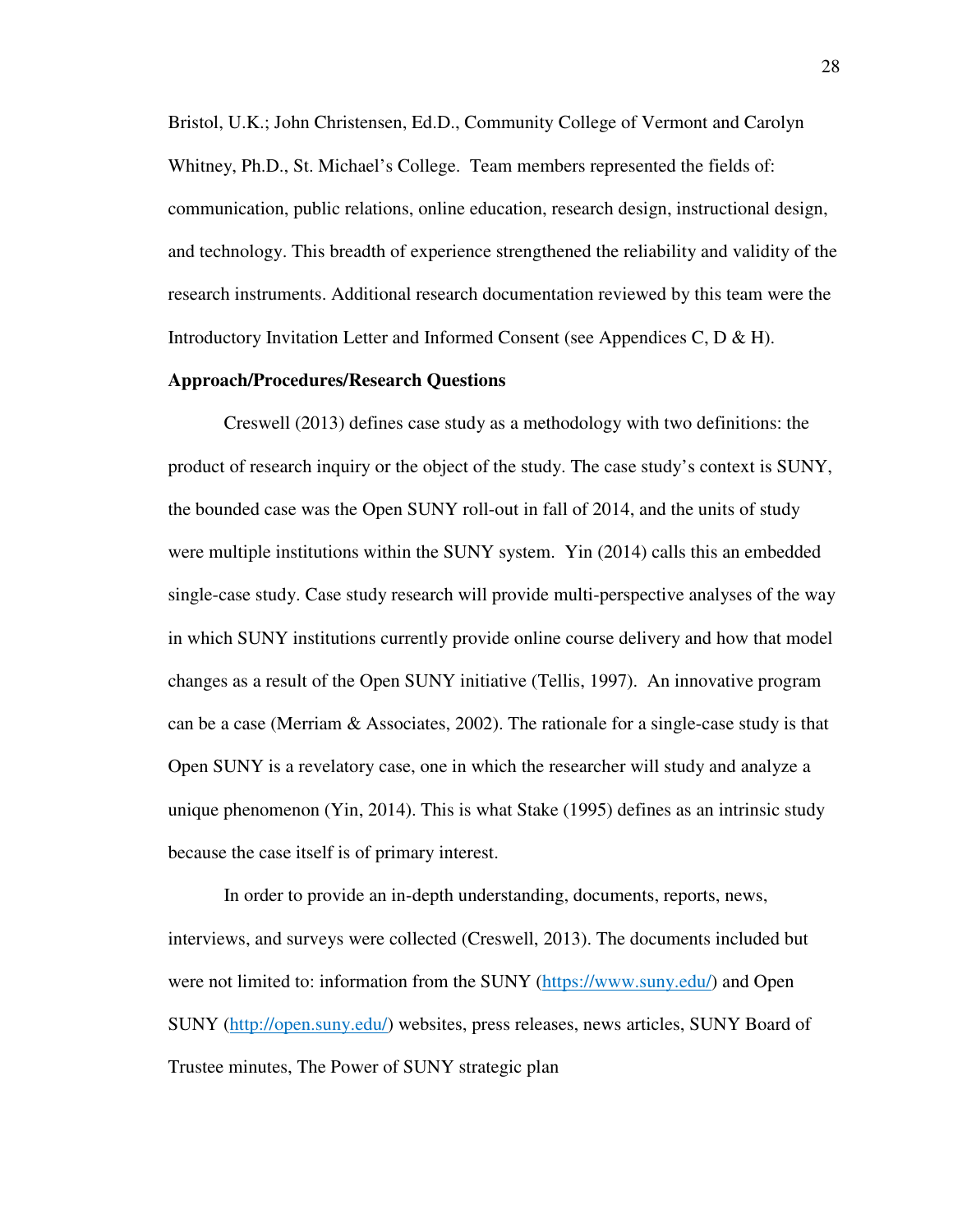(https://www.suny.edu/powerofsuny/), SUNY Empire State College strategic planning and visioning documents (https://www.esc.edu/president/vision/2015/) and numerous content linked to or mentioned above. Collecting data from these various methods and sources provided triangulation which is an approach used to reduce the risk of bias arising from the use of single sources (Gay, Mills, & Airasan, 2009). Table 2 provides the methods that were used to answer the research questions. These three broad categories were: documents, interviews, and surveys.

## Table 2

| <b>Research Question</b>                                                                                                     | Method for Answering<br>Question                                     |
|------------------------------------------------------------------------------------------------------------------------------|----------------------------------------------------------------------|
| What are the precedents that<br>1)<br>guided the plan for Open SUNY?                                                         | Review of primary source<br>documents<br>Interviews                  |
| 2) What new offerings are being<br>proposed and/or have been<br>implemented as a result of the<br>Chancellor's stated goals? | Review of primary source<br>documents<br>Interviews                  |
| 3) How are each of the parts of the<br>strategic plan implemented as a<br>result of the Chancellor's stated<br>goals?        | <b>Interviews</b><br><b>Survey Questionnaire</b><br>Analysis of Data |
| 4) How are each of the parts of the<br>Horizon Report implemented in<br>the various initiatives?                             | Analysis of Data                                                     |
| 5) What are the valuable take-aways<br>to be shared by other SUNY<br>campuses and academia in<br>general?                    | Analysis of Data                                                     |

*Method(s) Used to Answer Research Questions*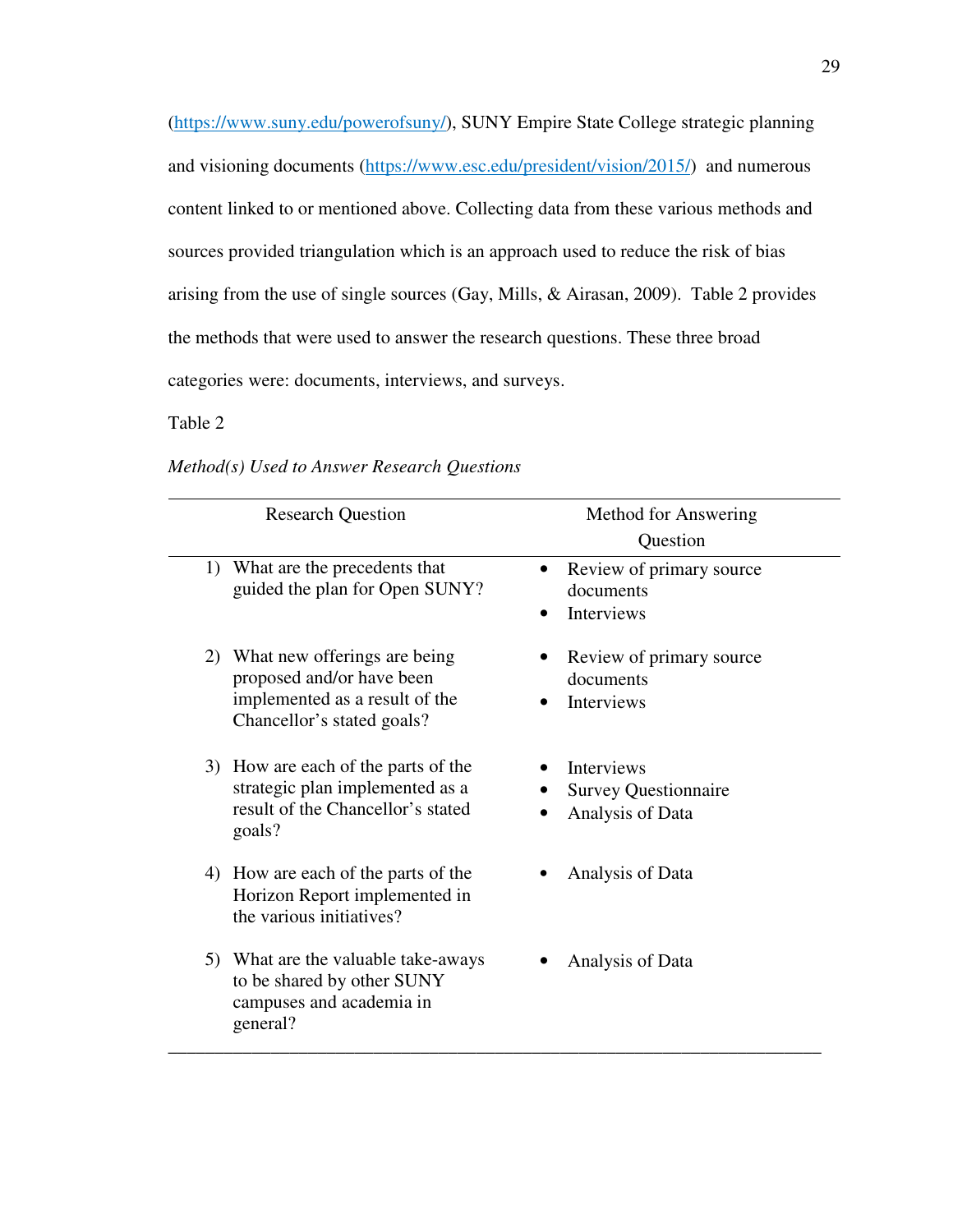#### **Data Collection and Analysis**

Phase one data collection took place in the fall of 2014 after the study received IRB approval from Nova Southeastern University and the State University of New York and the Dissertation Proposal including all validated instruments had been approved by the Dissertation Committee. This first phase included collection of primary source documents from newspapers and websites; documents are a good source from which to gather data to answer the research questions (Hancock & Algozzine, 2006).

Phase two data collection took place as a snapshot from late fall 2014 through May of 2015. This phase consisted of: an online survey questionnaire and interviews with representatives from a minimum of eight SUNY schools across a broad-range of geographic areas. The aim of the survey questionnaire was to capture a comprehensive sampling of perceptions at the time of the roll-out of Open SUNY, one that covers the whole population (Fowler, 2009). The SUNY Directors of Online Learning Environments (DOODLE) and Open SUNY + Campus Pilot team lists were used as a conduit for the survey. Martha Dixon, Director of DL and Alternate programs at Erie Community College, and Chair of DOODLE sent the link to group members. Kim Scalzo, Executive Director of Open SUNY, invited the researcher to make an announcement about the study at a Campus Pilot team meeting in February 2015, and sent the survey link to the group members. In total, a link to the survey was sent to roughly 100 members of these groups and posted to the DOODLE and Open SUNY+ Campus Pilot Teams' Learning Commons.

Comprehensive and random sampling techniques need a large sample size to be effective and this is too time-consuming for a more in-depth interview. Instead a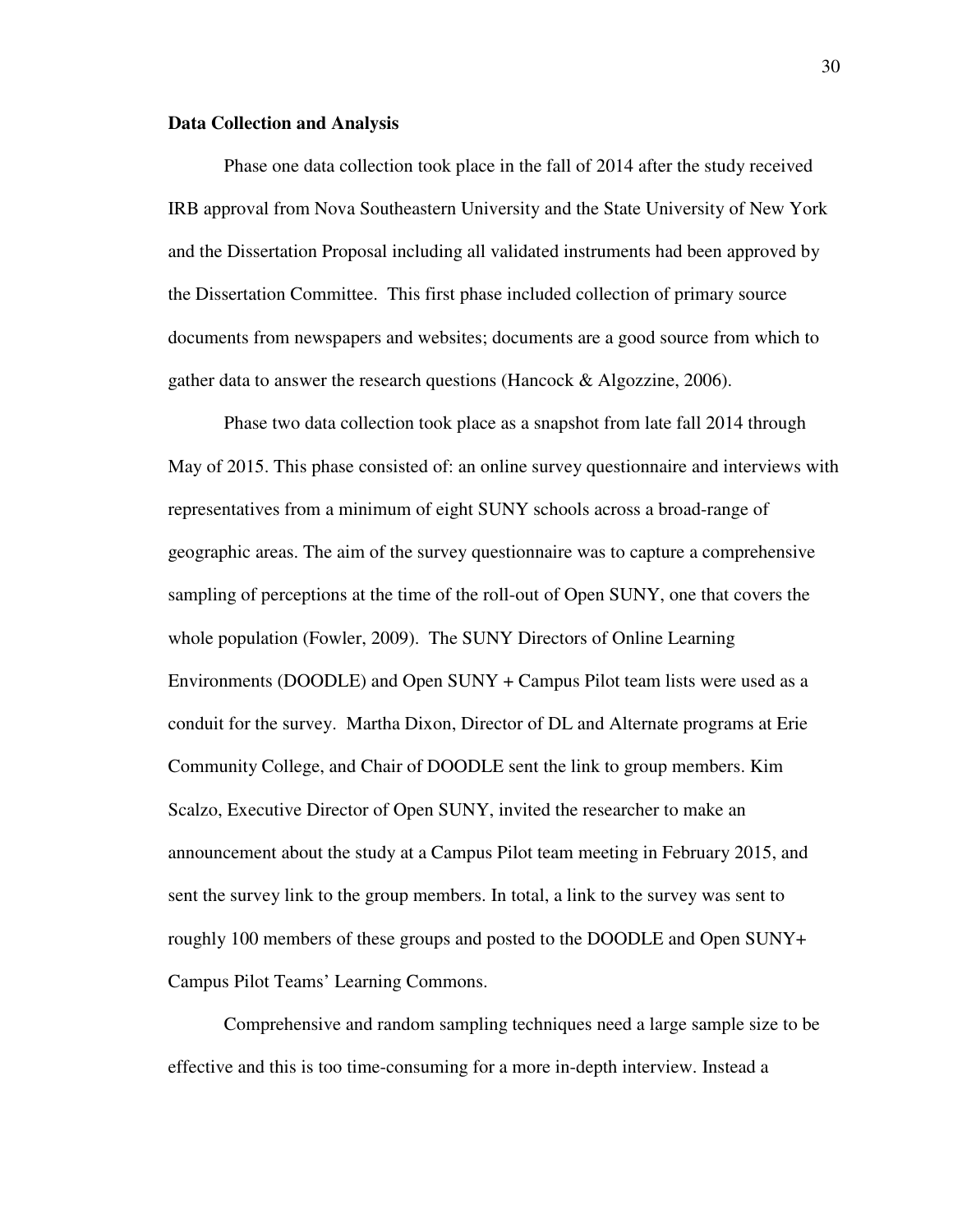purposeful selection was used to choose institutions to be interviewed in order to obtain the perspectives of multiple institutions within SUNY and provide representativeness (Maxwell, 2005). Purposeful sampling is a non-probability sampling technique in which the researcher or key informant makes a judgment about which sites are selected for a study in order to represent variables which affect participant responses (Bogdan & Biklen, 2007; Kuzal, 1999; Patton, 2002). This maximum variation sampling technique allows a researcher with limited resources to study typical institutions chosen from each variable (Creswell, 2013; Patton, 1980, 2002). Representation was sought across the SUNY institution types (university centers, university colleges, technology colleges, and community colleges) and geographic areas as well as institutions chosen to pilot Open SUNY + offerings available in January of 2014 and those who were not pilot schools. An Introductory Invitation Letter was sent to the SUNY Directors of Online Learning Environments (DOODLE) and several others who were identified as having the best information available to answer research questions via an interview (Hancock & Algozzine, 2006). After all respondents who opted in were interviewed, there were obvious gaps where particular demographics were not represented in the sample and personal phone calls were then made from the SUNY DOODLE list. The interviews were conducted in a systematic and consistent way (Gay et al., 2009). Various communication methods were used in collecting interview data including: phone and video conferencing, campus visits, email and document sharing.

The research participants were treated anonymously; any identifying information about individuals such as names and places avoided. To ensure confidentiality interview participants were coded and any mention while collecting, analyzing, and reporting data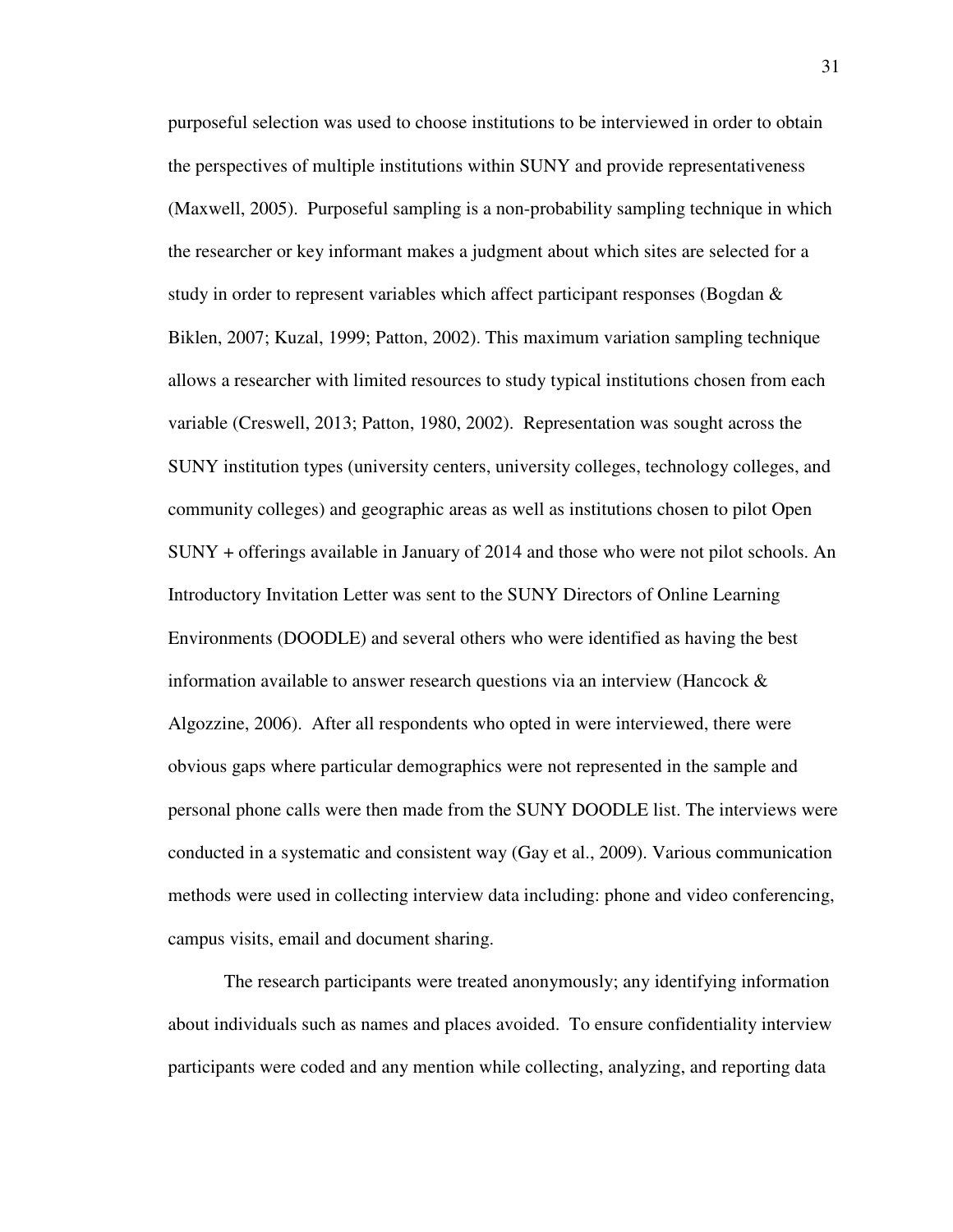was refer to by code only. Participants were advised that their names and other identifying information would not be used.

Transcripts of recorded interviews were typed using word processing software so they could be further analyzed (Kvale, 1996). The transcriptions provide corrected memories of what transpired and allow for examination and re-examination of what was said in order to counter the possibility of researcher bias (Bryman, 2012). Following the framework of data analysis explained by Merriam (2009), open coding was used to identify common themes in the interviews. In this close examination of the data discreet phenomena was named, categorized, and compared in order to note similarities and differences (Strauss & Corbin, 1990). In this highly creative coding method there were no pre-determined categories for data analysis; categories arose as common themes emerged from review of the transcripts (Bogdan & Biklen, 2007).

With no proposition articulated for this study, the multiple-source data were worked from the ground up after being collected and sorted because in grounded theory categories are developed after data collection takes place. The first goal was to see how the research questions were answered (Hancock  $\&$  Algozzine, 2006). Then using inductive analysis of the response data, recurring patterns or themes were identified (Merriam & Associates, 2002).

#### **Resources**

#### *People*

The primary researcher had support of SUNY leadership; this research is not part of any evaluative criteria for employment, but it is a component of researcher's Professional Development Plan. Anonymous key informants from various SUNY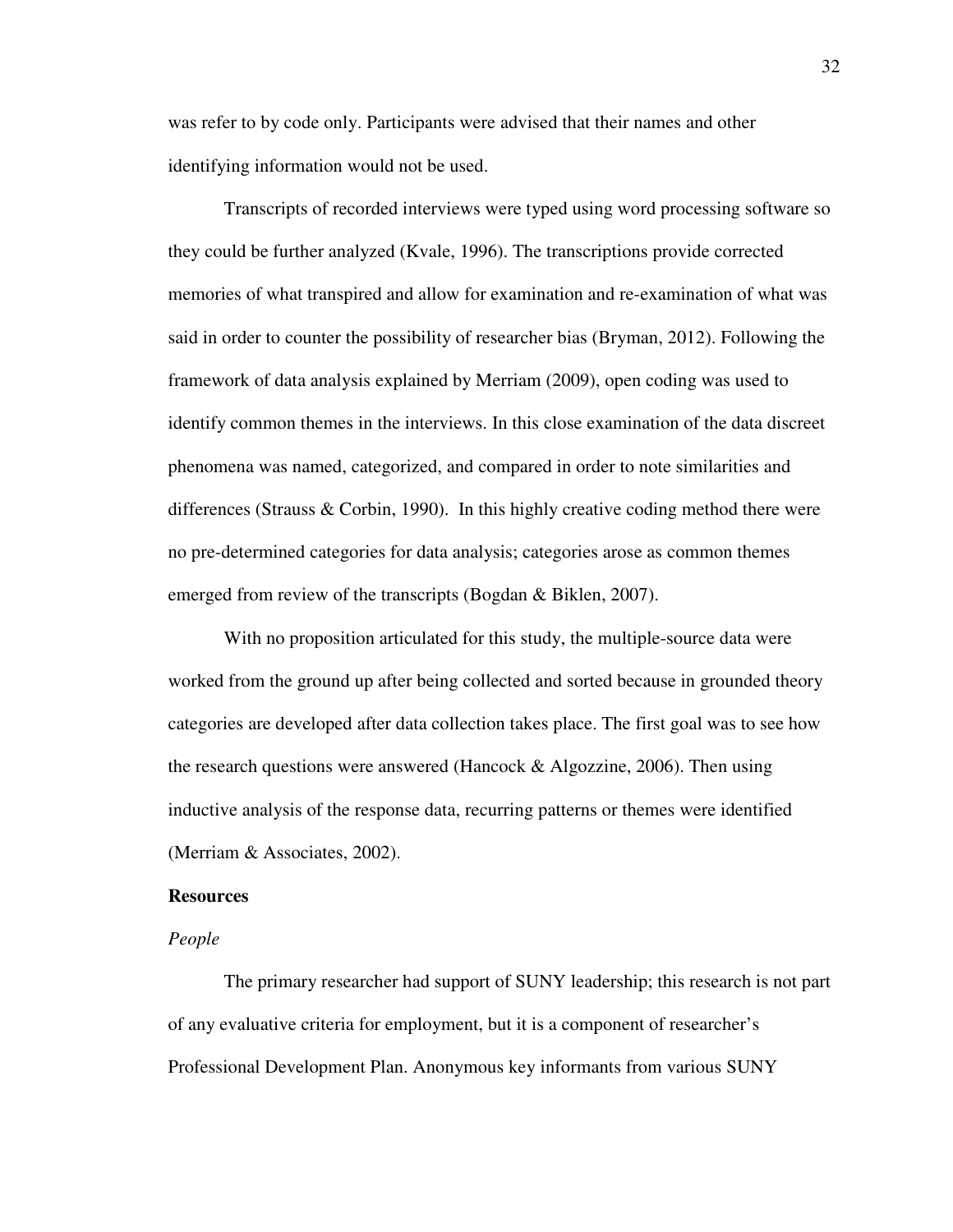capacities were asked if they would be willing to be interviewed or provide names of others who might fill a demographic need.

## *Places*

 Most institutional representative interviews were done virtually in order to provide as much flexibility to interviewees as possible, minimize travel time, and time away from work. Low-cost communication options such as Skype and Face Time were used for these interviews.

#### *Technology*

The researcher had access to several computers, an external hard drive and a digital recording device; the dissertation materials and working draft were stored on several external media drives. Survey Monkey, an anonymous online survey tool was used to provide access to the modified Survey Questionnaire. NVivo, a software program was used for collating the qualitative data as it could safely store and map study documents behind a password (Walsh, 2003) as well as assist in analyzing the textual data into themes and patterns (Suter, 2012).

#### **Summary**

This qualitative case study explored the shared phenomenon of Open SUNY, a change in strategic priorities for the SUNY system from multiple perspectives. Case study methodology provides information about how meaning is made by individuals in a particular real-life situation. Various sources of data were used such as: documents, oneon-one interviews, and a survey questionnaire. A grounded theory approach to data analysis was used after data collection to sort and categorize responses in order to answer the research questions; these results are presented in a narrative form in Chapter 4.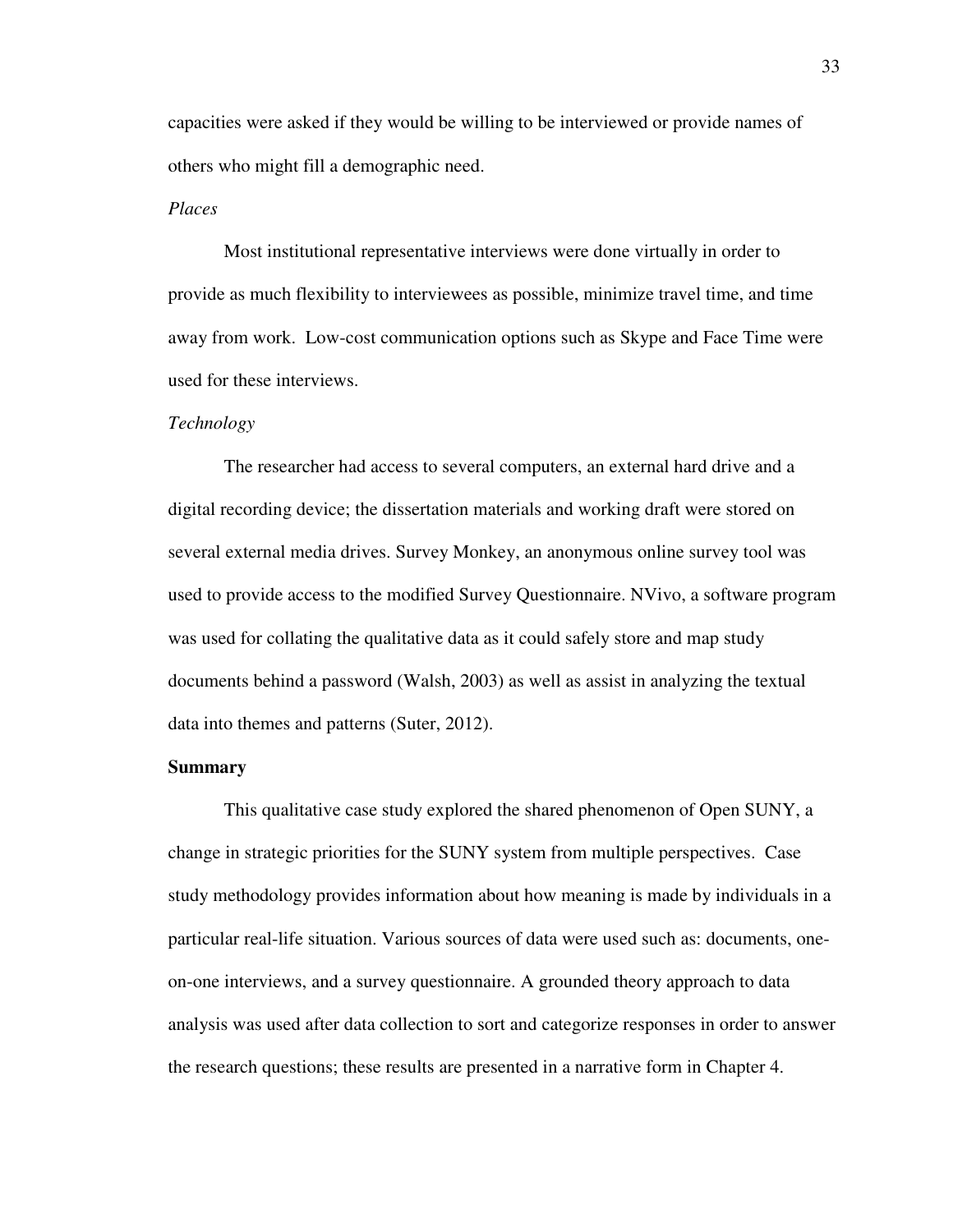## **Chapter 4**

## **Results**

## **Overview**

The rollout of Open SUNY, a shift in strategic priorities announced by the State University of New York is unlike anything that has ever been done before. Because no research existed to guide the initiative, there was a need to investigate and describe the efforts in order to learn how individual campuses made their decisions.

The chapter presents the findings that arose from analysis of the data gathered during this research project. Background information is given about the study population and sample size. How the semi-structured interviews and survey was conducted is discussed as well as data analysis methods. A summary wraps up the chapter.

## **Implementation**

The goal of the study was to observe the phenomenon of a large university system shifting its strategic priorities and document stakeholder experience. Data collection took place between December 2014 and May 2015. Case study analysis presents the researcher with text as data and so multiple sources were analyzed in order to satisfy the principle of triangulation and test the validity of the conclusions (Suter, 2012). The research findings reported in this chapter are based on analysis of the following data sources: documents, reports, news, semi-structured interviews, and survey responses. *Environment and Population Sample* 

The setting was the 64 individual institutions which make up the State University of New York (SUNY) system. Ten representatives from various SUNY institutions participated in one-on-one semi-structured interviews with the researcher (see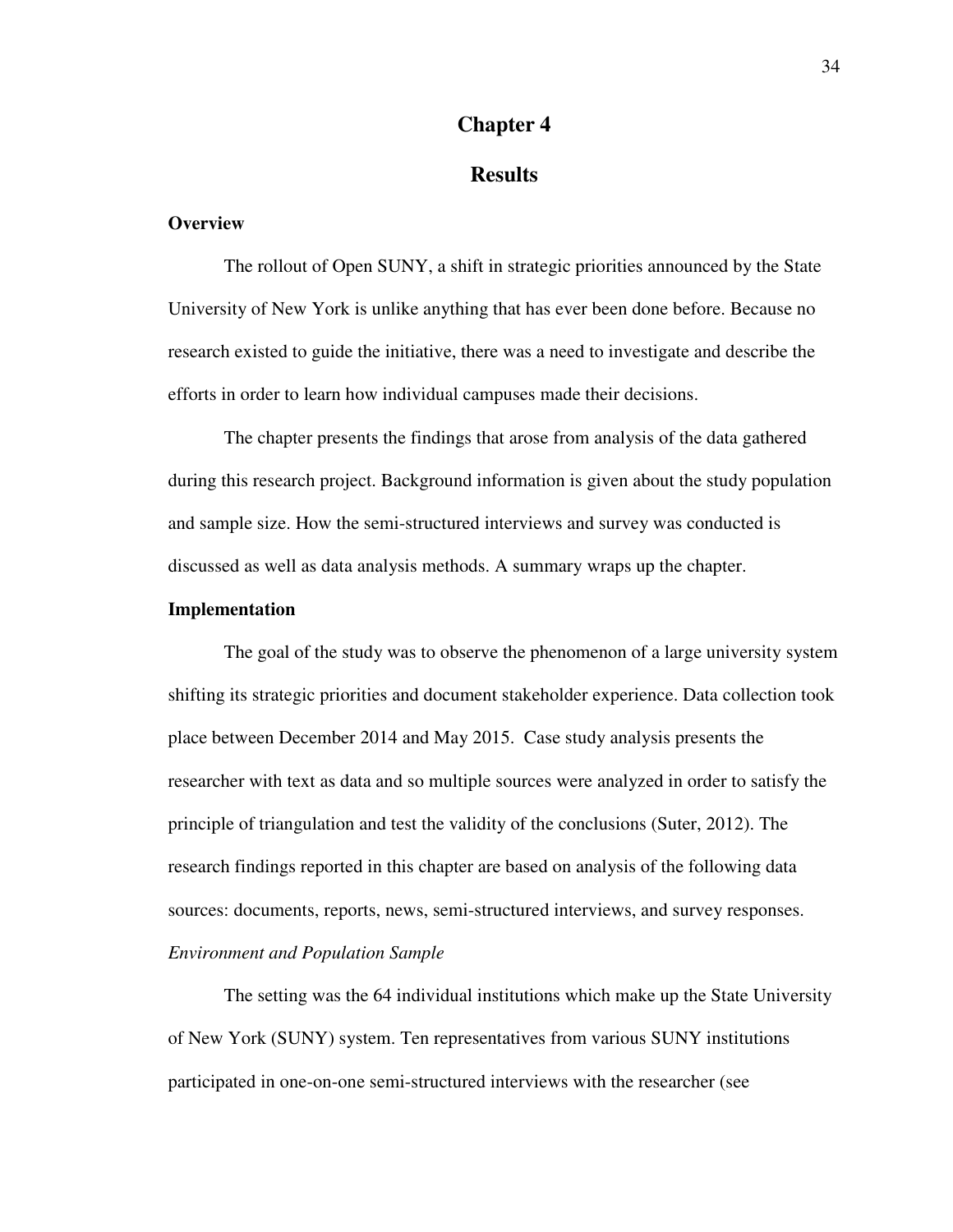Appendices  $F \& G$ ). The ten institutions included two university centers, three university colleges, one technology college, and three community colleges. Rural, urban and metropolitan campuses were included in the sample as was representation from geographically diverse areas of New York State. The role of interview respondents at their institution was 60% professional staff, 40% administrative staff, and 30% reported they were also faculty; many coordinated online programs or were instructional designers/technologists.

A link to the online survey questionnaire (see Appendix C) was sent to roughly 100 people that included members of the SUNY Directors of Online and Distance Learning Environments (DOODLE) and Open SUNY+ Campus Pilot teams. The survey was administered to expand on and give more detail to the data set (Bryman, 2012). No information was collected about the geographical distribution of the respondents to the online survey questionnaire; the role at their institution was 47% professional staff, 27% administrative staff, and 40% reported they were faculty. A total of 32 completed surveys were received for a 32% response rate.

The total sample size was 42 subjects and all SUNY institution types were represented in both the interviews and survey results (see Table 3). In the semi-structured interviews the community colleges were slightly underrepresented and the university colleges slightly overrepresented. In the online survey questionnaire the community colleges and university centers were slightly underrepresented and the university colleges significantly overrepresented. The factors described above had no bearing on the study conclusion.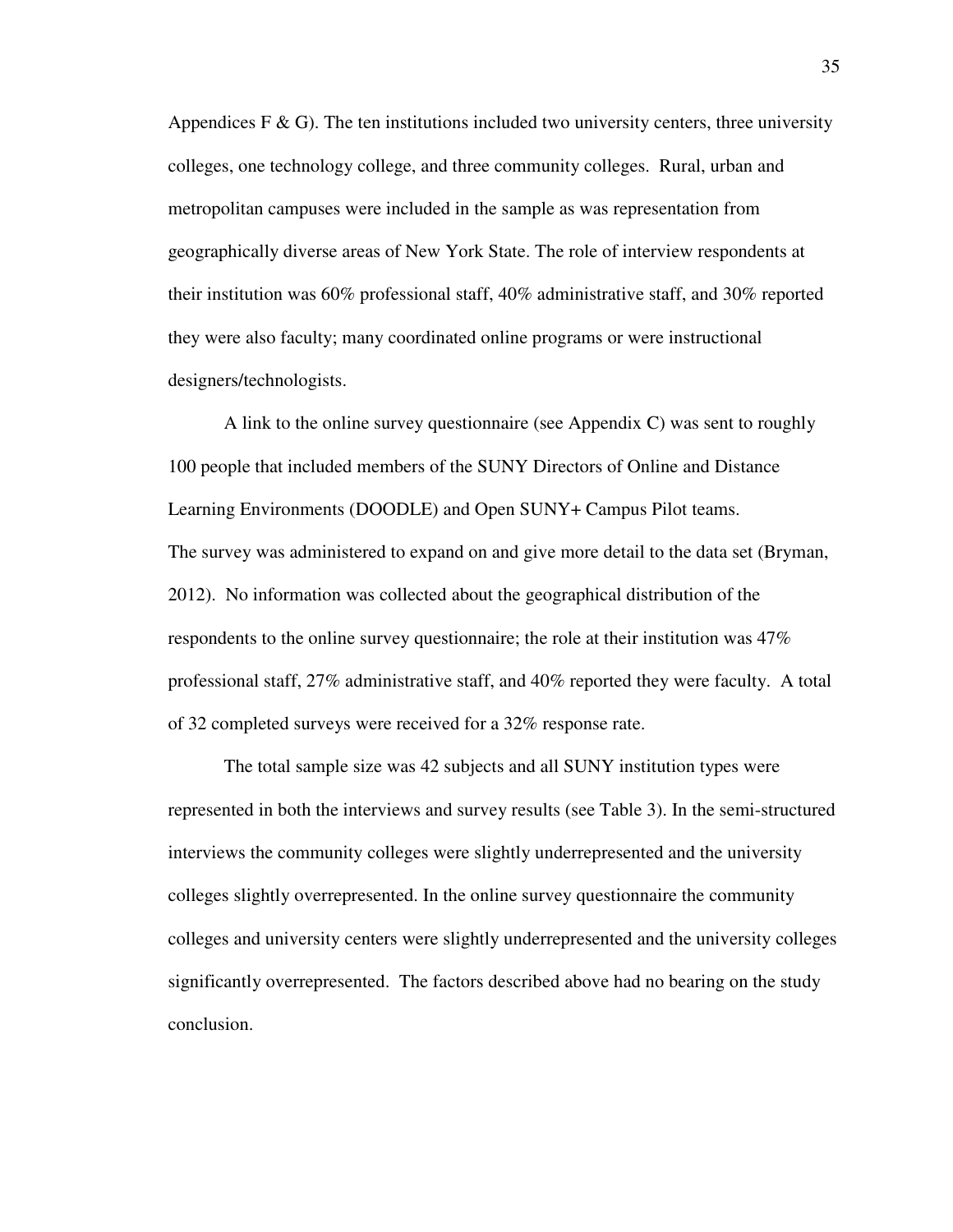## Table 3

|                                                                                    | <b>SUNY</b> actual<br>distribution | Interview<br>representation | <b>Online Survey</b><br>representation |
|------------------------------------------------------------------------------------|------------------------------------|-----------------------------|----------------------------------------|
| <b>University Centers</b><br>and other Doctoral<br>Degree granting<br>institutions | 20%                                | 22%                         | $10\%$                                 |
| University<br>Colleges                                                             | 20%                                | 33%                         | 43%                                    |
| Technology<br>Colleges                                                             | $12\%$                             | 10%                         | $10\%$                                 |
| Community<br>Colleges                                                              | 45%                                | 33%                         | 37%                                    |

## *Distribution of SUNY Institution Types*

Documents provide another source of information and were used to augment interview and survey data (Hancock, 2006). The SUNY administration voice is represented by its own message gleaned in reports and presentations such as the SUNY Center for Online Teaching Excellence (COTE) Summit held in Syracuse, NY in the spring of 2015 (http://opensunycotesummit2015.edublogs.org/2014/10/25/12th-annualsln-solsummit-2/).

No participant self-disclosed that they had any knowledge of Open SUNY prior to the Chancellor's January 2013 announcement; some respondents acknowledged the reuse of some concepts and or definitions from previous visioning processes at SUNY. Of the 42 participants, only one is known to work for SUNY administration, and two selfdisclosed that they sat on committees/task forces related to Open SUNY since March 2013.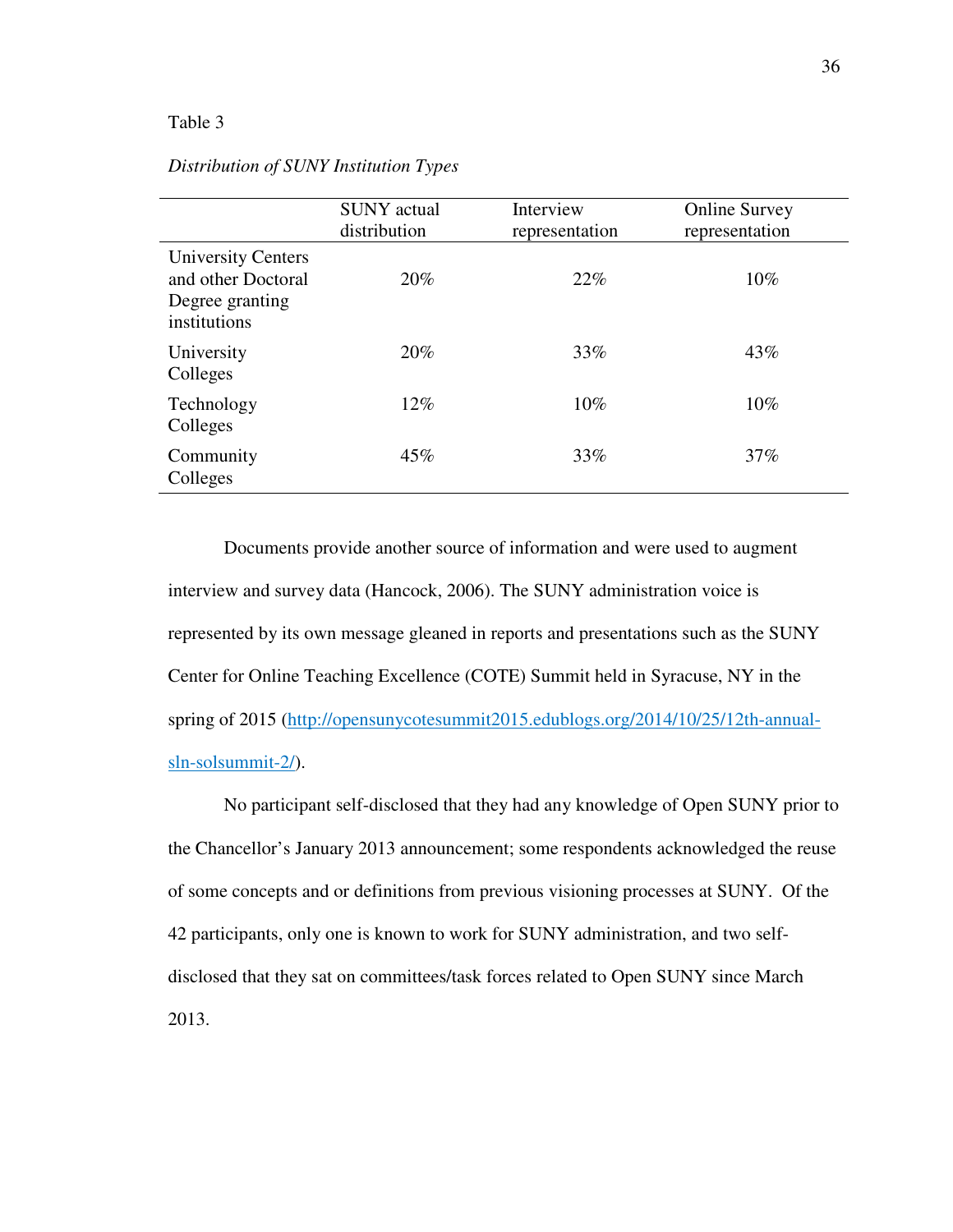## *Data Collection Procedures*

Various data collection techniques were employed to maximize the trustworthiness of the research. Individual semi-structured interviews were the primary data source because they allowed for probing questions, in a natural setting, in order to gain a deeper understanding of the research questions. Subsequent online survey questionnaires and document reviews assisted in corroborating or contradicting the interview data.

Individual relationships with potential interview respondents were developed during the year preceding data collection at SUNY-wide events and professional development opportunities. Once IRB approval was received from both SUNY and NSU, individual telephone calls were made to seek participants from various SUNY institutions around the state. Appointments were made and data collection interviews took place in person and by phone from January to May 2015. The interviews were recorded in a secure location and took approximately an hour. The original recordings are stored on a secure external drive.

Distribution of the online survey questionnaire was met with some initial resistance, but eventually it was sent through groups such as the SUNY Directors of Online Distance Learning Environments (DOODLE) and Open SUNY administration via email groups. Additionally the link was posted by several people to the SUNY Commons, a virtual place for students, faculty and staff to find opportunities and establish and cultivate connections (http://commons.suny.edu/wpcontent/uploads/2013/12/Wizard-2013-SLC-a-central-resource.pdf).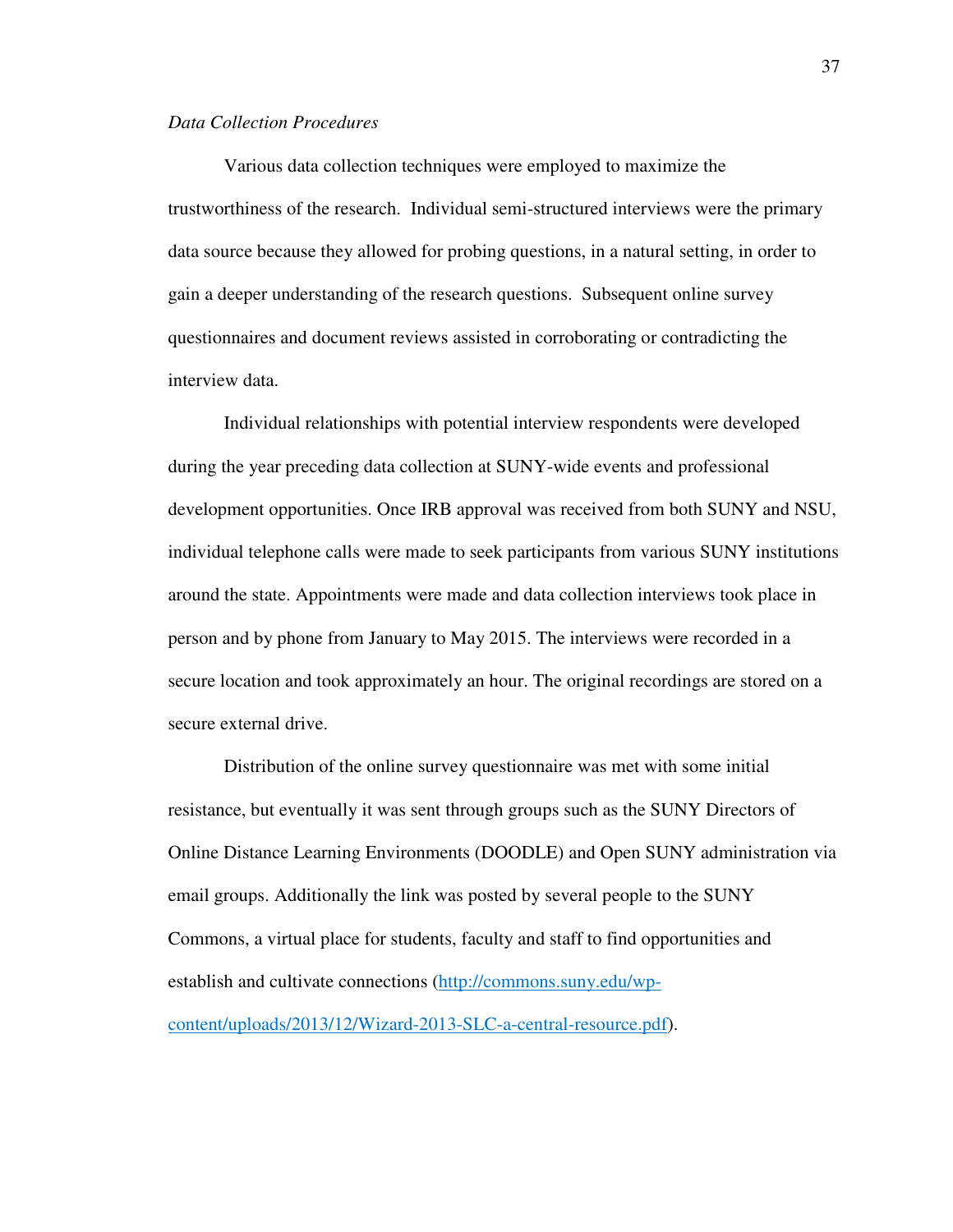#### *Confidentiality*

The online survey questionnaire was anonymous. Each interview participant was treated anonymously. During semi-structured interviews respondents described their experience and perceptions of the initial rollout of Open SUNY individually, but are presented as a broader collection of voices (Gubrium, Holstein, Marvasti & McKinney, 2012). It was made clear by both researcher and respondent that participants did not speak for their institution.

Interview transcripts were created and provided to respondents for any corrections or deletion of items before they were coded. No use of names, roles, locations or other identifying comments were recorded or reported; participants' confidentiality was maintained by using a code list to keep individual references away from the actual data.

#### **Evaluation**

#### *Data Analysis*

All data were added to an NVivo software project which assisted in the coding process. Interview and survey data were aggregated in one relational database where the column represent data attributes and the rows contain the data values; this allowed for easy data retrieval and reassembling to see various comparisons.

The constant comparative method which is derived from grounded theory was used to analyze and code the interview and survey data. Data collection using the constant comparative method involves interplay between the researcher, the data and developing theory (Johnson  $\&$  Christensen, 2014). The aim of the survey and interview data analysis was to generate patterns (Gubrium, et al., 2012). First each survey and interview question was reflected on to look for links which became salient or essence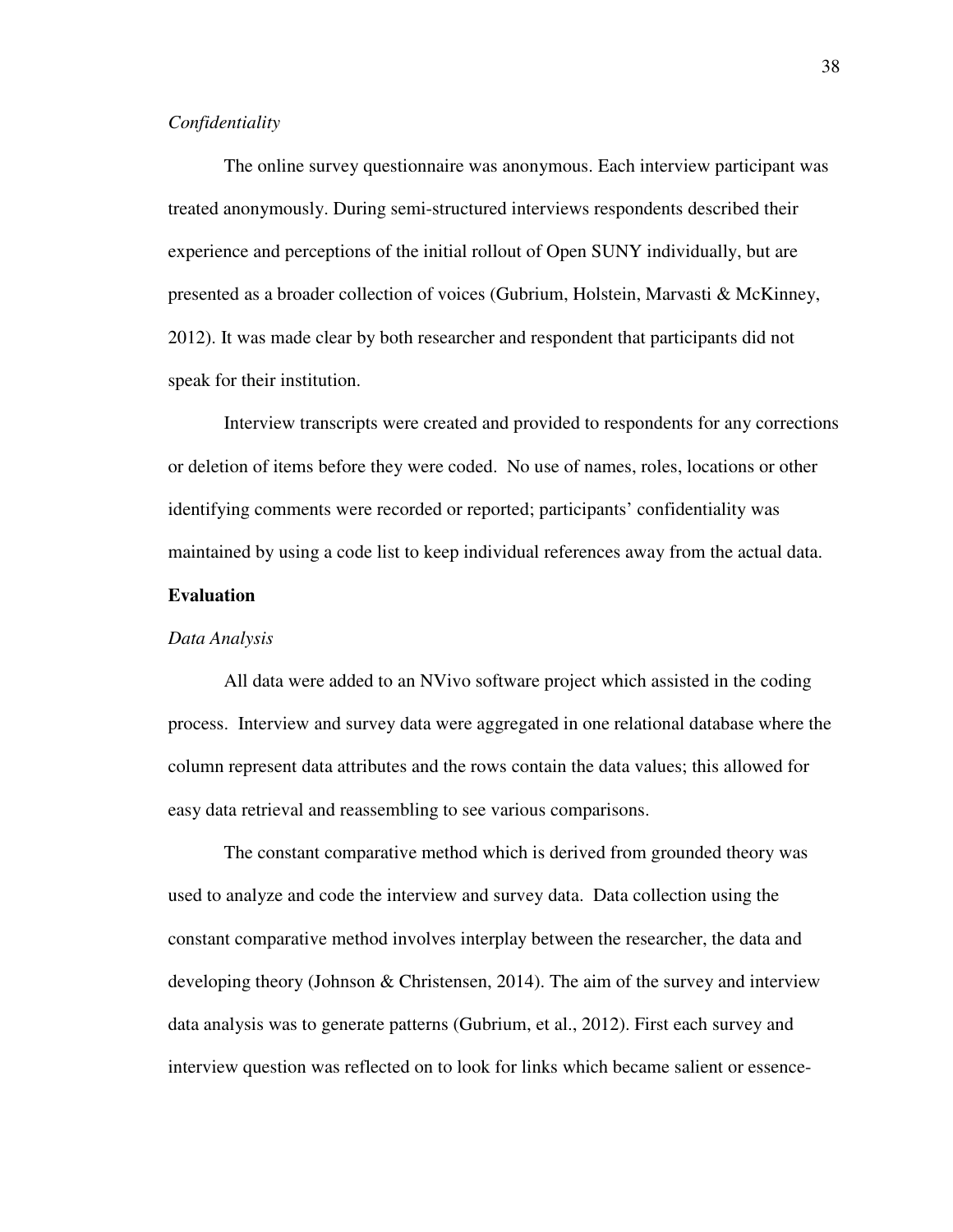capturing codes (Salada, 2013). These codes were examined further into analytically similar and different patterns (Fowler, 2009). The patterns that arose were analyzed and then reanalyzed into distinct themes. Case studies seek rival interpretations as well because those contradictions are important to address in any high-quality data analysis (Yin, 2009).

Discussed below are perspectives on the definition of Open SUNY as a way to define stakeholder understanding, followed by descriptions of the delivery of online courses before and after the Open SUNY announcement. Finally a discussion of how the nine components of Open SUNY have manifested across the study participants' campuses will round out the data analysis.

#### *SUNY's Definition of Open SUNY*

When the general announcement of Open SUNY came in early 2013, the timeline for unveiling it was January 2014 with a launch set for September 2014. Open SUNY was a plan to make online-enabled learning seamlessly available to SUNY students across the state. The idea would be that the 10,000+ online course sections would be aggregated in one place along with fully online degree options. In January 2014 eight fully online degree programs were designated Wave I Open SUNY+ partnership programs at six SUNY campuses (see Appendix I). These Wave I partnerships were a way to test proof of concept for Open SUNY resources and supports.

The announcement of Wave II partnerships happened during the data collection period in January of 2015. This increased the Open SUNY+ school participation to 19 with a total of 63 fully online Open SUNY+ programs (see Appendix J). Additionally 12,000+ fully online courses are aggregated on the Open SUNY website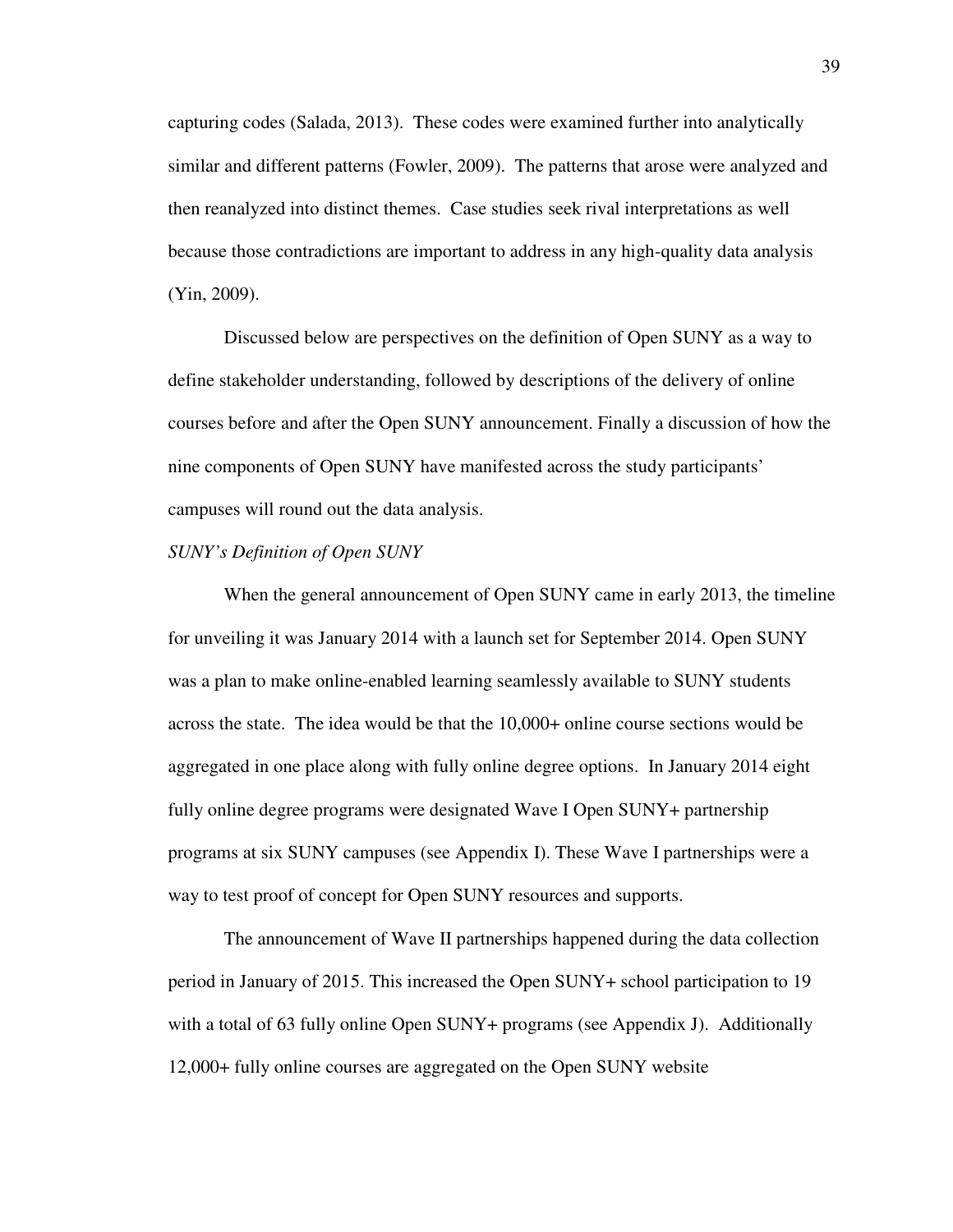(http://open.suny.edu/about/facts/). The Open SUNY resources and supports are



illustrated by Figure 1.

*Figure 1*. Open SUNY Digital DNA. This figure illustrates Open SUNY initiatives as of spring 2015.

This DNA snapshot of Open SUNY as of January 2015 consists of four broad concepts: student supports, faculty supports, academic initiatives, and campus/systemwide initiatives and supports (http://www.slideshare.net/alexandrapickett/the-open-sunycourse-quality-review-oscqr-rubric). The student supports encompass: educational resources, student services hotline, student concierge, student online experience, and complete SUNY. Faculty supports are: professional development in online education, the SUNY Learning Commons, and 24/7 service hotline. Academic initiatives include: experiential learning, offerings powered by Open SUNY, Open SUNY Global, and labs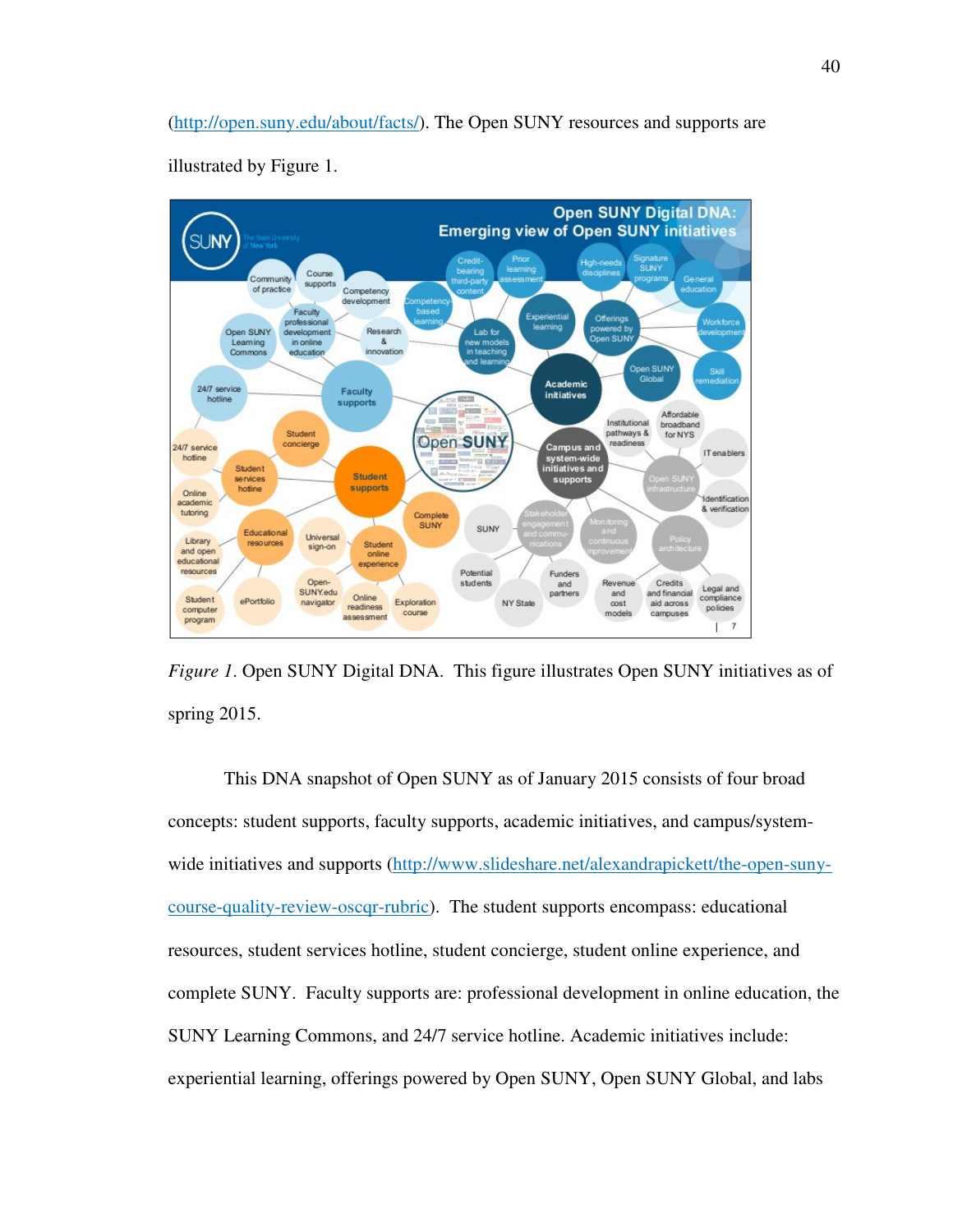for new models in teaching and learning. Campus and system-wide supports and initiatives combine stakeholder engagement and communications, the Open SUNY infrastructure, policy architecture, monitoring and continuous improvement.

# *Interview Respondents Definition of Open SUNY*

When asked how they define Open SUNY there was a wide range of answers. The answers fell into four broad themes: rebranding, access, support for online teaching and learning, and shared connections. Several respondents knew there had been many changes during the development of Open SUNY and so answered for only what they perceived it was during the data collection period in the spring of 2015.

Rebranding was the theme heard many times, Open SUNY is the SUNY Learning Network (SLN) growing up a bit and evolving. A full 40% of respondents defined Open SUNY as the group SLN used to be.

Great things are happening across the system and there is a need to connect them together from the perspective of students because the marketplace is so wide. One respondent defined this opening of the system as a way for SUNY to reach out to students who have not as yet been able to take advantage of the SUNY system. This theme called access was echoed by 70% of the respondents. Students will be able to take courses at various SUNY institutions in order to meet their scheduling needs seamlessly, which will level the playing field for students no matter where they are geographically located. Online programming mitigates access issues.

Interview respondents unanimously agree that Open SUNY is defined as support for online teaching and learning. It is about leveraging the power of SUNY to expand online programs and access to targeted online programs. From an institutional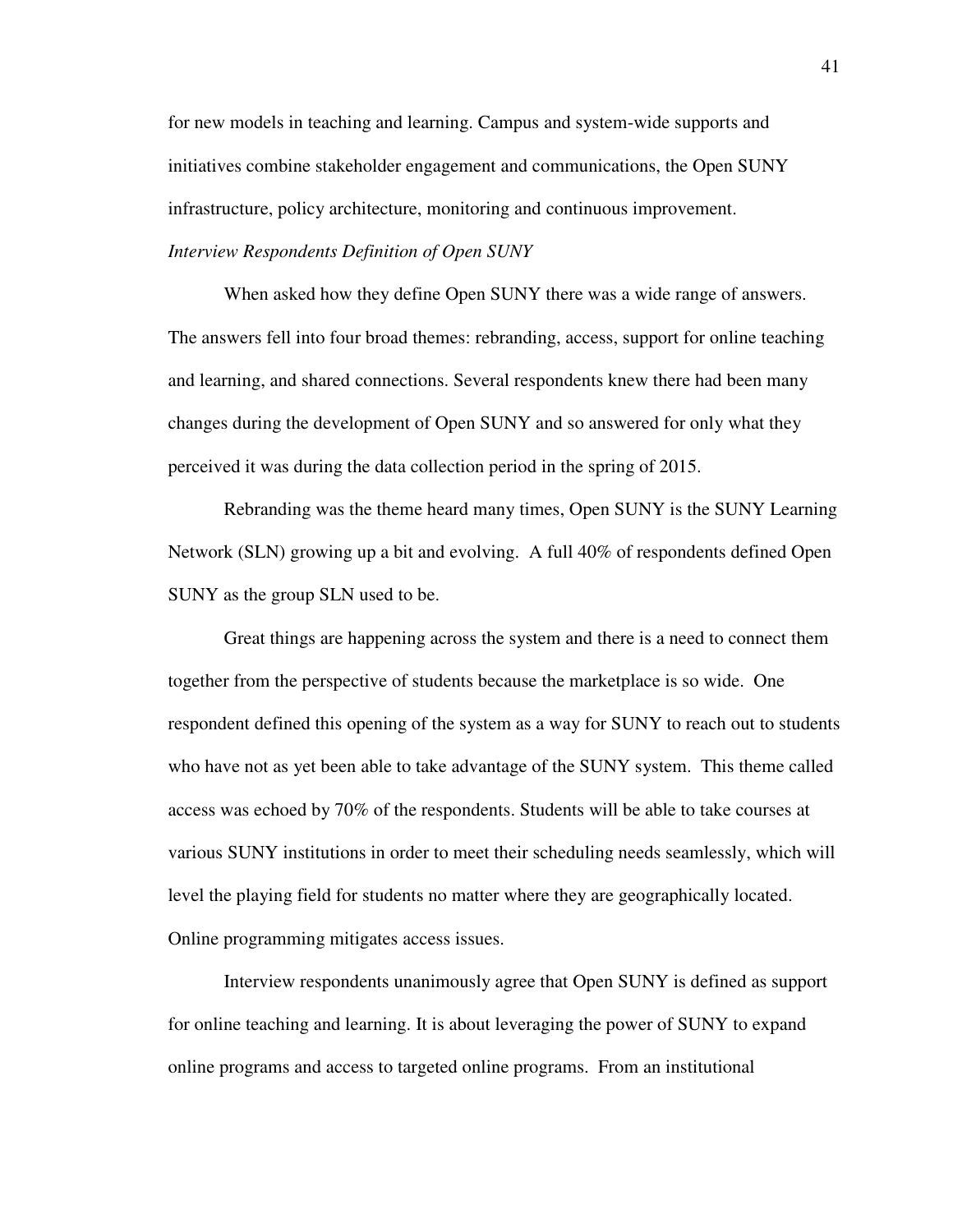perspective this support could mean the Institutional Readiness Process, a self-evaluation to help gauge readiness towards expansion of online offerings. For a faculty member, support comes in the form of training, professional development, and course review. Student support is a simplified process to see what online courses are out there to fit their needs as they navigate degree completion.

Shared connections or making use of the power of 64 campuses can benefit everyone. Institutionally, a definition oft expressed is *systemness* or harnessing the SUNY size to choose a resource that can be shared, which could have the effect of bringing down costs for everyone. These shared technical resources, as well as shared education resources are also creating SUNY-wide conversations about what constitutes best practices.

The data that seemed to contradict the majority are listed here. Open SUNY had a rough beginning after the initial information came out; confusion was created as people weren't sure if it was about MOOCs or online courses. Some stakeholders equate *open* with *free* and feel Open SUNY is a misnomer. Several participants spoke of Open SUNY as an unfunded mandate as there was no new money attached; things need to be developed out of existing resources.

#### *Online Course Delivery pre-Open SUNY*

Most of the interview participants reported having online courses before the Open SUNY announcement. One responded that they always had online courses, faculty development, help desk support, and a course refresh process. From the respondents who declared numbers, the low end was 75 online courses per year and the upper end was 300+ per year. Participants reported several fully online degree programs on their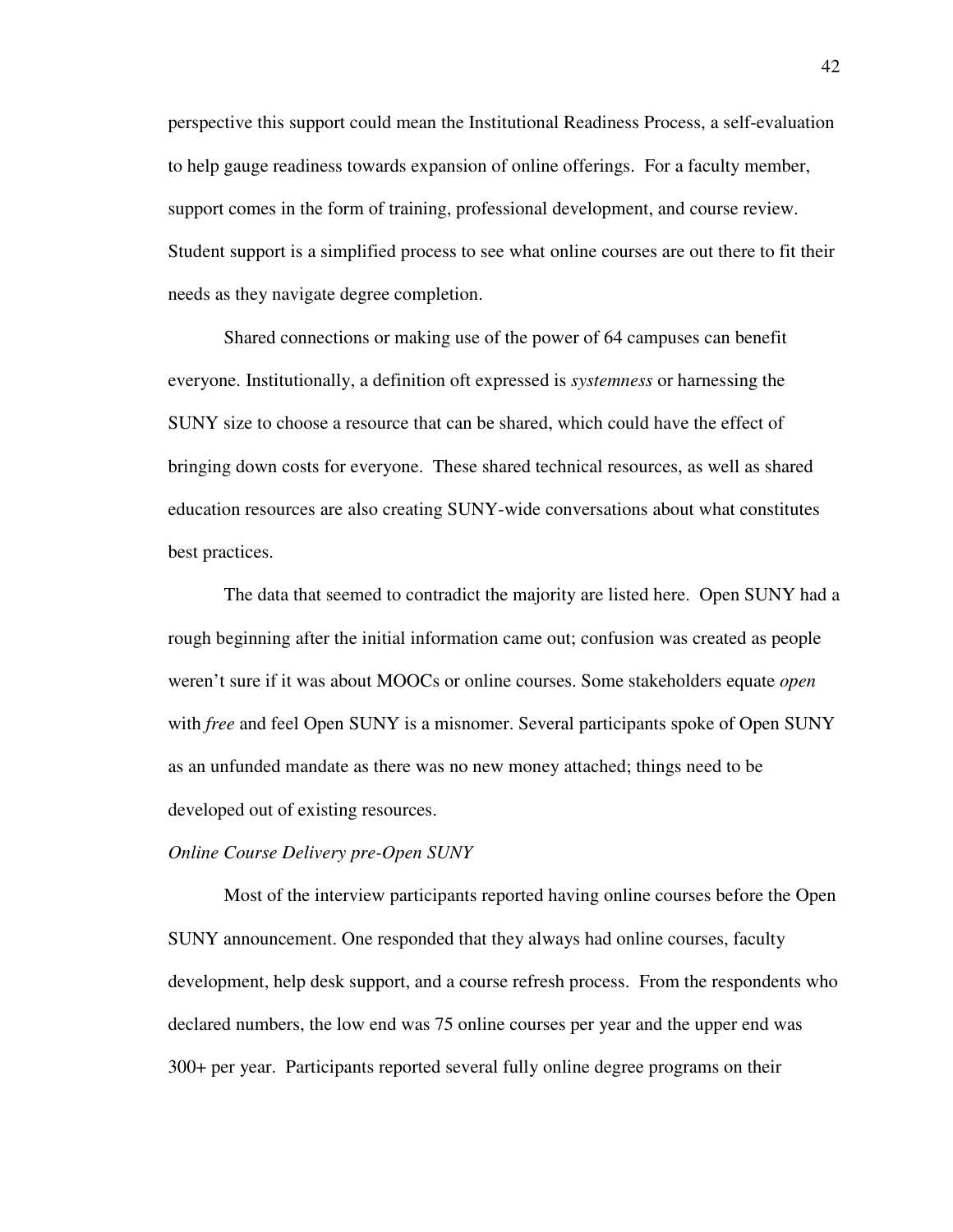campuses and online courses for students in many degree programs. Schools with membership in the SUNY Learning Network (SLN) could access faculty and staff training and professional development. Some of the challenges expressed by respondents were that only individual courses at departmental discretion were offered with no plan for online growth; one described online learning as a "free-for-all" with no required faculty training.

#### *Institutional Response to Open SUNY*

Interview answers about perceived institutional response to Open SUNY varied. Some schools had heard about Open SUNY ideas from a past president and so it did not come as a shock. Many expressed that if Open SUNY engaged students who otherwise couldn't come to college that would be wonderful. For some there was a passive response due to being strategically driven, for some there was skepticism or no notice due to lack of (or desire for) an online program, and others adopted a wait and see attitude about how Open SUNY would affect them. One upper level administrator caught on to the message and put together institutional committees to look at online learning in order to put things in order on their campus. Several respondents reported that they put programs forward for Open SUNY + that were not accepted and that their institutions had pulled back a bit; some institutions they were determined and began the Institutional Readiness Process of self-evaluation in order to re-apply in the future.

#### *New Offerings since Open SUNY Announcement*

A majority of the interview respondents (66%) said there were no new programs as a direct result of Open SUNY. Programs that were in the works or already in place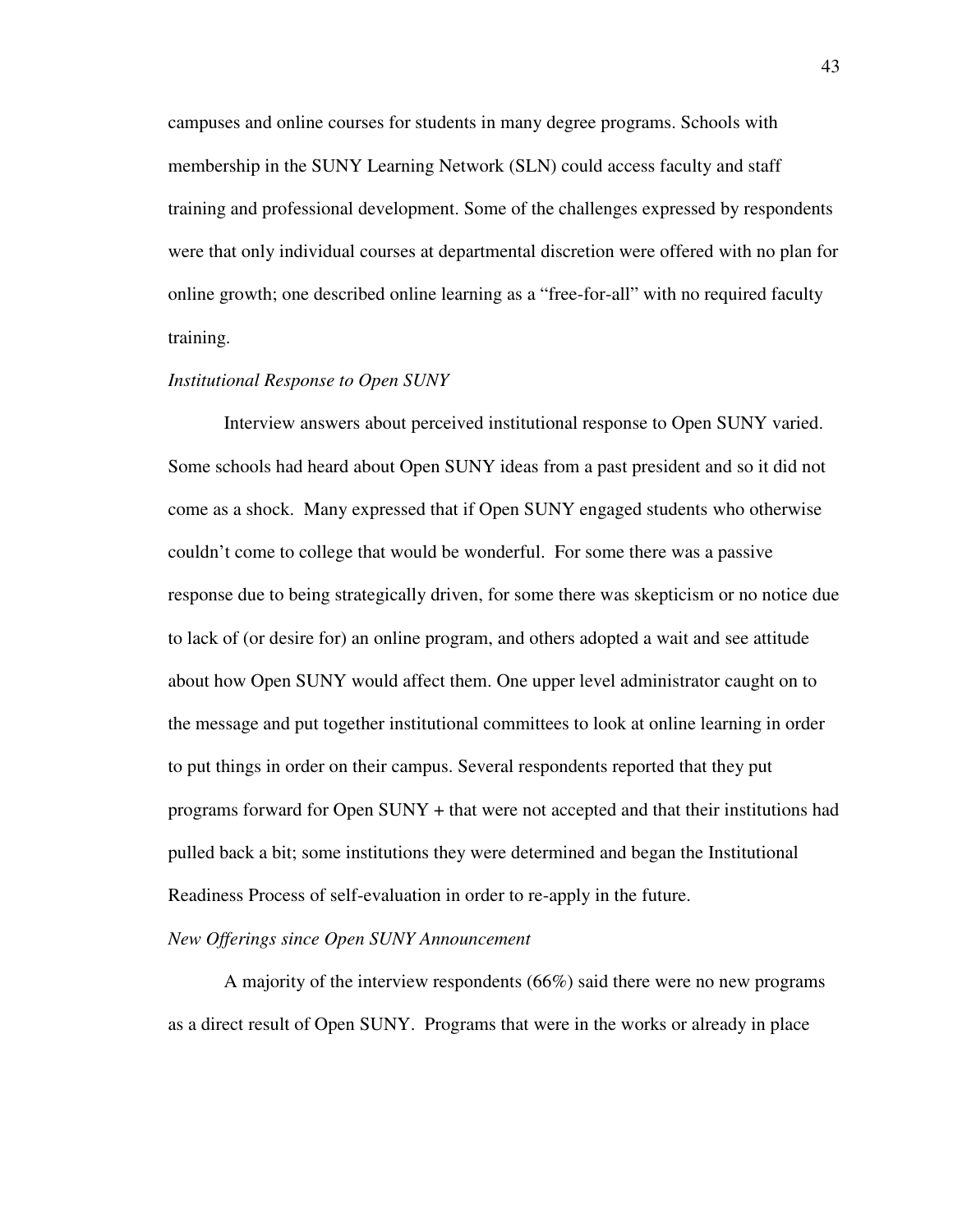have become Open SUNY + programs. Growth in online learning was already a strategy at 77% of respondent institutions before the Open SUNY announcement.

One third of interviewees reported new offerings. One campus reported a new online program in collaboration with another campus. Three campuses said programs for high needs areas that are in the works are a result of administrators getting behind the Open SUNY announcement.

#### *Online Course Delivery post Open SUNY*

There were a total of 25 responses to this question from interviews and surveys. A majority (18) said there was no change in online course *delivery* since the announcement of Open SUNY. Four of the respondents said that was because they had been doing everything through SLN or were in the Open SUNY mindset already.

Of the schools that perceived change they reported: collaboration between schools and between different departments within schools, quality online course delivery, the addition of Open Education Resources (OER), conversations about best practices, the addition of student services, and greater awareness of the power of online at their campus. It was noted that several administrators, professional staff, and faculty had been drafted to support Open SUNY and SUNY Central when it was felt there was significant work that needed to be done to improve their own campus' existing online programs.

Respondents noted that they felt a lot *about* online teaching and learning at their organization had changed significantly post Open SUNY. First many institutions engaged in the self-reflective Institutional Readiness Process. Even schools that had been doing *all the right things* felt there was room for improvement and that it was important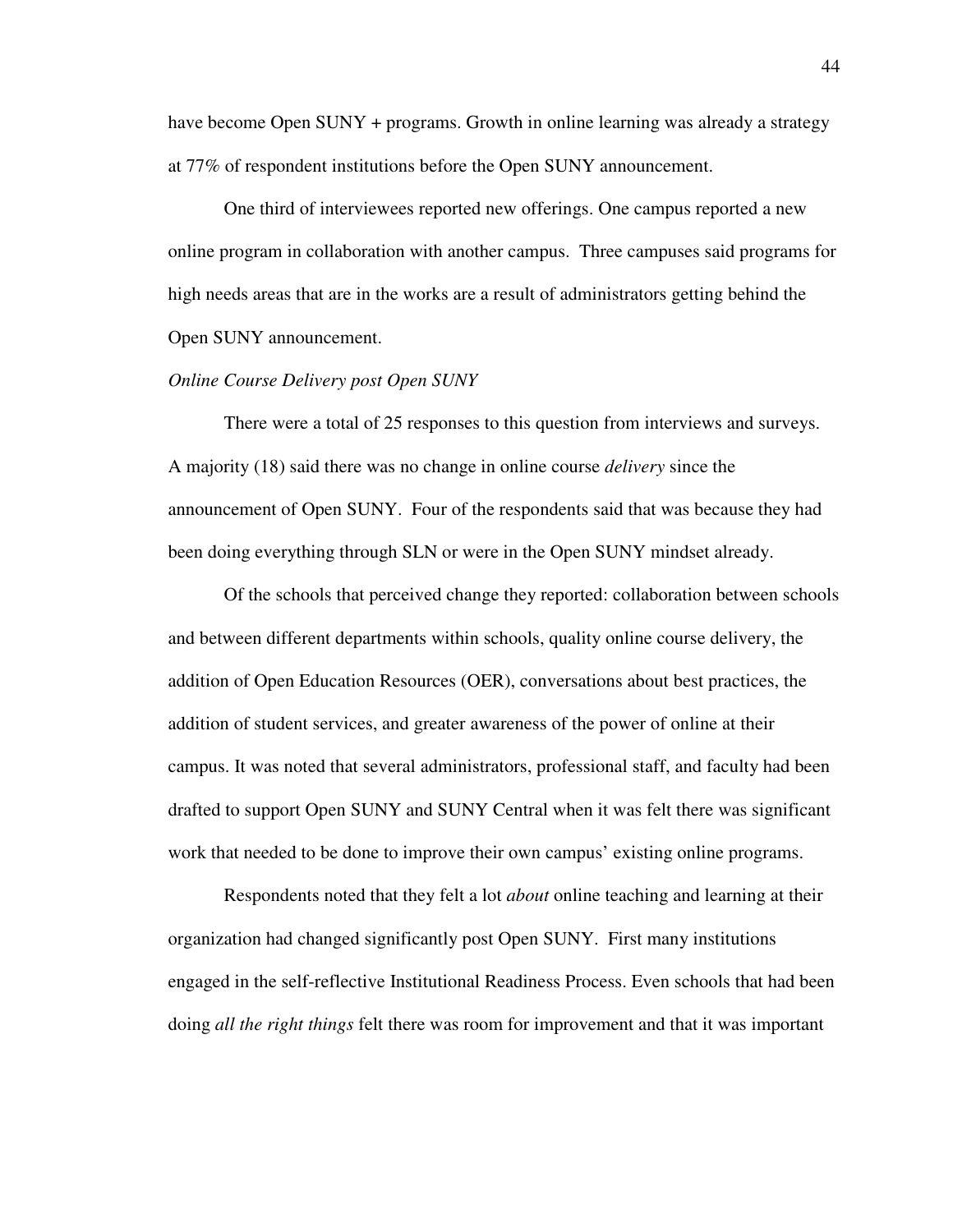to identify areas of strength and weakness. Institutional Readiness self-evaluations have also shifted some institution's approach to growth.

Open SUNY has helped campuses recognize a number of things missing in their faculty and support structures. Many participants report that they now have quality online courses developed and delivered with order and a standard of excellence that did not previously exist. One tool mentioned several times was the rollout of the Open SUNY Course Quality Review (OSCQR) Rubric.

OSCQR was created by an internal team, vetted by stakeholders and is based on a community of inquiry model, research, and online teaching and learning best practices. The rubric is non-evaluative and does not provide a score. Instead it provides a gap analysis with an estimate of the time needed for a developer to make the course improvements. The OSCQR rubric is open, has a Creative Commons Attribution-NonCommercial-ShareAlike 4.0 International license

(http://commons.suny.edu/cote/course-supports/) and can be customized. Each SUNY campus will have a dashboard to automatically generate rubrics and show their status. *SUNY Board of Trustee Open SUNY Components* 

In March 2013, the SUNY Board of Trustees agreed that Open SUNY would consist of nine components. Broadly described they are: expand online programs to meet workforce development needs, expand online credit-bearing education, support faculty use of emerging technology such as MOOCs, support for student access to online courses, make Prior Learning Assessment available network-wide, identify best practices and provide professional development opportunities, explore Open Education Resources,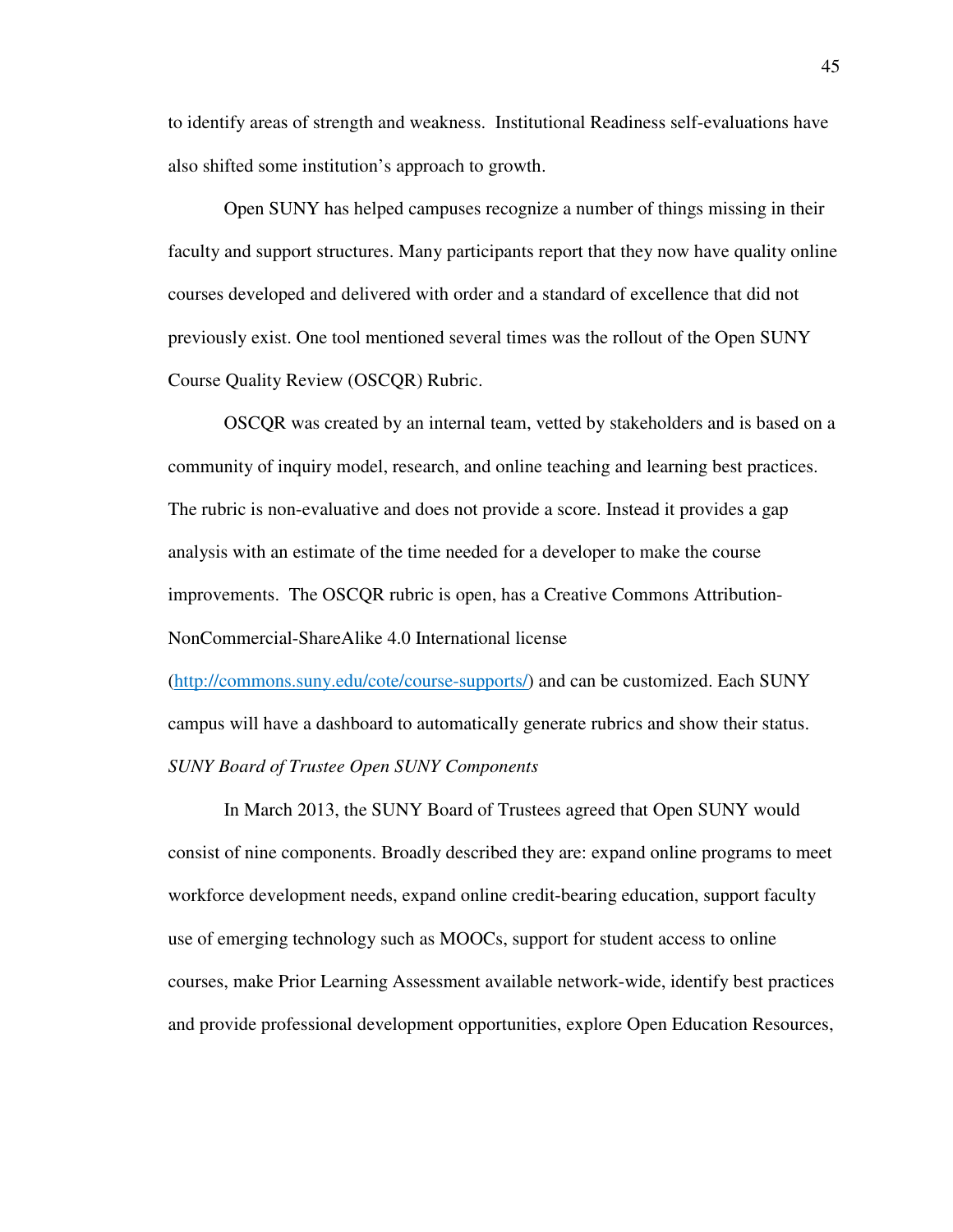support for faculty and students in expansion of online programs, and promote a learning commons for communication and resources.

Both survey and interview respondents were asked how their institution was meeting those components to the best of their knowledge. There were a total of 27 responses: 18 from surveys and nine from interviews (see Appendix K).

## *Workforce Needs and Development*

Respondents were asked whether their institution created or expanded online programs to meet workforce needs and development and 63% reported that they had and 22% said no. Many were quick to add that it was common practice to grow programs based on employment forecast and this was not a direct result of Open SUNY. Some colleges shy away from using the phrase workforce development because they consider professional development programs workforce development. New programs in high needs areas such as nursing, computer information technology, quality assurance, entrepreneurial studies and criminal justice were reported across all four types of SUNY institutions.

## *Experiential Learning*

The question posed was whether their institution had developed online creditbearing experiential education opportunities and 33% did not know. Some reported that individual faculty embedded these experiences in their class all the time and that this was nothing new. While almost 50% said nothing new had been developed, many reported that this was being talked about or in the works.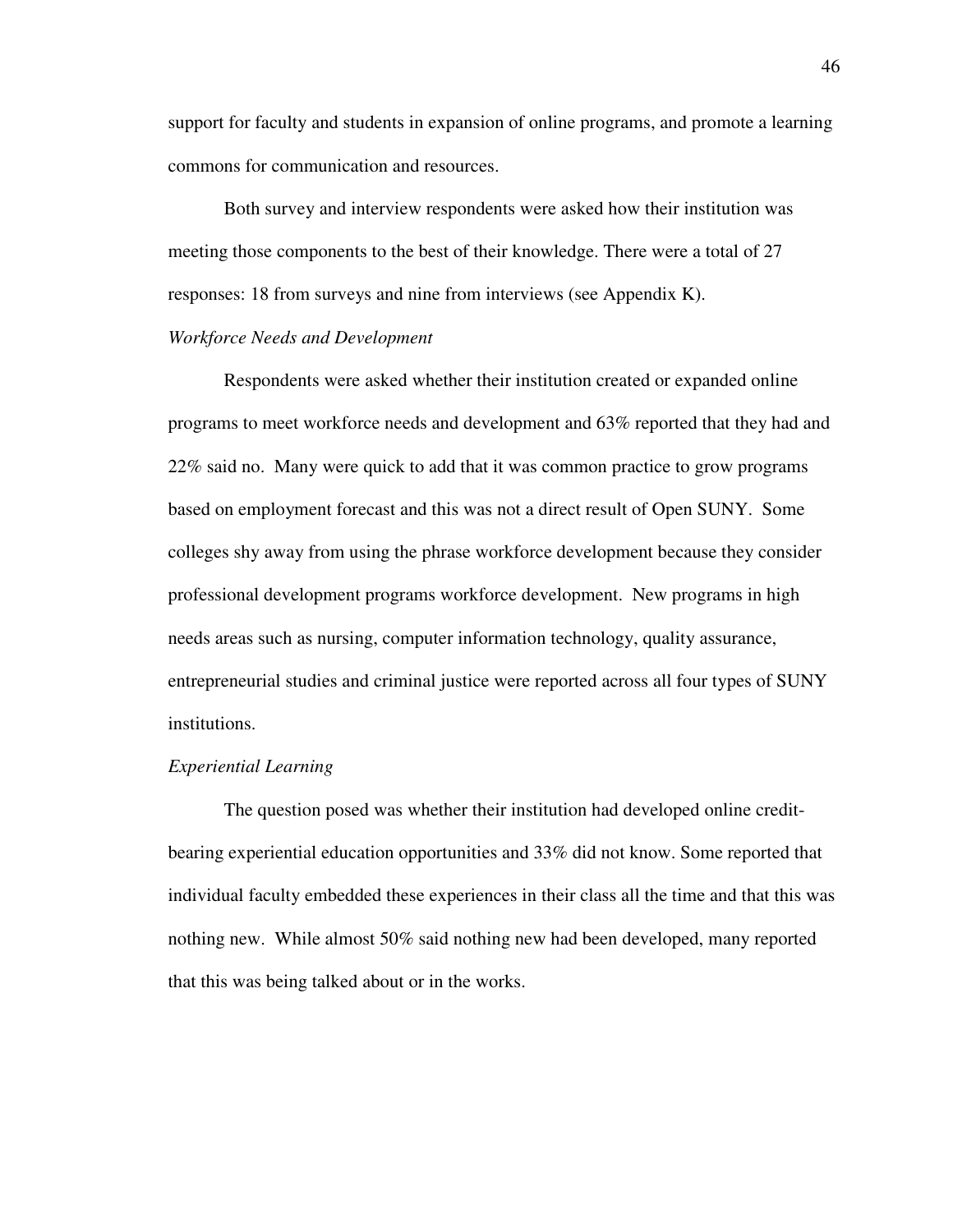#### *Emerging Technologies*

Respondents were asked whether their institution supported faculty training in emerging technologies such as Massive Open Online Courses (MOOCs). Emerging technologies is a catch-all phrase, but at the time of the Open SUNY announcement MOOCs were exploding on the educational scene and named in the Board of Trustee document. Over half (56%) of respondents reported there was no institutional support for MOOCs. For the 42% who reported support for MOOC exploration, this ranged from professional development funds to take a MOOC as a student or attend a presentation/workshop, to institutional support for development and rollout of a MOOC on their campus. Much emerging technology training and support is available across the SUNY institution types and respondents mentioned: VoiceThread, Collaborate, and mobile learning.

#### *Prior Learning Assessment*

Respondents were asked whether their institution offered Prior Learning Assessment (PLA). This was defined as credit for learning and competencies gained from experience outside a traditional academic setting. A quarter replied yes. Evenly divided were those who did not know (37%) and those who said no (37%). Several schools underscored the importance of PLA for students to complete degrees and it was being discussed and or implemented soon in their institutions.

## *SUNY Center for Professional Development (CPD)*

Respondents were asked whether their institution promoted and participated in the SUNY Center for Professional Development. A small number (12%) were unsure and 88% reported yes. Several campuses report they have faculty who teach for CPD or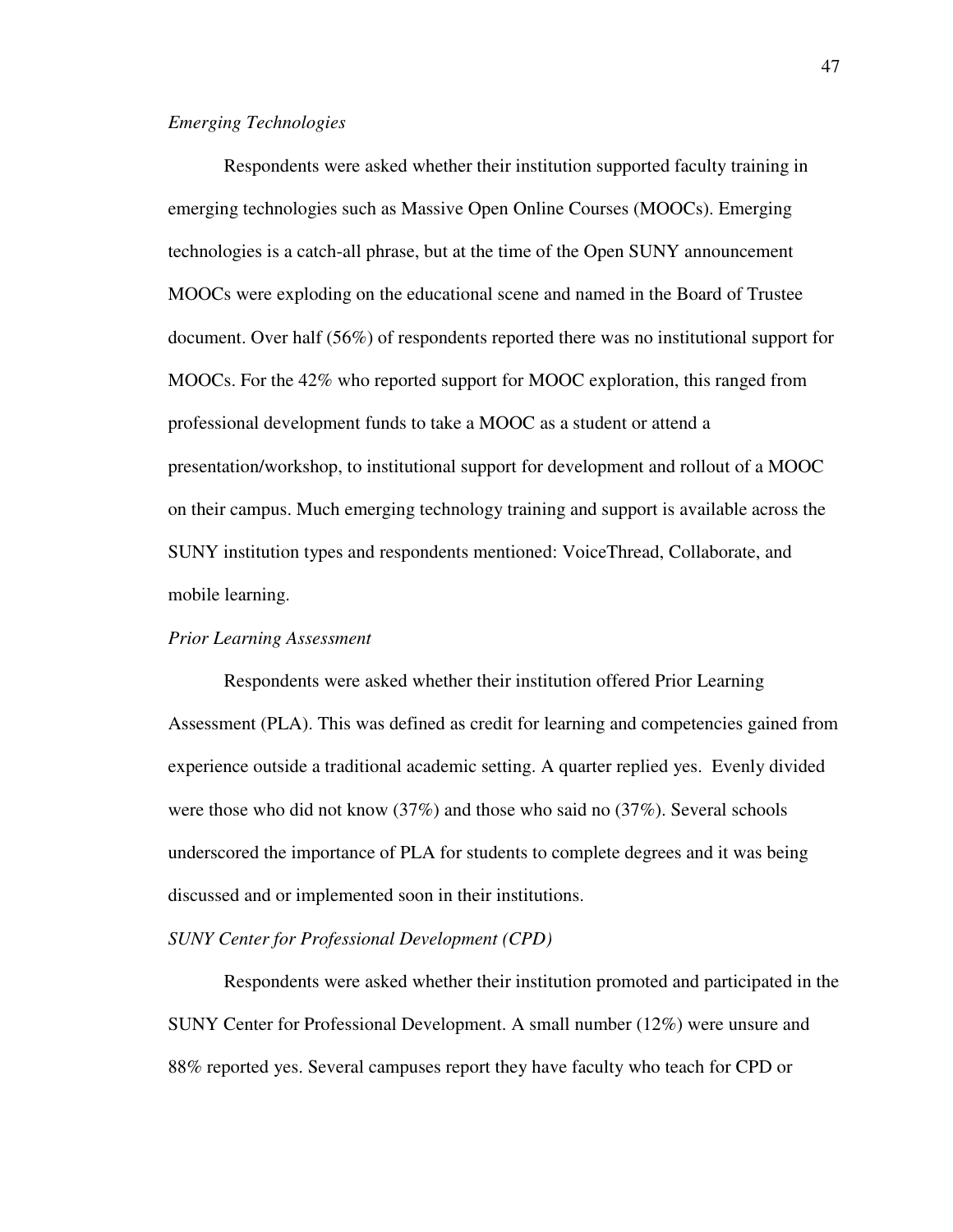professionals/staff on their Advisory Board. Many reported that they never have enough CPD points to pay for the amount of training desired on their campus (points are allocated to schools based on membership).

## *Open Education Resources (OER)*

The question posed was whether or not respondent's institution had explored the use of Open Education Resources (OERs). These were defined as learning materials that are freely-accessible and or openly-licensed. While a quarter reported no or they were unsure, 72% responded yes. Many campuses promote their use, and several campuses are beginning to use open textbooks in courses. An Introduction to OER course is being offered online through SUNY CPD that several respondents have heard others have taken.

### *Support for expansion of online programs*

A question was asked whether respondent institutions had policies and practices in place or in development to support faculty and students in the expansion of online degree programs. There were few who were unsure (7%) and said no (8%); overwhelmingly respondents said yes (85%). Answers ranged from those just developing strategic plans to those who have had online programs for 15+ years. There is broad support reported for faculty wishing to teach online, including professional development, course development stipends, one-on-one consultations with designers, and course quality assessment. Many reported they had procedural manuals to guide program development and policies and practices to manage and assess existing programs.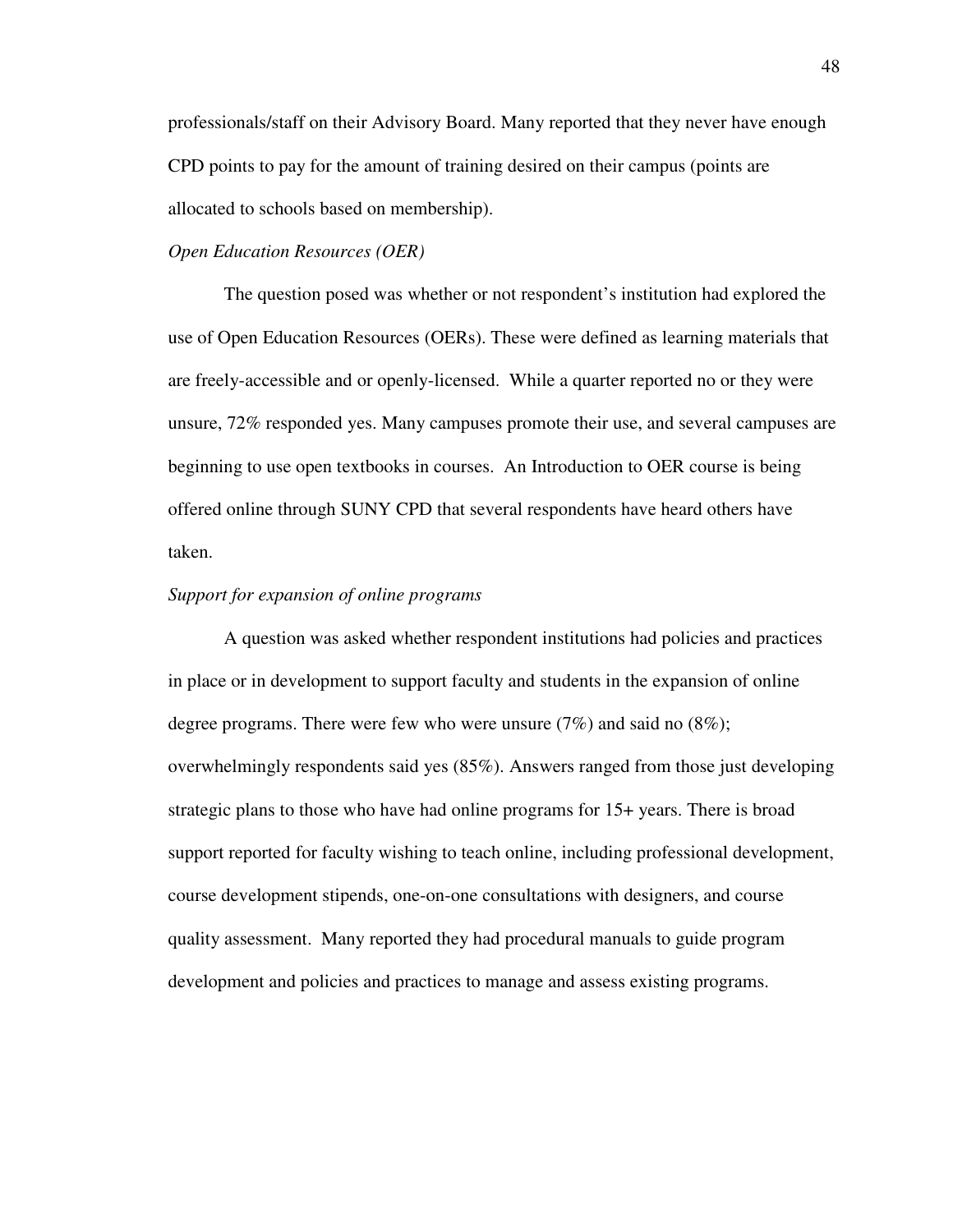## *SUNY Learning Commons*

Respondents were asked if their institution promoted the use of the SUNY Learning Commons. Just over a third (35%) replied yes and 46% said no. People who are on SUNY-wide committees or task forces receive communication and become familiar with the interface. From a user perspective it was reported that the Commons is hard to navigate, it nets thin results, and there is minimal interaction for weeks. One respondent reported that while the Commons was a sincere effort to provide a place for people to share and host, it was not the best tool. There is a sense that as it improves more people will use it.

## **Summary**

This chapter described the implementation of a research study about stakeholder experience of the roll out of a new strategic initiative called Open SUNY. It represented the findings from document collection, online surveys, and semi-structured interviews sampled across the 64 institutions that make up SUNY. Results are interpreted and evaluated in the discussion in Chapter 5.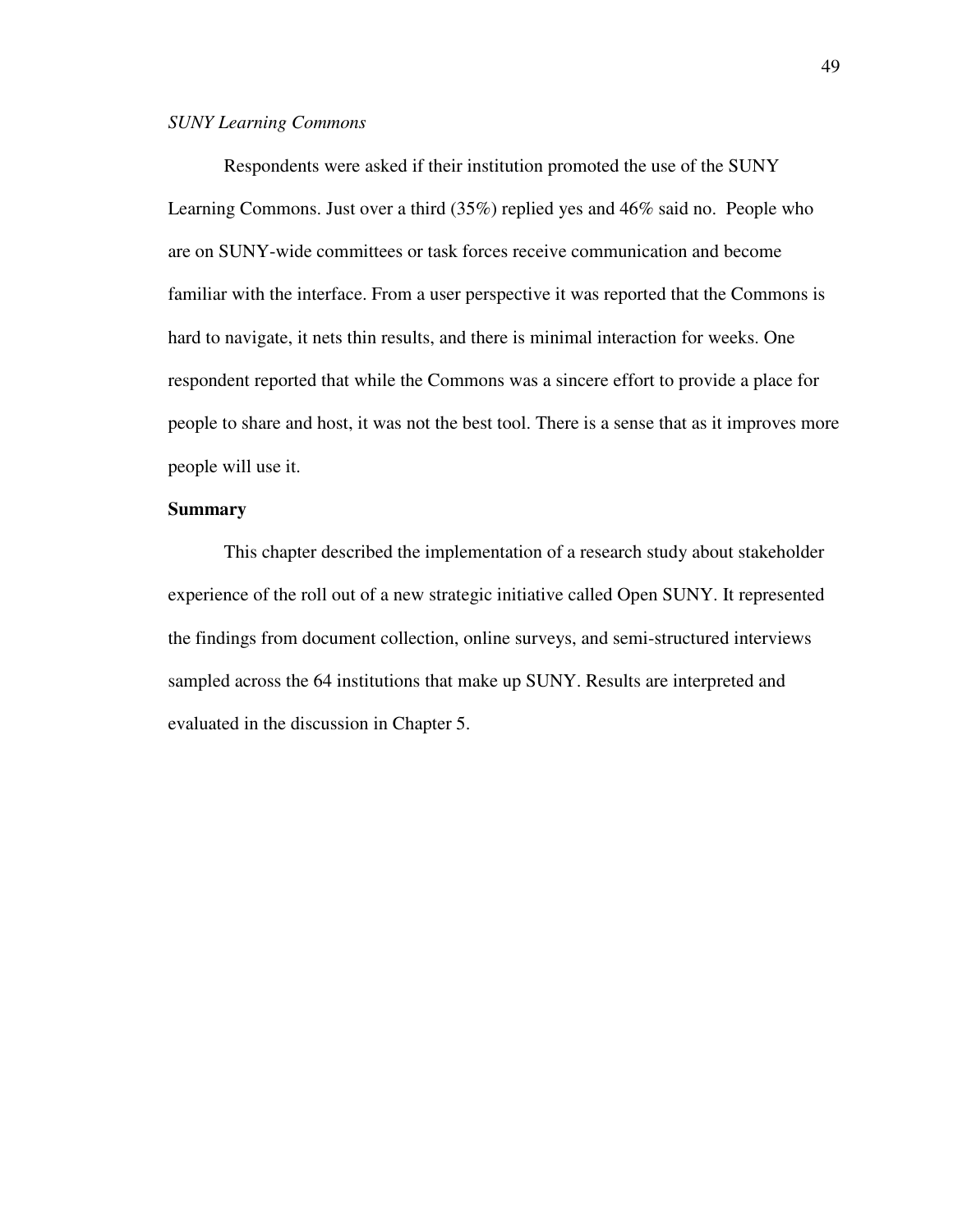## **Chapter 5**

# **Conclusions, Implications, and Recommendations, and Summary Overview**

The five research questions are addressed in the conclusion section. The implications arise upon examination of the conclusions. Recommendations follow for institutions who are thinking about making shifts in their strategic priorities across a university system. Future research suggestions are given.

#### **Research Questions Answered**

### *Research Question 1: What are the precedents that guided the plan for Open SUNY?*

This question was answered through the dissertation literature review as well as review of relevant SUNY documents. Online education began at SUNY in 1994 at Empire State College. That same year, using a grant from the Sloan Foundation, SUNY launched the SUNY Learning Network (SLN) to support institutions who wanted to offer online courses. SLN emerged at Empire State College to provide training in online teaching and learning and course design as well as Learning Management System (LMS) hosting for campuses. SLN aggregated the SLN-sponsored online courses offered across SUNY's 64 campuses so students could see what courses were available and get information about how to register for a course that was offered at another campus.

Open SUNY was articulated first in The Power of SUNY strategic plan developed in 2010 (https://www.suny.edu/media/suny/content-

assets/documents/powerofsuny/SUNY\_StrategicPlan.pdf) as a way to build on current open and online initiatives across SUNY and provide students access to flexible and affordable coursework no matter where they live. Open SUNY appeared next in 2011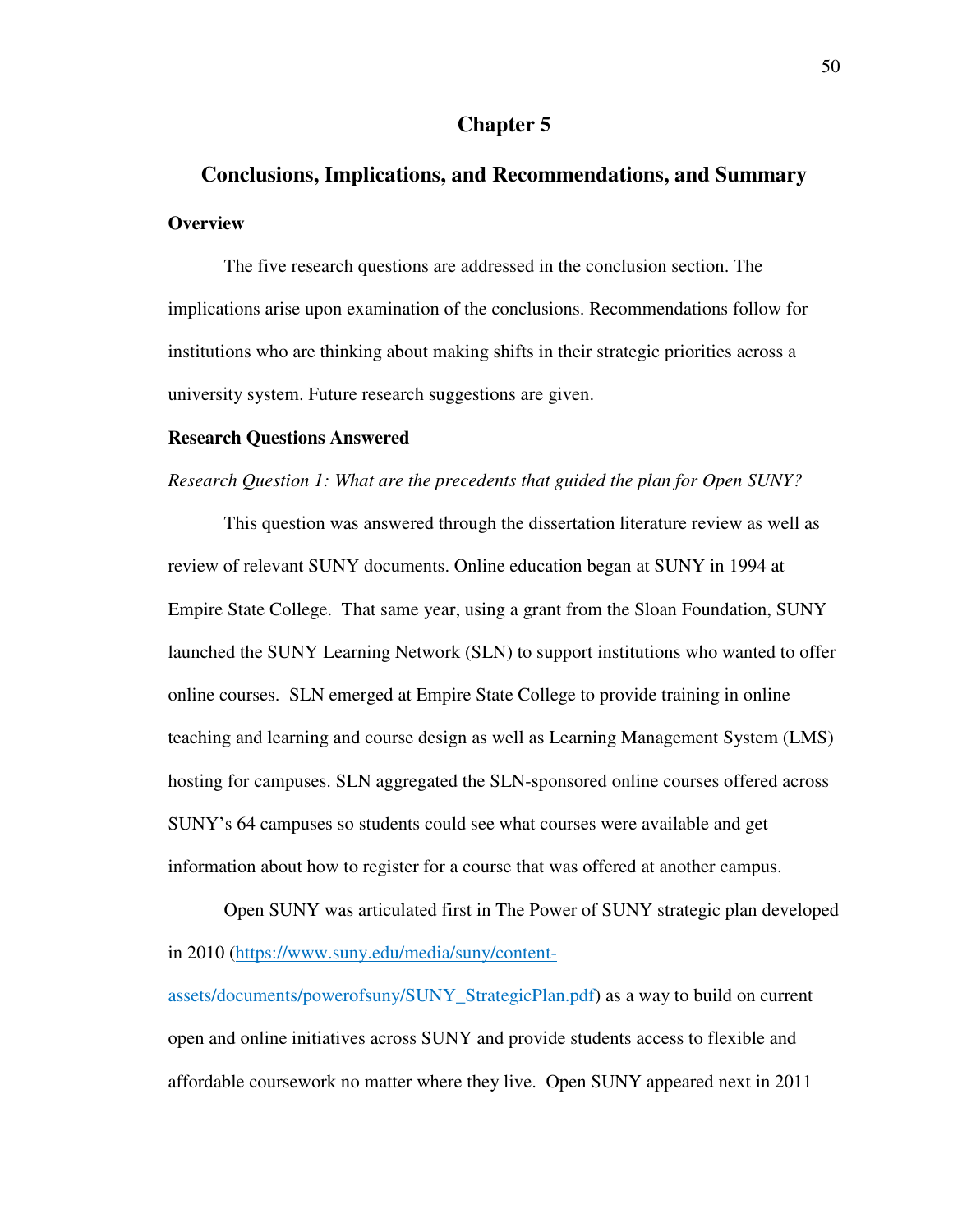during SUNY Empire State College's 2025 strategic planning process where it was announced they would establish Open SUNY by staff reorganization and a one-time cash investment; Open SUNY would be a new division. SUNY Chancellor Nancy Zimpher communicated the Open SUNY goal in her 2012 State of the University Address. Open SUNY consists of nine components agreed to by the SUNY Board of Trustees on March 2013 that are further articulated in research question 3 below.

*Research Question 2: What new offerings are being proposed and/or have been implemented as a result of the Chancellor's stated goals?* 

This research question was answered using all the data: document review, interviews and survey results. Growth in online learning was a strategic goal across many SUNY campuses before Open SUNY and so many of the programs and courses that have been developed in the last several years were already in the works ahead of the announcement. There are new online courses and programs being offered in the areas of high-need as established by government employment data and industry growth figures. Collaborations are happening between campuses, particularly the community colleges and the comprehensives who can take students to bachelor degree completion.

Open SUNY has brought nearly a third of SUNY's 64 campuses into Open SUNY+ through Wave I and Wave II pilot partnerships since January 2014. Currently there are 63 fully online programs in Open SUNY partnerships. These pilots enabled Open SUNY to test system-wide initiatives and supports. These include supports for students such as concierge and educational resources as well as supports for faculty such as training, course development, and hotline services. Academic online initiatives include experiential learning, Open SUNY global, and labs for testing new models in teaching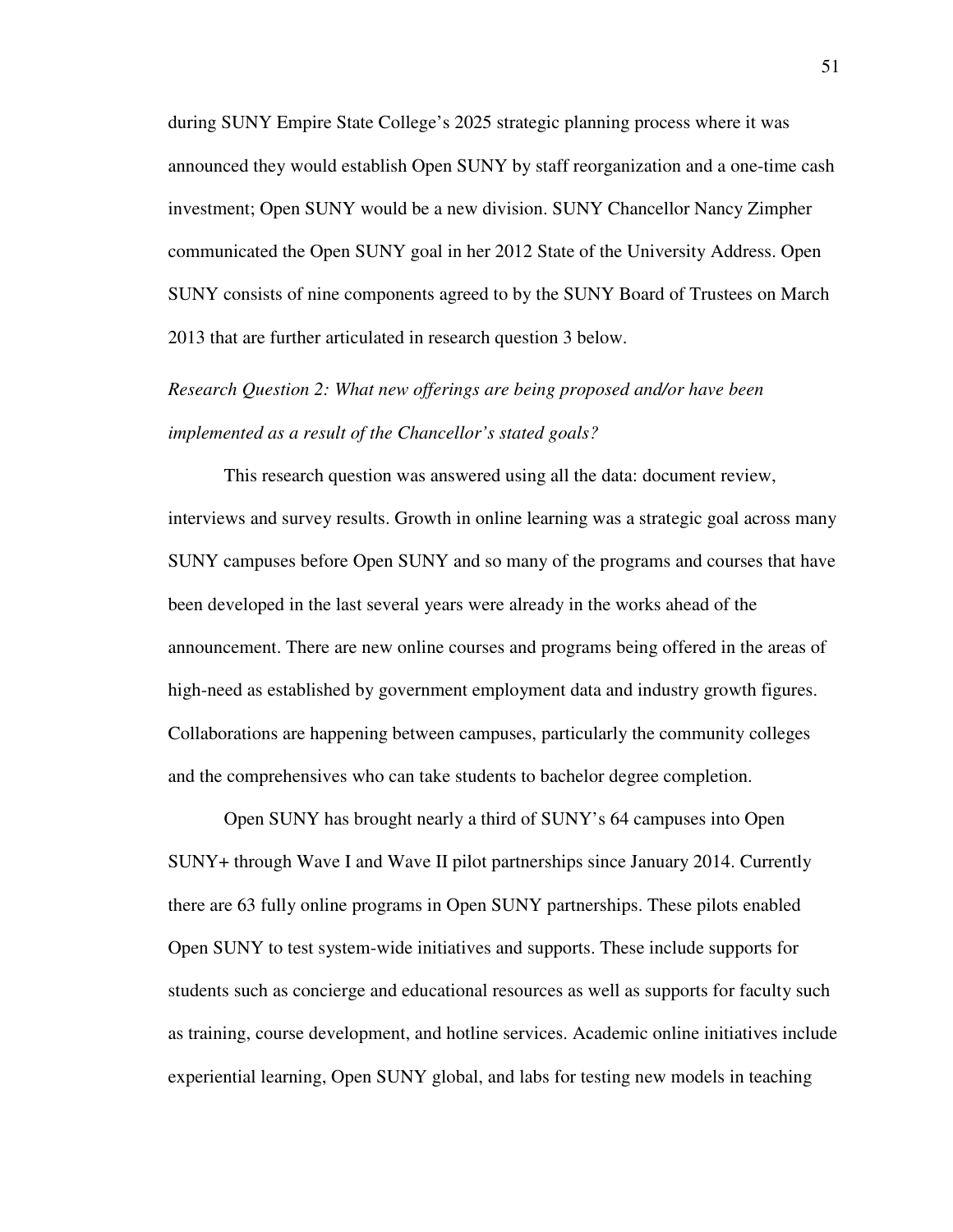and learning. System-wide supports include the Open SUNY infrastructure and policy architecture.

*Research Question 3: How are each of the parts of the strategic plan implemented as a result of the Chancellor's stated goals?* 

All the data sources were used to answer the question about how the components of the strategic plan were implemented across the SUNY system. There were nine components agreed upon by the Board of Trustees and all of them have been implemented to one degree or another.

The first is the creation and expansion of online programs to meet workforce needs and workforce development which has been occurring across the SUNY system as a strategic mission of many institutions. Growth is happening in this area, whether to meet areas deemed high needs by the state, or in order to offer graduate programs that assist students in preparing for greater job opportunities. New programs were reported developed in nursing, medical technology, alternative energy, computer information technology, entrepreneurial studies, quality assurance, business, and criminal justice.

The second and third components of Open SUNY have definitions that are not universally understood: online credit-bearing experiential learning and prior learning assessment (PLA). Experiential learning is commonly referred to as skill-based education or application of knowledge in a relevant setting such as an internship; a second definition is learning that occurs outside the traditional academic setting. PLA has been offered by Empire State College regionally across the State of New York and is a way for students to earn college credit for non-traditional learning. PLA credit is sometimes called Experiential Learning. PLA and Experiential Learning are the two Open SUNY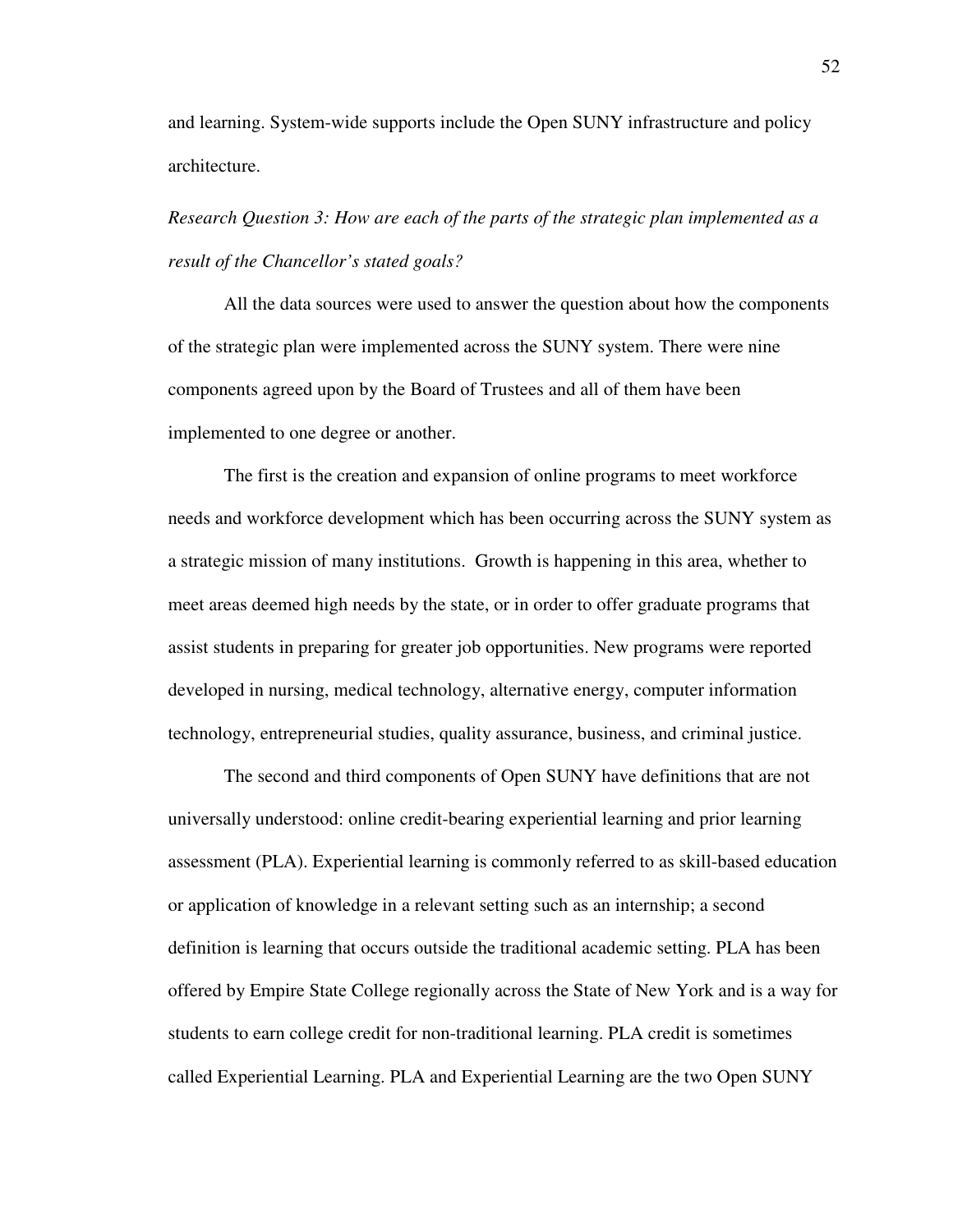components that were the most frequently reported to be in the discussion stage or in process on campuses at the time of data collection.

The remaining six components are manifesting from Open SUNY outwards through the use of existing systems, as system-wide conversations, and through various initiatives. These six are: support for training in emerging technology such as Massive Open Online Courses (MOOCs), support for student access to online courses and programs, development of a research initiative to identify best practices and professional development, exploration of Open Education Resources (OERs) in order to promote innovation and lower cost, development of policies and practices in support of online degree program expansion, promotion of a learning commons to facilitate communication and the use of online tools.

MOOCs have been explored not only by SUNY campuses, but by faculty members wishing to enroll in one to see how they work or for professional development in particular content. The MOOC development has been funded through competitive grants such as SUNY's Innovative Instruction Technology Grants (IITG) which are open to SUNY faculty and support staff. MOOCs have been offered in Computational Arts, Creativity, Metaliteracy, and Mastering American eLearning.

Support for student access to online courses and programs happens in various ways on campuses across the system, but also on the Open SUNY website. The Open SUNY website (open.suny.edu) provides access to information about online learning, aggregates Open SUNY + fully online programs, and lists individual online courses available across the SUNY system. Additional student support on the Open SUNY website include an online learning readiness guide and financial planning resources.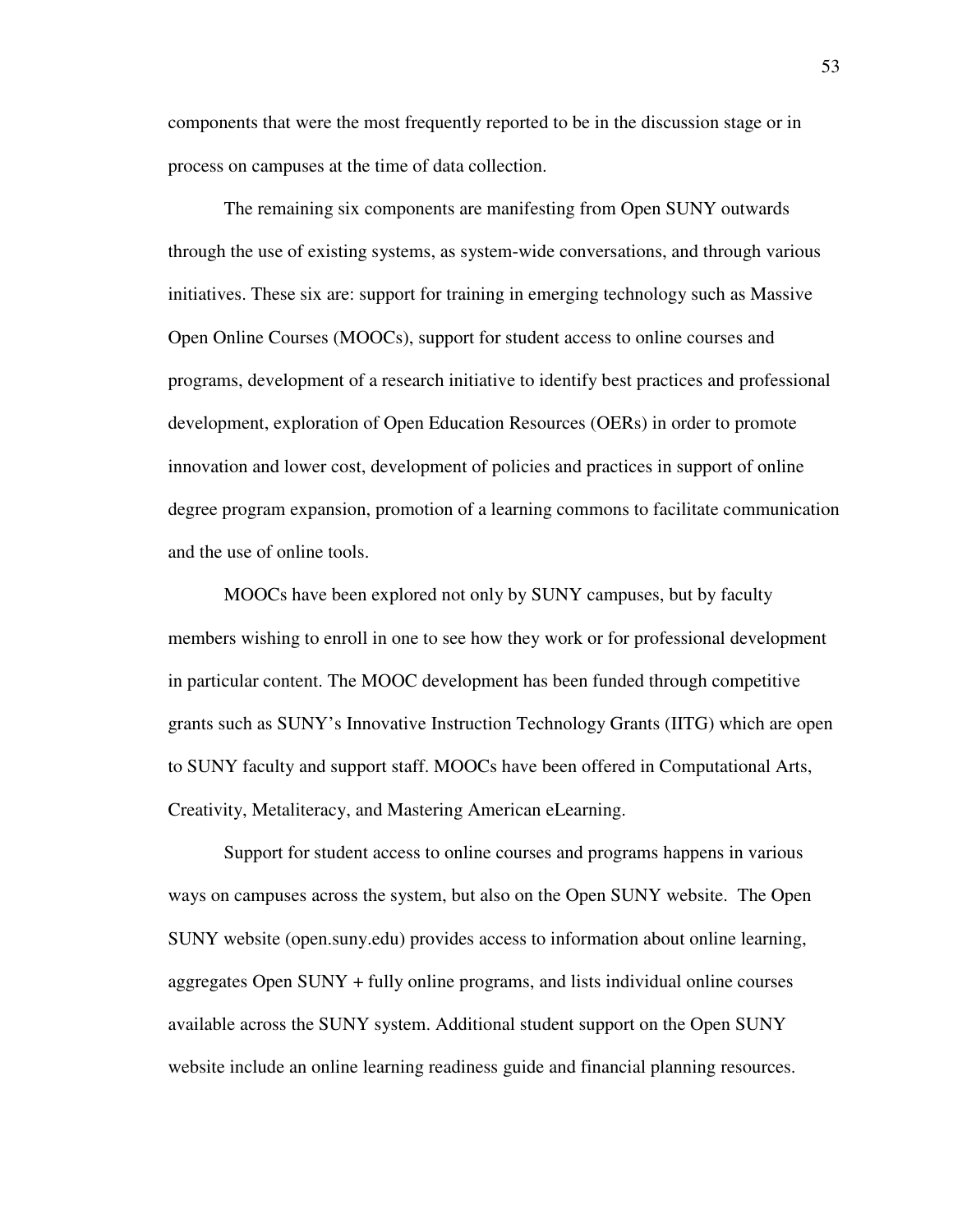The Open SUNY component about development of a research initiative to identify best practices and professional development was present in the SUNY system before the Open SUNY rollout. The SUNY Learning Network and Empire State College had been leaders in the development of best practices in online teaching and learning. In 1989 the SUNY Center for Professional Development (CPD) was established as a centralized resource for training in technology-related activities. The Open SUNY Center for Online Teaching Excellence (COTE) was launched in order to connect online practitioners across the SUNY system and to provide training to promote excellence in online teaching and learning. The COTE community includes researchers, faculty, instructional designers and technologists.

The exploration of OERs has been on-going in various ways, from hit and miss faculty experimentation to the creation of task forces and faculty and staff training courses. The SUNY Center for Professional Development offers a five-week fully online course called Introduction to Open Education Resources. An Open Textbook initiative is an Innovative Instruction Technology Grant (IITG) funded project that as of spring 2015 had ten completely open college textbooks in various topics including Native Peoples of North America, The Information Literacy Users Guide, and Introduction to the Modeling and Analysis of Complex Systems. This initiative averages 938 textbook downloads a month. The continued experimentation and inclusion of OER lowers the cost of education which will provide access for more students.

The development of policies and practices in support of online degree program expansion is a component met by the Open SUNY Institutional Readiness process. This is a mechanism which engages campus leadership in a self-assessment process to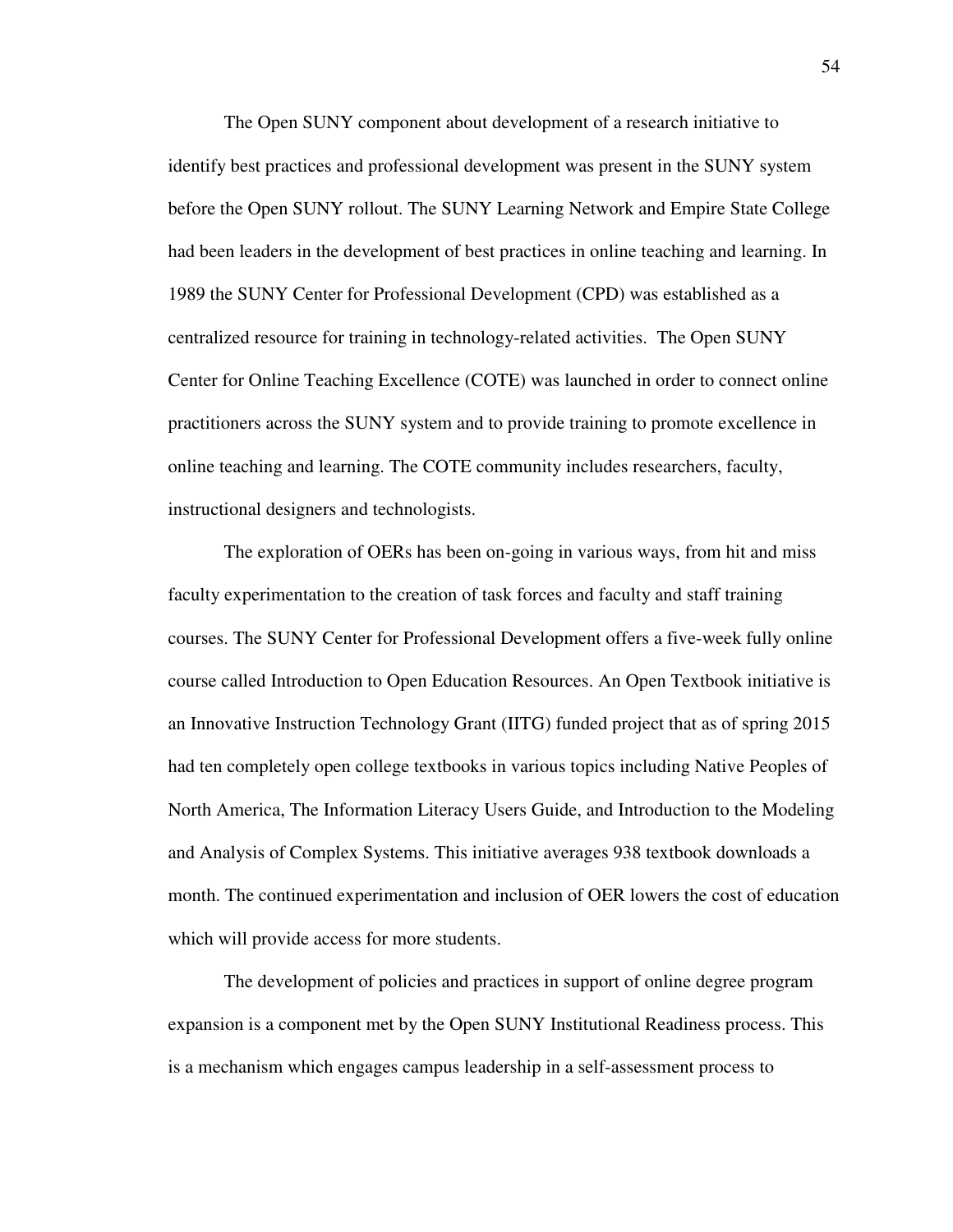determine their institution's preparedness for online-enabled course delivery. Through the process campus online program quality is evaluated, support is given for expansion of online programs, and determination of the benefits to campuses of participation in Open SUNY are explored. The Open SUNY Institutional Readiness process is meant to improve processes and policies at SUNY campuses regardless of what stage the institution is at relating to online-enabled course delivery.

The last of the nine components is the promotion of a learning commons to facilitate communication and the use of online tools. Called a *network of networks*, the commons was an outcome of the SUNY Strategic Plan established by the Innovative Instruction Transformation Team in 2011. The SUNY Learning Commons is for both learners and educators to create communities of interest and communities of practice. In its current iteration it is being used for communicating, sharing and accessing resources, collaboration, and experimentation of tools and best practices by SUNY faculty and staff. *Research Question 4: How are each of the parts of the Horizon Report implemented in the various initiatives?* 

The Horizon Report has been published by the New Media Consortium (NMC) each year since 2004. The NMC is a community of universities, colleges, museums and research centers that investigates the use of new media and technologies for use in teaching, learning and creative expression (www.nmc.org). Each year since 2004 it has considered six trends in technology that are predicted to have the largest impact on universities and colleges during the five years following publication.

In 2013 when the Board of Trustees announced approval of Open SUNY, the six trends driving education named in the NMC Horizon Report were: openness, workforce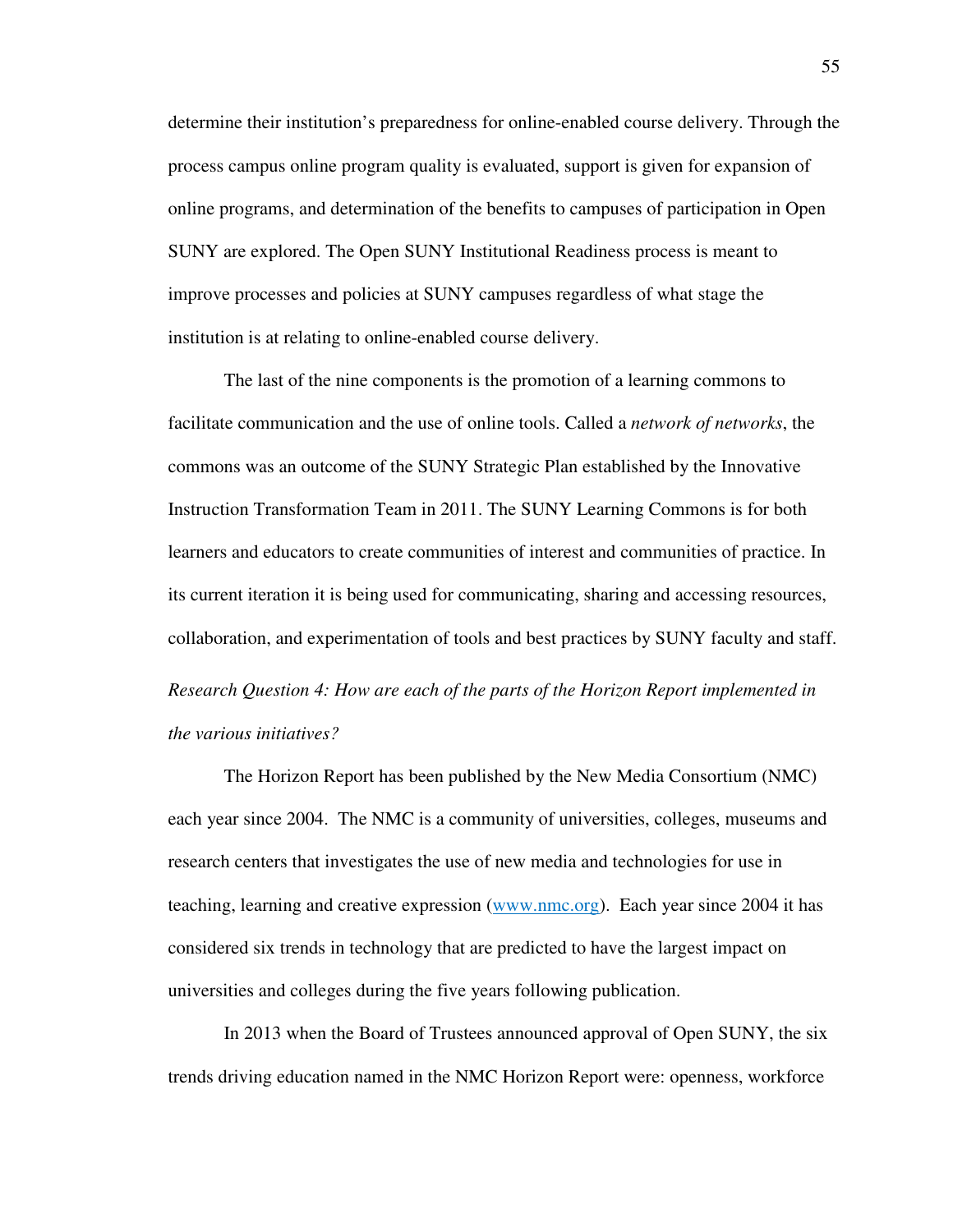demands, alternate forms of content delivery, interest in use of data to inform practice, acknowledgement of informal learning, and a shift to online education paradigms (www.nmc.org/pdf/2013-horizon-report-HE.pdf). Open SUNY, an intentional shift in strategic priorities towards growth in online programming meant to increase access for students and enrollment for SUNY was trending. Open SUNY initiatives would consider workforce demands, alternative forms of content delivery such as MOOCs, and offer experiential learning and prior learning assessment as acknowledgment of learning outside traditional academic settings. It would use research and best practices to support teaching, and analytics and assessment to monitor student progress.

The data collection occurred in the spring of 2015. The NMC 2015 Horizon Report named six trends, and they are still reflected in the components of Open SUNY (cdn.nmc.org/media/2015-nmc-horizon-report-HE-EN.pdf). The two long-term trends: cross-institution collaboration and advancing cultures of change and innovation; the midterm trends of focus on measured learning and the proliferation of Open Education Resources; and the short-term trends of increased use of blended learning and redesigning learning spaces are all represented in aspects of Open SUNY. Open SUNY remains relevant and cutting-edge.

*Research Question 5: What are the valuable take-aways to be shared across SUNY campuses and academia in general?* 

Take-away one: *Inclusiveness* emerges as an important theme. Open SUNY represents opportunity at various levels for diverse needs to be met for students, practitioners and institutions. Students from various backgrounds and geographic areas will have access to quality online college courses and programs. Practitioners are offered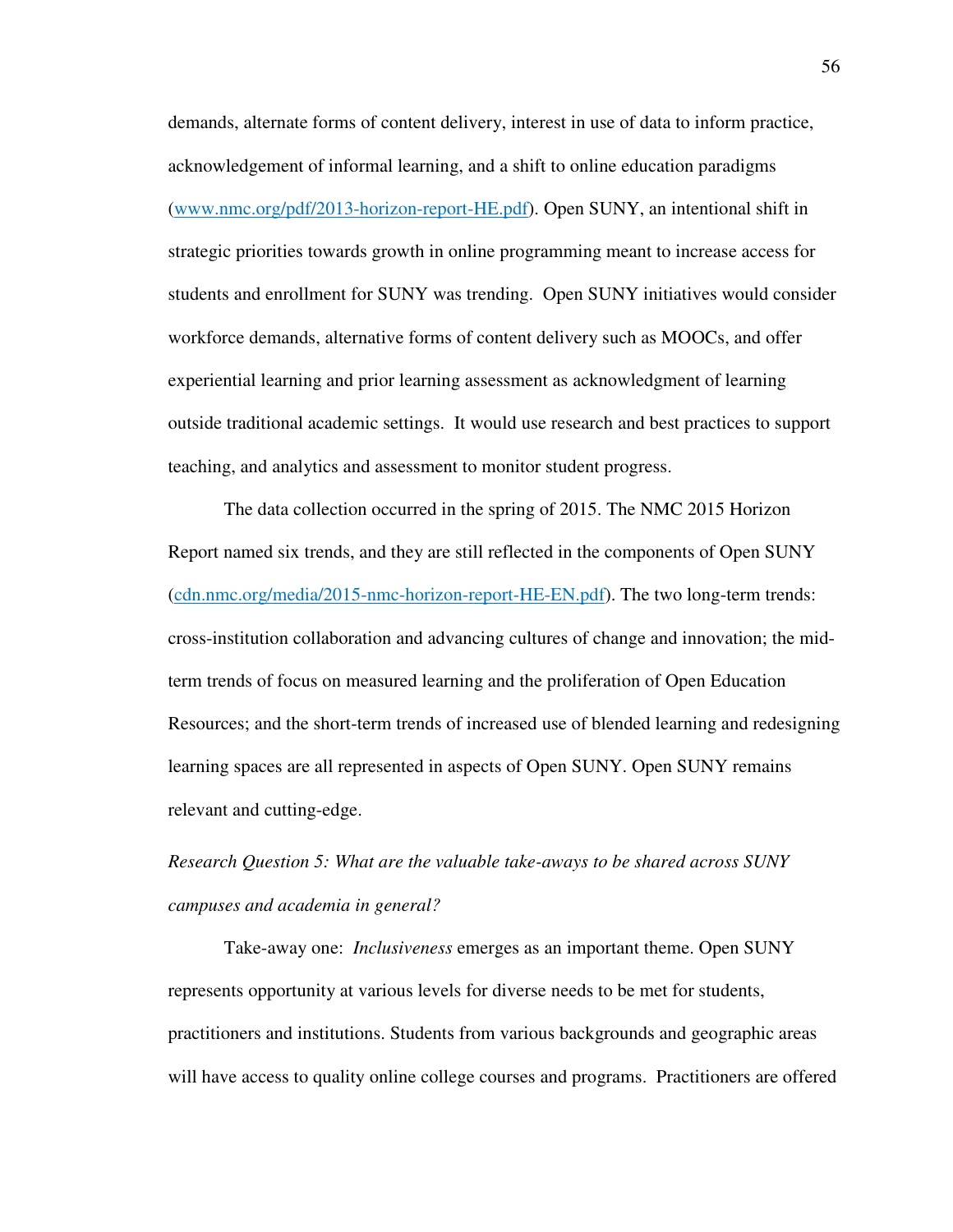support and professional development; their input on committees, taskforces and in the SUNY COTE community of practice is encouraged. Institutions are offered support and self-assessment tools for new as well as seasoned online programs; they are encouraged to participate in Open SUNY initiatives. Inclusiveness does not always guarantee inclusion for everyone on every committee, initiative, or in every pilot.

Take-away two: *Systemness* as a theme was articulated by Chancellor Zimpher her 2012 State of the University Address

(https://www.suny.edu/about/leadership/chancellor-nancy-zimpher/speeches/2012-sou/).

While each campus celebrates uniqueness, the power of the system can be leveraged to share resources and bring down individual costs. An example of this: is the SUNY Learning Network (SLN) is subsumed in Open SUNY, but Open SUNY is more than a rebranding of SLN. Open SUNY is taking advantage of in-house experience and making use of and expanding existing systems such as SLN and SUNY Center for Professional Development in an effort to fulfill the vision of becoming the U.S.' most comprehensive distance learning environment.

Take-away three: *Openness* is a key theme in implementing change on such a scale and communication to stakeholders is paramount. Although the information about Open SUNY has been openly available, not everyone has a clear understanding of what Open SUNY is. In consideration of the reliance placed on the SUNY Learning Commons for communication as well as content repository, Open SUNY should ask stakeholders how it is working for them. This report indicates that it is not always working in the manner intended; it is recommended that Open SUNY reconsider the interface they have chosen. Because the Learning Commons is such a linchpin of the whole endeavor it is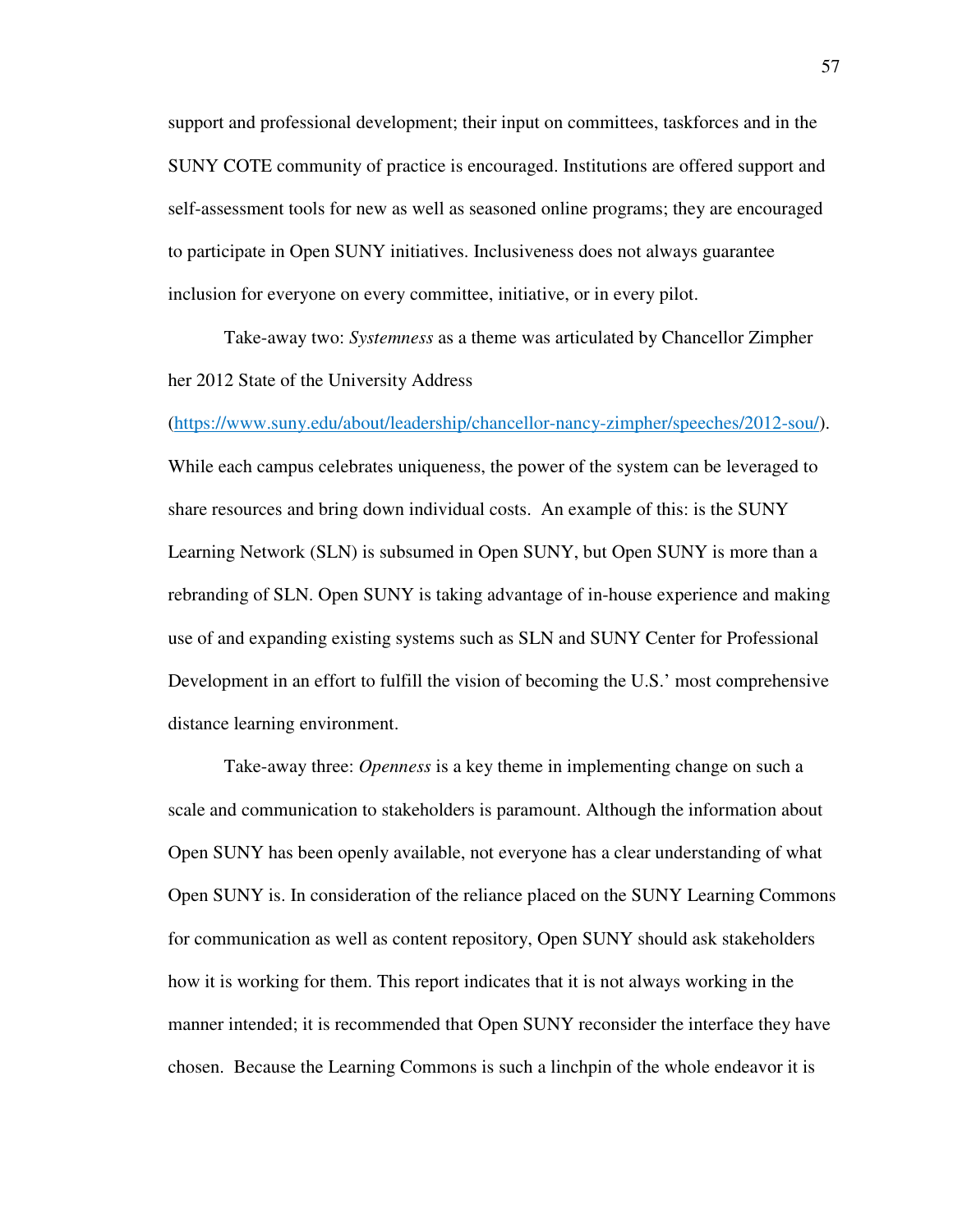paramount that stakeholders are able to access the groups and content they need in an efficient manner. The Commons itself is not very "open."

## **Conclusions**

Organizational Change Theories focus on the processes or effects of change on an organization. Bolman and Deal (2008) theorize an organizational structural model which is helpful as a way to decipher from clues in four frames, what the overall picture of an organization in change looks like (see Figure 2). Their four-frame model comes from research in the disciplines of sociology, psychology, political science, and anthropology. Each of the four frames represents a mental model or perspective on the organization: structural, human resource, political, and symbolic. Using this framework the Open SUNY change process can be viewed from more than one angle.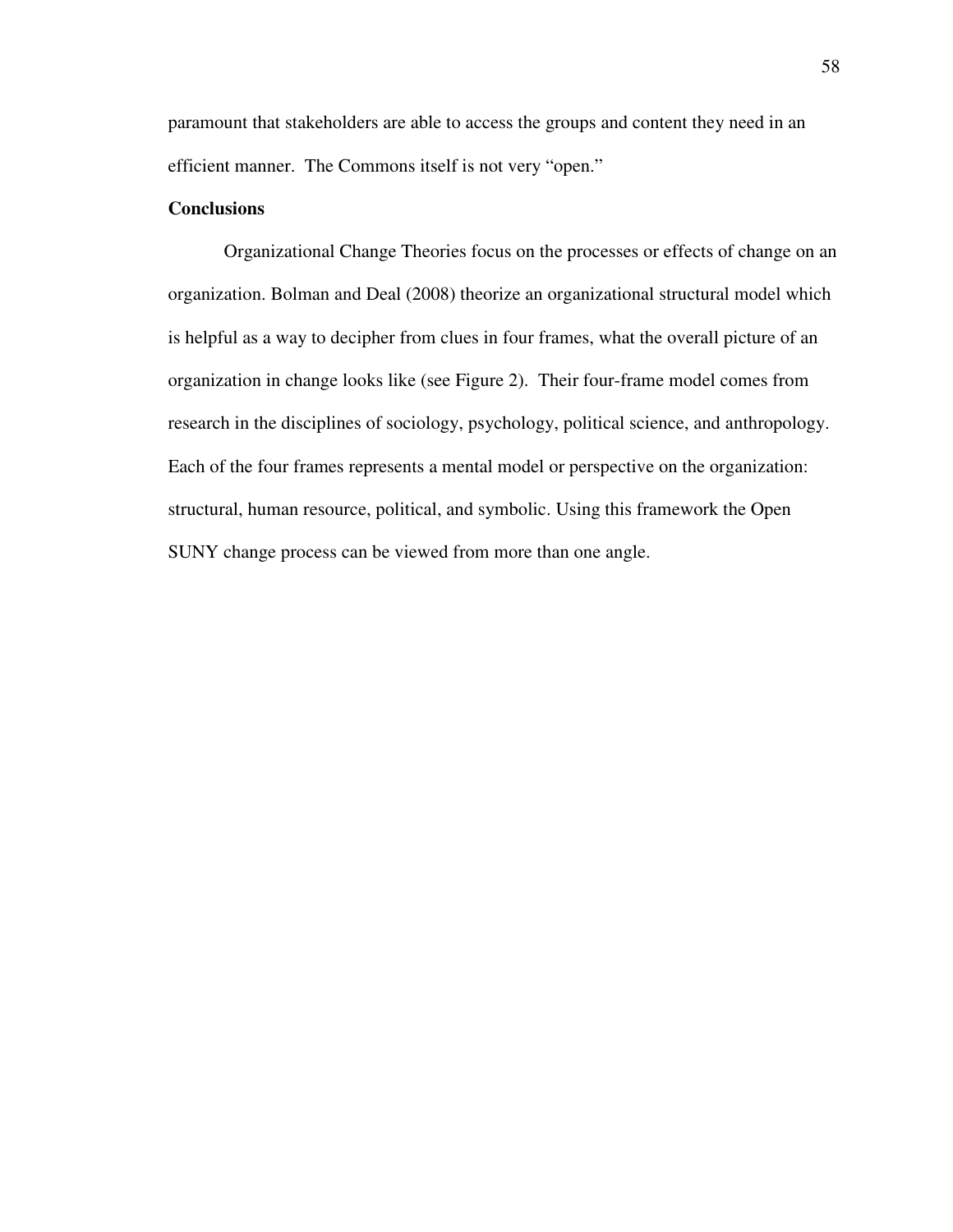| Overview of the Four-Frame Model (Bolman & Deal, |                                                                 |                                               |                                                                           |                                                                   |  |  |  |
|--------------------------------------------------|-----------------------------------------------------------------|-----------------------------------------------|---------------------------------------------------------------------------|-------------------------------------------------------------------|--|--|--|
| 2008)<br><b>FRAME</b>                            |                                                                 |                                               |                                                                           |                                                                   |  |  |  |
|                                                  |                                                                 | <b>HUMAN</b>                                  |                                                                           |                                                                   |  |  |  |
|                                                  | STRUCTURAL                                                      | <b>RESOURCE</b>                               | <b>POLITICAL</b>                                                          | <b>SYMBOLIC</b>                                                   |  |  |  |
| Metaphor for<br>organization                     | Factory or<br>machine                                           | Family                                        | Jungle                                                                    | Carnival,<br>temple,<br>theater                                   |  |  |  |
| Central<br>Concepts                              | Rules, roles,<br>goals, policies,<br>technology,<br>environment | Needs, skills,<br>relationships               | Power,<br>conflict,<br>competition,<br>organizational ritual,<br>politics | Culture,<br>meaning,<br>metaphor,<br>ceremony,<br>storeis, heroes |  |  |  |
| Image of<br>Leadership                           | social<br>architecture                                          | <b>Empowerment Advocacy and Inspiration</b>   | political savvy                                                           |                                                                   |  |  |  |
| <b>Basic</b><br>leadership<br>challenge          | Attune<br>structure to<br>task,<br>technology,<br>environment   | Align<br>organizational<br>and human<br>needs | develop<br>agenda and<br>power base                                       | Create faith,<br>beauty,<br>meaning                               |  |  |  |

*Figure 2:* The Bolman & Deal Four-Frame model. Reprinted from *Reframing organizations: Artistry, choice and leadership* (p. 18), by L. Bolman & T. Deal, 2008, San Francisco, CA: Jossey-Bass.

The **structural** frame focuses on social architecture, the rules, roles, policy and technology. Barriers to change within the structural frame include a general loss of direction and clarity. This played out as Open SUNY was announced without clear definitions or roles in place, leaving some stakeholders confused about what Open SUNY is. Effective change strategies used by SUNY for structural deficiencies included open communication and seeking the involvement of stakeholders at all levels of implementation.

In the **human resource** frame the focus is on relationships, skills, and needs. The largest barrier to change within the human resource frame is fear that manifests as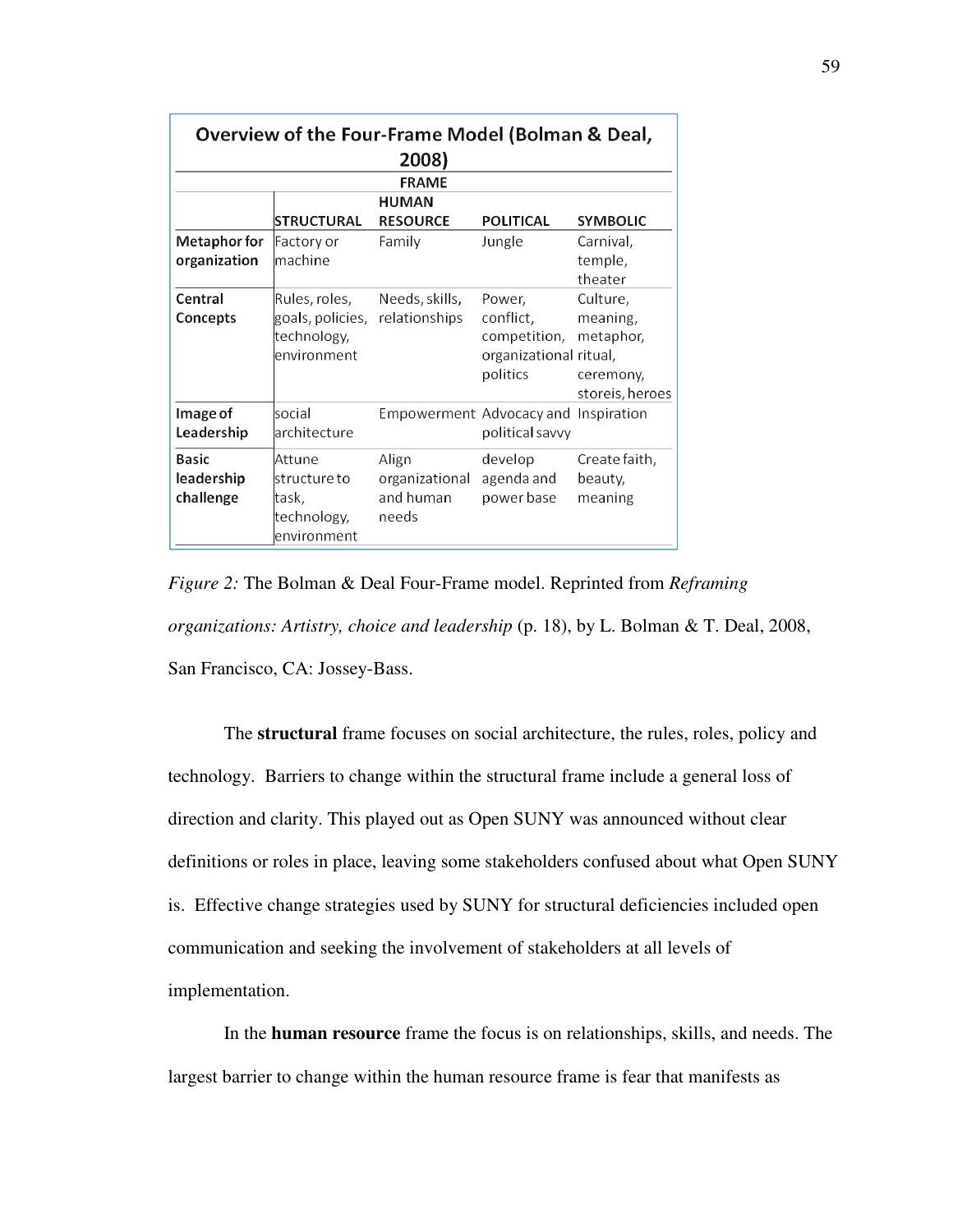uncertainty and anxiety. Bringing people together in an arena where issues could be discussed and encouraging participation was a strategy used by Open SUNY to mitigate stakeholder fear.

The **political** frame is about organizational politics, competition, power and conflict which manifest as barriers to change between perceived winners and losers over scarce resources. Open SUNY was a change in strategic priorities with no funding attached to it except in limited ways via grants for innovation. In this frame, tough decisions needed to be made taking into consideration individual interests as well as those of the group and not all campuses could be involved in the initial Open SUNY + pilots. Successful strategies for this frame included open information sharing to dispel rumors and negate miscommunication as well as continual encouragement of stakeholder involvement in initiatives.

The central theme of the **symbolic** frame is meaning, metaphor, and ceremony; its barrier is human's general resistance to change. A strategy to remove the resistance barrier is to celebrate the future. This could be accomplished if Open SUNY could better articulate its goals, objectives, and benefits to all stakeholders. What is the story of Open SUNY and how does it want to be known?

Using Bolman and Deal's four-frames was a useful method to provide a gap analysis of the Open SUNY change process. Respondents generally described the rollout of Open SUNY as successful, although communication about its details did not make it to everyone and there appears to still be confusion about what it is. Most respondents report they received value from Open SUNY regardless of their direct involvement as Wave I or Wave II Open SUNY + programs. Embry (2004) states that in order for change to be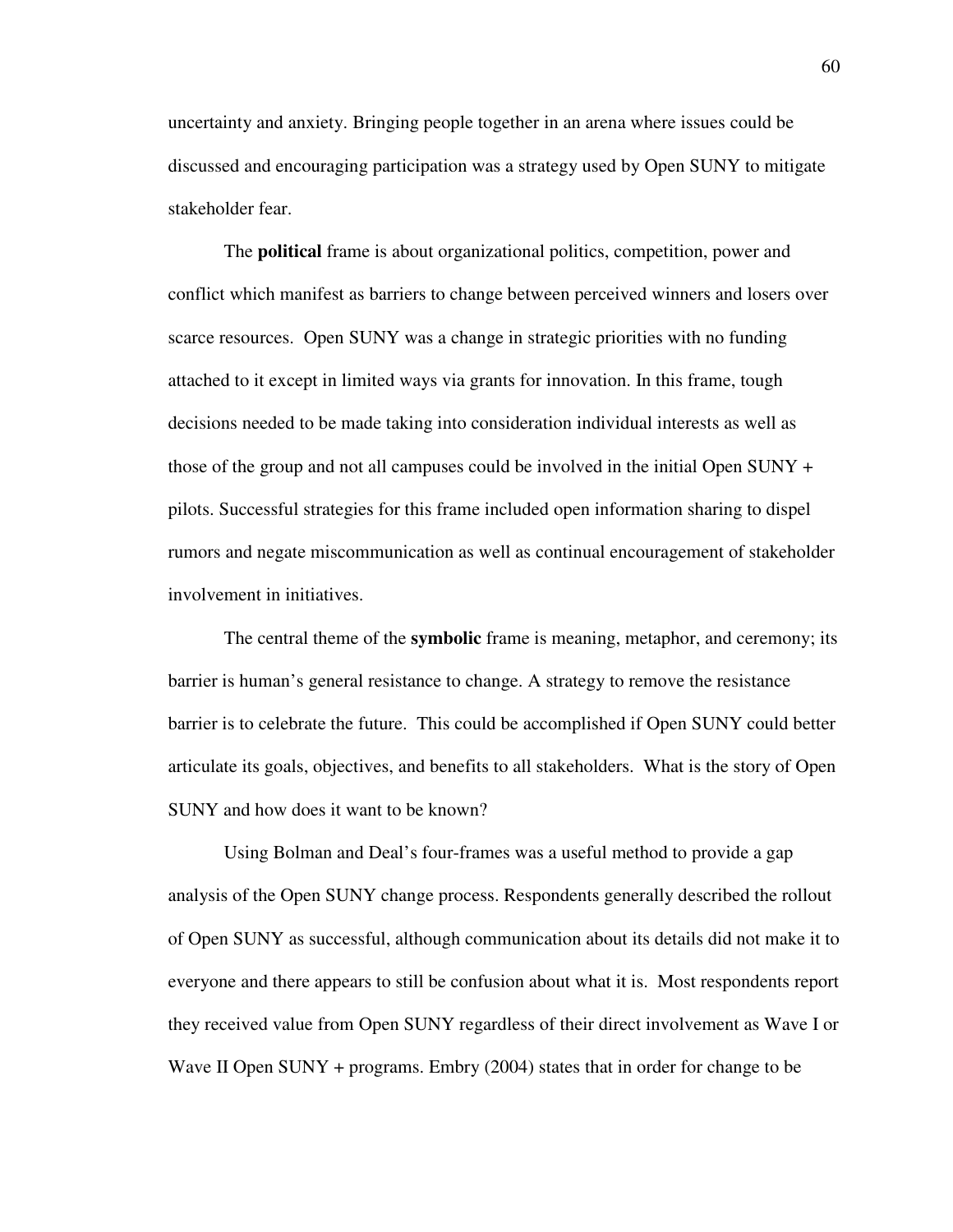effective it must be aimed at different levels of an organization as well as take into consideration the external environment. The fact that Open SUNY continues to correlate to what is trending in the external higher education environment and is aimed at multiple levels of the SUNY organization bodes well for its continued success.

#### **Implications and Recommendations**

The scope of this research project was to describe a shift in strategic priorities in the SUNY system called Open SUNY and document stakeholders' experience. The research sample provided a diversity of institution types and respondents. There was a short window of data collection from January to May 2015, one year after the implementation of Wave I Open SUNY in January 2014. At this stage Open SUNY was still piloting many of its initiatives; this report describes some of the ways in which the nine components of Open SUNY agreed upon by the Board of Trustees in March of 2013 had materialized by May of 2015.

This case study supports that strategic priorities can be changed from the top down without all the structures and policies in place needed to implement that change; inclusion of stakeholders in the creation of initiatives and policy offered a wealth and diversity of experience to draw upon. Institutions who are thinking about making shifts in their strategic priorities across a large system should consider whether the expertise and skills needed to make the change happen exist in-house and whether or not they are able to expand on existing systems. Opening clear lines of communication provides information to stakeholders and keeps fear and gossip at bay. Bringing stakeholders into the process creates community-building and ownership of the change process and its outcomes.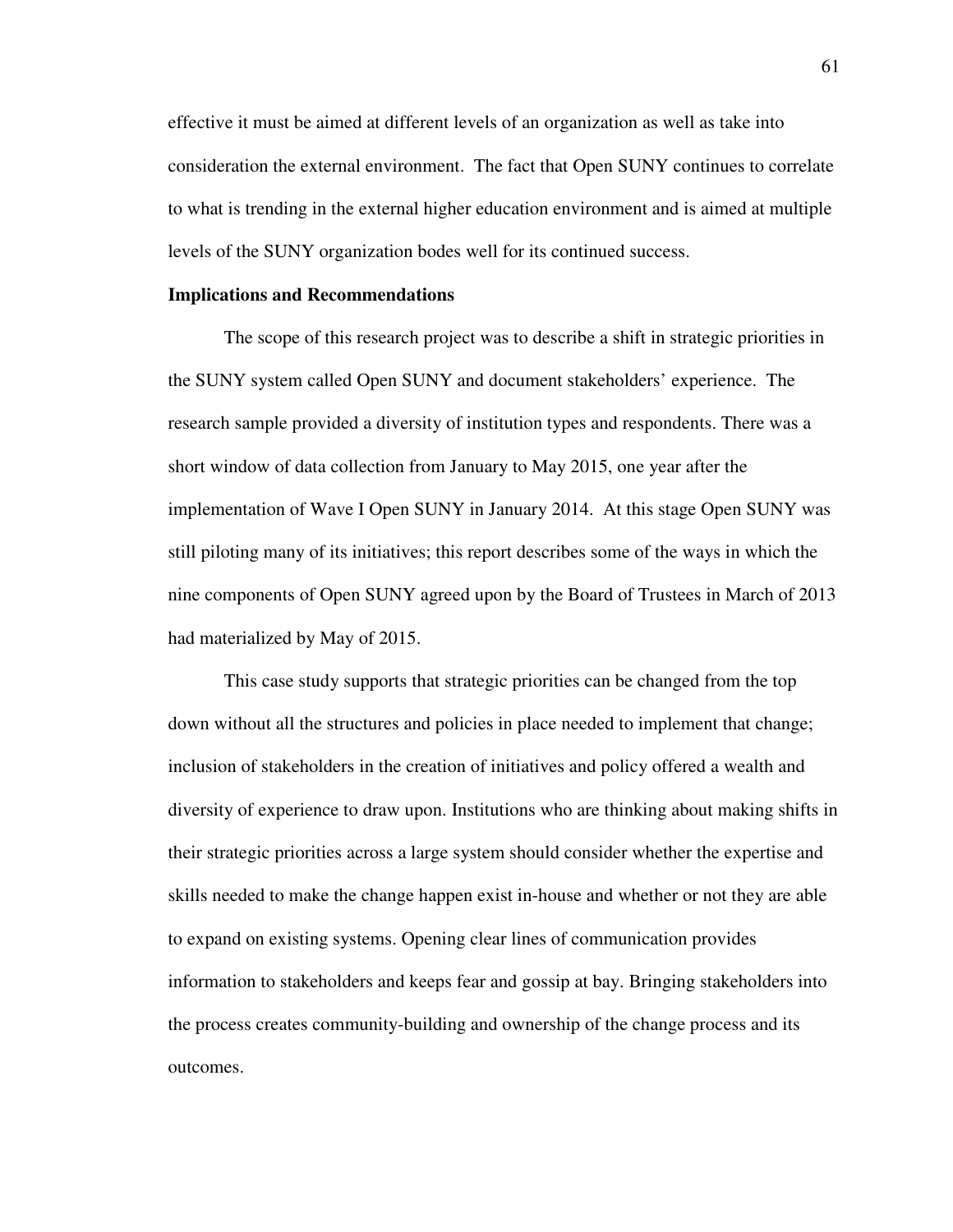Since data collection for this investigation took place early in this organizational change process, further research could provide descriptions of Open SUNY collaborative efforts across the system. More research about how Open SUNY strategies affected individual campuses as well as the performance of the SUNY system as a whole would be important. From a business perspective, further research could measure whether enrollment projections panned out and whether stakeholders' economic investment correlates to added value for their campus and the SUNY system. Most important, the investigation did not include student's experience and so it is recommended that future research include finding out from students, the ultimate stakeholders, what their experience of it was and what impact Open SUNY had on their educational goals.

## **Summary**

Higher education faces many challenges including declining enrollment, higher employee, building, insurance, and operational costs. Creative ways to leverage technology in order to save money and increase enrollment will be necessary for higher education to survive in this new marketplace. Leveraging technology to offer coursework online at times which are more convenient to students has the potential to grow enrollment. These online courses provide educational access to students who have been unable to attend traditional courses offered on campus due to scheduling conflicts and/or work and family life. A new strategic priority by SUNY called Open SUNY attempts to provide access to online courses and fully-online programs in support of degree attainment and completion and to meet workforce and professional development needs.

Open SUNY is a shift in strategic priorities across one of the largest university systems in the country and nothing like it has been done before at this scale. With no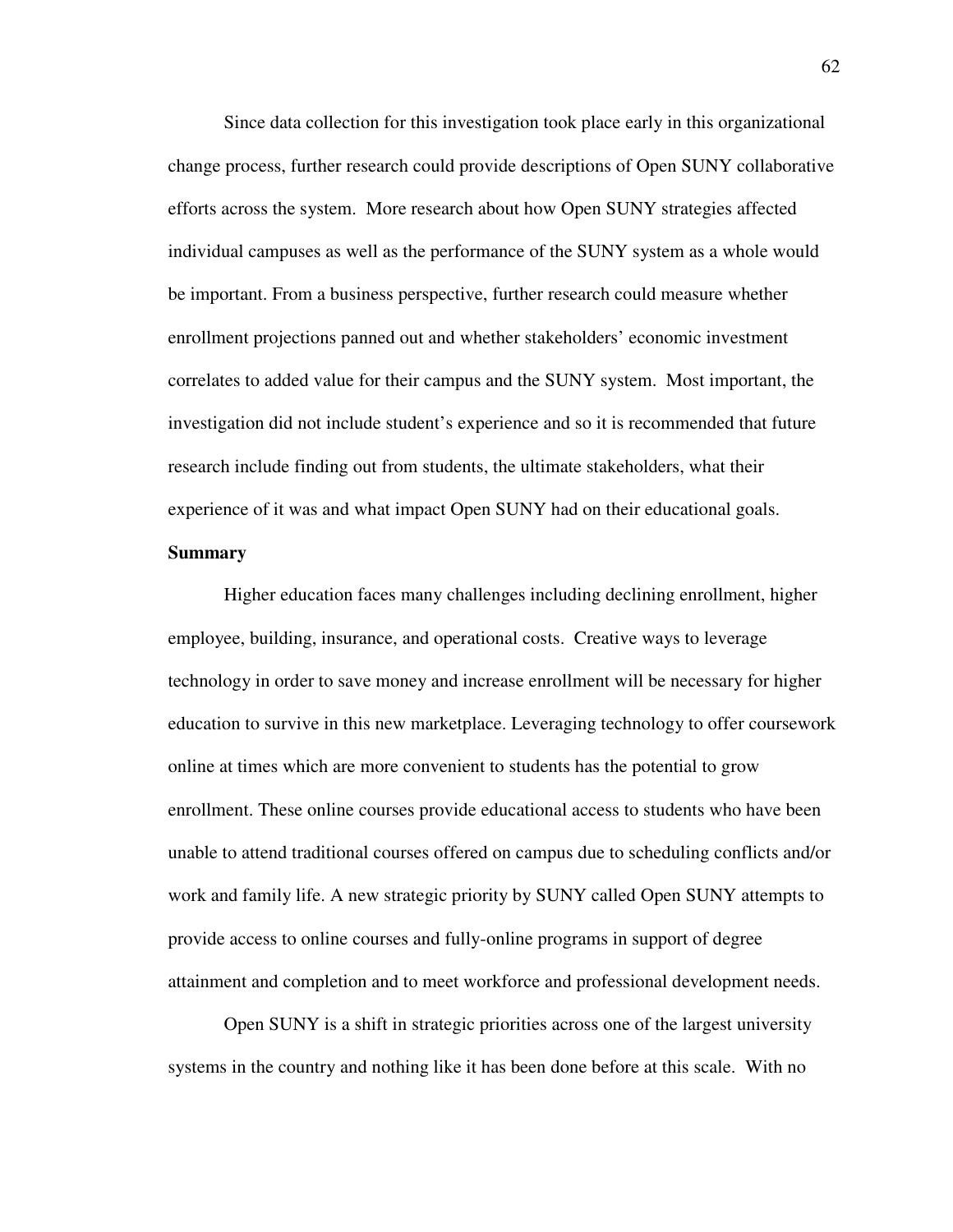research to guide the initiative it was important to observe and describe this effort. The goal was to observe the roll out of Open SUNY and document the shared experience of its diverse stakeholders.

A qualitative bounded case study was determined to be the most effective way to provide a snapshot of the event. The setting was the 64 campuses that make up the SUNY system. There were five research questions developed for this study about the implementation of Open SUNY. The first question established the precedents that guided the plan for Open SUNY. The second focused on new offerings that were proposed or implemented as a result of the Open SUNY announcement. The third question sought to define how each Open SUNY component agreed to by the Board of Trustees was implemented. The fourth question compared the New Media Consortium Horizon Report trends in higher education with the Open SUNY components. The final research question focused on valuable take-aways gleaned from the initial plan roll out.

In case study research, multiple data sources are used in order to provide triangulation including but not limited to: document collection, conducting interviews and sending out an online survey. A thorough literature review was completed, and four instruments were developed. An online survey was created and made available to respondents, and open-ended interviews were conducted in order to encourage full and meaningful answers based on the subject's perception.

The data were analyzed in order to answer the five research questions. Three themes emerged from the data analysis and guided the report conclusion. These themes were inclusiveness, systemness, and openness. Inclusiveness is a sweeping word that includes everyone and is perhaps the singular reason the rollout of Open SUNY should be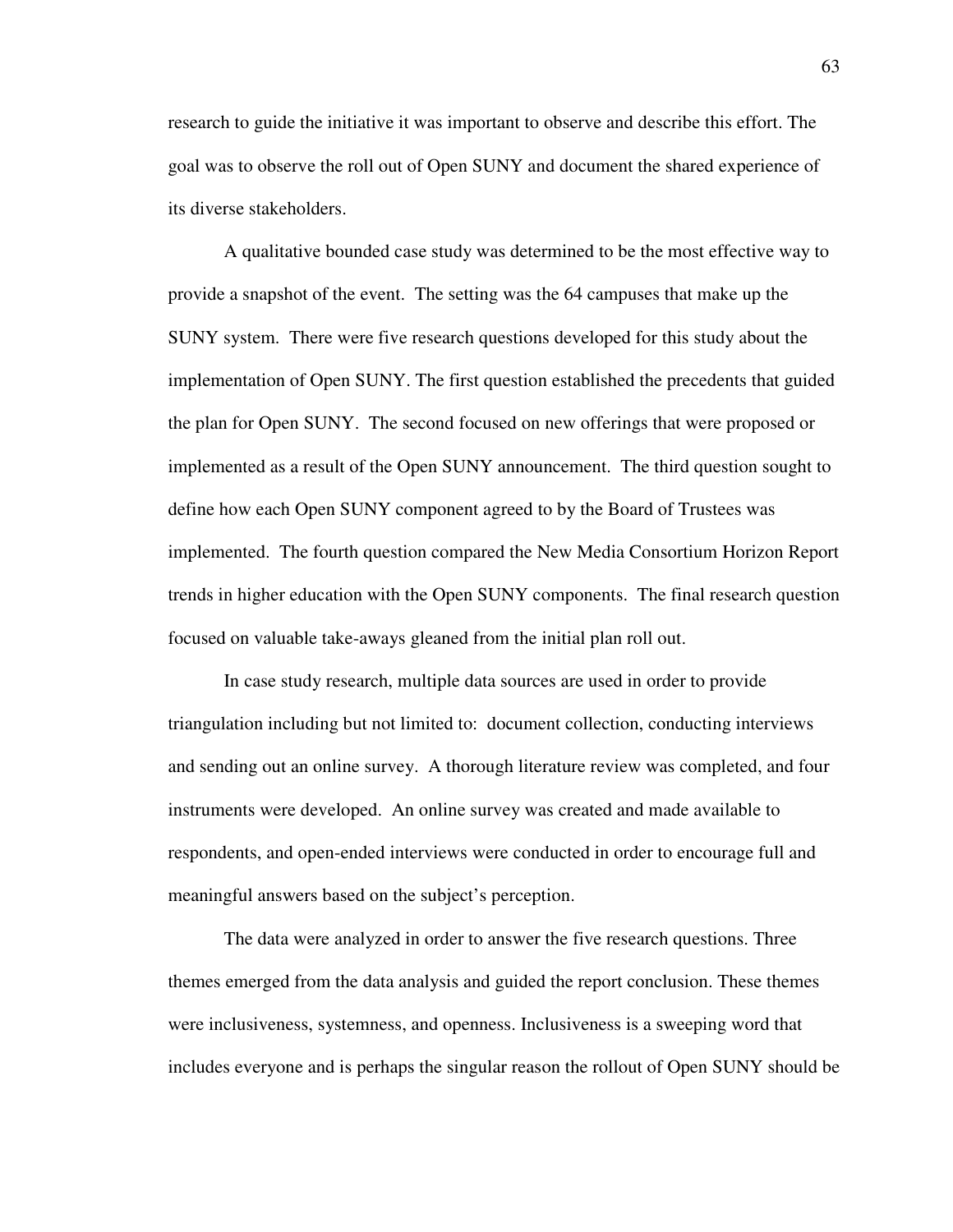considered successful. While the concepts of Open SUNY were declared, how they would manifest within the SUNY system were not defined. Inclusion of successful SUNY systems and call to action within SUNY teaching, administrative, and research staff opened a rich bank of experience from which to create initiatives and policy. Systemness is a way to make connections, collaborate and share resources in order to avoid the duplication of services and reduce costs. Openness speaks to the important issue of communication. While information about the history of Open SUNY, as well as what it is at present is open and available, most people do not really know what it is. More importantly, they are still unclear about what its value is to them.

The roll out of Open SUNY demonstrated that a large university system could implement new strategic priorities system-wide. It is recommended that further research include the voice of students, the ultimate stakeholders. Future study of Open SUNY could include how collaborative efforts manifest across the system and whether there was a correlation between the time invested in this plan and the perceived value by the institution.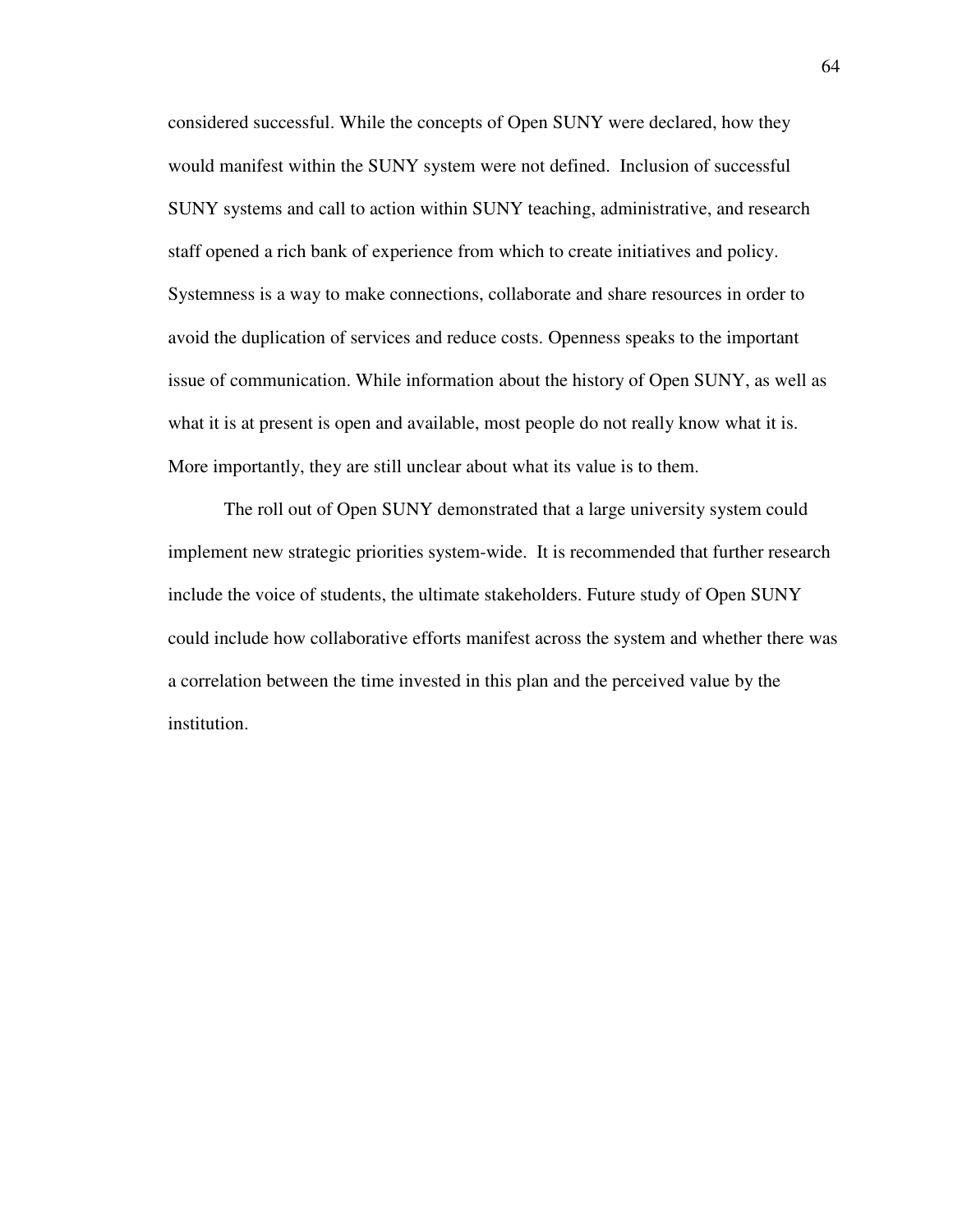# **Appendices**

### **Appendix A: SUNY IRB approval**



**Karen Case <kcase004@plattsburgh.edu>**

# **COPHS Application 1286: A Big Idea: The Rollout of Open SUNY**

**Albert Mihalek** <mihalean@plattsburgh.edu> Thu, Aug 21, 2014 at 4:49 PM To: Karen Case <kcase004@plattsburgh.edu> Cc: Marianne Wemette <wemettme@plattsburgh.edu>, Michael Simpson <simpsome@plattsburgh.edu>

COPHS determined that your application met the criteria for expedited review, and based on that review, the application was approved.

Please notify COPHS of any changes or problems with the project, and good luck with it.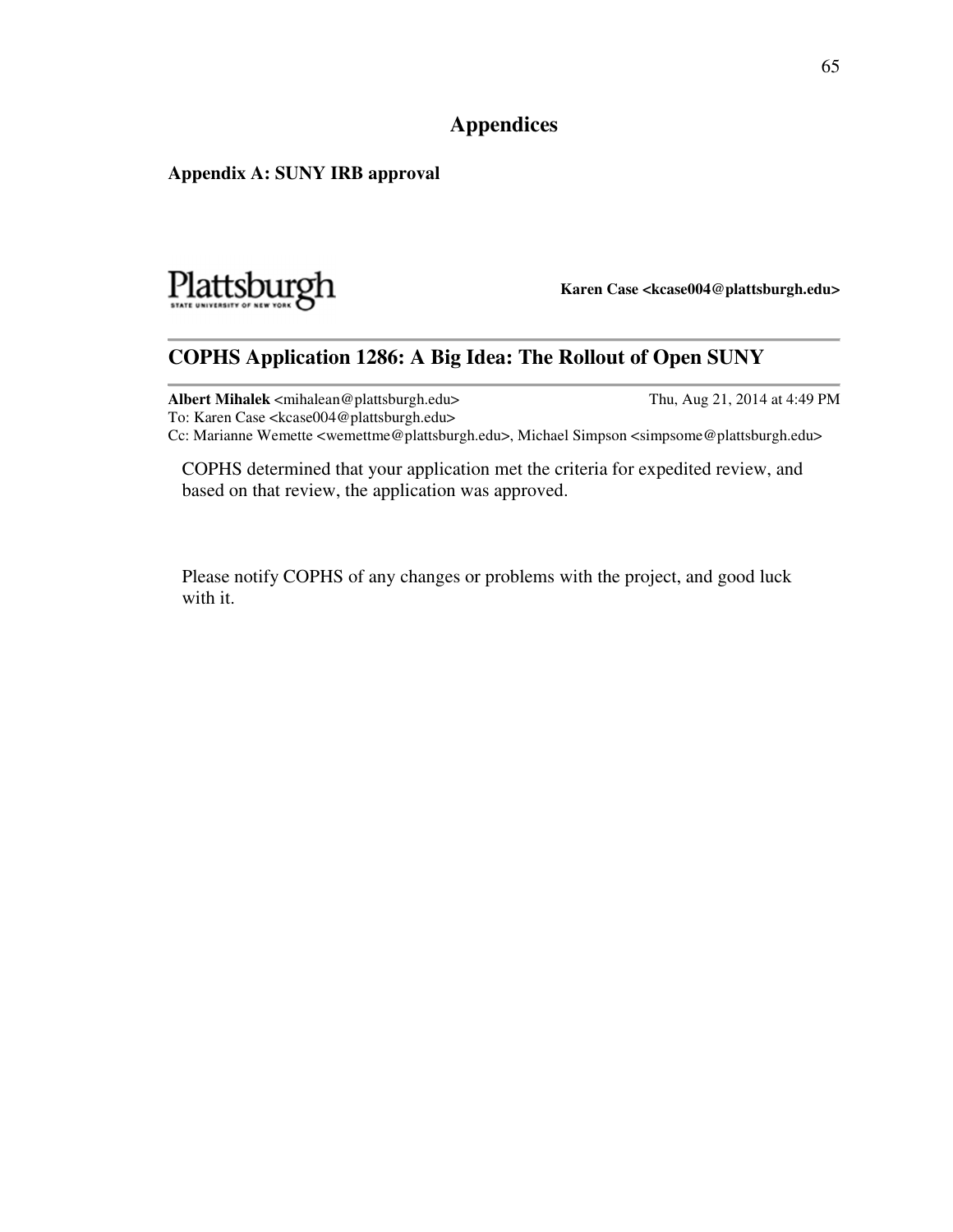#### **Appendix B: NSU IRB approval**



#### **MEMORANDUM**

| To:   | Karen E. Case, Ed.S., MAT<br>Graduate School of Computer and Information Sciences                       |  |  |  |  |
|-------|---------------------------------------------------------------------------------------------------------|--|--|--|--|
| From: | Nurit Sheinberg, Ed.D.<br>With Godn. Stendary<br>2 <sup>rd</sup> Vice Chair, Institutional Review Board |  |  |  |  |
| Date: | November 6, 2014                                                                                        |  |  |  |  |
| Re:   | A Big Idea: The Rollout of Open SUNY - NSU IRB No. Exp.                                                 |  |  |  |  |

I have reviewed the revisions to the above-referenced research protocol by an expedited procedure. On behalf of the Institutional Review Board of Nova Southcastern University, A Big Idea: The Rollout of Open SUNY is approved in keeping with expedited review category #CATEGORY. Your study is approved on November 4, 2014 and is approved until November 3, 2015. You are required to submit for continuing review by October 3, 2015. As principal investigator, you must adhere to the following requirements:

- $1)$ CONSENT: You must use the stamped (dated consent forms) attached when consenting subjects. The consent forms must indicate the approval and its date. The forms must be administered in such a manner that they are clearly understood by the subjects. The subjects must be given a copy of the signed consent document, and a copy must be placed with the subjects' confidential chart/file.
- 2) ADVERSE EVENTS/UNANTICIPATED PROBLEMS: The principal investigator is required to notify the IRB chair of any adverse reactions that may develop as a result of this study. Approval may be withdrawn if the problem is serious.
- 3) AMENDMENTS: Any changes in the study (e.g., procedures, consent forms, investigators, etc.) must be approved by the IRB prior to implementation.
- 4) CONTINUING REVIEWS: A continuing review (progress report) must be submitted by the continuing review date noted above. Please see the IRB web site for continuing review information.
- 5) FINAL REPORT: You are required to notify the IRB Office within 30 days of the conclusion of the research that the study has ended via the IRB Closing Report form.

The NSU IRB is in compliance with the requirements for the protection of human subjects prescribed in Part 46 of Title 45 of the Code of Federal Regulations (45 CFR 46) revised June 18, 1991.

Ce: Dr. Gertrude Abramson Dr. Ling Wang Mr. William Smith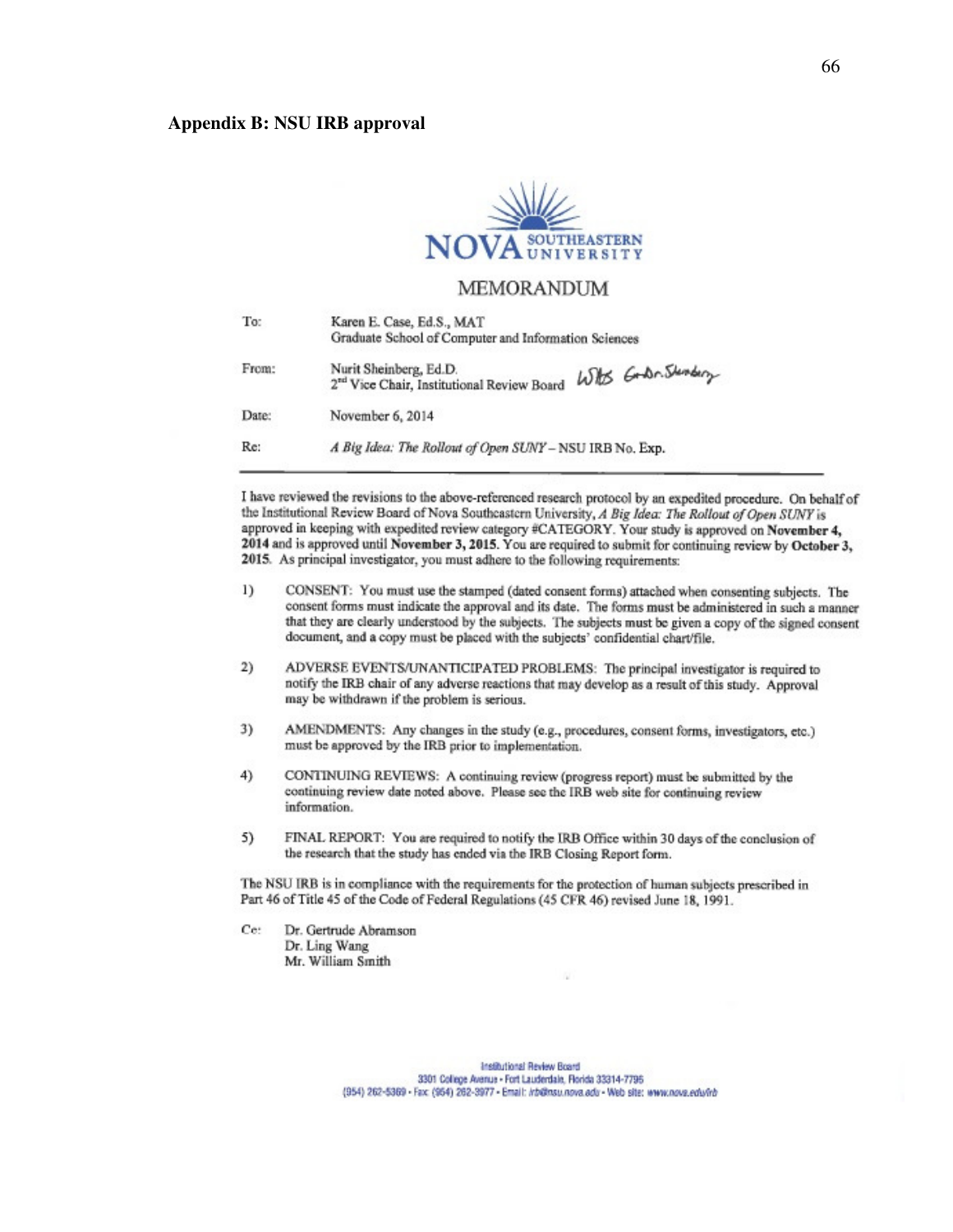#### **Appendix C: Interview Informed Consent #1**

## Interview Participant Informed Consent – Historian

Dear Participant:

Thank you for agreeing to participate in this qualitative case study about the rollout of Open SUNY.

The goal of this study is to observe the phenomenon of the rollout of Open SUNY and document the shared experience of its stakeholders. Participation in this study will help expand the knowledge about how individual institutions made their decisions and it will be important to other large college and university systems that might be considering the implementation of similar policies.

As a participant in this study you will have an interview with the researcher to give your perspective on the history of Open SUNY. The conversation will be audio taped for the records and the researcher is the only one with access to the digital files. Digital files will be kept on a password-protected thumb drive for no longer than 18 months.

It is not anticipated that there are any risks associated with participating in this study. Your participation in this study is voluntary, and you are free to end the interview at any time.

By signing this form I acknowledge that I understand the nature of the study, the potential risks to me as a participant, and the means by which my identity will be kept confidential. I attest that I am 18 years of age or older. My signature on this form also indicates my permission to voluntarily serve as a participant in the study described.

Researcher: Karen Case

Participant: \_\_\_\_\_\_\_\_\_\_\_\_\_\_\_\_\_\_\_\_\_\_\_\_\_\_\_\_\_\_\_ Date: \_\_\_\_\_\_\_\_\_\_\_\_\_\_\_\_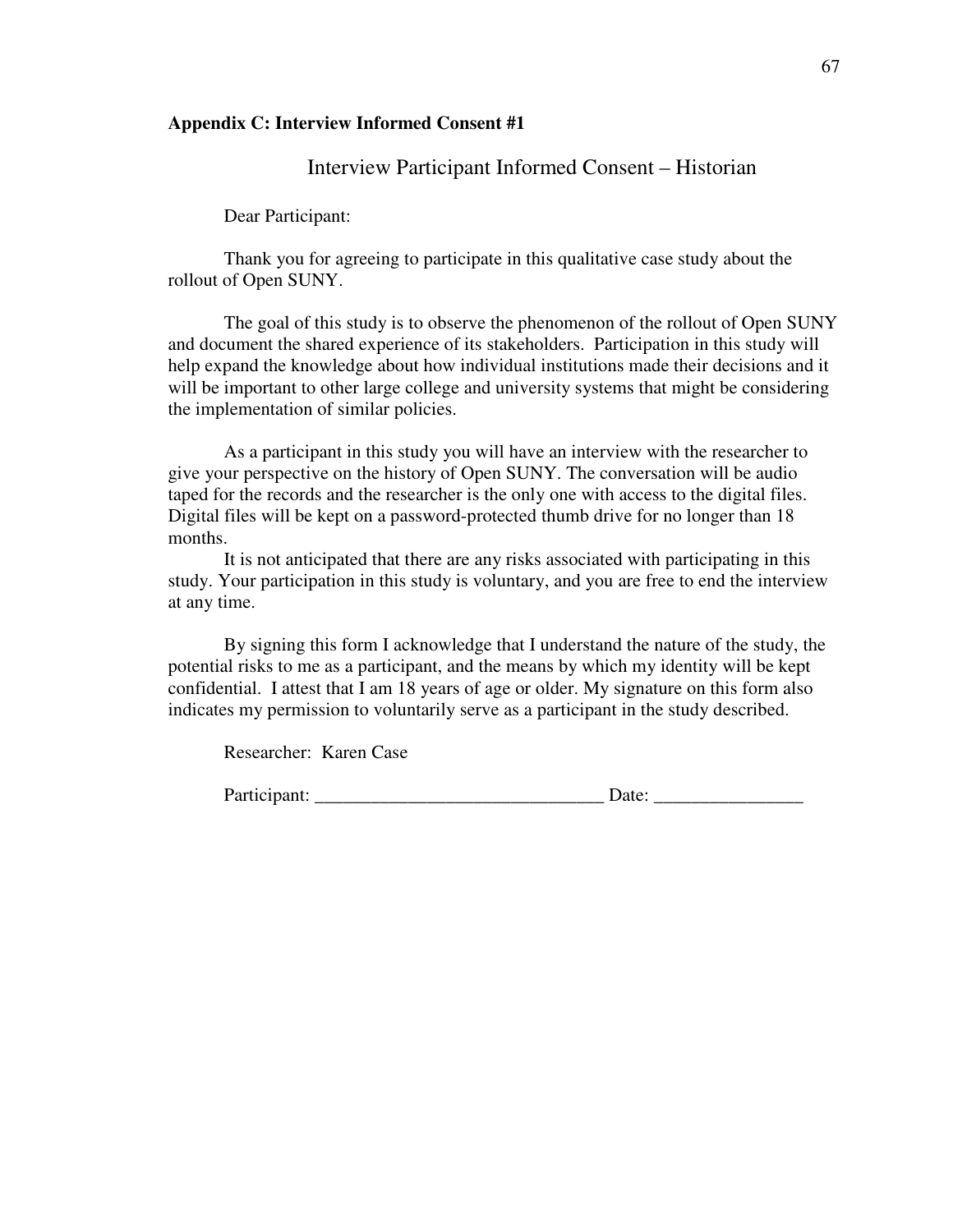#### **Appendix D: Interview Informed Consent #2**

#### Interview Participant Informed Consent – IR

Dear Participant:

 Thank you for agreeing to participate in this qualitative case study about the rollout of Open SUNY.

The goal of this study is to observe the phenomenon of the rollout of Open SUNY and document the shared experience of its stakeholders. Participation in this study will help expand the knowledge about how individual institutions made their decisions and it will be important to other large college and university systems that might be considering the implementation of similar policies.

As a participant in this study you will have an interview with the researcher to explore Open SUNY. The conversation will be audio taped and the file will be destroyed after 18 months. The interview responses will be kept confidential. Your name is not being recorded and will not be attached to the study's final report. You are not required to give any personal information that could identify you to others. The researcher is the only one with access to the digital files. Digital files will be kept on a password-protected thumb drive.

It is not anticipated that there are any risks associated with participating in this study. Your participation in this study is voluntary, and you are free to end the interview at any time.

By signing this form I acknowledge that I understand the nature of the study, the potential risks to me as a participant, and the means by which my identity will be kept confidential. I attest that I am 18 years of age or older. My signature on this form also indicates my permission to voluntarily serve as a participant in the study described.

Researcher: Karen Case

| Participant: |  |  |
|--------------|--|--|
|              |  |  |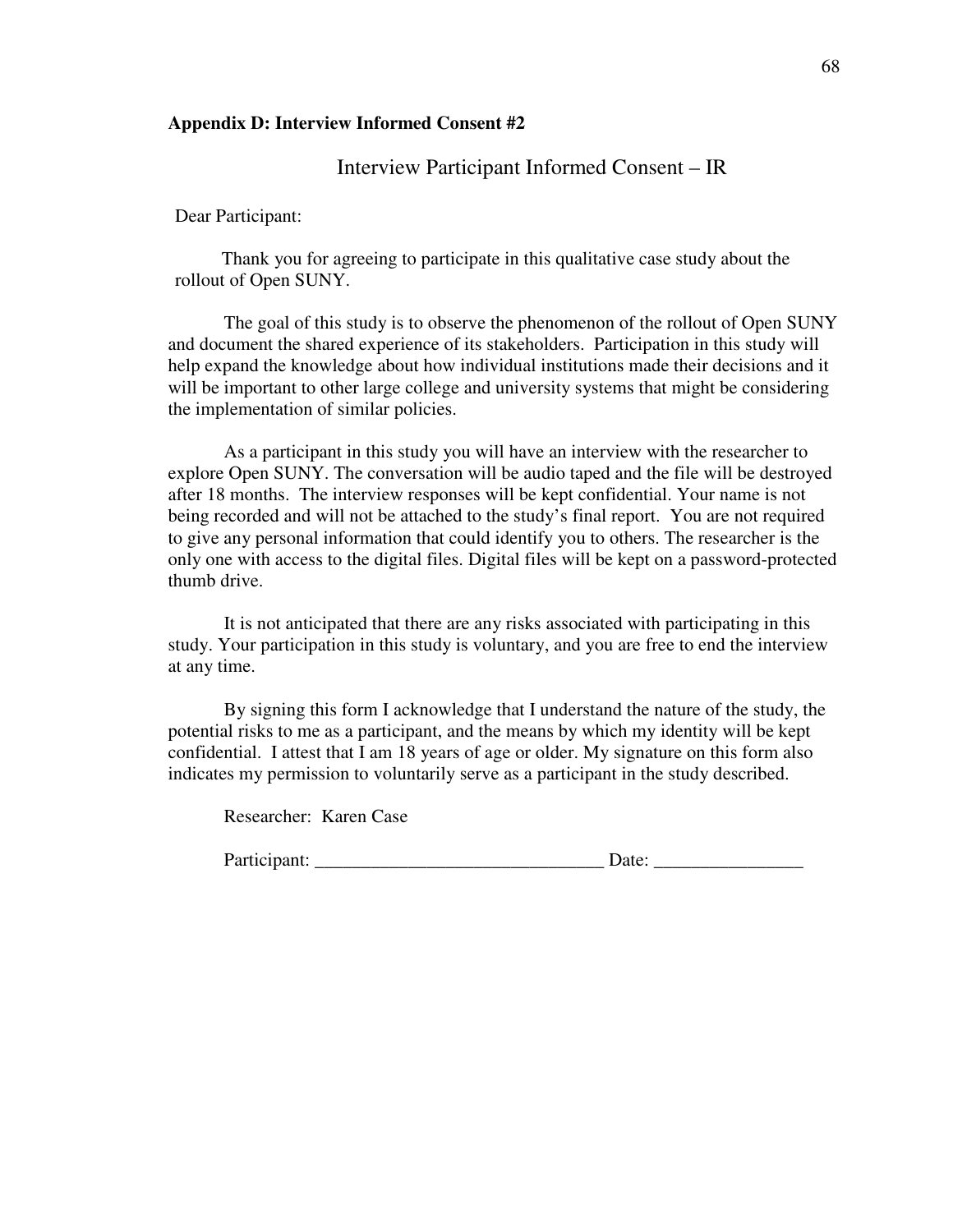#### **Appendix E: Survey Questionnaire**

# Open SUNY Case Study FA 14 Questionnaire [modified]

#### **Open SUNY Case Study Informed Consent**

You are invited to participate in a research study about the implementation of Open SUNY. The purpose of the study is to observe the phenomenon of the rollout of Open SUNY, the State University of New York (SUNY) system shifting its strategic priorities, and to document people's experiences of it. You are receiving this because you are a SUNY FACT2 member, an extremely important and unique perspective in your role as a conduit for Open SUNY information to individual campuses. Participation in this study will help expand the knowledge about how individual institutions made their decisions and it will be important to other large college and university systems that might be considering the implementation of similar policies.

This research is being conducted by Karen Case, in partial fulfillment of a Doctor of Philosophy in Computing Technology in Education from Nova Southeastern University, Ft. Lauderdale, Florida.

This online questionnaire is one part of this research study and consists of 20 questions about your institution's participation in Open SUNY initiatives. The estimated time to complete this survey is approximately 15 minutes. Your participation in the questionnaire is voluntary.

It is not anticipated that there are any risks for participating in this study. You have the right to withdraw from this study at any time. You are not required to supply any personal information that could identify you to others. In addition, your identity will remain completely anonymous to the researcher. Responses will be collected using a private account established by the researcher in an online survey program not associated with any SUNY institution. The research report will only contain grouped responses.

If you have further questions about this research, please contact Karen Case at 518-564- 4233 or via email at karecase@nova.edu, or the advisor of this doctoral research study, Dr. Gertrude W. Abramson, at 954-262-2070 or abramson@nova.edu.

You may opt out of the questionnaire by closing this link. If you choose to continue and complete the questionnaire, you are giving your consent to participate. You must be 18 years or older to participate in this questionnaire.

Are you giving your consent to participate?

- $\Box$  Yes, I agree to continue
- $\Box$  No, I am opting out of this questionnaire

NOVAILTING<br>Institutional Review Board Approval Date: NOV 0 4 2014 Continuing Review Date: NOV 0 3 2015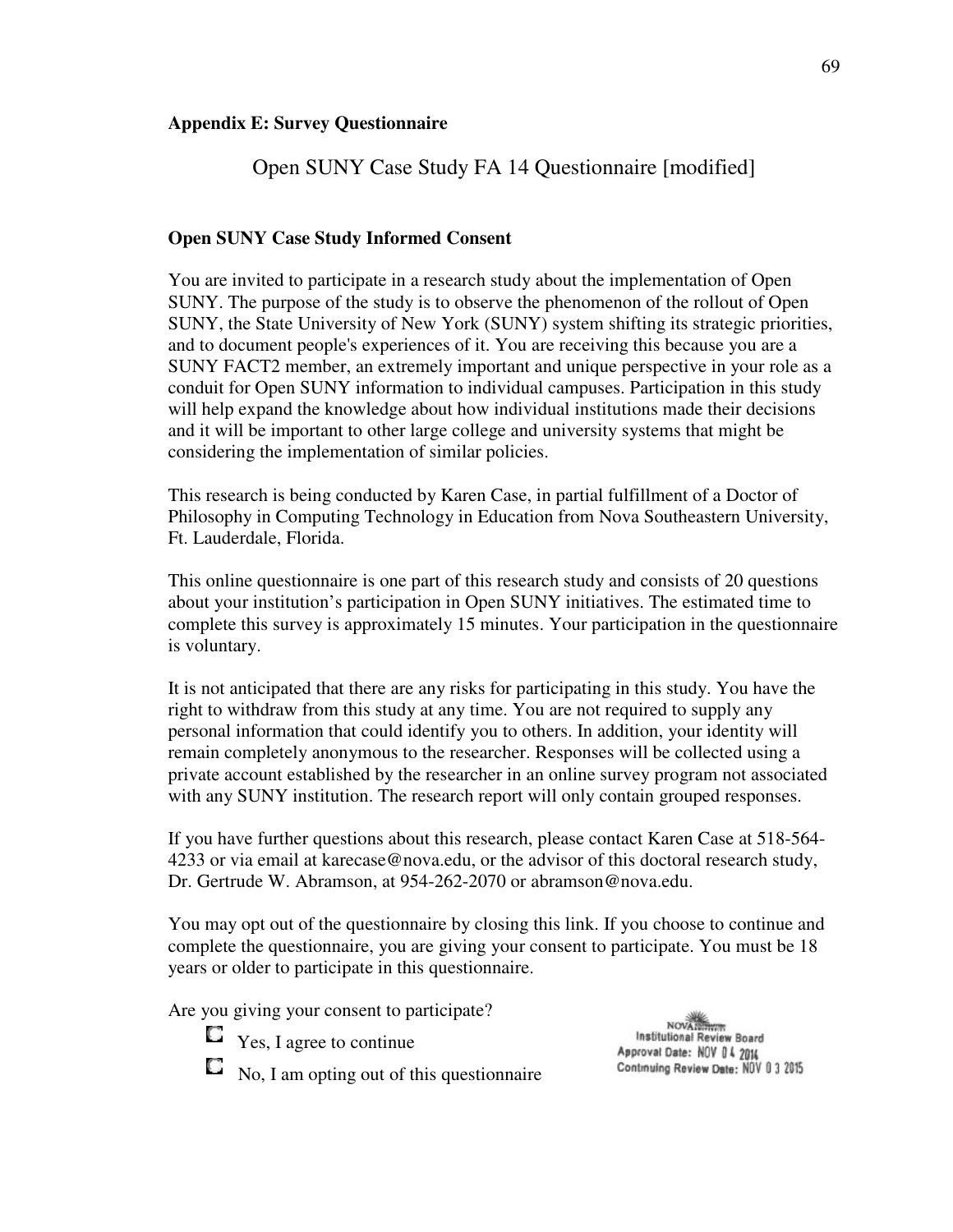#### **Introduction**

Thank you for agreeing to participate in this research study about the implementation of Open SUNY initiatives.

Open SUNY is a change in the direction of strategic priorities for the State University of New York (SUNY).

In March of 2013 the SUNY Board of Trustees agreed that Open SUNY would consist of nine components. They are:

1. SUNY will create and expand online programs to meet workforce needs and workforce development

2. SUNY will develop online credit-bearing experiential education opportunities

3. SUNY will support training of faculty wishing to use nascent modalities such as Massive Open Online Courses (MOOCs)

4. SUNY will support student access to online courses and programs, ensuring affordability

5. SUNY REAL, Empire College's prior learning assessment program will be available network-wide

6. SUNY will develop a research initiative to identify best practices and professional development opportunities

7. Strategies such as Open Education Resources will be explored to lower cost and encourage innovation

8. Business policies and practices will be developed to support faculty and students in expansion of online degree programs

9. SUNY will promote a learning commons to facilitate communication and the use of online learning tools

This questionnaire will gather data to answer the Research Question: How are each of the parts of the strategic plan implemented as a result of the stated goals?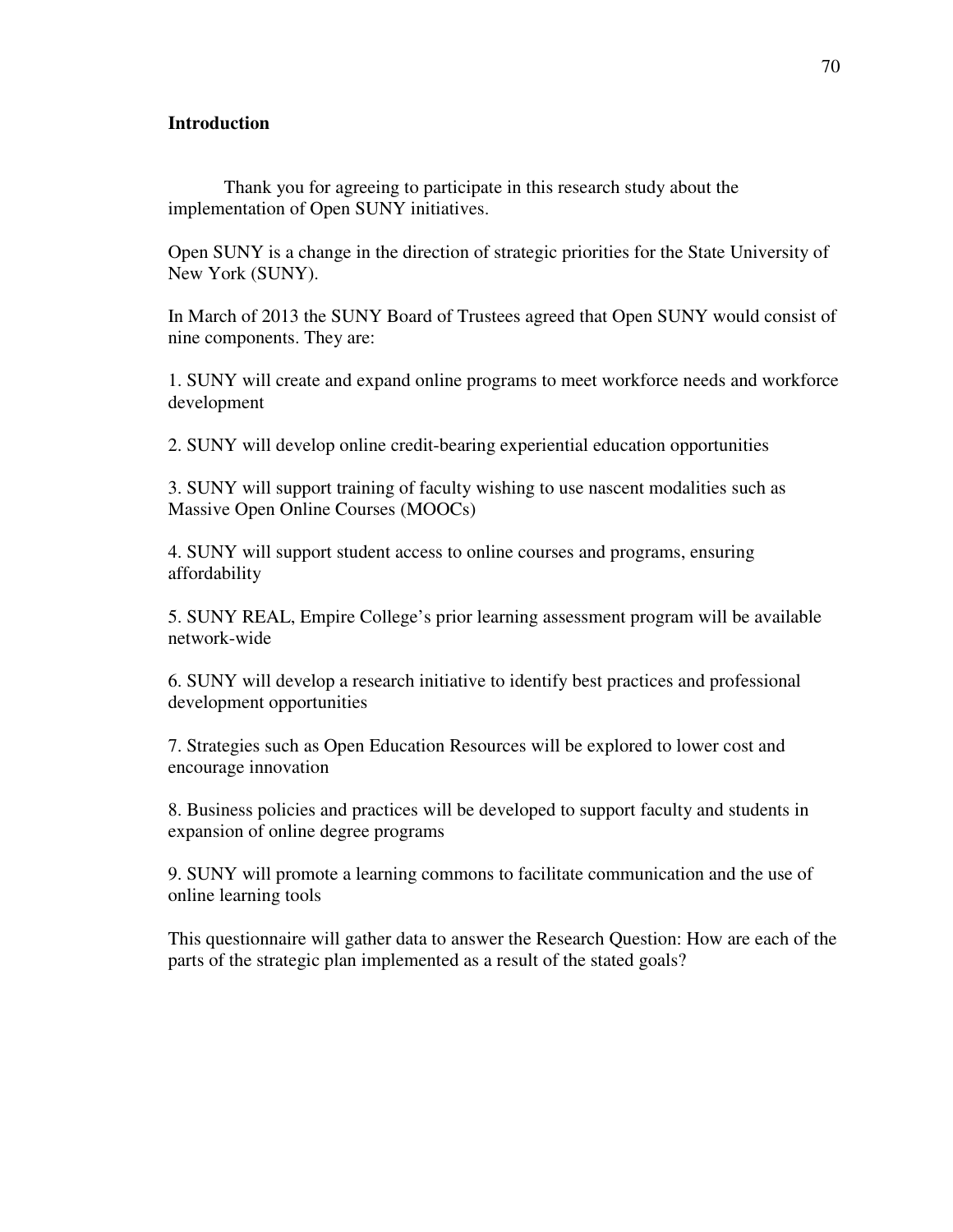## **Respondent Demographics**

- 2. What type of SUNY institution are you answering for?
- University Center
- Other Doctoral-Granting Institution
- University College
- Technical College
- $\Box$ Community College

3. What is your role at your organization? (check all that apply)

- П Administrative Staff
- П Professional Staff
- П Clerical Staff
- П Teaching Faculty

Other (please specify)

## **Open SUNY Components Agreed Upon by Board of Trustees March 2013**

4. Has your institution created or expanded online programs to meet workforce needs and development as a result of the March 2013 announcement of Open SUNY?

> O Yes O, No О Unsure

6. Has your institution developed online credit-bearing experiential education opportunities as a result of the March 2013 announcement of Open SUNY?

 $\Box$  Yes 0 No

| 5. If yes, please describe: |  |  |  |
|-----------------------------|--|--|--|
|                             |  |  |  |
|                             |  |  |  |
|                             |  |  |  |
|                             |  |  |  |
|                             |  |  |  |

7. If yes, please describe:

кĪ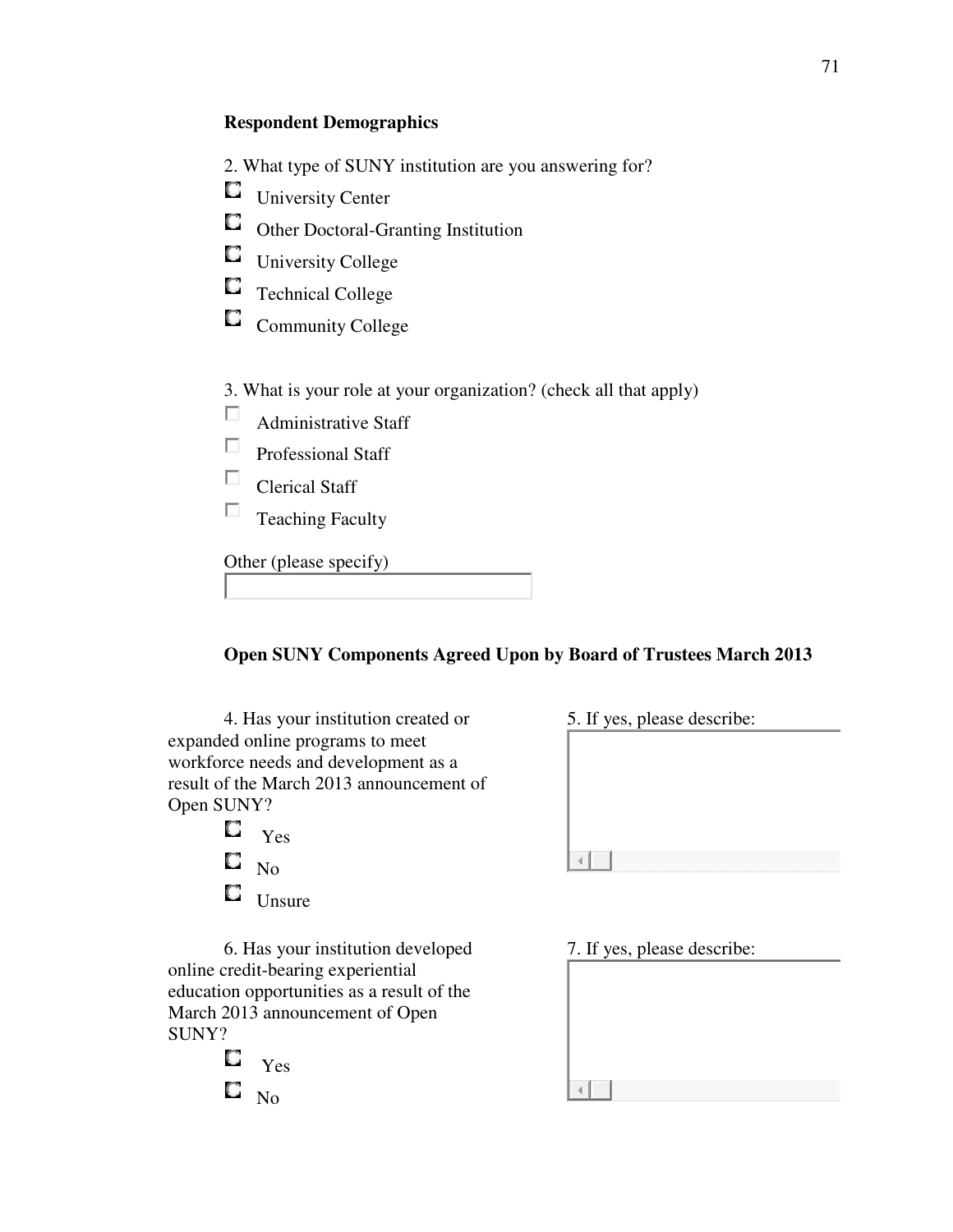$\Box$  Unsure

No  $\Box$  Unsure

O

8. Has your institution supported faculty training in emerging technologies such as Massive Open Online Courses (MOOC) as a result of the March 2013 announcement of Open SUNY?  $\Box$  Yes

9. If yes, please describe:

 $\left\vert 1\right\rangle$ 

 $\left\vert 1\right\rangle$ 

10. Is your institution offering or thinking about offering MOOCs?  $\Box$ Yes

- 
- 0 No
- $\Box$  Unsure

11. Has your institution explored the use of Open Education Resources (learning materials that are freelyaccessible and or openly-licensed)?

 $\square$   $\gamma$ es O, No  $\Box$  Unsure 12. If yes, please describe:

13. Does your institution have policies and practices in place or in development to support faculty and students in expansion of online degree programs?

- O. Yes О No
- $\Box$  Unsure

| 14. If yes, please describe: |  |
|------------------------------|--|
|                              |  |
|                              |  |
|                              |  |
|                              |  |

15. How has Open SUNY changed the delivery of online courses at your institution?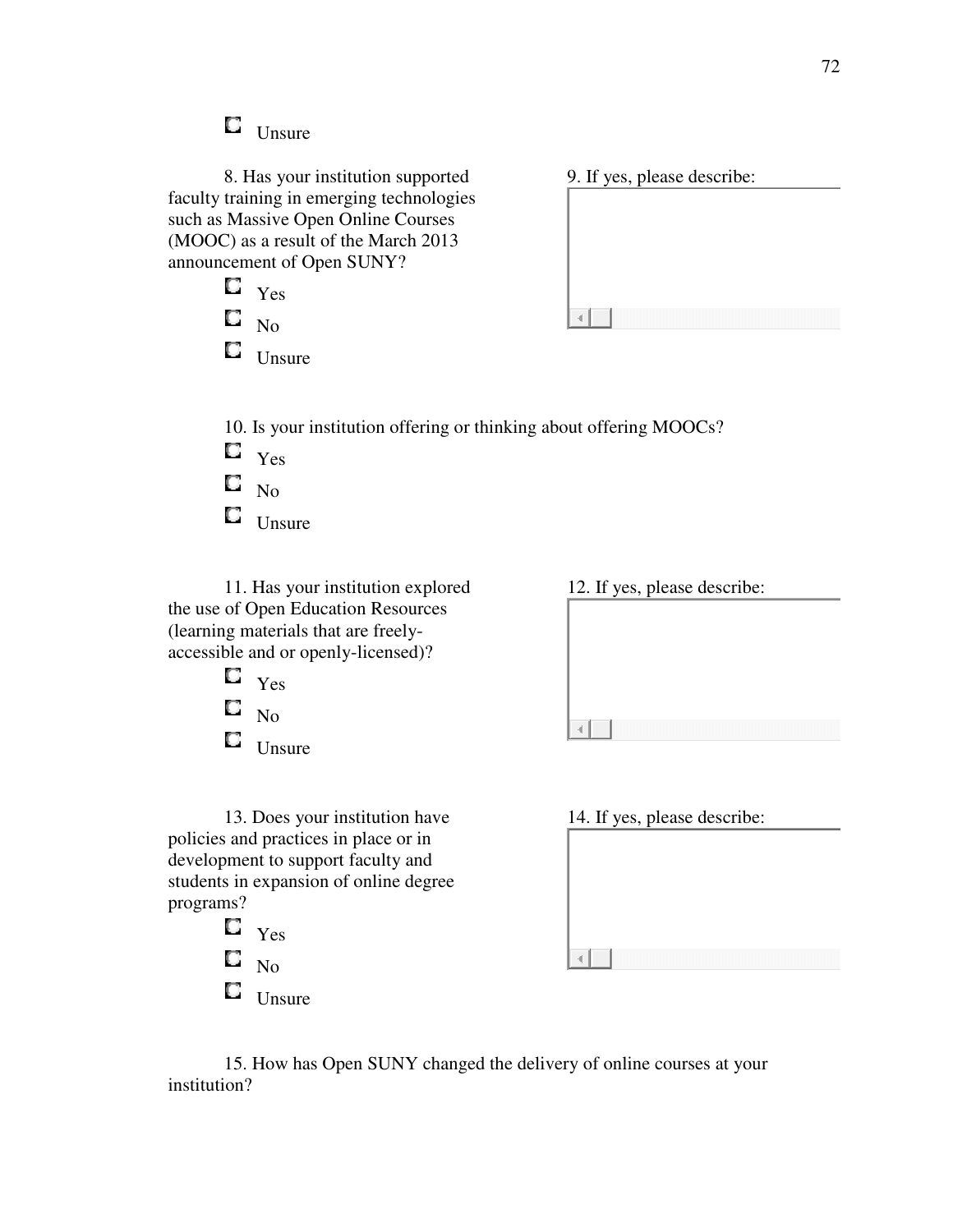

16. Does your institution offer Prior Learning Assessment (credit for learning and competencies gained from experience outside a traditional academic setting)?



17. If yes, please describe how Prior Learning Assessment is made available to your students.



18. Does your institution promote and participate in the SUNY Learning Network?

- $\Box$  Yes
- $\square$  No
- $\Box$  Unsure

19. Does your institution promote and participate in the SUNY Center for Professional Development?

- О Yes
- $\Box$ No
- $\Box$  Unsure

20. Does your institution promote the use of the SUNY Learning Commons?

- $\Box$  Yes
- O. No
- $\Box$  Unsure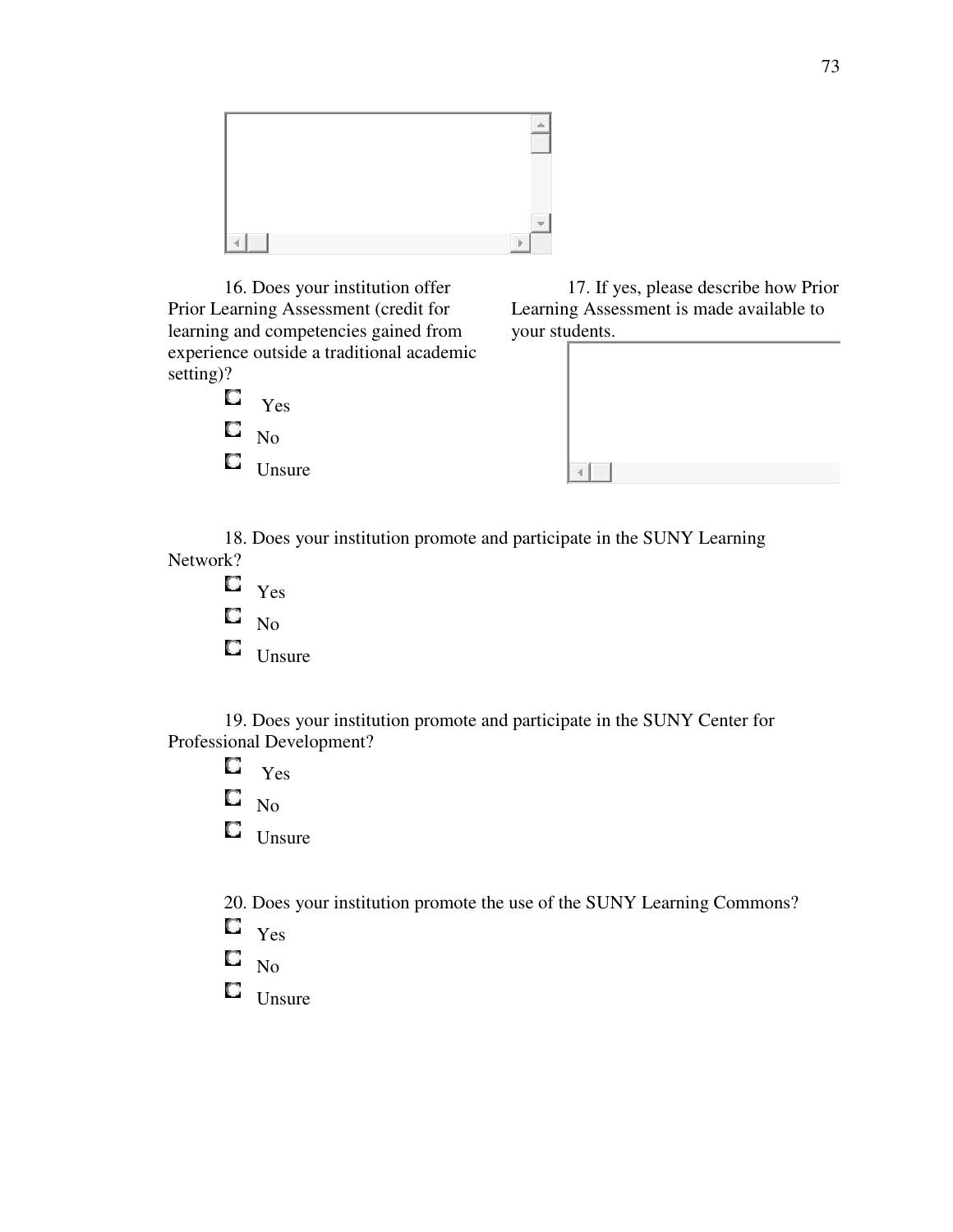#### **Appendix F: Interview Protocol #1**

#### Interview Protocol –Historians [modified]

#### **Opening:**

\_\_\_\_\_\_\_\_\_\_, thank you for participating in this case study about the rollout of Open SUNY. I want to observe the phenomenon of the rollout of Open SUNY and document the experience of its stakeholders. Participation in this study will help expand the knowledge about how individual institutions made their decisions and it will be important to other large college and university systems that might be considering the implementation of similar policies.

I am here to learn more about the history and precedents that guided the plan for Open SUNY. This interview should not take longer than 60 minutes and will consist of open-ended questions regarding Open SUNY and its initiatives.

With your consent I would like to audio tape this conversation for my records. The data collected in this study are confidential and I am the only one with access to the digital files. The files will be kept on a password-protected thumb drive for no longer than 18 months. You will be given the opportunity to look over the final product in order to make sure that I have accurately reflected what was said.

I do not foresee any risks for participating in this study. Your participation in this study is voluntary, and you are free to end this interview at any time.

Do you have any questions for me?

Before we start, I would like to get your signature on an Informed Consent form that outlines everything I just said.

#### **Transition:**

Let's start with some general questions:

#### **Preliminary questions:**

- 1. How long have you been working for SUNY and in what capacities?
- 2. How do **you** define Open SUNY?

**Research Question 1:** What are the precedents that guided the plan for Open SUNY?

- 3. In your recollection how long had the concept of Open SUNY been in the making before the March 2013 announcement?
- 4. Can you tell me about what lead up to this announcement?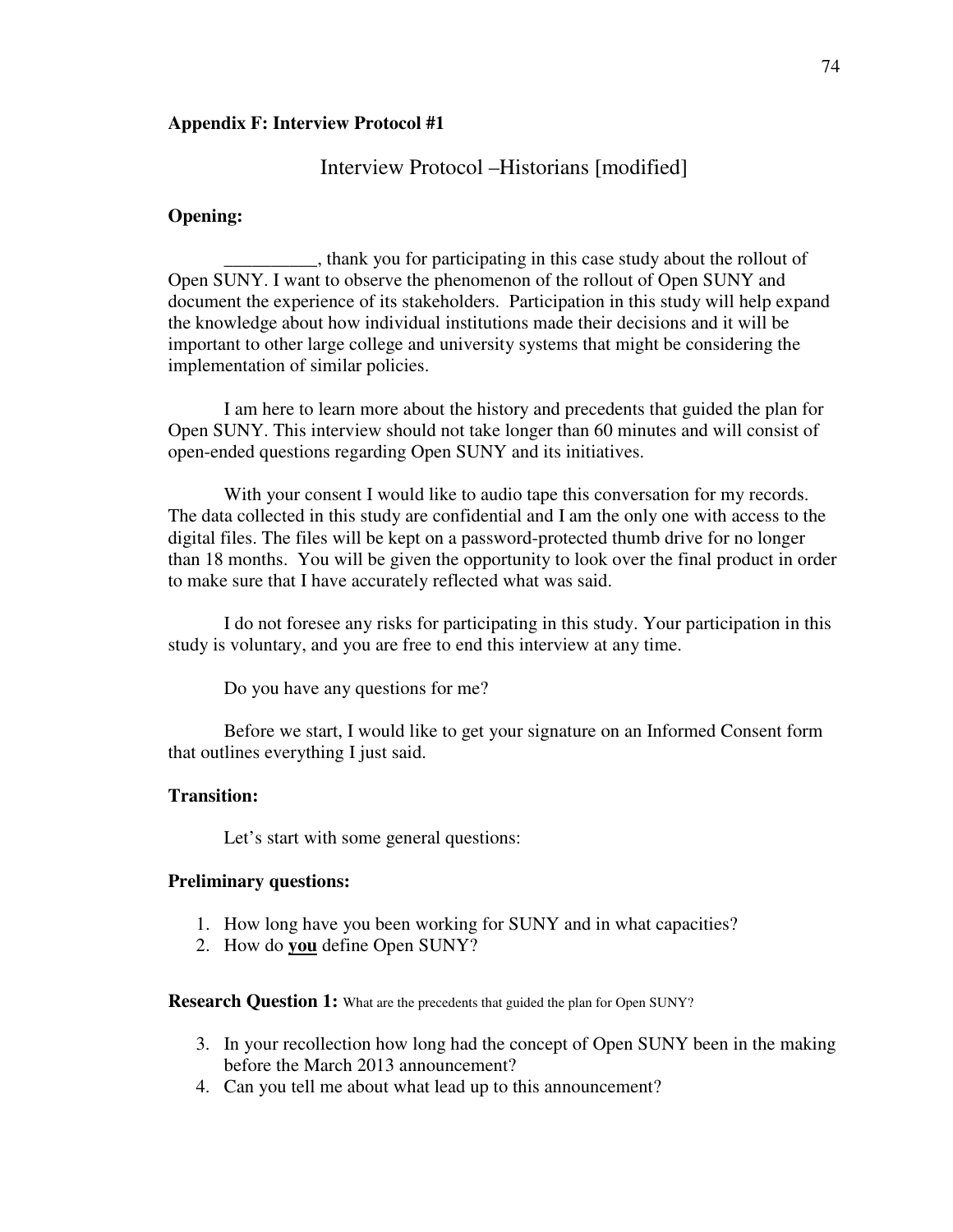**Research Question 2:** What new offerings are being proposed and/or have been implemented as a result of the Chancellor's stated goals?

- 5. What new offerings have been proposed or implemented by **SUNY** as a result of the announcement of Open SUNY?
- 6. Can you tell me what aspects of Open SUNY are available at this moment?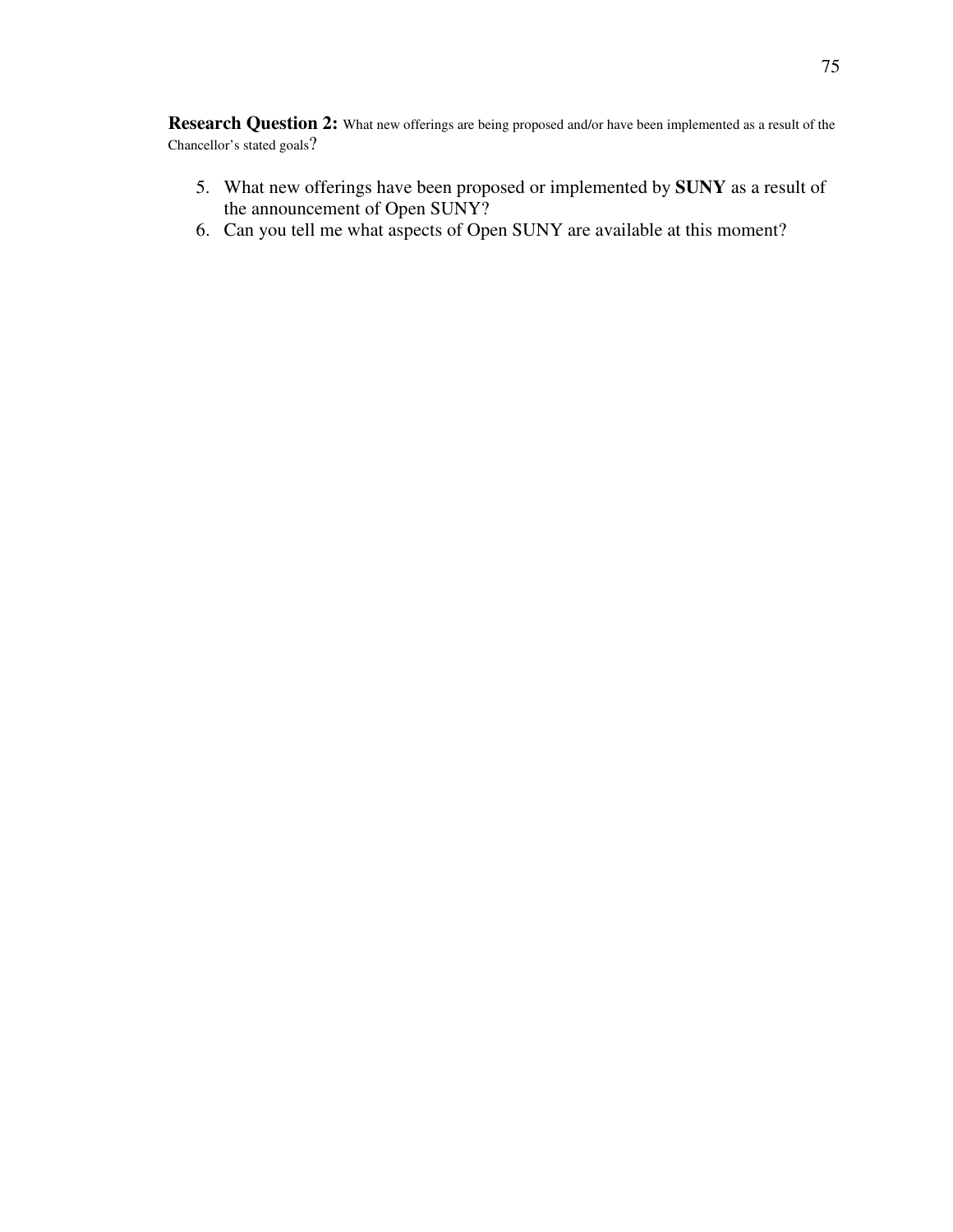#### **Appendix G: Interview Protocol #2**

#### Interview Protocol – Institutional Representative [modified]

#### **Opening:**

\_\_\_\_\_\_\_\_\_\_, thank you for participating in this case study about the rollout of Open SUNY. I want to observe the phenomenon of the rollout of Open SUNY and document the shared experience of its stakeholders. Participation in this study will help expand the knowledge about how individual institutions made their decisions and it will be important to other large college and university systems that might be considering the implementation of similar policies.

I am here to learn more about your institution and how it is participating in Open SUNY initiatives. This interview consists of open-ended questions and is expected to take about 75-90 minutes.

With your consent I would like to audio tape this conversation for my records. The interview responses will be kept confidential. Your name is not being recorded and will not be attached to the study's final report. You are not required to give me any personal information that could identify you to others. I am the only one with access to the digital files. Digital files will be kept on a password-protected thumb drive. All respondent data will be destroyed after 18 months.

I do not foresee any risks for participating in this study. Your participation in this study is voluntary, and you are free to end this interview at any time.

Do you have any questions for me?

Before we start, I would like to get your signature on an Informed Consent form that outlines everything I just said.

## **Transition:**

Let's talk a bit about your institution:

#### **Preliminary questions:**

- 7. Here at \_\_\_\_\_\_\_\_\_\_\_ tell me about the campus and what kind of student population you serve.
- 8. What do you do at 2
- 9. Go back in time and think about the delivery of online courses/distance courses at your institution before the Open SUNY announcement (March 2013). Can you describe that?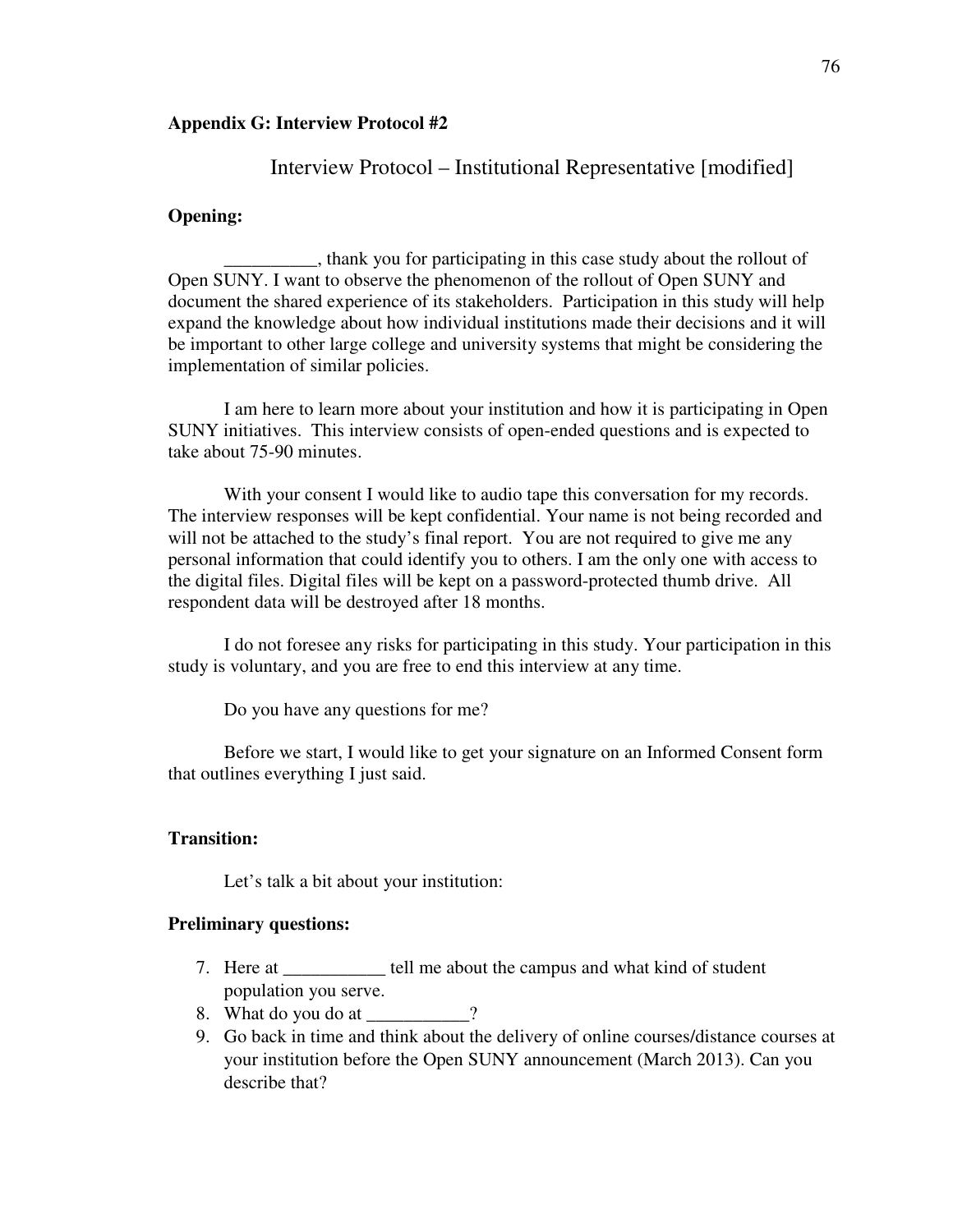10. How do **you** define Open SUNY?

**Research Question 2:** What new offerings are being proposed and/or have been implemented as a result of the Chancellor's stated goals?

- 11. When the announcement came out, how did you first learn about it?
- 12. Please describe your institution's response to the Open SUNY announcement. *[possible probes]*

**Research Question 3:** How are each of the parts of the strategic plan implemented as a result of the Chancellor's stated goals?

The following questions relate to the nine Open SUNY components that were agreed to by the Board of Trustees in March 2013.

- 13. What is your understanding of workforce needs and development? Do you know if your institution is thinking about or has created or expanded online programs to meet these needs?
- 14. What is your understanding of online credit-bearing experiential education opportunities? Has your institution developed these or are they being planned?
- 15. Do you know about emerging technologies such as Massive Open Online Courses (MOOC)? Has your institution supported faculty training in emerging technologies? Is your institution offering or thinking about offering MOOCs?
- 16. Do you know if your institution has policies and practices in place or in development to support faculty and students in expansion of online degree programs?
- 17. In your experience has Open SUNY changed the delivery of online courses at your institution? If so, how?
- 18. Prior Learning Assessment (PLA) is a process in which students can be awarded college credit for learning that occurs outside of the traditional academic setting. Do you know if your institution offers PLA? If so, how?
- 19. Does your institution promote and participate in the SUNY Learning Network?
- 20. Does your institution promote and participate in the SUNY Center for Professional Development?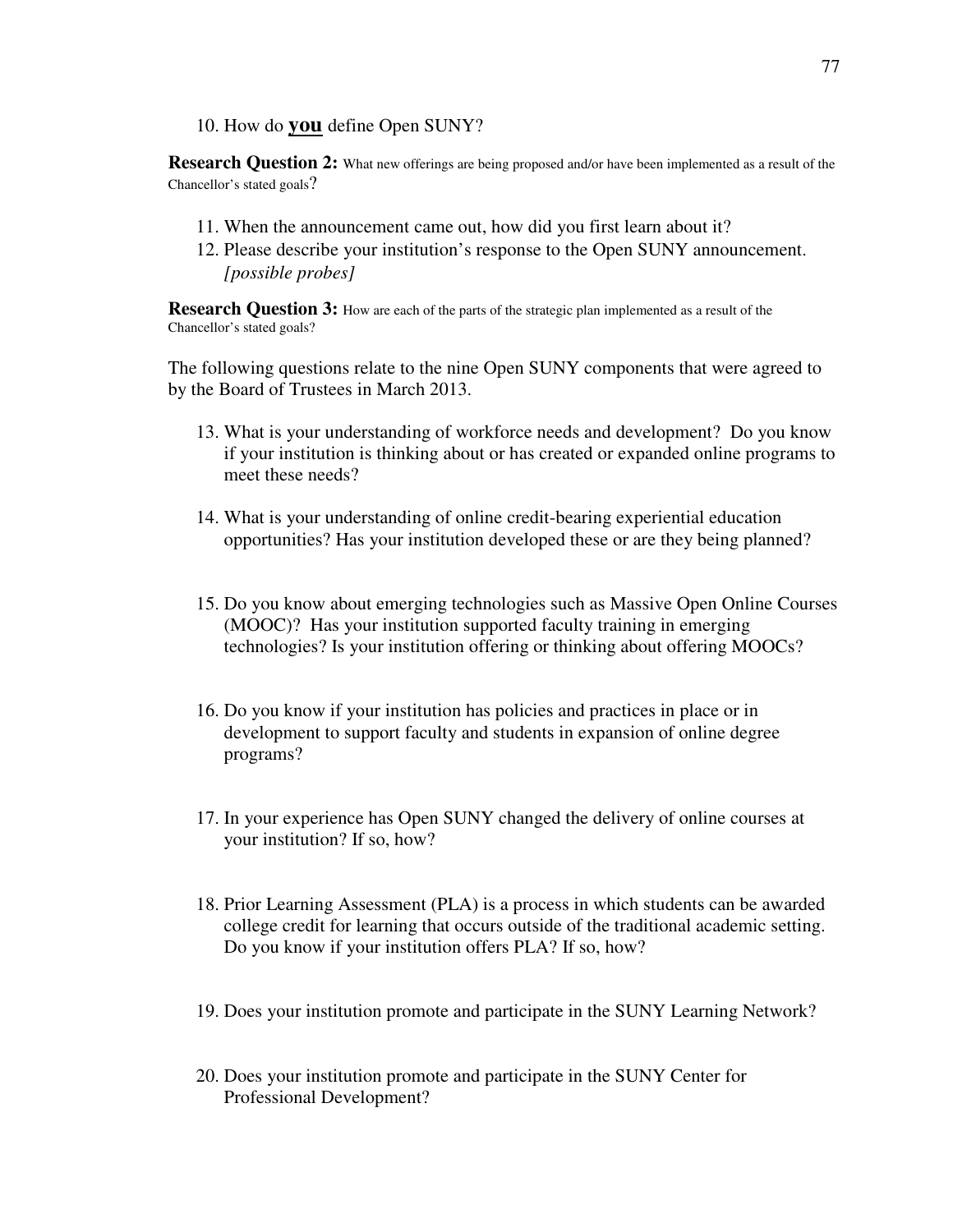- 21. Have you heard about Open Education Resources (learning materials freely available or openly licensed)? Does your institution promote their use?
- 22. Are you aware of the SUNY Learning Commons? Does your institution promote its use?

Thank you so much for your time. Do you have anything you would like to add? Do you have any questions of me?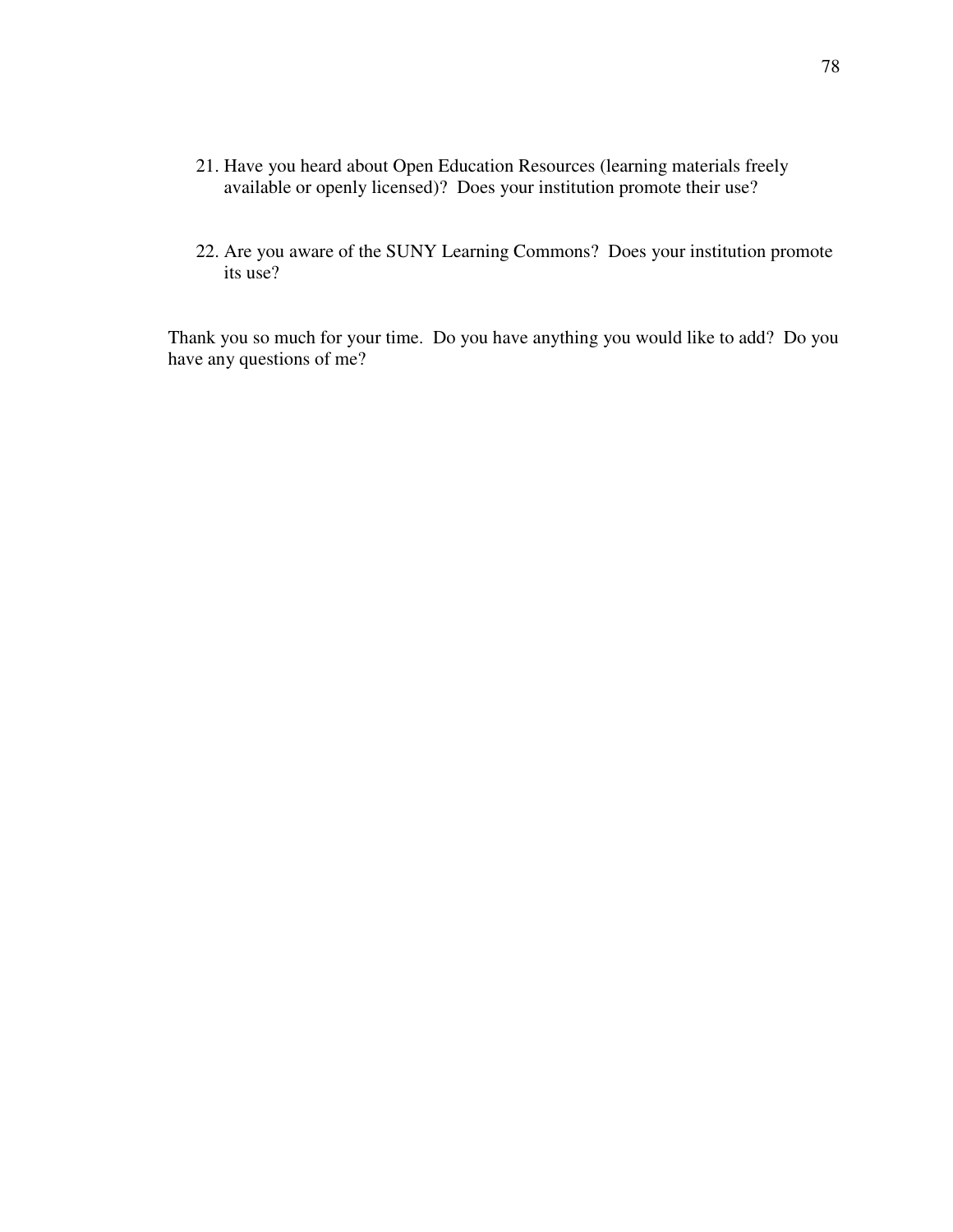#### **Appendix H: Introductory Invitation Letter**

#### Introductory Invitation Letter

Dear  $\Box$ 

My name is Karen Case and I am a student at Nova Southeastern University in Ft. Lauderdale, FL, working on a Doctoral degree in Computing Technology in Education. I am conducting a qualitative research case study on the rollout of Open SUNY.

You are receiving this invitation to participate in this study because you are a member of the SUNY Directors of Online and Distance Learning Environments or have been referred to me by one of the study's key informants.

The purpose of the research is to observe the phenomenon of the rollout of Open SUNY, the State University of New York (SUNY) system shifting its strategic priorities, and to document people's experiences of it. Participation in this study will help expand the knowledge about how individual institutions made their decisions and it will be important to other large college and university systems that might be considering the implementation of similar policies.

As a participant in this study you will have an interview with the researcher to explore Open SUNY. The estimated time of the interview is 60 minutes. Your participation is voluntary.

 It is not anticipated that there are any risks for participating in this study and you have the right to withdraw from it at any time. No personal information will be collected and your identity will remain confidential.

Please let me know by return email if you can give about an hour towards this study sometime between October 1 and November 15, 2014. I will make it as convenient as possible for you.

Sincerely,

Karen Case karecase@nova.edu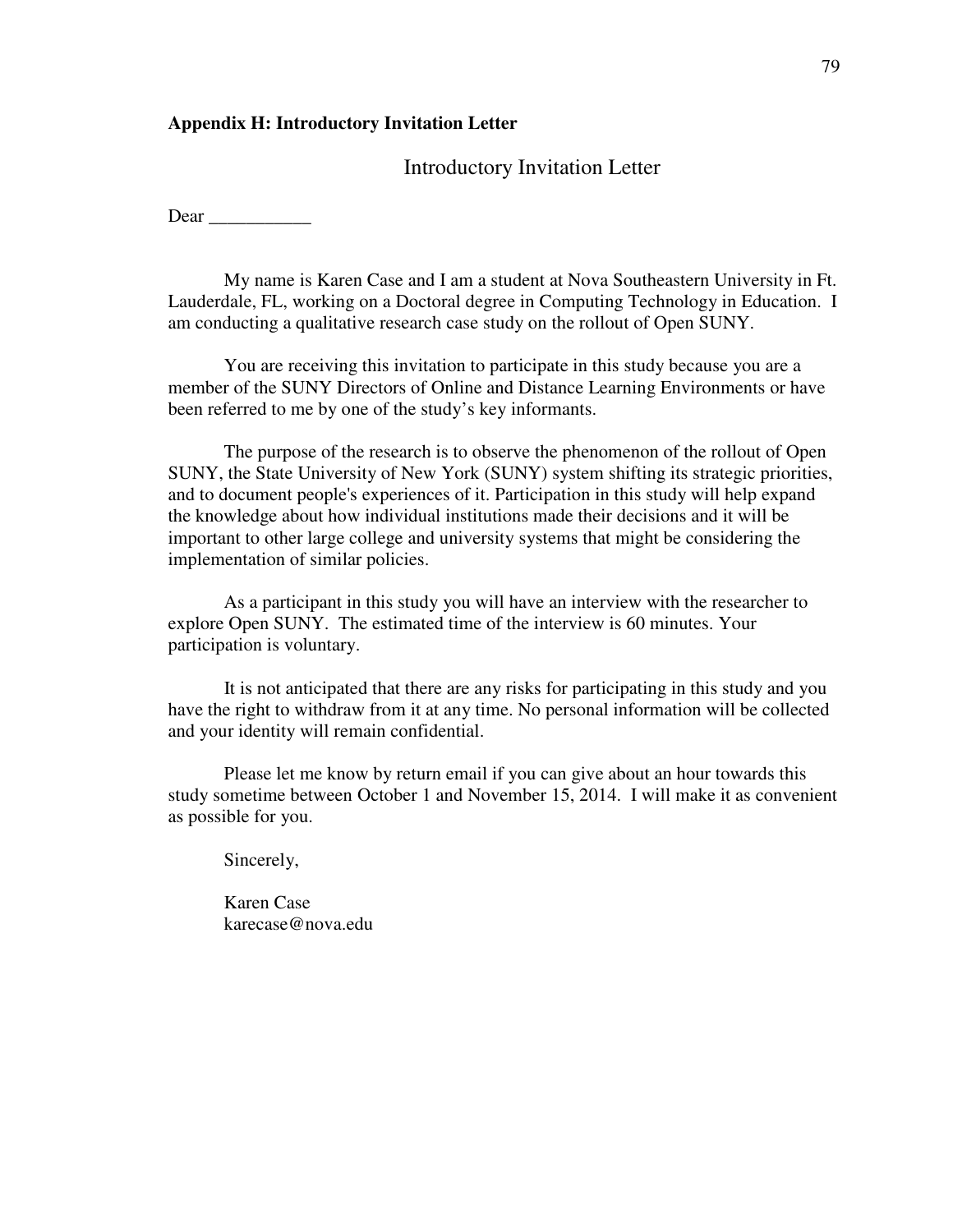# **Appendix I: Open SUNY+ Wave I Schools**

| Open SUNY+ Wave I<br>announced January 2014 |                                                                                    |  |  |  |
|---------------------------------------------|------------------------------------------------------------------------------------|--|--|--|
|                                             | 6 campuses, 8 programs                                                             |  |  |  |
| <b>Broome Community College</b>             | AAS in Clinical Laboratory Technician                                              |  |  |  |
| <b>SUNY Delhi</b>                           | <b>BS</b> in Nursing                                                               |  |  |  |
| <b>SUNY Empire State College</b>            | BS in Business, Management, and<br><b>Economics: Human Resources</b><br>Management |  |  |  |
|                                             | BS in Science, Mathematics, and<br><b>Technology: Information Systems</b>          |  |  |  |
| <b>Finger Lakes Community College</b>       | AAS in Tourism Management                                                          |  |  |  |
| <b>SUNY Oswego</b>                          | Masters of Business Administration                                                 |  |  |  |
|                                             | <b>MBA</b> in Health Services Administration                                       |  |  |  |
| <b>Stony Brook University</b>               | BS in Electrical Engineering                                                       |  |  |  |

# **Open SUNIV** WAVE I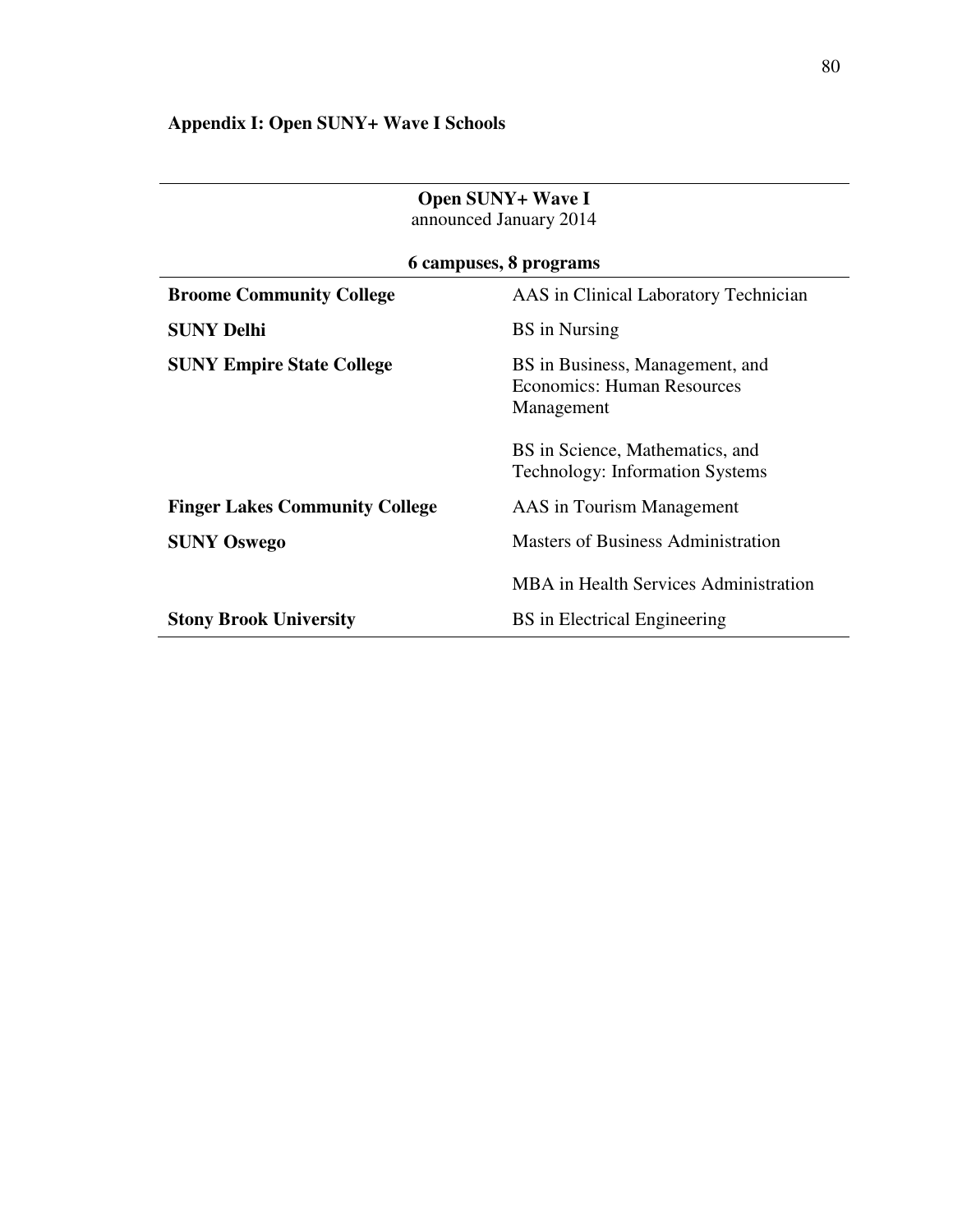| Open SUNY+ Wave I & II<br>January 2015 |                                                                   |  |  |  |  |
|----------------------------------------|-------------------------------------------------------------------|--|--|--|--|
|                                        | 19 campuses, 63 programs                                          |  |  |  |  |
| <b>University at Albany</b>            | MS in Early Childhood/Childhood<br>Education                      |  |  |  |  |
|                                        | Curriculum Development and Instructional<br>Technology            |  |  |  |  |
|                                        | MPH – Concentration in Public Health<br>Practice                  |  |  |  |  |
| <b>The College at Brockport</b>        | Certificate of Advanced Studies in School<br>Counseling           |  |  |  |  |
|                                        | Liberal Studies (Master of Arts)                                  |  |  |  |  |
| <b>Broome Community College</b>        | AAS in Clinical Laboratory Technician                             |  |  |  |  |
|                                        | <b>Business Information Management, AAS</b>                       |  |  |  |  |
|                                        | Histological Technician                                           |  |  |  |  |
|                                        | Human Services, AS                                                |  |  |  |  |
|                                        | <b>Computer Security and Forensics</b>                            |  |  |  |  |
| <b>Buffalo State</b>                   | M.S. in Adult Education                                           |  |  |  |  |
|                                        | Masters of Music in Music Education                               |  |  |  |  |
| <b>University at Buffalo</b>           | Advanced Graduate Certificate, Mental<br><b>Health Counseling</b> |  |  |  |  |
|                                        | M.S. in Rehabilitation Counseling                                 |  |  |  |  |
|                                        | RN to BS in Nursing                                               |  |  |  |  |
|                                        | University at Masters of Social Work                              |  |  |  |  |
| <b>SUNY Canton</b>                     | <b>Bachelor of Business Administration</b><br>(B.B.A.) in Finance |  |  |  |  |
|                                        | <b>Bachelor of Business Administration</b><br>(BBA) in Management |  |  |  |  |
|                                        | Bachelor of Technology in Emergency and<br>Disaster Management    |  |  |  |  |

# **Appendix J: Open SUNY+ as of January 2015**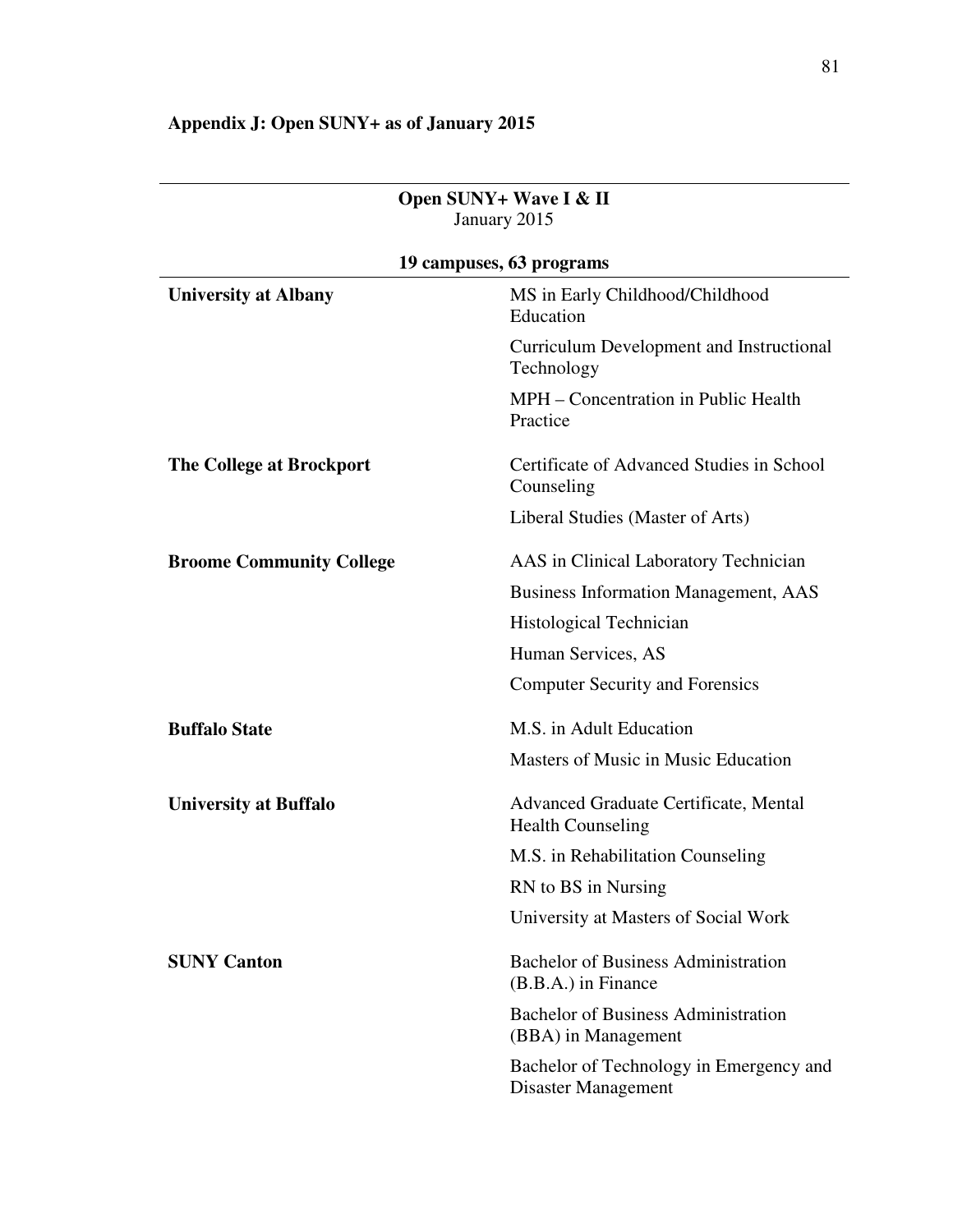|                                  | <b>BTECH</b> Dental Hygiene                                                                                                             |
|----------------------------------|-----------------------------------------------------------------------------------------------------------------------------------------|
|                                  | Bachelor of Technology (B.Tech) in Health<br>Care Management                                                                            |
|                                  | Bachelor of Science degree in Nursing                                                                                                   |
|                                  | <b>Veterinary Services Management</b>                                                                                                   |
|                                  | B. Tech. in Criminal Justice: Law<br><b>Enforcement Leadership</b>                                                                      |
|                                  | Bachelor of Technology in Homeland<br>Security                                                                                          |
|                                  | Bachelor of Technology (B.Tech) in Legal<br><b>Studies</b>                                                                              |
| <b>SUNY Delhi</b>                | <b>BS</b> in Nursing                                                                                                                    |
| <b>SUNY Empire State College</b> | BS in Business, Management, and<br><b>Economics: Human Resources</b><br>Management                                                      |
|                                  | BS in Science, Mathematics, and<br>Technology: Information Systems -<br><b>Business and Environmental Sustainability</b><br>Certificate |
|                                  | Master of Business Administration in<br>Management with a Veteran and Military<br>Pathway                                               |
|                                  | Master of Arts in Learning and Emerging<br>Technologies                                                                                 |
|                                  | Graduate Certificate in Healthcare<br>Management                                                                                        |
|                                  | Bachelor of Science in Nursing                                                                                                          |
|                                  | Master of Science in Nursing                                                                                                            |
|                                  | Bachelor of Science in Human<br>Development with a concentration in<br>Psychology                                                       |
|                                  | Graduate Certificate in Human Resource<br>Management                                                                                    |
|                                  | Master of Arts in Community and<br>Economic Development                                                                                 |
|                                  | BS in Public Affairs w/conc. in Criminal<br>Justice or Emergency Mgmt                                                                   |
|                                  |                                                                                                                                         |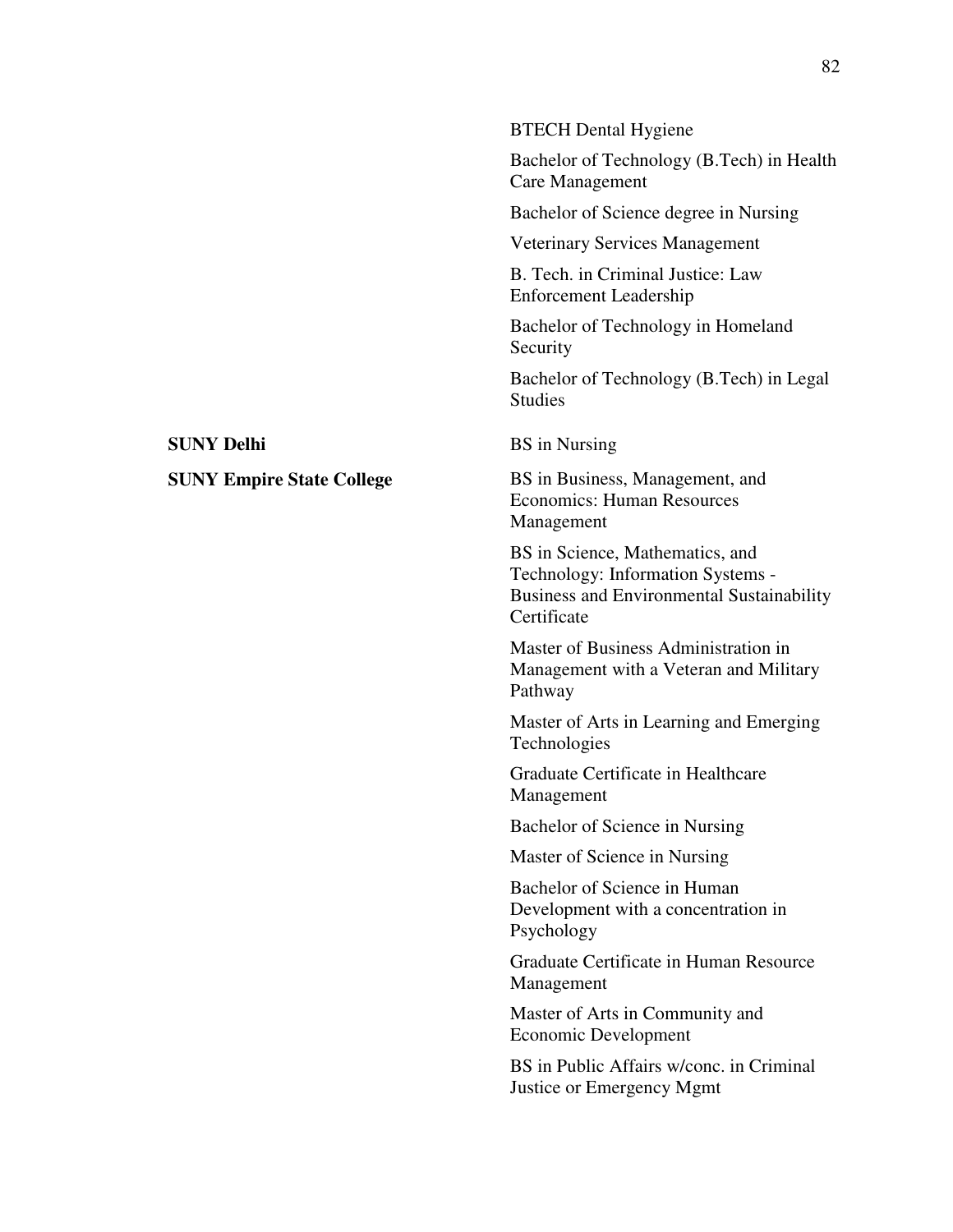| <b>Finger Lakes Community College</b>    | AAS in Tourism Management                                   |
|------------------------------------------|-------------------------------------------------------------|
| <b>Herkimer Community College</b>        | Quality Assurance – Business A.S.<br>(Associate in Science) |
|                                          | Paralegal A.A.S. (Associate of Applied<br>Science)          |
| <b>Jamestown Community College</b>       | <b>AS Computer Science</b>                                  |
|                                          | <b>AAS</b> Information Technology                           |
| <b>Monroe Community College</b>          | Sport Management A.S.                                       |
|                                          | Mathematics A. S.                                           |
| <b>Niagara Community College</b>         | <b>Computer Information Systems AS</b>                      |
| <b>Onondaga Community College</b>        | Health Information Technology/Medical<br>Records A.A.S.     |
|                                          | Human Services A.S. (Early Childhood<br>Specialization)     |
|                                          | Computer Forensics A.S.                                     |
|                                          | Computer Science A.S.                                       |
| <b>SUNY Oswego</b>                       | MBA in Health Services Administration                       |
|                                          | <b>Master of Business Administration</b>                    |
|                                          | <b>Advanced Certificate Health and Wellness</b>             |
| <b>SUNY Plattsburgh</b>                  | Nursing BS (RN to BS)                                       |
|                                          | <b>Expeditionary Studies MS</b>                             |
| <b>Rockland Community College</b>        | A.A.S. in Business Administration                           |
| <b>Stony Brook University</b>            | BS in Electrical Engineering                                |
|                                          | <b>Bachelor of Science Nursing</b>                          |
|                                          | Master of Science in Nursing Education                      |
|                                          | Masters of Science - Neonatal Health                        |
|                                          | Masters of Science—Nurse Midwifery                          |
|                                          | Master of Science in Nursing Leadership                     |
| <b>Sullivan County Community College</b> | Green Building Maintenance and<br><b>Management AAS</b>     |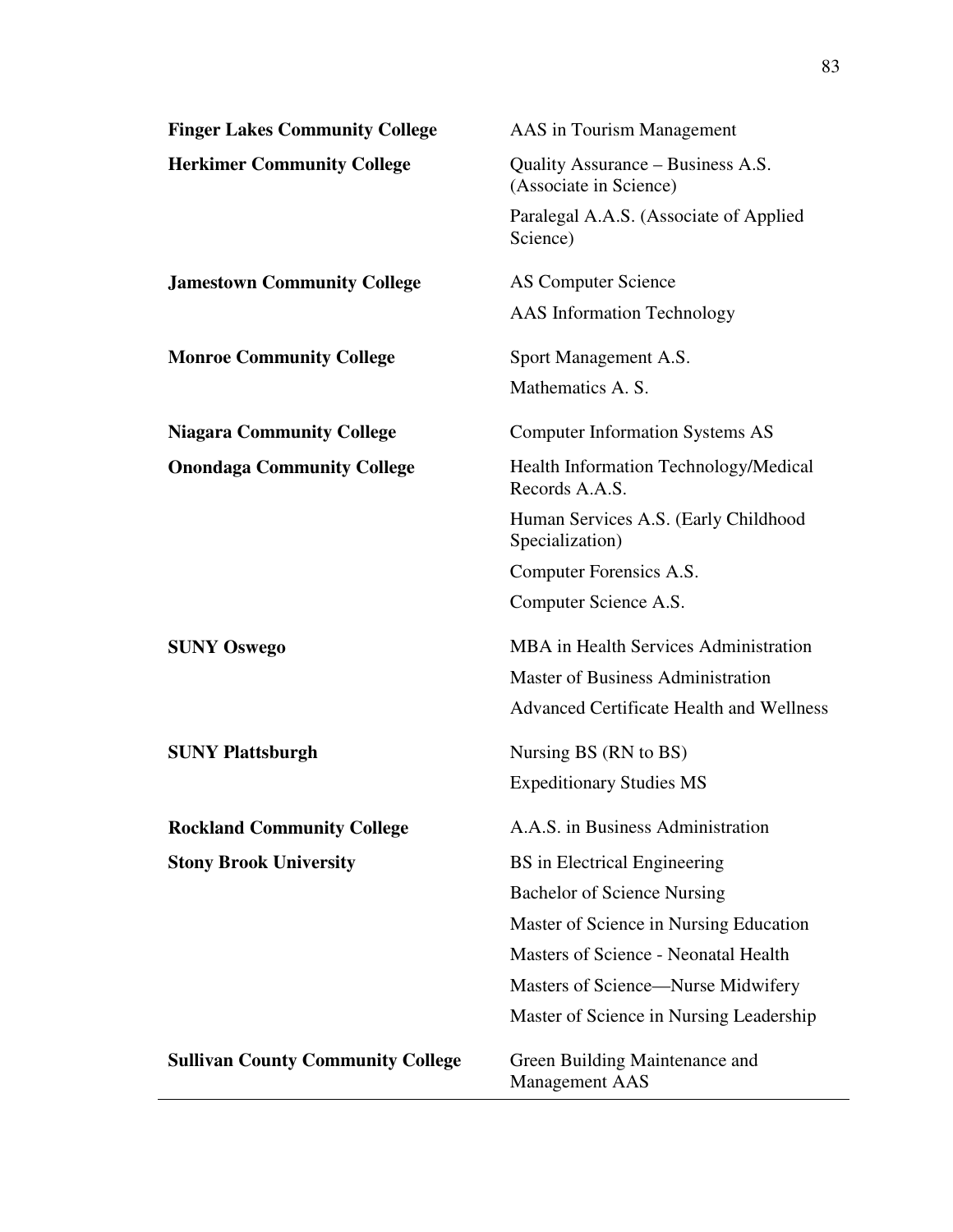|                                                                                        | <b>Community</b><br><b>Colleges</b>                                                                                                                                                                                                                                                                                                                                                                                                                                                                             | <b>Technology</b><br><b>Colleges</b>                                                                                            | <b>University</b><br><b>Colleges</b>                                                                                                                                                                                                                                                                                                                                                                                                                                                                                                                                                                                                                                                                              | University<br><b>Center</b><br>& doctoral<br>degree granting                                                                                                                                                                       |
|----------------------------------------------------------------------------------------|-----------------------------------------------------------------------------------------------------------------------------------------------------------------------------------------------------------------------------------------------------------------------------------------------------------------------------------------------------------------------------------------------------------------------------------------------------------------------------------------------------------------|---------------------------------------------------------------------------------------------------------------------------------|-------------------------------------------------------------------------------------------------------------------------------------------------------------------------------------------------------------------------------------------------------------------------------------------------------------------------------------------------------------------------------------------------------------------------------------------------------------------------------------------------------------------------------------------------------------------------------------------------------------------------------------------------------------------------------------------------------------------|------------------------------------------------------------------------------------------------------------------------------------------------------------------------------------------------------------------------------------|
| Workforce<br>Development<br>$N = 27$<br>Yes<br>63%<br>$N_{0}$<br>22%<br>Unsure 15%     | Quality Assurance AA<br>and AS degree<br>programs have been<br>designed, submitted,<br>and approved.<br>Currently accepting<br>registrations<br>Have small business<br>development center and<br>first online course.<br>Yes everything here is<br>job-related. We've<br>added three new degree<br>programs in last two<br>years.<br><b>Entrepreneurial Studies</b><br>We have added<br>technical program<br>courses to our online<br>offerings.<br>A CIT program and<br>courses to address<br>workforce needs. | Our online programs<br>are geared towards<br>expanding an<br>educated workforce<br>that can contribute to<br>a healthy economy. | Created several online<br>programs but not as a<br>result of Open SUNY<br>announcement.<br>The college has<br>repurposed existing<br>degree programs.<br>We have a lot of<br>bachelors and masters<br>that are workforce<br>related going through<br>the approval process.<br>IT and business.<br>My institution<br>expanded the two<br>existing programs that<br>were accepted in Open<br>SUNY.<br>Yes, the nursing<br>program.<br>Not so much<br>workforce needs,<br>rather, student demand<br>for online credit-<br>bearing courses and<br>programs toward<br>degree completion and<br>career pathway<br>success.<br>Yes two high needs<br>programs one in<br>computer science and<br>one in criminal justice. | Working toward an<br>online doctoral<br>program in nursing.<br>Adding more nursing<br>online courses in our<br>BS and MS degrees.<br>We don't use the term<br>workforce<br>development, but<br>rather professional<br>development. |
| <b>Experiential</b><br>Learning<br>$N = 27$<br>19%<br>Yes<br>48%<br>No<br>Unsure $33%$ | Currently in process.<br>Everything is skill<br>based and so nothing<br>we do is esoteric.<br>Everything is about<br>interaction between<br>students and professors<br>and boots on ground<br>experience.<br>We have some<br>experiential<br>requirements. We are<br>in investigative mode.                                                                                                                                                                                                                     | In planning stages<br>outside my<br>department.                                                                                 | Only to the extent this<br>was present in existing<br>degree programs which<br>were repurposed for<br>Open SUNY.<br>Not sure what that<br>means.<br>Not anything different<br>than we've already<br>been doing.<br>Individual faculty have<br>offered experiential<br>experiences in online<br>classes, not so much a                                                                                                                                                                                                                                                                                                                                                                                             | Most nursing courses<br>combine didactic and<br>clinical experiences. I<br>would include these in<br>the category of<br>experiential<br>education.<br>They are being talked<br>about and in the<br>works.<br>Nothing new.          |

result of the

# **APPENDIX K: Respondent Perception Nine Components of Open SUNY**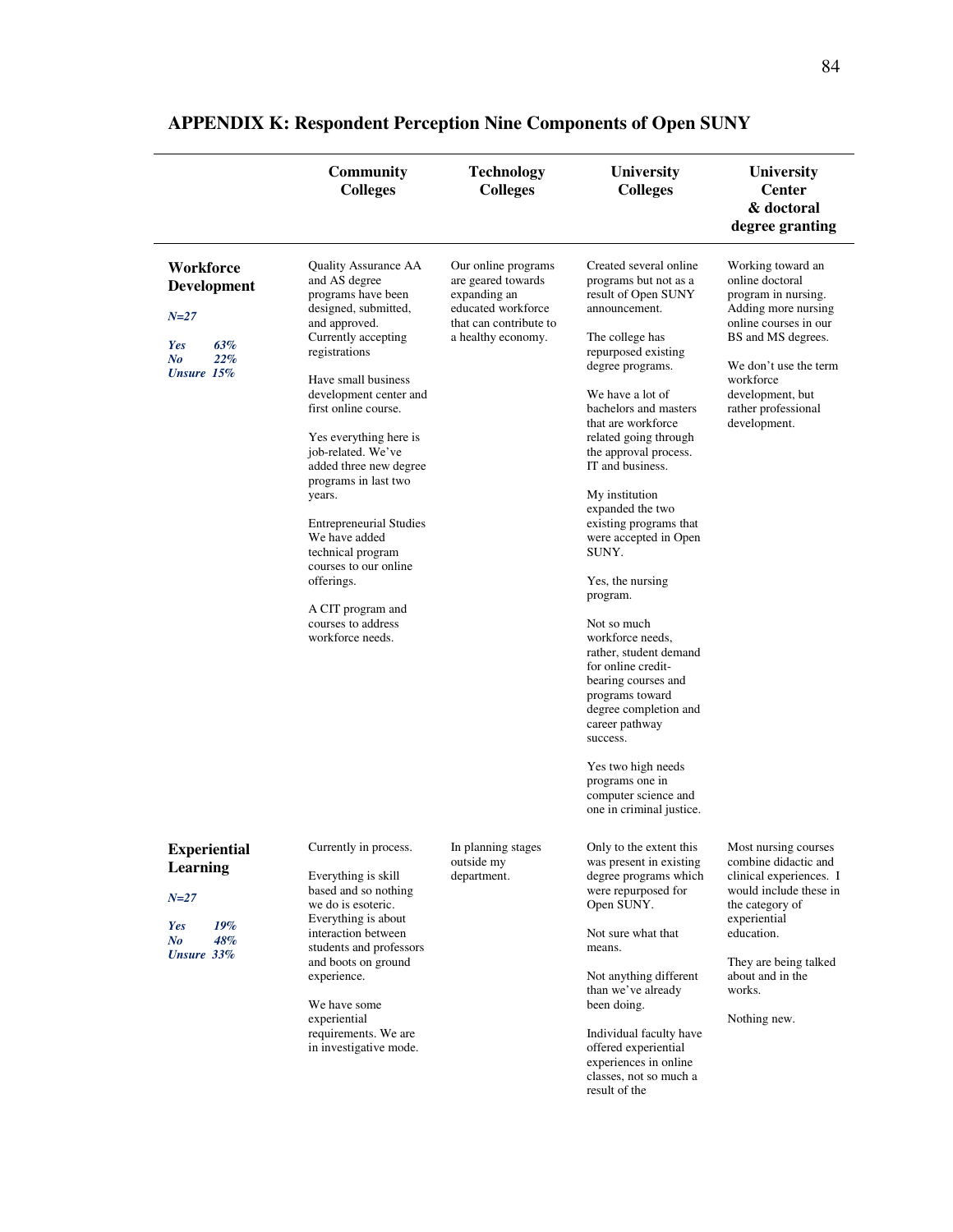#### **Support for MOOCS**

*N=27* 

*Yes 42% No 55% Unsure 3%*

Training has been provided to instructional design team via conference attendance support

I believe CPD credits have been made available to some staff who wanted to enroll in a MOOC to gain understanding of the student perspective.

No one is asking about offering or developing a MOOC. We do train in emerging tech like Collaborate for virtual office hours and tutoring…

We've done some research on MOOCs and there is some skepticism, more from the research. We have a group interested in their development, but we will grow our online program first.

No MOOCS. Emerging tech like VoiceThread.

announcement, rather personal and student interest.

We are set to launch a MOOC fall of 2015 and are training faculty and working with divisions on the items that will be offered in it.

Our institution provides many online learning workshops and other learning opportunities for faculty, and we are adding more. However these were not implemented because of the Open SUNY announcement.

We know about them, but we do not actively pursue them.

The college has sponsored several MOOCs, but I do not believe there has been any intent to engage or encourage faculty in thinking about this type of emerging technology for teaching and learning. These MOOCs are focused on demonstrating "innovation" at my institution and has been restricted to a core group of selfidentified faculty and administrators.

Strong professional development in emerging tech. We have run informational workshops on MOOCs but there are no plans to develop one.

We were first campus with Connectivist MOOC. We have two Coursera MOOCS since Open SUNY, one on meta-literacy and an iMOOC for international students to understand U.S. education system. These funded through IITG grant.

Advertising and support has occurred through our professional development center.

We ran the first SUNY MOOC, a hybrid with students on campus taking it for credit.

Yes to emerging technologies (mobile learning with iPads), and other tools. No to MOOCs.

We have faculty who would like to have/run a MOOC, but institutionally there is no support. We run many emerging education tech workshops and inservice sessions.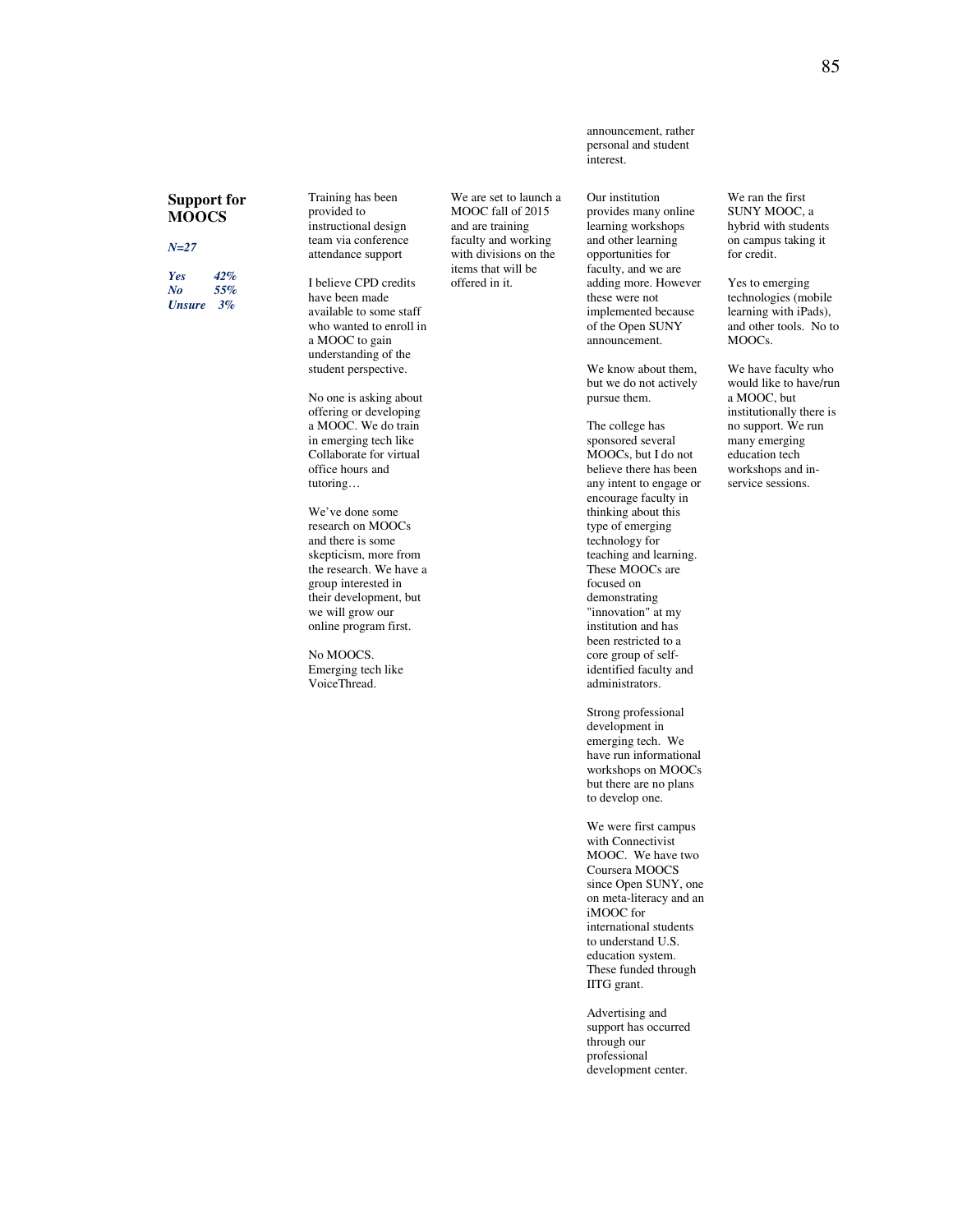| <b>Support for</b><br>student access to<br>online courses                                                                    | We have Title III grant<br>to develop flexible<br>coursework                                                                                                                                                                                                                                                                                                                                                                                                                                                      |                                                                                                              | Our programs are<br>flexible for students                                                                                                                                                                                                                                                                                                                                 | We have labs and<br>classrooms in all our<br>buildings and<br>technology<br>consultants for<br>assistance.                                     |
|------------------------------------------------------------------------------------------------------------------------------|-------------------------------------------------------------------------------------------------------------------------------------------------------------------------------------------------------------------------------------------------------------------------------------------------------------------------------------------------------------------------------------------------------------------------------------------------------------------------------------------------------------------|--------------------------------------------------------------------------------------------------------------|---------------------------------------------------------------------------------------------------------------------------------------------------------------------------------------------------------------------------------------------------------------------------------------------------------------------------------------------------------------------------|------------------------------------------------------------------------------------------------------------------------------------------------|
| <b>Prior Learning</b><br><b>Assessment</b><br>$N = 27$<br>Yes<br>26%<br>37%<br>N <sub>o</sub><br>Unsure 37%                  | We are working on this<br>for Fall 2015<br>implementation.<br>CLEP testing, transfer<br>review, testing out of<br>courses, PLA through<br>military transcript.<br>Academic advisors<br>make the Credit for<br>Prior Learning process<br>known to those who<br>could benefit, and<br>degree program faculty<br>guide them in the<br>production of a<br>portfolio that illustrates<br>their prior learning<br>experiences.<br>Not life experience, but<br>they may in continuing<br>ed.<br>Yes, but not online yet. | We are in beginning<br>stages of<br>implementation.                                                          | This is an option<br>offered to all students<br>when they enroll at the<br>college.<br>Yes a process where<br>student works with<br>mentor and teams of<br>people help with the<br>process.<br>I do not know.                                                                                                                                                             | At present no. It<br>entices students to<br>come and complete<br>degrees. We need to<br>pay attention to this<br>and it is being<br>discussed. |
| <b>Best Practices</b><br>and Professional<br><b>Development</b><br><b>CPD</b><br>$N = 26$<br>88%<br>Yes<br>N o<br>Unsure 12% | Yes and we have<br>representation on their<br>Advisory Board.<br>Yes and numerous<br>faculty members use<br>their training.                                                                                                                                                                                                                                                                                                                                                                                       | Yes we have an<br>account and use CPD<br>points for various<br>trainings throughout<br>the year.             | We use CPD, example<br>whole team went<br>through accessibility<br>training through EASI.<br>Yes we never have<br>enough points for all<br>the desired training!<br>We have had webinars<br>and faculty teach for<br>them.                                                                                                                                                | Training,<br>representation on<br>committee, some of<br>our faculty teach for<br>them.                                                         |
| <b>Open Education</b><br><b>Resources</b><br>$N = 27$<br>81%<br>Yes<br>$\bm{N}$ o<br>$4\%$<br>Unsure 15%                     | This is a college-wide<br>initiative. Last month<br>we had a mandated<br>attendance formal<br>presentation for all<br>faculty members.<br>We are in the very<br>early stages of<br>information sharing on<br>OER's.<br>At this point one here<br>or there. A librarian<br>will be taking OER<br>CPD course.                                                                                                                                                                                                       | We promote<br>MERLOT, Creative<br>Commons, etc. with<br>our online faculty and<br>in much of our<br>training | Several years ago the<br>library created a<br>section in its web site<br>devoted to OER<br>resources. There have<br>been efforts on the part<br>of a small self-selected<br>group of faculty to<br>promote the use of<br>OERs, but there does<br>not appear to be an<br>institutional level of<br>commitment at this<br>time.<br>There is room for<br>improvement, but we | We have started to<br>explore them.                                                                                                            |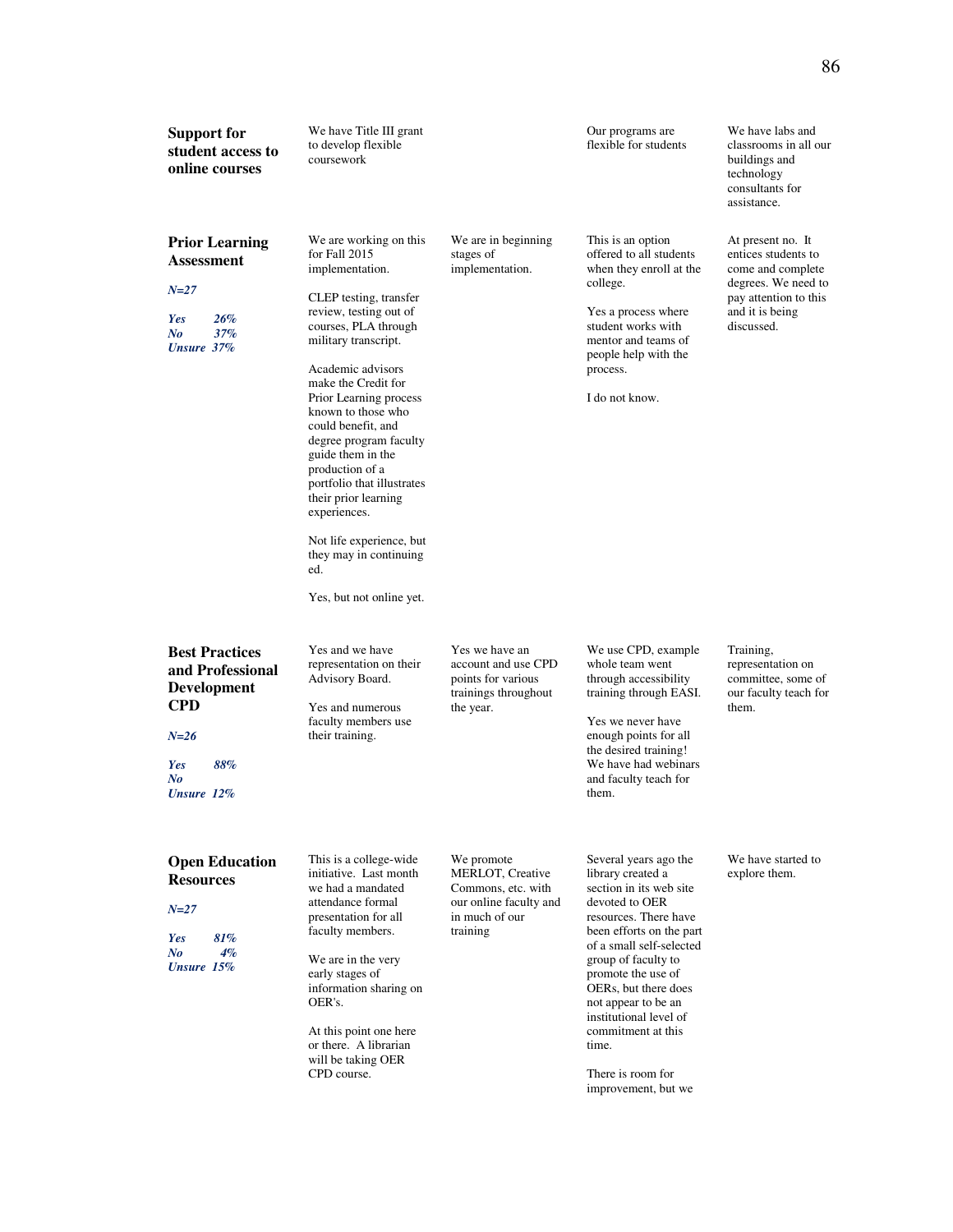Offered workshops on this topic. We have a few faculty who do already use OERs but the task is daunting to get OERs developed and also to get a larger audience on board. We are putting a clause in our next Title III application to focus on providing the resources for OERs to be developed on our campus. We are meeting as a group of faculty who are interested in using OERs as well as producing our own.

We are just beginning to see leverage now. We have encouraged publishing them. There is interest and enthusiasm.

Yes. Our science department using free textbooks in the fall.

#### **Support to expand online programs**

#### *N=27*

*Yes 85% No 8% Unsure 7%*

We have a fully evolved professional development initiative in place.

We are just now developing sound policies and practices to manage and assess existing online degree programs.

Yes we have a policies and procedures manual to guide us.

We are in the throes of developing a Distance Learning Strategic Plan. We have a new dean who is guiding us in establishing policies regarding course development and course review and to promote best practices. All policies and practices are the impetuous and in response to the push from Middle States and desire to participate in Open SUNY+. There also have been sabbaticals awarded to research programs and

We have eLearning training for faculty both new and seasoned. We have course review and refresh. Quality online learning is an important goal.

Workshops for faculty, program development from the provost's office for faculty.

have faculty heavily involved and it is on our mind.

Yes we will be on the group discussing them at CIT. We have had a couple of open textbooks.

Where appropriate. We are especially interested in OER textbooks and have several faculty members working on publishing.

Librarians do presentations about OER's and some faculty (limited) have adopted them.

My institution has a long history of providing online courses through its distance learning unit. There are numerous policies and practices in place.

An Open SUNY committee was formed with librarians, instructional designers, faculty and administrators to support the two accepted programs.

Yes we have training for faculty who wish to teach online. There is a review process with a rubric and designer works one on one with instructor.

We have student and faculty orientation courses, developer training, and an IT office focused on help We have a policy and procedure document that was newly adopted in 2014. Moving the institution toward true adoption of the policies and procedures will take a few years...

We have a faculty department and policies to support more faculty members who wish to develop and teach online.

Yes we always have.

Yes and we reach out to students for feedback.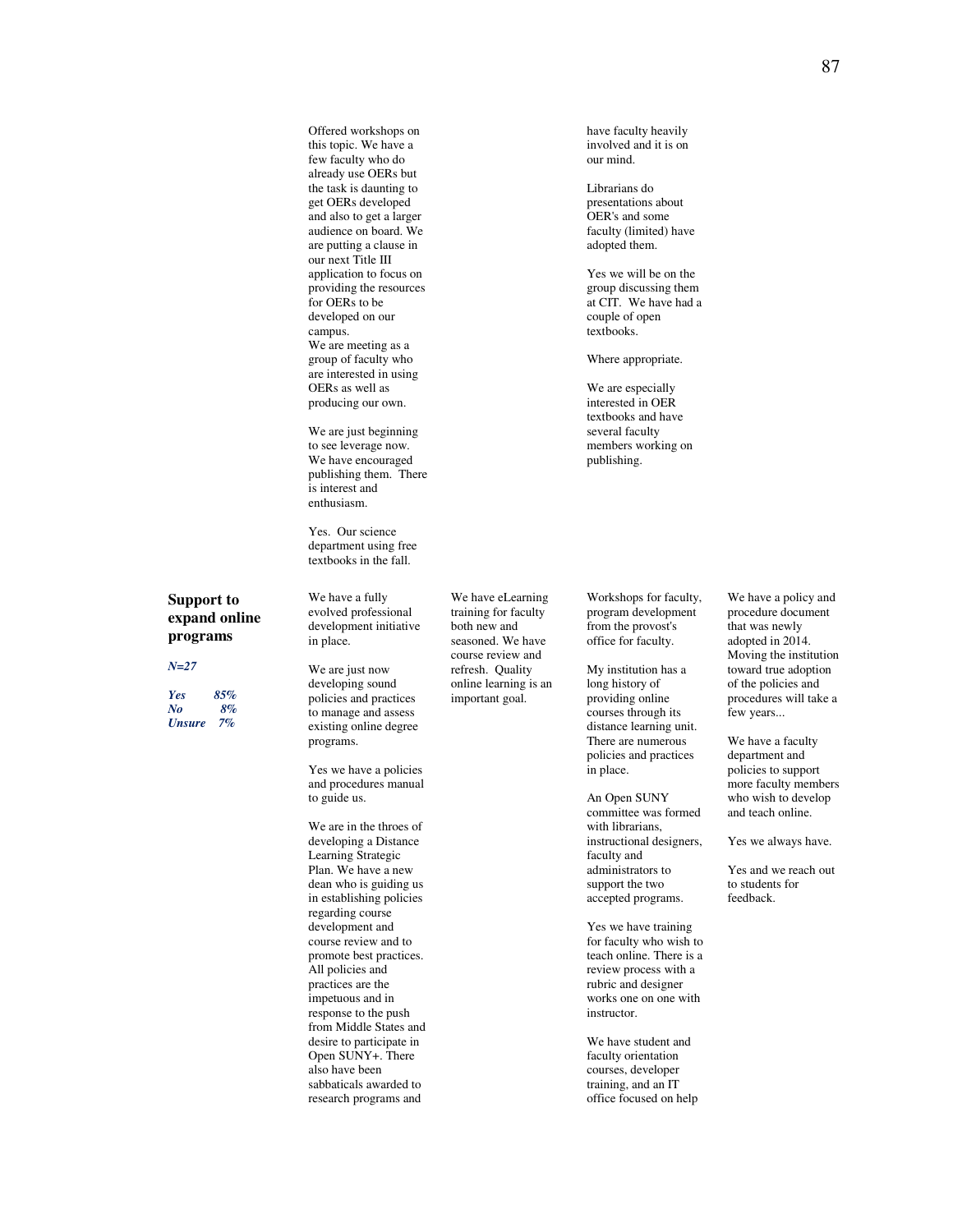|                                                                                                         | courses.<br>We have a Distance<br><b>Learning Procedures</b><br>manual that guides all<br>existing and future DL<br>program development.<br>Yes we have been in<br>the online business for<br>15 years and things are<br>in place.                                                                                                                                            |                                                                                                      | desk.<br>Provost recently<br>charged the Online<br>Hybrid Task Force to<br>look further at our<br>practices and policies.<br>Our online learning<br>department offers<br>several trainings, one<br>on one meetings.                                     |                                                                                                                                                                                                         |
|---------------------------------------------------------------------------------------------------------|-------------------------------------------------------------------------------------------------------------------------------------------------------------------------------------------------------------------------------------------------------------------------------------------------------------------------------------------------------------------------------|------------------------------------------------------------------------------------------------------|---------------------------------------------------------------------------------------------------------------------------------------------------------------------------------------------------------------------------------------------------------|---------------------------------------------------------------------------------------------------------------------------------------------------------------------------------------------------------|
| <b>Learning</b><br>Commons -<br>promote use<br>$N = 26$<br>35%<br><b>Yes</b><br>46%<br>No<br>Unsure 19% | <b>Instructional Designers</b><br>and Technologists<br>participate, but the<br>faculty has not<br>embraced it yet.<br>Some folks go there<br>when they hear about<br>things or when they are<br>on a committee.<br>The Commons is a<br>sincere effort to share<br>and host. That is not<br>the best tool. We get<br>thin results from the<br>Commons in the group<br>I am in. | Our experience is<br>minimal interaction<br>goes on there and<br>weeks can go by<br>without a reply. | Not promote, but a lot<br>of us are involved in<br>Open SUNY and<br>SUNY-wide efforts<br>that are on the<br>Commons.<br>Not particularly. It is<br>impossible to navigate.<br>Some of advocated<br>technology has been<br>dead and buried for<br>years. | I use it, but it hasn't<br>caught on here. If<br>someone is on a<br>committee they go in<br>there, but they don't<br>like it. As it improves<br>people will use it.<br>I wouldn't say we<br>promote it. |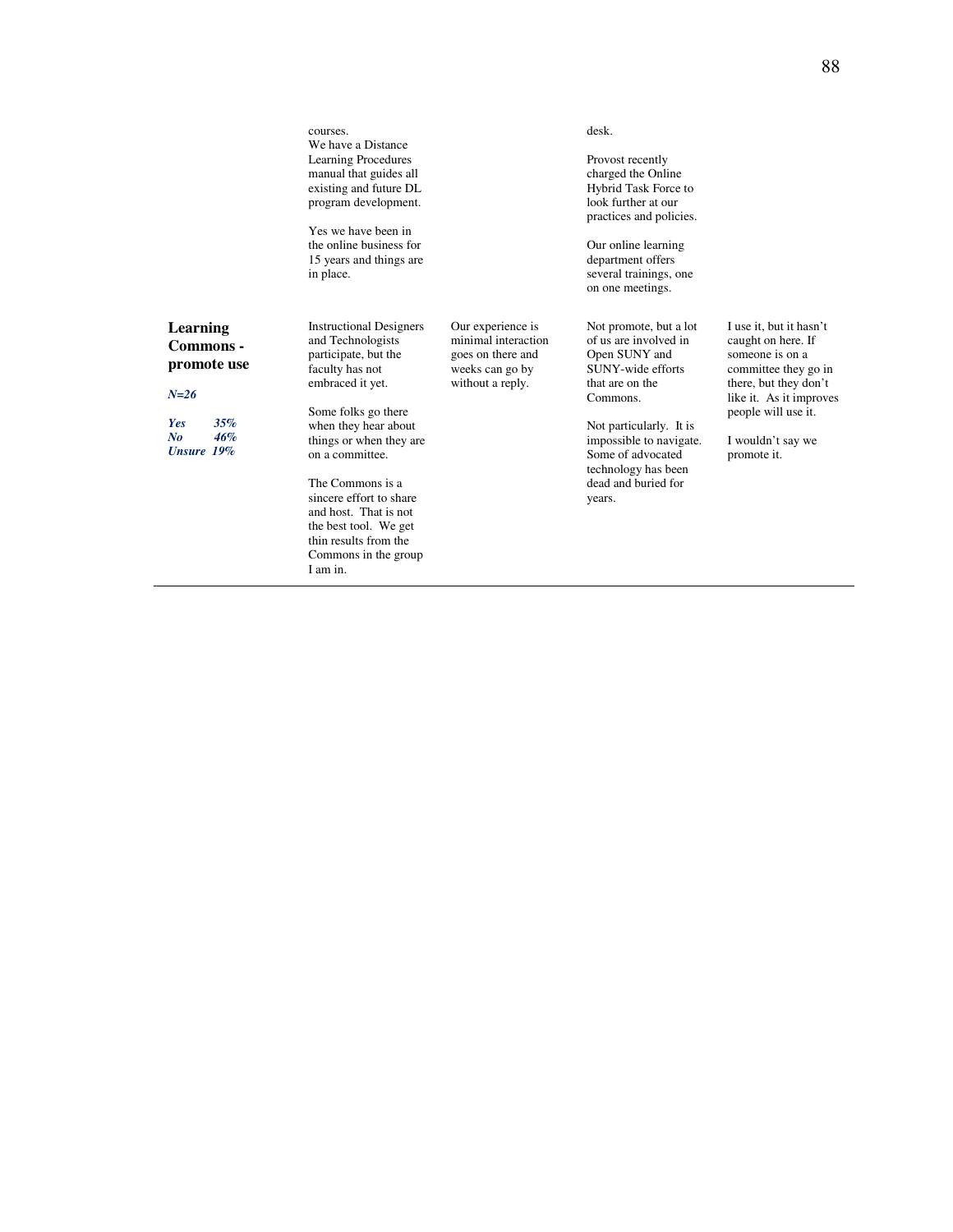### **References**

- Allen, I. E., & Seaman, J. (2008). Staying the course: Online education in the United States. Retrieved from Sloan Consortium website: http://sloanconsortium.org/publications/survey/staying\_course
- Allen, I. E., & Seaman, J. (2011). Going the distance: Online education in the United States, 2011. Retrieved from http://sloanconsortium.org/publications/survey/going\_distance\_2011
- Allen, I. E., & Seaman, J. (2013). Changing course: Ten years of tracking online education in the United States. Retrieved from http://sloanconsortium.org/publications/survey/changing\_course\_2012
- Allen, I. E., & Seaman, J. (2014). Grade change: Tracking online education in the United States. Retrieved from http://sloanconsortium.org/publications/survey/gradechange-2013
- Aparicio, M., & Bacao, F. (2013). E-learning concept trends. *2013 International Conference on Information Systems and Design of Communication*.
- Babbie, E. (1990). *Survey research methods* (2nd ed.). Belmont, CA: Wadsworth.
- Baggaley, J. (2008). Where did distance education go wrong? *Distance Education, 29*(1), 39-51.
- Barnow, B. (1987). The impact of CETA programs on earnings: A review of the literature. *The Journal of Human Resources, 22*(2), 157.
- Bass, R. (2012). Disrupting ourselves: The problem of learning in higher education. *Educause Review, 47*(2), 23-33.
- Beldarrain, Y. (2006). Distance education trends: Integrating new technologies to foster student interaction and collaboration. *Distance Education, 27*(2), 139-153.
- Benke, M., Davis, A., & Travers, N. (2012). SUNY Empire State College: A Game changer in open learning. In D. G. Oblinger (Ed.), Game changers: Education and information technologies: Educause. Retrieved from http://net.educause.edu/ir/library/pdf/pub7203.pdf
- Bloom, H., Orr, L., Bell, S., Cave, G., Doolittle, F., Lin, W., & Bos, J. (1997). The benefits and cost of JTPA Title II-A programs: Key findings from the National Job Training Partnership Act study. *The Journal of Human Resources, 32*(3), 549- 576.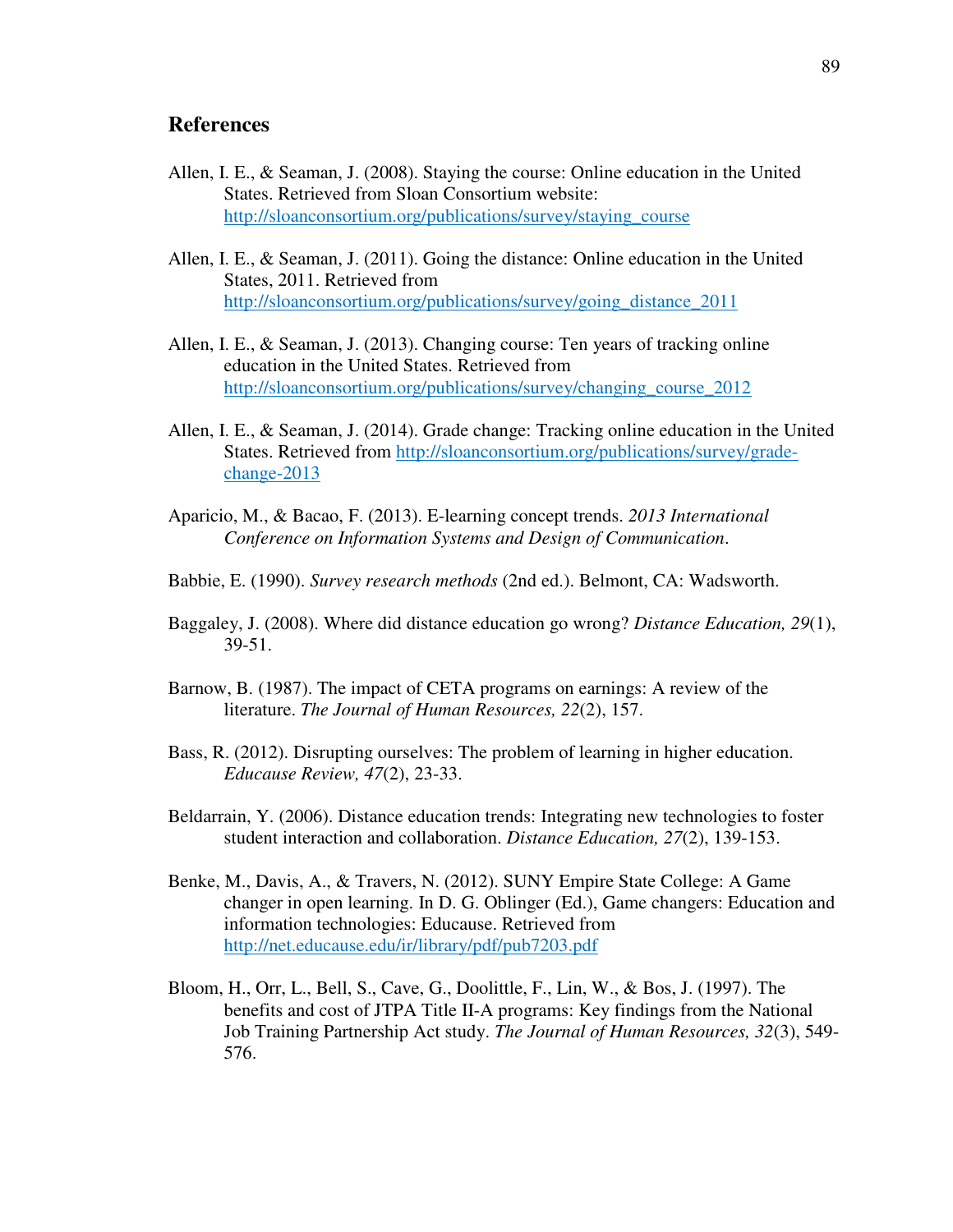- Bogdan, R., & Biklen, S. (2007). *Qualitative research for education: An introduction to theories and methods* (5th ed.). Boston: Pearson.
- Bolman, L., & Deal, T. (2008). *Reframing organizations: Artistry, choice, and leadership* (4th ed.). San Francisco: Jossey-Bass.
- Bowen, W. (2013). The potential of online learning promises and pitfalls. *Educause Review*, 48(5), 12-28.
- Brent, I., Gibbs, G., & Gruszczynska, A. (2012). Defining openness: Updating the concept of "open" for a connected world. *Journal of Interactive Media in Education, 5*.
- Brigham, C., & Klein-Collins, R. (2010). Availability, use and value of prior learning assessment within community colleges. Retrieved from The Council for Adult and Experiential Learning website: http://www.cael.org/pdfs/123\_pla\_communitycolleges
- Brinke, D. J.-t., Sluijsmans, D. M. A., & Jochems, W. M. G. (2009). Quality of assessment of prior learning (APL) in university programmes: Perceptions of candidates, tutors and assessors. *Studies in Continuing Education, 31*(1), 61-76.
- Bryman, A. (2012). *Social Research Methods* (4th ed.). New York: Oxford University Press.
- Burton, L., & Mazerolle, S. (2011). Survey instrument validity part I: Principles of survey instrument development and validation in athletic training educaiton research. *Athletic Training Education Journal, 6*(1), 27-35.
- Carmichael, O. (1955). *New York establishes a state university*. Nashville, TN: Vanderbilt University Press.
- Carnevale, A., & Rose, S. (2012). The convergence of postsecondary education and the labor market. In J. Lane & D. B. Johnstone (Eds.), *Universities and college as economic drivers*. Albany, NY: SUNY Press.
- Casey, D. (2008). A journey to legitimacy: The historical development of distance education through technology. *TechTrends, 52*(2), 45-51.
- Cavanagh, T. (2012). The postmodality era: How "online learning" is becoming "learning". In D. Oblinger (Ed.), *Game changers: Education and information technologies*. Lawrence, KS: Educause.
- Cercone, K. (2008). Characteristics of adult learners with implications for online learning design. *Association for the Advancement of Computing in Education Journal, 16*(2), 137-159.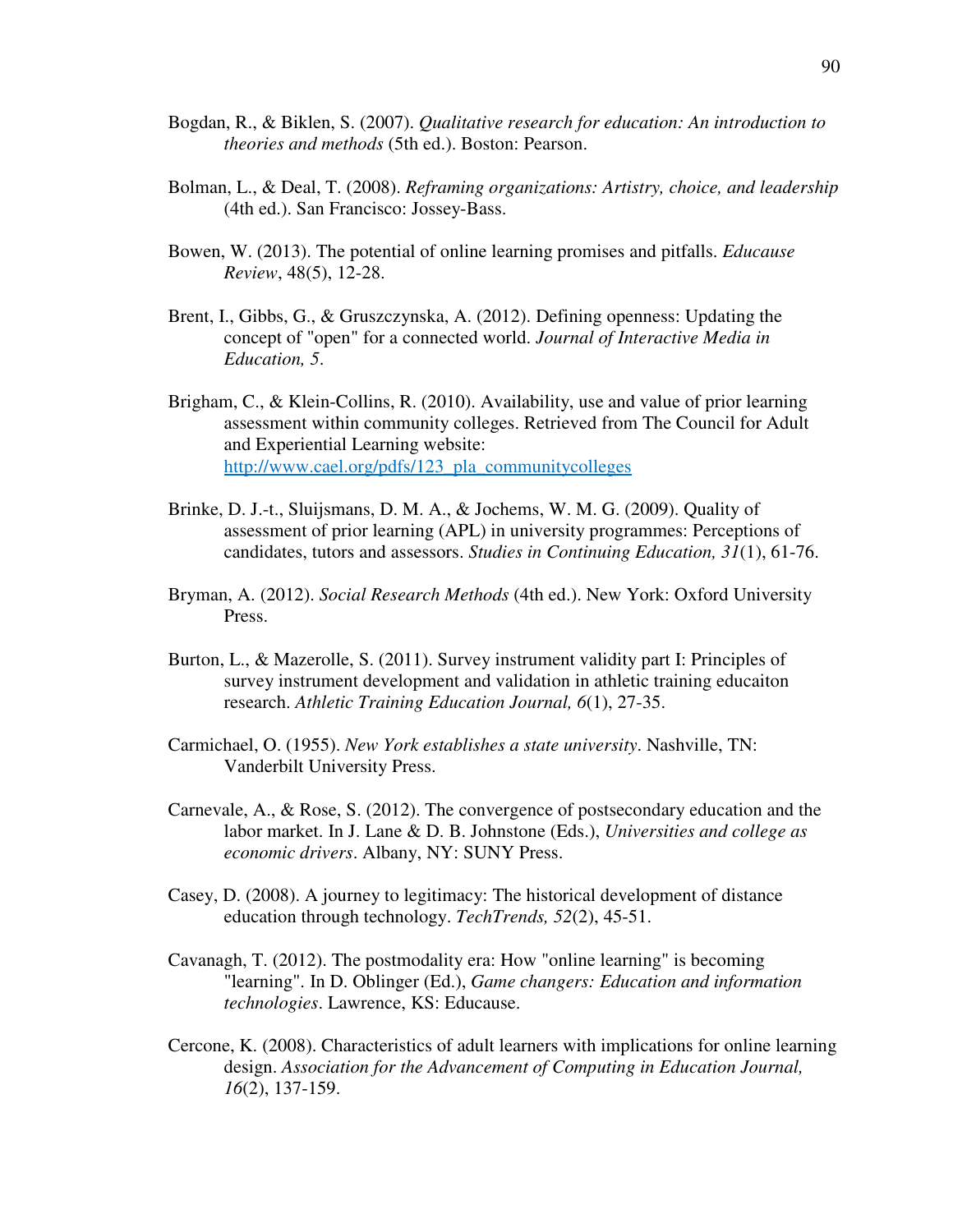- Christensen, C. (1997). *The innovator's dilemma: When new technolgies cause great firms to fail*. Boston, MA: Harvard Business School Press.
- Christensen, C. (2013). *The innovator's dilemma: When new technolgies cause great firms to fail*. Boston, MA: Harvard Business Review Press.
- Christensen, C., & Eyring, H. (2011). *The innovative university*. San Francisco, CA: Jossey-Bass.
- Christensen, C., & Raynor, M. (2003). *The innovator's solution: Creating and sustaining successful growth*. Boston, MA: Harvard Business Review Press.
- Clark, J. B., Leslie, W. B., & O'Brien, K. P. (Eds.). (2010). *SUNY at sixty: The promise of the State University of New York*. Albany, NY: State University of New York Press.
- Creswell, J. (2013). *Qualitative inquiry & research designs* (3rd ed.). Thousand Oaks, CA: Sage.
- Curran, C. (1997). ODL and traditional universities: Dichotomy or convergence? *European Journal of Education, 32*(4), 335-346.
- D'Antoni, S. (2009). Open education resources: Reviewing initiatives and issues. *Open Learning: The Journal of Open, Distance and e-Learning, 24*(1), 3-10.
- Dervarics, C. (2014, October 9). Congress breaks logjam, approves job training reform. *Diverse: Issues in Higher Education, 31,* 6.
- Dewey, J. (1997). *Experience and education*. New York: Touchstone.
- Embry, D. (2004). Community-based prevention using simple, low-cost, evidence-based kernels and behavior vaccines. Journal of Community Psychology, 32(5), 575.
- Fowler, F. (2009). *Survey research methods* (4th ed.). Thousand Oaks, CA: Sage.
- Friesen, N., & Murray, J. (2011). Open learning 2.0?: Aligning student, teacher and content for openness in education. *E-learning and Digital Media, 10*(2), 200-207.
- Gagne, R., Wager, W., Golas, K., & Keller, J. (2005). *Principles of instructional design* (5th ed.). Belmont, CA: Wadsworth.
- Gais, T., & Wright, D. (2012). The diversity of university economic development activities and issues of impact measurement. In J. Lane & D. B. Johnstone (Eds.), *Universities and colleges as economic drivers: Measuring higher education's role in economic development*. Albany, NY: SUNY Press.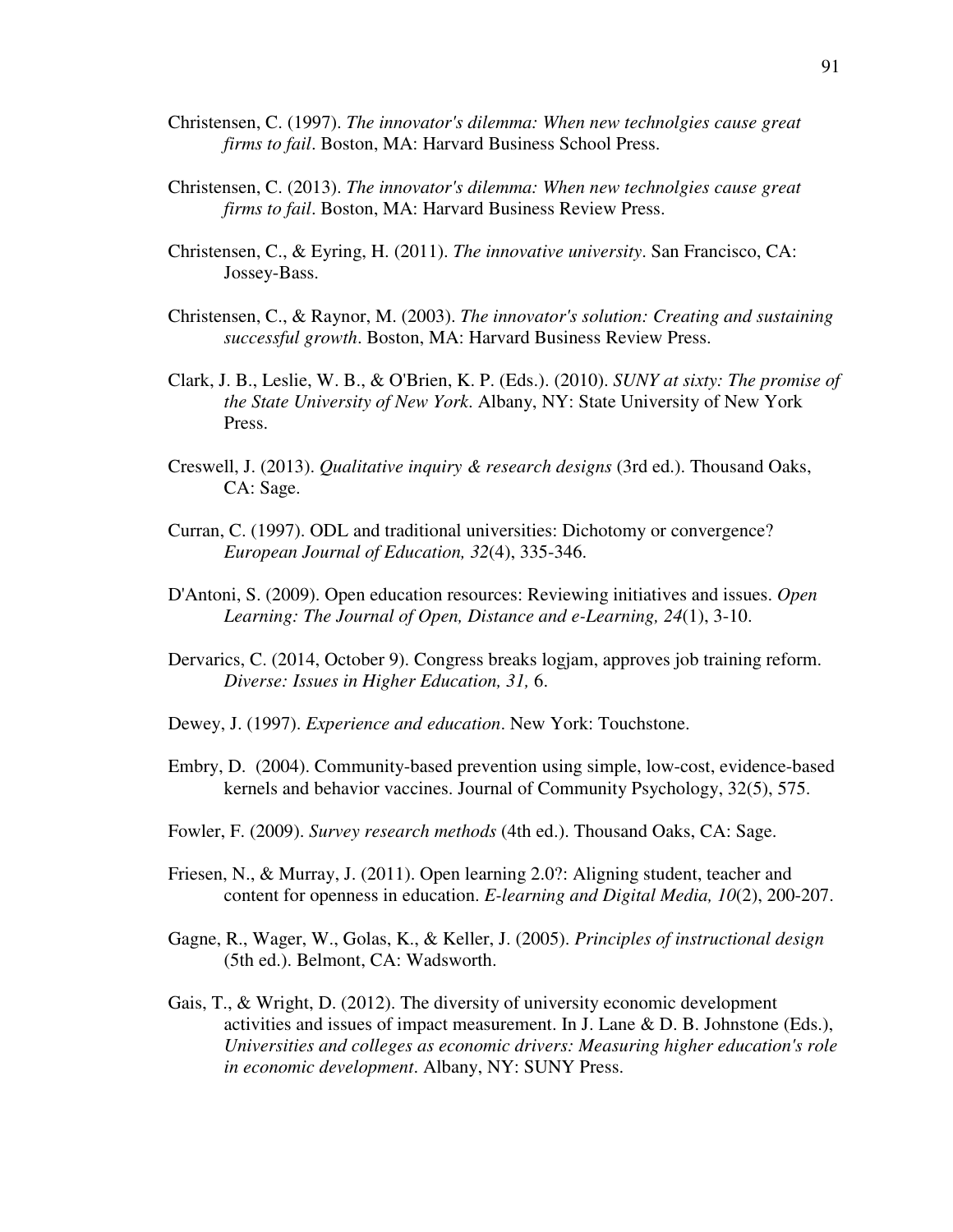- Gay, L., Mills, G., & Airasan, P. (2009). *Educational research: Competencies for analysis and applications* (9th ed.). Upper Saddle River, NJ: Pearson.
- Gelber, S. (2001). *Politics and public higher education in New York State: Stony Brook a case history*. New York: Peter Lang.
- Gellman-Danley, B., & Fetzner, M. (1998). Asking the really tough questions: policy issues for distance learning. *Online Journal of Distance Learning Administration, 1*(1). Retrieved from http://www.westga.edu/~distance/ojdla/spring11/danley11.html
- Gubrium, J., Holstein, J., Marvasti, A., & McKinney, K. (2012). *The SAGE handbook of interview research: The complexity of the craft* (2nd ed.). Thousand Oaks, CA: SAGE.
- Haber, W., & Kruger, D. (1964). The Role of the United States Employment Service in a changing economy. Kalamazoo, MI: The W.E. Upjohn Institute for Employment Research.
- Hancock, D., & Algozzine, B. (2006). *Doing case study research: A practical guide for beginning researchers*. New York: Teachers College Press, Columbia University.
- Harris, R., & Short, T. (2014). Worksforce development: Perspectives and issues.
- Ho, A. D., Reich, J., Nesterko, S., Seaton, D. T., Mullaney, T., Waldo, J., & Chuang, I. (2014). HarvardX and MITx: The first year of open online courses (HarvardX and MITx Working Paper No. 1). Retrieved from http://papers.ssrn.com/sol3/papers.cfm?abstract\_id=2381263
- Irvine, V., Code, J., & Richards, L. (2013). Realigning higher education for the 21stcentury learner through multi-access learning. *Journal of Online Learning & Teaching, 9*(2), 172-185.
- Jacoby, J. (2014). The disruptive potential of the massive open online course: A literature review. *Journal of Open, Flexible and Distance Learning. 18*(1), 73-75.
- Johnson, B.R., & Christensen, L. (2014). *Educational research: Quantitative, qualitative, and mixed approaches* (5th ed.)*.* Thousand Oaks, CA: SAGE.
- Johnson, L. (2011). Educational leaders stress need to give credit for life experience. *The Chronicle of Higher Education*. Retrieved from http://chronicle.com/article/Education-Leaders-Stress-Need/129187/
- Kelderman, E. (2010). Shaping SUNY into a whole greater than its parts. *Chronicle of Higher Education, 56*(32), A1-A21.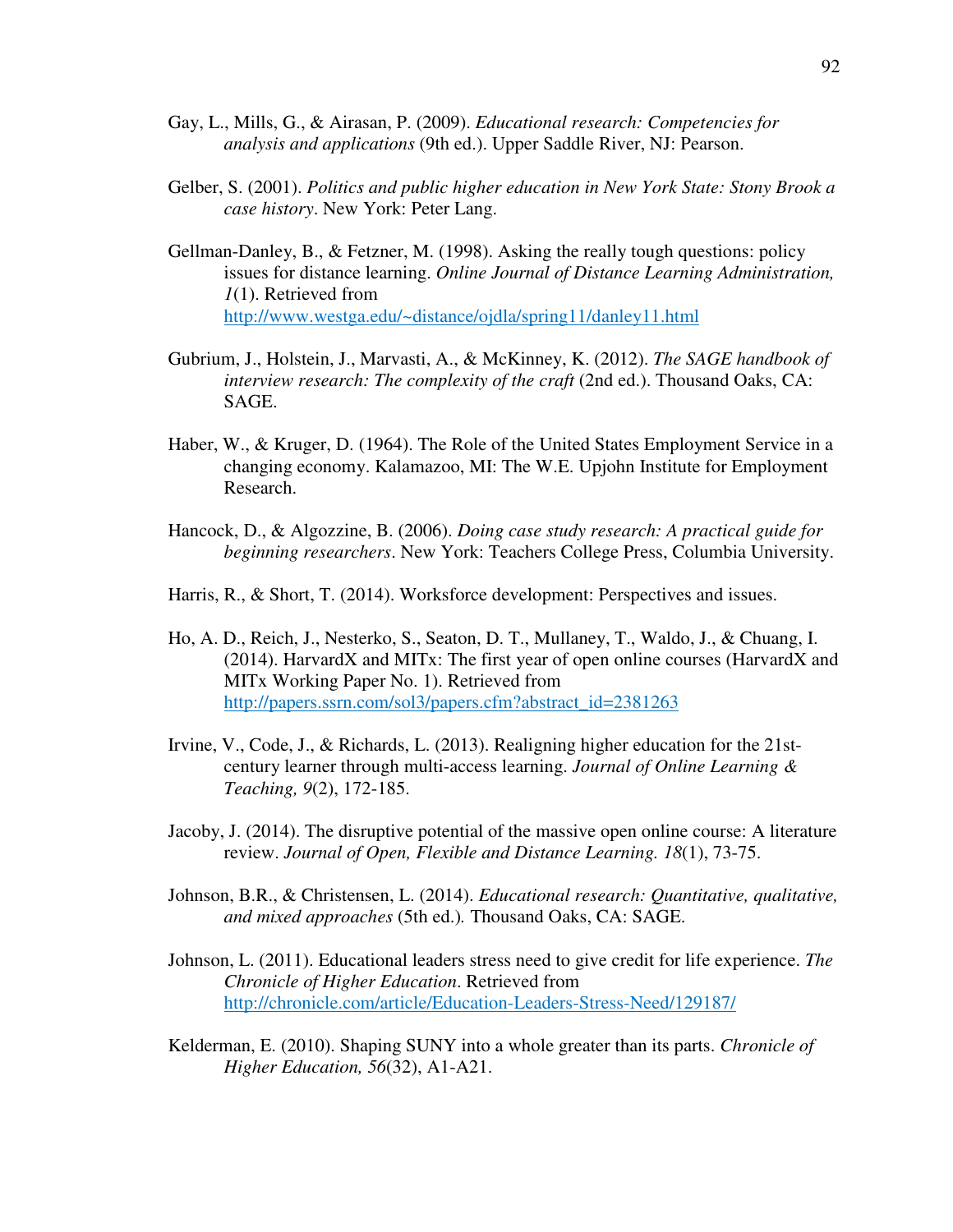- Kim, S. (2010). The diffusionof the Internet: Trend and causes. *Social Science Research, 40*, 602-613.
- Knowles, M., Holton, E., & Swanson, R. (2011). *The adult learner* (7th ed.). Boston, MA: Butterworth-Heinemann.
- Knowles, M. (1990). *The adult learner: A neglect species.* Houston, Gulf.
- Kolb, A., & Kolb, D. (2005). Learning styles and learning spaces: Enhancing experiential learning in higher education. *Academy of Management Learning and Education 4*(2), 193-212.
- Kolowich, S. (2013). Why some colleges are saying no to MOOC deals, at least for now. *Chronicle of Higher Education*.
- Kotter, J. P. (2012). *Leading change*. Boston, MA: Harvard Business School Press.
- Krause, S. (2013). Why MOOCS?: Five not-entirely-rhetorical questions about massive open online courses. *AFT On Campus, 33*(2), 2-3.
- Kuzal, A. (1999). Sampling in quantitative inquiry. In B. F. Crabtree & W. L. Miller (Eds.), *Doing qualitative research*. Thousand Oaks, CA: Sage.
- Kvale, S. (1996). *Interviews: An introduction to qualitative research writing*. Thousand Oaks, CA: Sage.
- Leedy, P., & Ormrod, J. (2012). *Practical research: Planning and design* (10th ed.). London: Pearson.
- Lewin, K. (1999). *The complete social scientist: A Kurt Lewin reader*. Washington, DC: American Psycological Association.
- Liyanagunawardena, T., Adams, A., & Williams, S. (2013). MOOCs: A systematic study of the published literature 2008-2012. *The International Review of research in open and distance learning*. Retrieved from http://www.irrodl.org/index.php/irrodl/article/view/1455/2531
- Matkin, G. (2012). The opening of higher education. *Change: The Magazine of Higher Learning, 44*(3), 6-13.
- Maxwell, J. (2005). *Qualitative research design: An interactive approach* (2nd ed.). Thousand Oaks, CA: Sage.
- McAndrew, P., Scanlon, E., & Chow, D. (2010). An open future for higher education. *Educause Quarterly, 33*(1).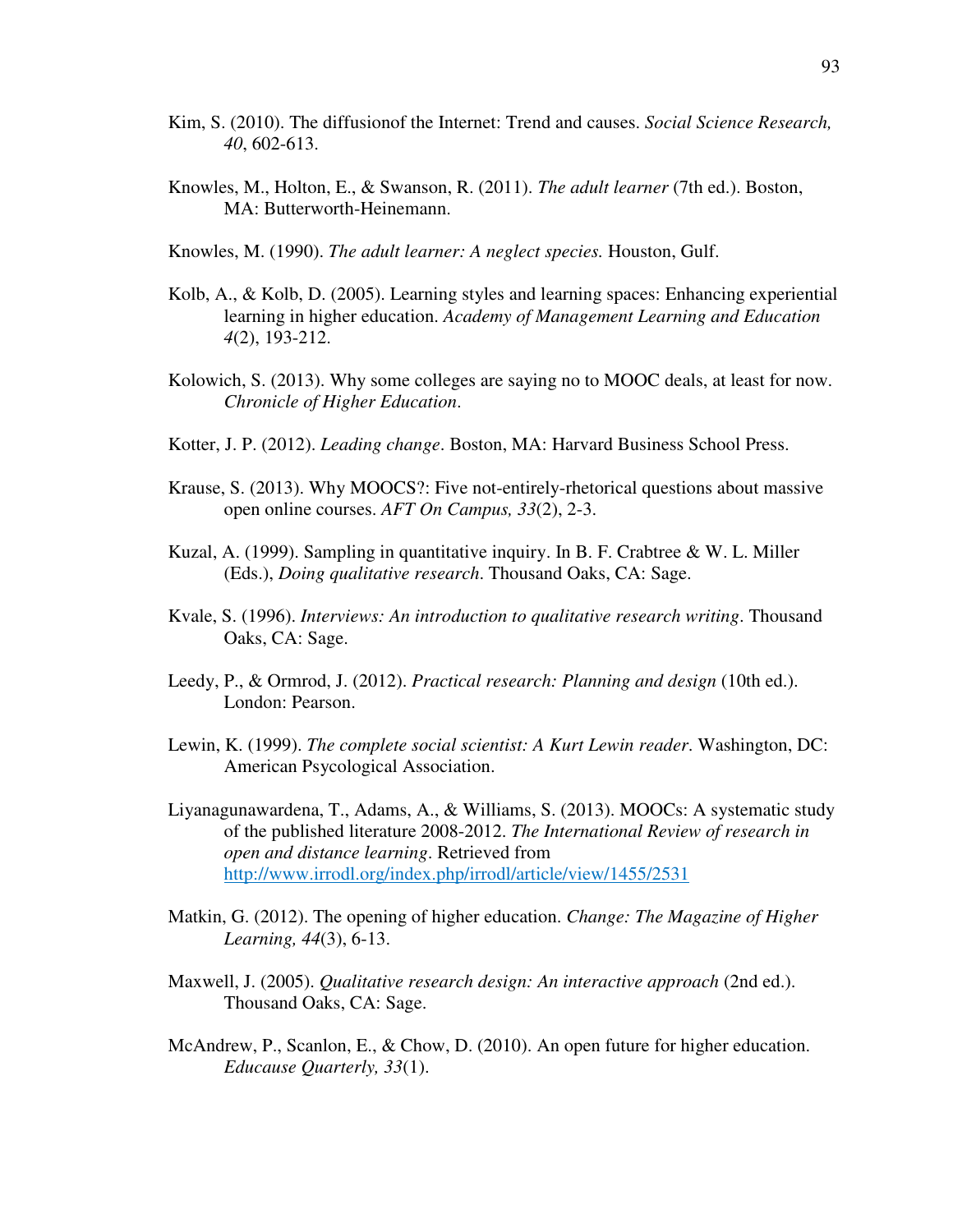- McQuivey, J. (2013). *Digital disruption: Unleashing the next wave of innovation.* Las Vegas, NV: Amazon.
- Merriam, S. (2009). *Qualitative research: A guide to design and implementation*. San Francisco, CA: Jossey-Bass.
- Merriam, S., & Associates. (2002). *Qualitative research in practice: Examples for discussion and analysis*. San Francisco, CA: Jossey-Bass.
- Mooney, C. G. (2013). *Theories of childhood: An introduction to Dewey, Montessori, Erikson, Piaget & Vygotsky* (2nd ed.). St Paul, MN: Redleaf Press.
- Moskal, P., Dziuban, C., & Hartman, J. (2010). Online learning: A transforming environment for adults in higher education. In T. Kidd (Ed.), *Online education and adult learning: New frontiers for teaching practices*. Hershey, NY: Information Science Reference.
- Mott, J., & Wiley, D. (2009). Open for learning: The CMS and the open learning network. *in education, 15*(2).
- O'Neill, D. (1973). *The federal government and manpower: A critical look at the MDTA-Institutional and Job Corps Program*. Washington, DC: American Enterprise Institute for Public Policy Research.
- Palloff, R., & Pratt, K. (2007). *Building online learning communities*. San Francisco, CA: John Wiley & Sons.
- Park, J., & Choi, H. (2009). Factors influencing adult learners' decision to drop out or persist in oline learning. *Educational Technology & Society, 12*(4), 207-217.
- Patton, M. (1980). *Qualitative evaluation methods*. Beverly Hills, CA: Sage.
- Patton, M. (2002). Designing qualitative studies. In M. Q. Patton (Ed.), *Qualitative research and evaluation methods* (3rd ed.). Thousand Oaks, CA: Sage.
- Paulson, K., & Boeke, M. (2006). *Adult learners in the United States*. Washington, DC: American Council on Education.
- Rivard, R. (2013). Florida and New York look to centralize and expand online education. *Inside High Ed*. Retrieved from http://www.insidehighered.com/news/2013/03/27/florida-and-new-york-lookcentralize-and-expand-online-education
- Rogers, E. (2003). *Diffusion of innovations* (5th ed.). New York: Free Press.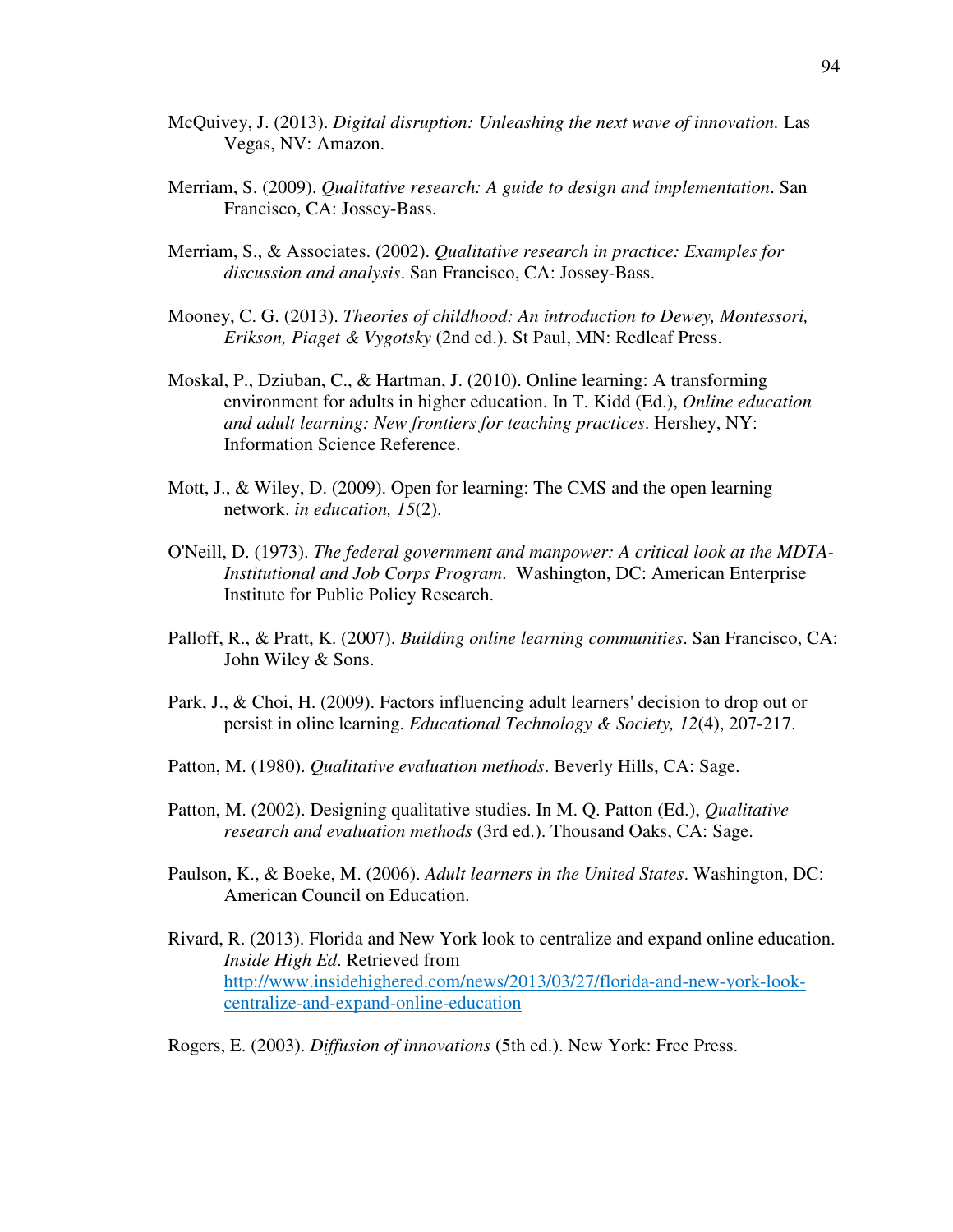- Rosenberg, J., & Yates, P. (2007, November 15). Schematic representation of case study research designs. *Journal of Advanced Nursing*, *60*(4), 447-452.
- Salada, J. (2013). *The coding manual for qualitative researchers* (2nd ed.)*.* Thousand Oaks, CA: SAGE.
- Sandeen, C. (2013). Integrating MOOCs into traditional higher education: The emerging "MOOC 3.0" era. *Change: The Magazine of Higher Learning, 45*(6), 34-39.
- Schmidt, E., & Cohen, J. (2013). *The new digital age: Reshaping the future of people, nations and business*. New York: Alfred A. Knopt.
- Selingo, J. (2013). *College (un)bound: The future of higher education and what it means for students.* New York: Houghton Mifflin Harcourt Publishing.
- Shaffer, D. (2013). Workforce development at Community Colleges. In J. Lane & D. B. Johnstone (Eds.), *Higher education systems 3.0: Harnessing systemness, delivering performance*. Albany, NY: SUNY Press.
- Shaw, K., & Rab, S. (2003). Market rhetoric versus reality in policy and practice: The Workforce Investment Act and access to community college education and training. *The Annals of the American Academy of Politcal and Social Science, 585*(1), 172-193.
- Shea, P., Fredericksen, E., Pickett, A., & Pelz, W. (2003). Faculty development, student satisfaction, and reported learning in the SUNY Learning Network. In T. Duffy & J. Kirkley (Eds.), *Learner-centered theory and practice in distance education: Cases from higher education*: Routledge.
- Sherron, G., & Boettcher, J. (1997) Distance learning: The shift to interactivity. *CAUSE Professional Paper Series* (pp. 1-32).
- Short, T., & Harris, R. (Eds.). (2014). *Workforce development: Strategies and practices*. Singapore: Springer.
- Skopp, D.  $(2010)$ . The building blocks of SUNY. In J. Clark, W. B. Leslie & K. O'Brien (Eds.), *SUNY at sixty: The promise of the State University of New York*. Albany, NY: State University of New York Press.
- Stake, R. (1995). *The art of case study research*. Thousand Oaks, CA: Sage.
- Strauss, A., & Corbin, J. (1990). *Basics of qualiative research: Grounded theory procedures and techniques*. Newbury Park, CA: Sage.
- SUNY. (2013). SUNY Board outlines implementation of Open SUNY Retrieved September 25, 2013, from